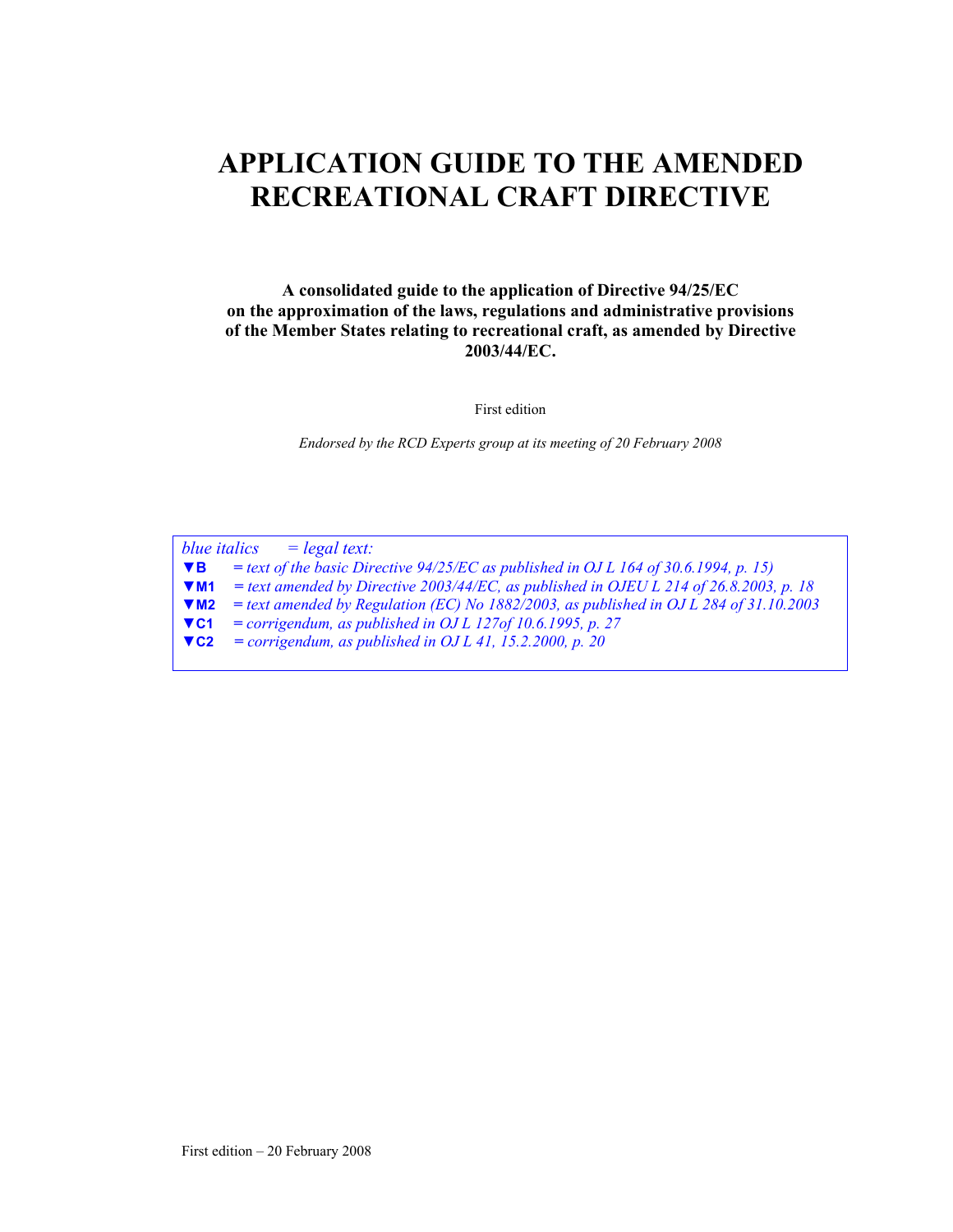| CHAPTER I: SCOPE AND DEFINITIONS, PLACING ON THE MARKET AND PUTTING INTO<br>SERVICE, ESSENTIAL REQUIREMENTS, FREE MOVEMENT, PRESUMPTION<br>OF CONFORMITY, HARMONISED STANDARDS, COMMITTEE PROCEDURE |  |
|-----------------------------------------------------------------------------------------------------------------------------------------------------------------------------------------------------|--|
|                                                                                                                                                                                                     |  |
|                                                                                                                                                                                                     |  |
|                                                                                                                                                                                                     |  |
| ARTICLE 4: FREE MOVEMENT OF THE PRODUCTS REFERRED TO IN ARTICLE 1(1) 26                                                                                                                             |  |
|                                                                                                                                                                                                     |  |
|                                                                                                                                                                                                     |  |
|                                                                                                                                                                                                     |  |
|                                                                                                                                                                                                     |  |
|                                                                                                                                                                                                     |  |
|                                                                                                                                                                                                     |  |
|                                                                                                                                                                                                     |  |
|                                                                                                                                                                                                     |  |
|                                                                                                                                                                                                     |  |
|                                                                                                                                                                                                     |  |
|                                                                                                                                                                                                     |  |
|                                                                                                                                                                                                     |  |
|                                                                                                                                                                                                     |  |
|                                                                                                                                                                                                     |  |
|                                                                                                                                                                                                     |  |
| ARTICLE 13: TRANSPOSITION, ENTRY INTO APPLICATION, TRANSITIONAL PERIOD 54                                                                                                                           |  |
|                                                                                                                                                                                                     |  |
|                                                                                                                                                                                                     |  |
|                                                                                                                                                                                                     |  |
|                                                                                                                                                                                                     |  |
| A: ESSENTIAL SAFETY REQUIREMENTS FOR THE DESIGN AND CONSTRUCTION OF CRAFT 60                                                                                                                        |  |
|                                                                                                                                                                                                     |  |
| 2.1                                                                                                                                                                                                 |  |
| 2.2<br>2.3                                                                                                                                                                                          |  |
| 2.4                                                                                                                                                                                                 |  |
| 2.5                                                                                                                                                                                                 |  |
|                                                                                                                                                                                                     |  |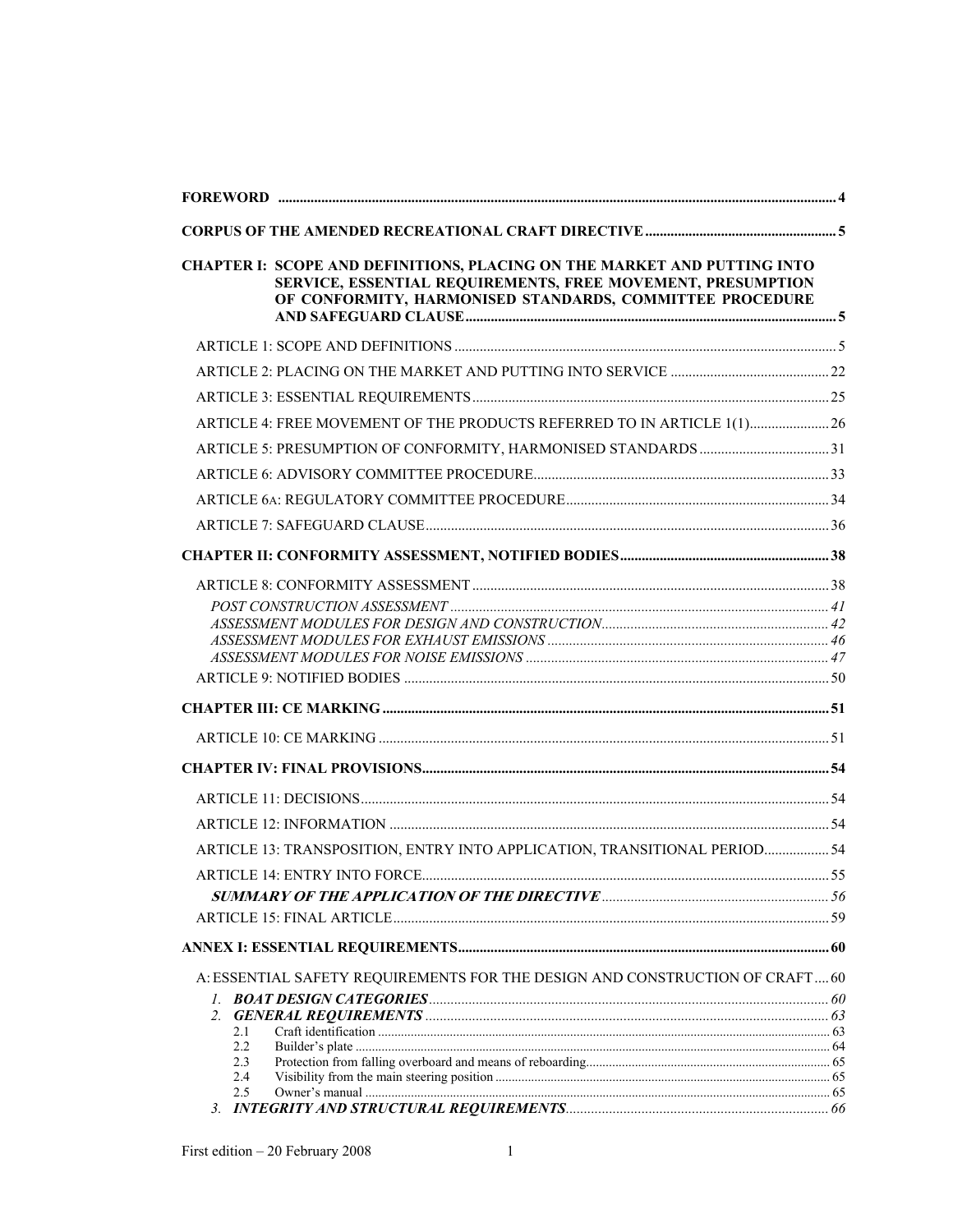|               |            | ANNEX VI: INTERNAL PRODUCTION CONTROL PLUS TESTS (MODULE AA, OPTION 1)  94  |  |
|---------------|------------|-----------------------------------------------------------------------------|--|
|               |            |                                                                             |  |
|               |            |                                                                             |  |
|               |            |                                                                             |  |
|               |            |                                                                             |  |
|               |            |                                                                             |  |
|               |            |                                                                             |  |
| 3.            |            |                                                                             |  |
|               |            |                                                                             |  |
|               |            |                                                                             |  |
|               |            |                                                                             |  |
| $\mathcal{I}$ |            |                                                                             |  |
|               |            |                                                                             |  |
|               |            |                                                                             |  |
|               |            |                                                                             |  |
|               |            |                                                                             |  |
|               |            |                                                                             |  |
|               |            | B: ESSENTIAL REQUIREMENTS FOR EXHAUST EMISSIONS FROM PROPULSION ENGINES  79 |  |
|               | 5.8        |                                                                             |  |
|               | 5.7        |                                                                             |  |
|               |            | 5.6.1                                                                       |  |
|               | 5.6        |                                                                             |  |
|               | 5.5        | 5.4.1                                                                       |  |
|               |            |                                                                             |  |
|               | 5.4        |                                                                             |  |
|               | 5.3        |                                                                             |  |
|               |            | 5.2.1                                                                       |  |
|               | 5.2        |                                                                             |  |
|               |            |                                                                             |  |
|               |            |                                                                             |  |
|               |            | 5.1.2                                                                       |  |
|               | 5.1        | 5.1.1                                                                       |  |
|               |            |                                                                             |  |
|               |            |                                                                             |  |
|               | 3.8        |                                                                             |  |
|               | 3.7<br>3.8 |                                                                             |  |
|               | 3.5        |                                                                             |  |
|               | 3.4        |                                                                             |  |
|               | 3.2<br>3.3 |                                                                             |  |
|               | 3.1        |                                                                             |  |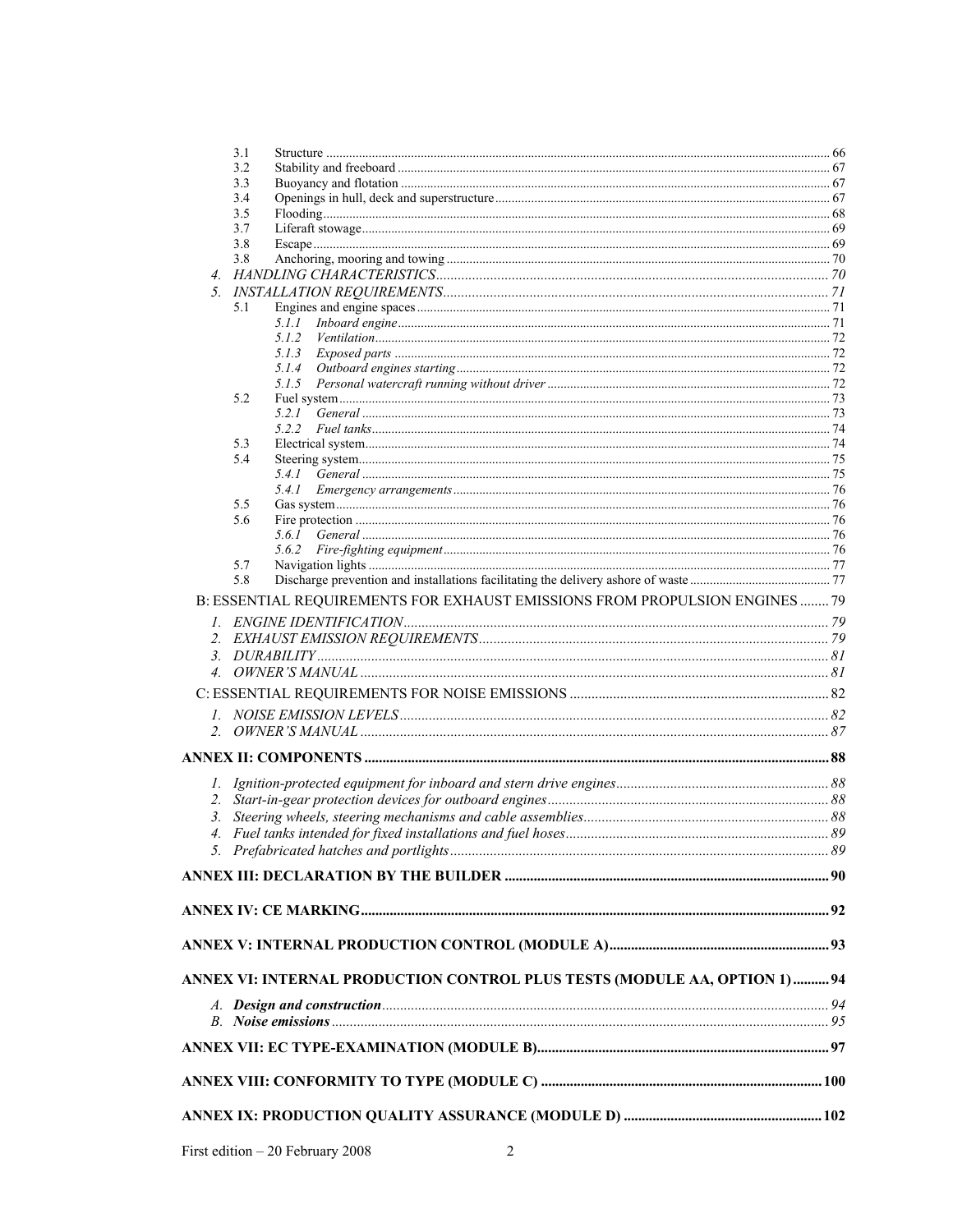| ANNEX XIII: TECHNICAL DOCUMENTATION SUPPLIED BY THE MANUFACTURER 111        |  |
|-----------------------------------------------------------------------------|--|
| ANNEX XIV: MINIMUM CRITERIA TO BE TAKEN INTO ACCOUNT BY MEMBER STATES       |  |
|                                                                             |  |
|                                                                             |  |
|                                                                             |  |
|                                                                             |  |
|                                                                             |  |
| ANNEX XVII: CONFORMITY OF PRODUCTION ASSESSMENT FOR EXHAUST AND NOISE       |  |
|                                                                             |  |
|                                                                             |  |
| ARTICLE 3: TRANSPOSITION, IMPLEMENTATION AND TRANSITIONAL ARRANGEMENTS 126  |  |
|                                                                             |  |
|                                                                             |  |
|                                                                             |  |
|                                                                             |  |
| DIRECTIVE 94/25/EC OF THE EUROPEAN PARLIAMENT AND OF THE COUNCIL  128       |  |
| DIRECTIVE 2003/44/EC OF THE EUROPEAN PARLIAMENT AND OF THE COUNCIL 132      |  |
| APPENDIX 2: CONSOLIDATED TEXT OF DIRECTIVE 94/25/EC AS AMENDED BY           |  |
| APPENDIX 3: PROVISIONS OF DIRECTIVE 94/25/EC THAT HAVE BEEN AMENDED BY      |  |
| APPENDIX 4: STANDARDS HARMONISED UNDER DIRECTIVE 94/25/EC, AS AMENDED BY    |  |
| APPENDIX 5: LIST OF NOTIFIED BODIES UNDER DIRECTIVE 94/25/EC, AS AMENDED BY |  |
|                                                                             |  |
|                                                                             |  |
|                                                                             |  |
|                                                                             |  |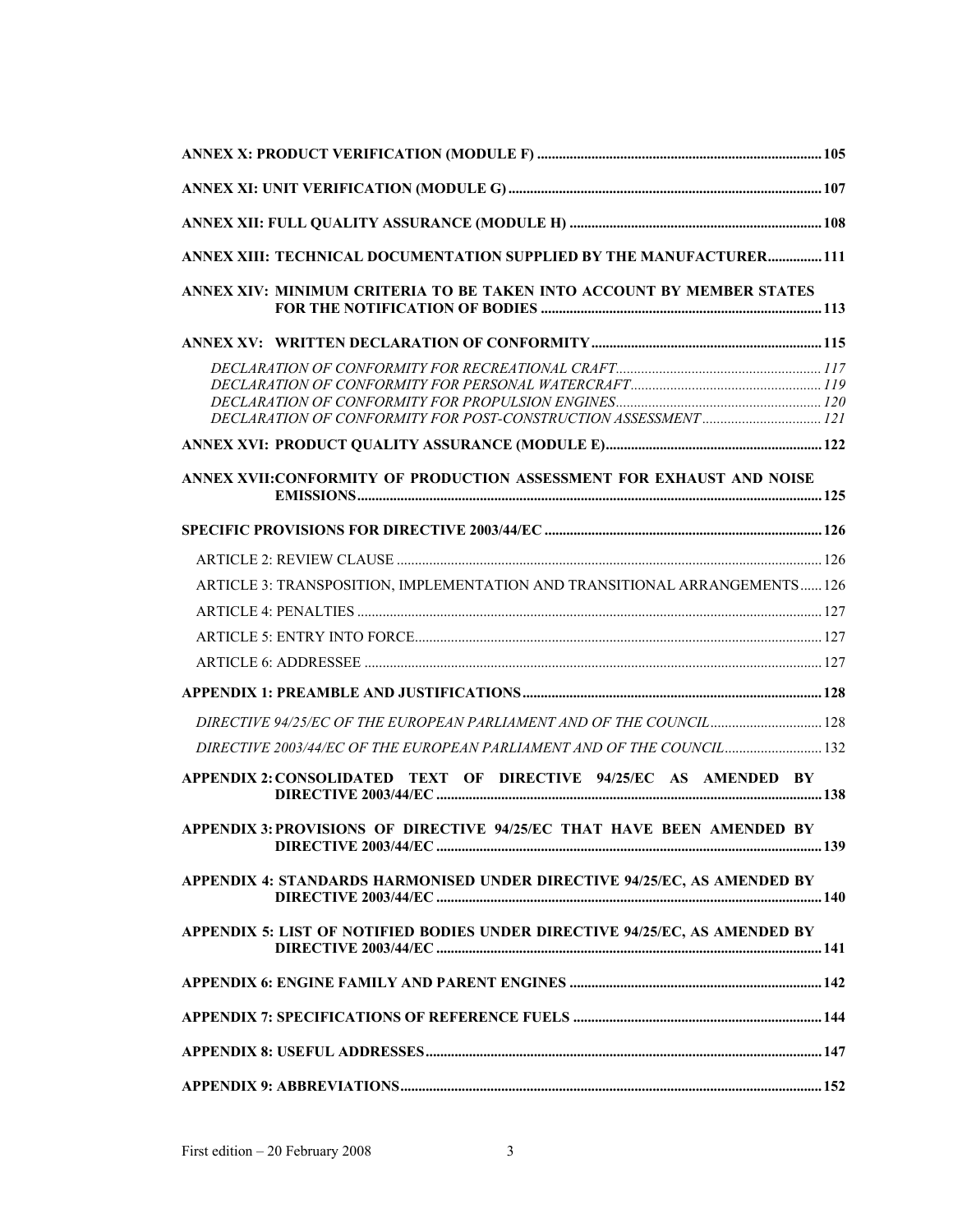## **FOREWORD**

This document is the first edition of the consolidated guide to the application of Directive 94/25/EC on recreational craft as amended by Directive 2003/44/EC and sets out and comments on the provisions of the amended Directive relating to the design and construction requirements for recreational craft, personal watercraft and components, and to the exhaust and noise emission requirements.

This document consolidates the second edition of the guide to the application of Directive 94/25/EC with the first edition of the guide to the application of Directive 2003/44/EC, and replaces these two guides.

This guide is intended to be a reference document for all parties directly or indirectly involved with the recreational craft, personal watercraft, component and marine engine industry. It should be read and used as an aid to the application of the provisions of Directive 94/25/EC as amended by Directive 2003/44/EC, which have entered into application as from 1 January 2005. It does not, however, substitute for these Directives. It is the intention that it should explain and clarify certain important issues related to their application. In addition these guidelines are intended to promote a common understanding on the conditions for the free movement in the EU/EEA internal market of the products covered by the amended Recreational Craft Directive, and have for this purpose been presented to Member States' government experts, industry, notified bodies, users and other parties for comment. The services of the Commission very much appreciate the assistance given by all stakeholders during the preparation of the consolidated edition of this guide.

The Guide is publicly available, but it is not binding in the same sense as legal acts adopted by the Community. The legally binding provisions are those transposing the Directive and its amendments into the national legislation of the EU/EEA Member States.

Directive 2003/44/EC and Directive 94/25/EC are "New Approach" Directives. Additional guidance on the principles of the new approach can be found in the Guide to the implementation of Directives on the New Approach and the Global Approach. This guide has been published by the European Commission and can be downloaded from the Commission's website at the following URL:

http://ec.europa.eu/enterprise/newapproach/legislation/guide/index.htm

It should be noted that the text of the Directive speaks of the "Community", "EU" or "EEA" in the sense of trade area this should be read to mean both the European Union (EU) and the European Economic Area (EEA).

<sup>1</sup> In addition to this guide issued by the Commission services, there are the Recreational Craft Sectoral Group (RSG) Guidelines. RSG is the group of notified bodies under the Directive with representatives of industry and users. These RSG guidelines give general guidance to notified bodies and manufacturers, on the uniform technical application and interpretation of the Directive and the conformity assessment procedures in particular.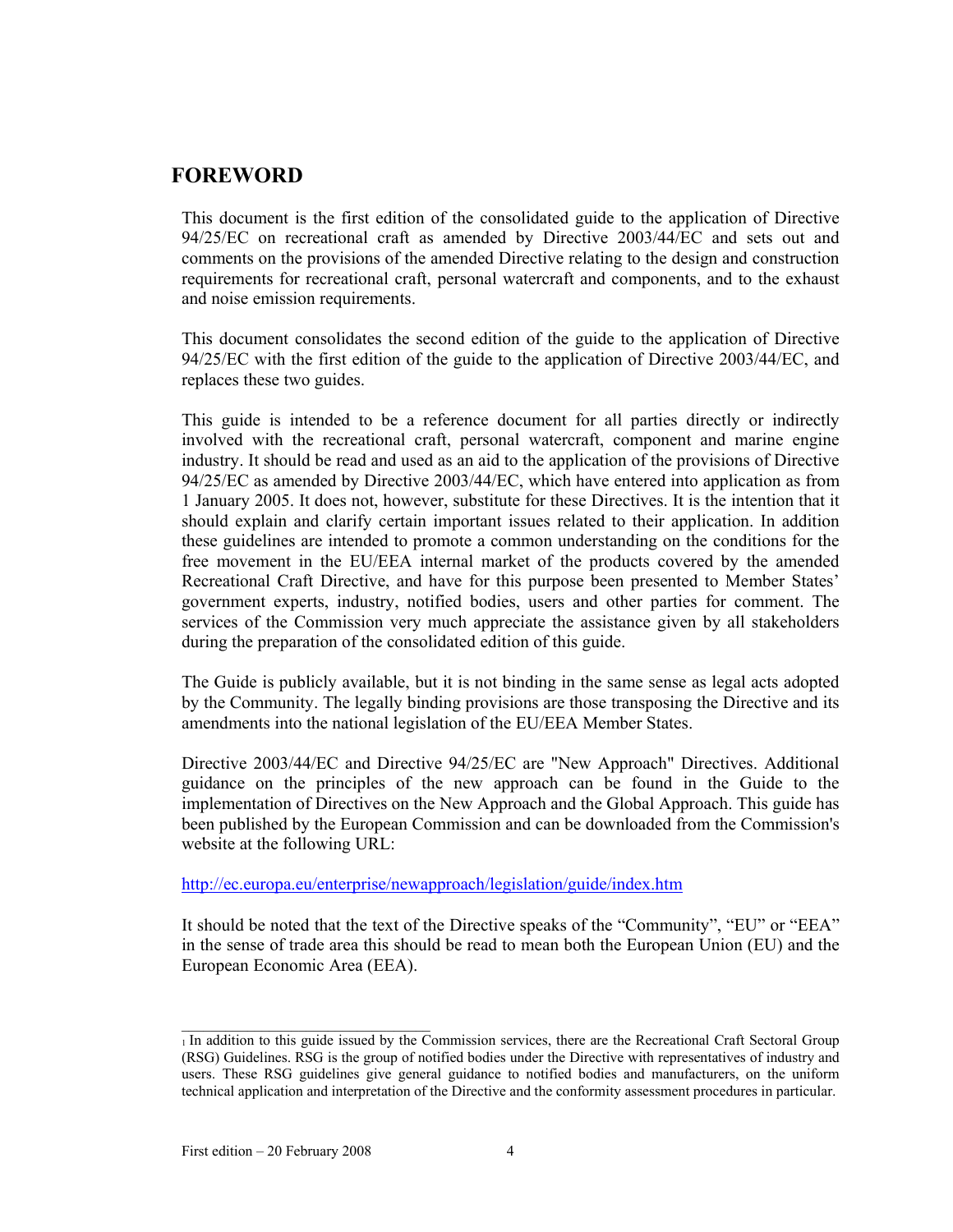# **CORPUS OF THE AMENDED RECREATIONAL CRAFT DIRECTIVE**

# **CHAPTER I: SCOPE AND DEFINITIONS, PLACING ON THE MARKET AND PUTTING INTO SERVICE, ESSENTIAL REQUIREMENTS, FREE MOVEMENT, PRESUMPTION OF CONFORMITY, HARMONISED STANDARDS, COMMITTEE PROCEDURE AND SAFEGUARD CLAUSE**

## **ARTICLE 1: SCOPE AND DEFINITIONS**

**▼M1**

*Article 1* 

#### *Scope and definitions*

- *1. This Directive shall apply:*
- *(a) with regard to design and construction, to:* 
	- *(i) recreational craft and partly completed boats;*

The design and construction requirements for recreational craft and partly completed boats are specified in Annex IA of the amended Directive.

Recreational craft are defined in Article 1.3(a).

A partly completed boat is a boat consisting of a hull or a hull and one or more components (other aspects of the boat than Annex II components). It might be possible that components, as referred to in Annex II, are installed on a partly completed boat. These Annex II components are subject to conformity assessment, as explained in the comments to Article 1.1.(iii) below. Boat kits consisting of panels and parts to make the boat and its hull, typically of wood or metal, are also to be considered as partly completed boats (see note on kit boats below).

The "partly completed boat" does not fulfil all the essential safety, health, environmental protection and consumer protection requirements of the Directive. It is either destined to be completed, i.e. completely fulfil the essential requirements, by another party who will be regarded as the manufacturer, or placed on the market as such.

The product becomes a completed craft when placed on the market and/or put into service as a completed craft. The final responsibility of this action lies with the one who places it on the market or puts it into service.

Partly completed personal watercraft are not considered to be covered by the provisions of the Directive concerning "partly completed boats", as Article 1.1.(a) refers to "partly completed boats"(under point (i) ) separately from "personal watercraft" (under point (ii) ).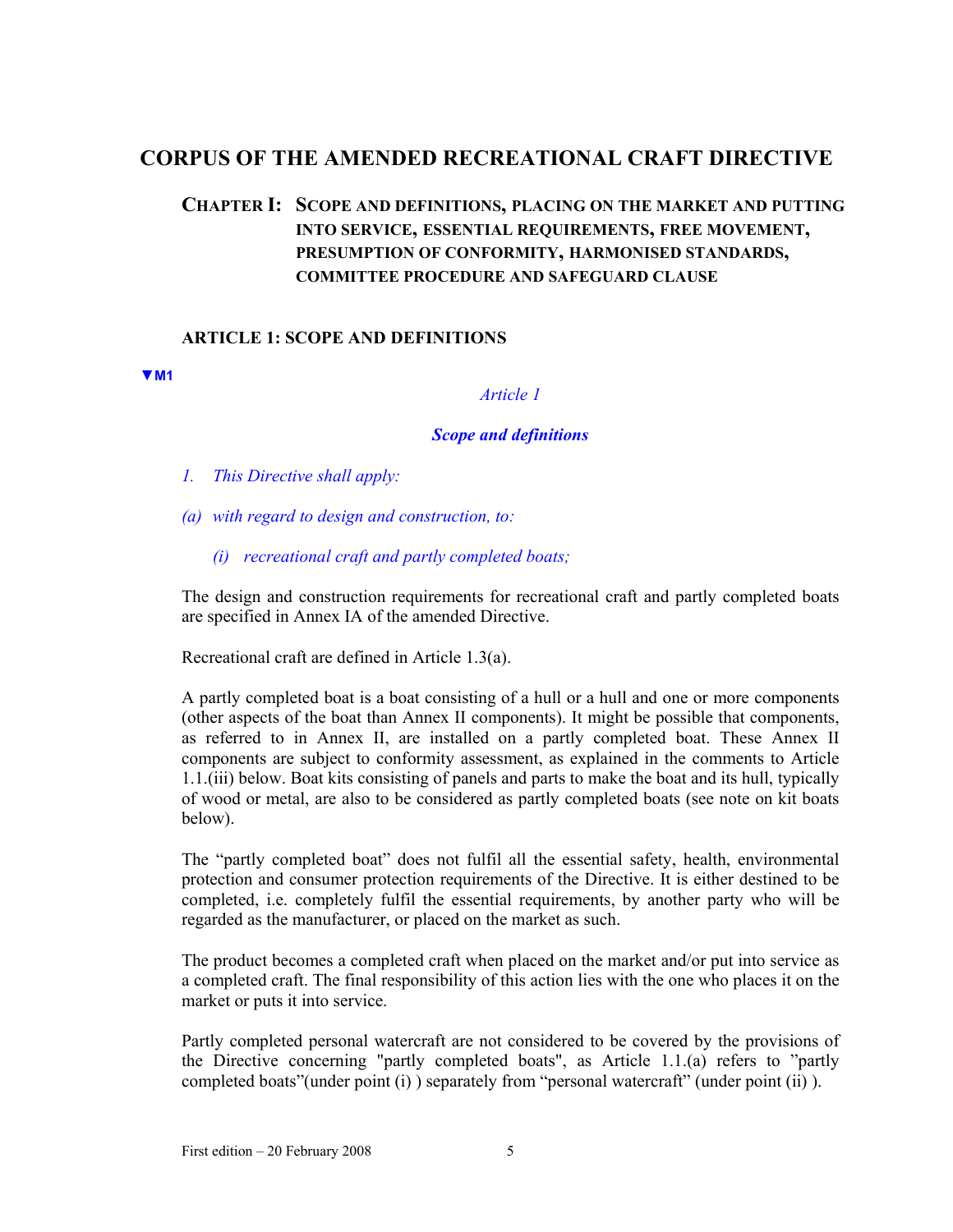Craft, i.e. recreational craft and personal watercraft, which after their completion have been partly dismantled (e.g. having their propulsion engines taken out), and are placed on the market as such, cannot be considered as partly completed craft. For further clarification, see the comments to the provisions on post construction assessment under article 8.1.

## *Note: Kit Boats*

Kit boats may be envisaged as partly completed boats purchased from a manufacturer where all parts necessary to complete the construction of the boat in compliance with the Essential Requirements of the Directive are provided. When the kit boat manufacturer has supplied all parts necessary for completion, as defined above, then subject to written confirmation that the boat was completed in accordance with the manufacturer's instructions being returned to the kit boat manufacturer, CE marking shall be fixed accordingly. Compliance with the Directive shall in these cases be ensured for all variations available from the manufacturer, especially those that would change the stability characteristics from the basic model e.g. variations in mast configuration and rigging.

The above does not absolve the kit manufacturer of his responsibilities, within the modular system, as detailed under Article 8 of the Directive. See also Paragraph 2(a)(vii) of this Article.

## *(ii) personal watercraft;*

The scope of the amended Recreational Craft Directive has been extended to include personal watercraft, which were previously excluded under Directive 94/25/EC. The design and construction requirements for personal watercraft are specified in Annex I.A of the Directive. Requirements for exhaust and noise emissions of personal watercraft are provided by Article 1.1(b) and 1.1(c) below.

Application of the harmonised standard EN ISO 13590:2003/AC:2004 *Personal watercraft – Construction and system installation requirements* provides, in accordance with Article 5 of the Directive, a presumption of conformity with the Directive's relevant design and construction requirements for PWC, in as far as for those requirements are covered by this standard . Note however that EN ISO 8666:2002 Small craft – principal data remains the harmonized standard to be referenced for hull length measurement, and EN ISO 10087:2006 for the craft identification. In addition, separate harmonised standards apply for exhaust and noise emission measurement for personal watercraft – see Article 1.1 (b) and 1.1 (c) below as well as Annexes I.B and I.C.

Note: In article 1.3 of the amended Recreational Craft Directive (Directive 94/25/EC as amended by Directive 2003/44/EC) a clear distinction is made between the definition of "recreational craft" (see art.1.3.(a)) and "personal watercraft" (see art. 1.3.(b)). It should also be noted that in Annex I to the Directive, the preliminary observation mentions that for the purpose of the Annex, the term "craft" shall cover recreational craft and personal watercraft. However, some articles in the amended Directive also refer to "craft" generically. In line with the preliminary observation to Annex I, any reference to the generic term "craft" in the articles of the Directive, as well as in this Guide's clarifications, should therefore be understood as including both "recreational craft" and "personal watercraft".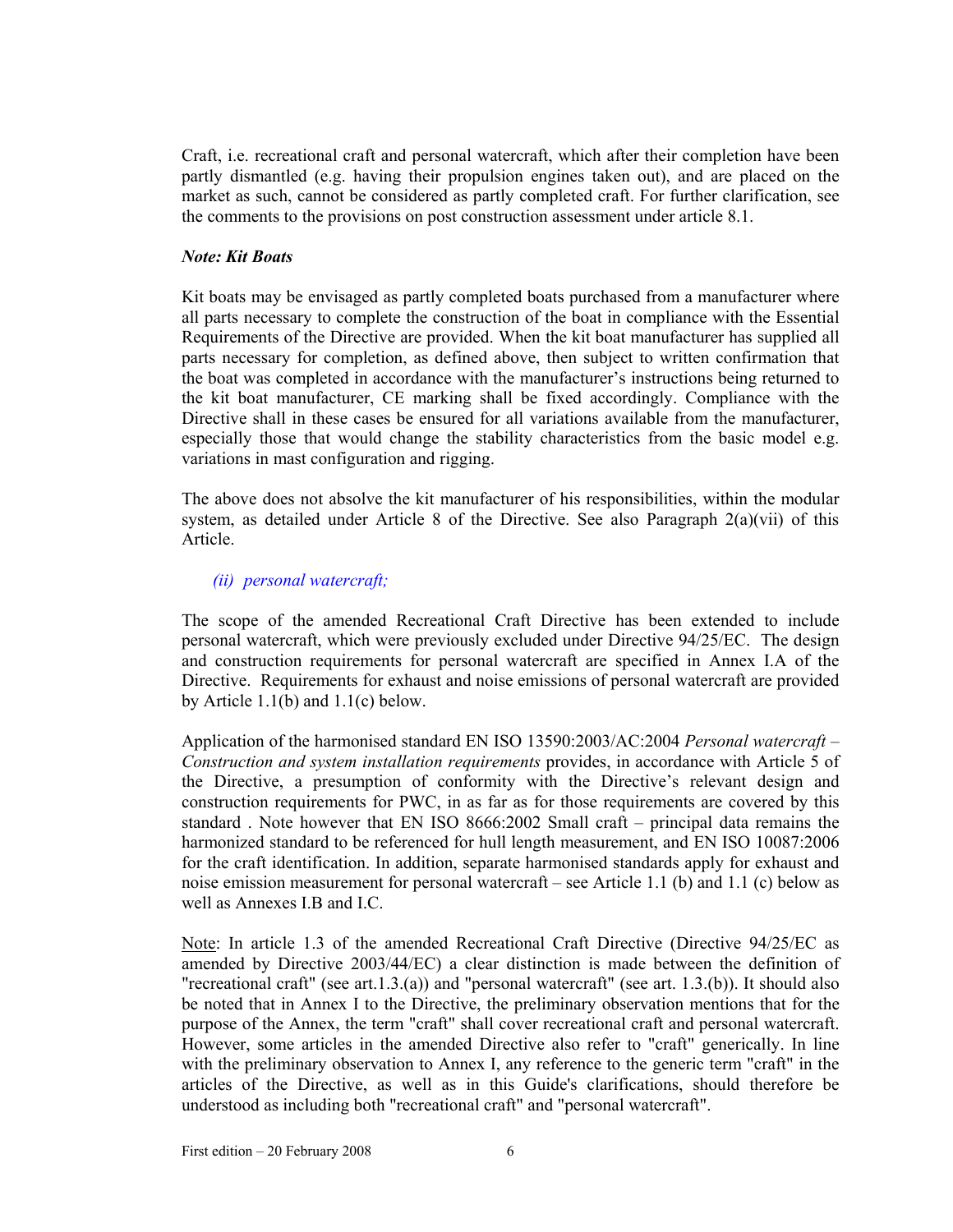## *(iii)* components referred to in Annex II when placed on the Community market *separately and when intended for installation;*

Article 1.1;(a).(iii) has been amended to make it clear that the Directive's requirements apply to all components referred to in Annex II when they are placed separately on the Community market as components and when intended for installation on or in recreational craft and personal watercraft.

The provision that the Directive applies to components referred to in Annex II "when placed on the Community market separately and when intended for installation" means, in particular, that these components are subject to conformity assessment in accordance with Article 8 and CE marking before being placed on the market separately with the intention to be installed in recreational craft*.* 

For clarification on what is considered to be "placed on the Community market" see the comments on Article 4 below, as well as the Guide to the implementation of Directives based on the new Approach and Global Approach.

When components are produced by the craft manufacturer and installed in the craft he is manufacturing, these components are not considered to be placed on the market separately and therefore the provisions of Article 1.1 (a) (iii) are not applicable to such components.

## *(b) with regard to exhaust emissions, to:*

## *(i) propulsion engines which are installed or specifically intended for installation on or in recreational craft and personal watercraft;*

The scope of Directive 94/25/EC is extended to include requirements on exhaust emissions of propulsion engines installed or intended for installation on recreational craft and personal watercraft. These exhaust emission requirements are prescribed in Annex I.B, and specify limit values for the quantities of specified exhaust pollutants from propulsion engines that may not be exceeded when these engines are in normal use. The exhaust emission requirements therefore apply only to engines, not the complete craft.

The exhaust emission requirements apply only to engines installed or specifically intended for installation for propulsion of the recreational craft or personal watercraft.

An engine installed or intended for installation to be used exclusively as an on-board generator, for example, is therefore outside of the scope of this Directive. See also comments to Article 1.3(c), the definition of "propulsion engines", and to Article 1.1(d) regarding the date of application of the exhaust emission requirements.

Whenever a craft with a propulsion engine installed is placed on the market that craft is only complying with the Directive if its propulsion engine is certified that it is complying with the exhaust emission requirements of the Directive.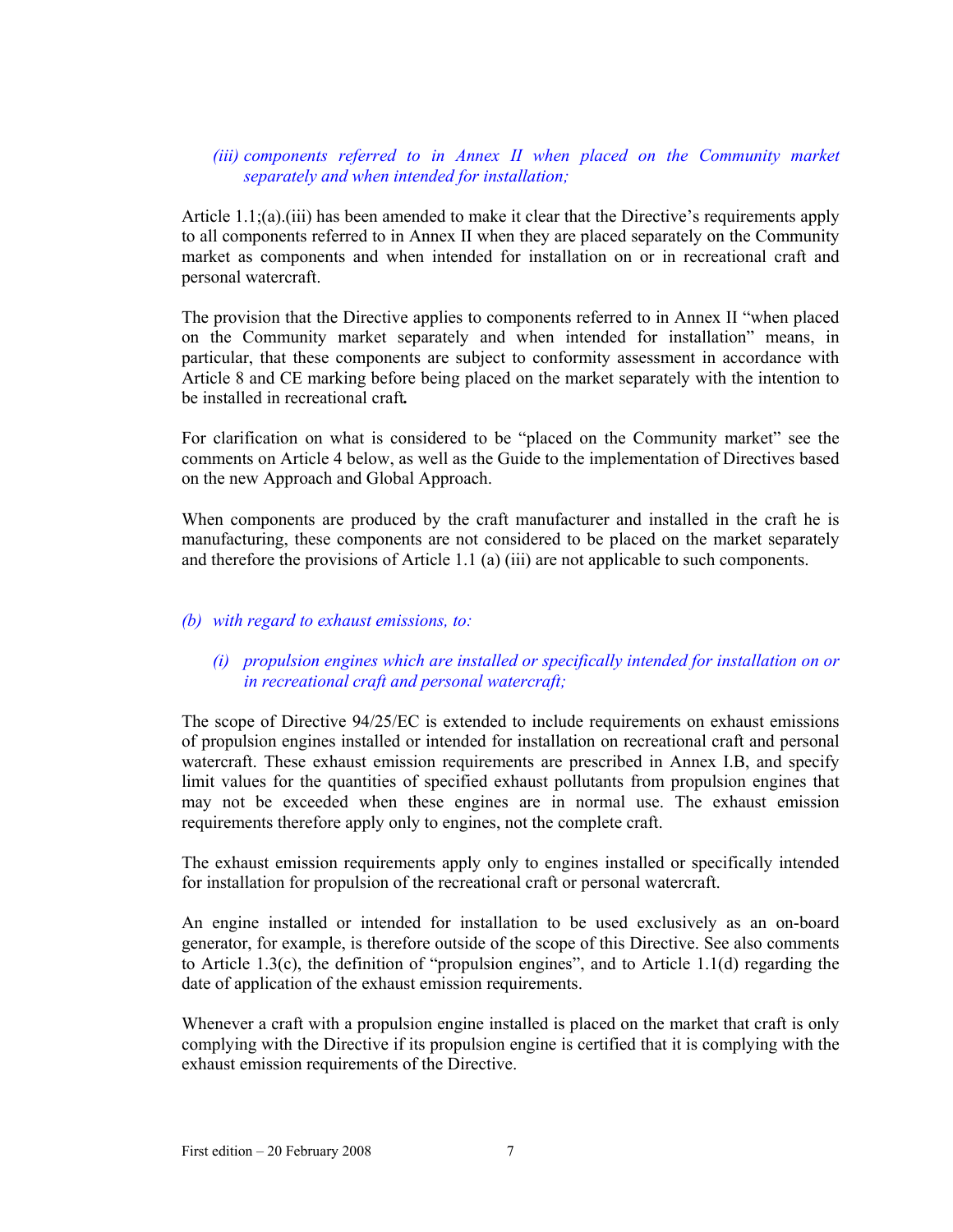## *(ii) propulsion engines installed on or in these craft that are subject to a "major engine modification";*

A 'major engine modification' is defined by Article 1.3(d). Propulsion engines installed in or on recreational craft that are modified to the extent as defined in Article 1.3.(d) must comply with the exhaust emission requirements of this Directive when they are put into service after modification.

See also comments to Article 1.1(d) regarding the date of application of the exhaust emission requirements with regard to major engine modifications. This requirement also applies to propulsion engines installed on or in personal watercraft.

#### *(c) with regard to noise emissions, to:*

The scope of Directive 94/25/EC is extended to include requirements on noise emissions as specified in Annex I.C. Depending on the craft and/or engine type the noise emission requirements apply to either the boat/engine combination or just the propulsion engine as explained in sections (i) to (iv) below.

## *(i) recreational craft with stern drive engines without integral exhausts or inboard propulsion engine installations;*

For recreational craft with inboard propulsion engines, the noise emission requirements apply to the craft with the installed propulsion engine(s) running. Ensuring compliance with the noise emission limits is therefore the responsibility of the craft builder, not the engine manufacturer. Stern drive engines that do not have integral exhaust systems are treated in the same way as inboard engines, so such engine installations are also the responsibility of the craft builder with regard to noise emissions. See also comments to Article 1.1(d) regarding the date of application of the noise emission requirements.

## *(ii) recreational craft with stern drive engines without integral exhausts or with inboard propulsion installations which are subject to a major craft conversion and subsequently placed on the Community market within five years following conversion;*

A 'major craft conversion' is defined in Article1.3(e). Recreational craft with inboard propulsion engines or stern drive engines without integral exhausts, that are converted to this extent must comply with the noise emission limits if they are placed on the market in the EEA within five years of the conversion. See also comments to Article1.1(d) regarding the date of application of the noise emission requirements with regard to major craft conversions.

## *(iii) personal watercraft;*

For personal watercraft, the noise emission requirements apply to the complete craft when tested according to the harmonised standard – see comments on Annex I.C. See also comments to Article 1.1(d) regarding the date of application.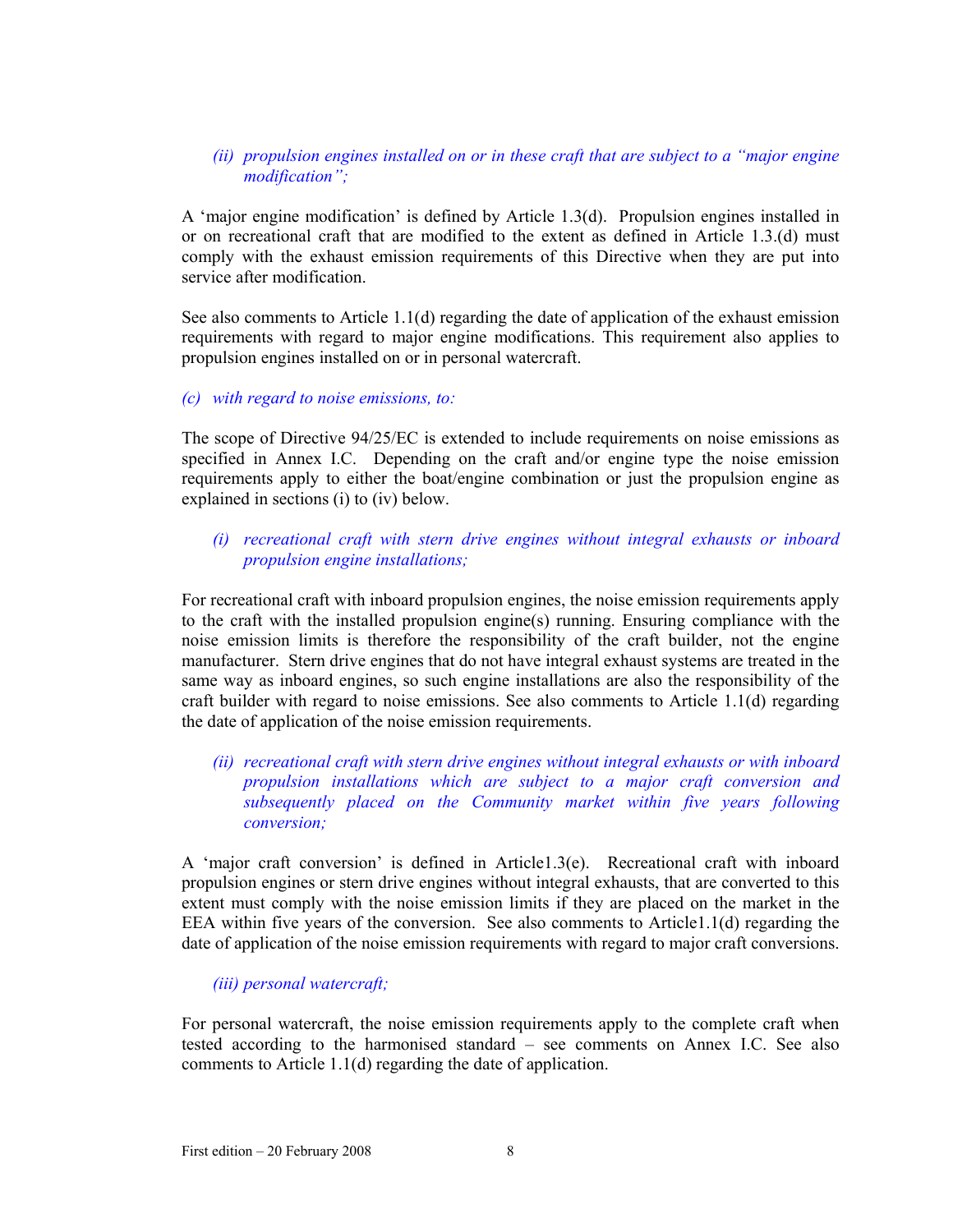## *(iv) outboard engines and stern drive engines with integral exhausts intended for installation on recreational craft;*

For outboard engines and stern drive engines with integral exhausts, the noise emission requirements apply to the engine only and ensuring compliance with the noise emission limits is the responsibility of the engine manufacturer. The noise emissions of outboard engines are measured with the engines installed on standard boats according to the harmonised standard – see comments on Annex I.C.

The noise emissions of sterndrive engines with integral exhausts are also measured with the engines installed in standard craft according to the harmonised standard (see Annex I.C). Stern drive engines with integral exhausts are engines designed so that the exhaust gases are expelled through the transmission/drive unit. It is not necessary for the engine supplier to also supply the transmission/drive unit, as long as the engine is certified for compliance with the noise emission limits when used with the specified transmission/drive unit.

Note that the requirement applies only to outboard engines and stern drive engines with integral exhausts that are intended for installation on recreational craft, and therefore such engines that are intended only for use on commercial craft are excluded from the scope of this Directive (for example, outboard engines used only for rescue or patrol craft).

## *(d) for products falling under (a)(ii), (b) and (c), the provisions of this Directive shall only apply from the first placing on the market and/or putting into service after the date of entry into force of this Directive.*

This provision specifies that:

- the new design and construction requirements for products covered by Article 1.1.(a)(ii) (personal watercraft), and
- the exhaust emissions requirements for products covered by Article 1.1(b) and
- the noise emissions requirements for products covered by Article  $1.1(c)$

apply only to these products from their first placing on the Community market or first putting into service after the date of entry into force of the amended Directive.

The provisions of the amended Directive started to apply on the  $1<sup>st</sup>$  January 2005 (date by which Member States had to start applying their national implementing measures transposing the amending provisions of Directive 2003/44/EC). The provisions of the amended Directive apply fully (after a transitional period as specified in Article 3 of Directive 2003/44/EC) from the  $1<sup>st</sup>$  January 2006 for personal watercraft and for compression ignition and four-stroke spark ignition engines, and from the  $1<sup>st</sup>$  January 2007 for two-stroke spark ignition engines. (See also comments to Article 3 of Directive 2003/44/EC below)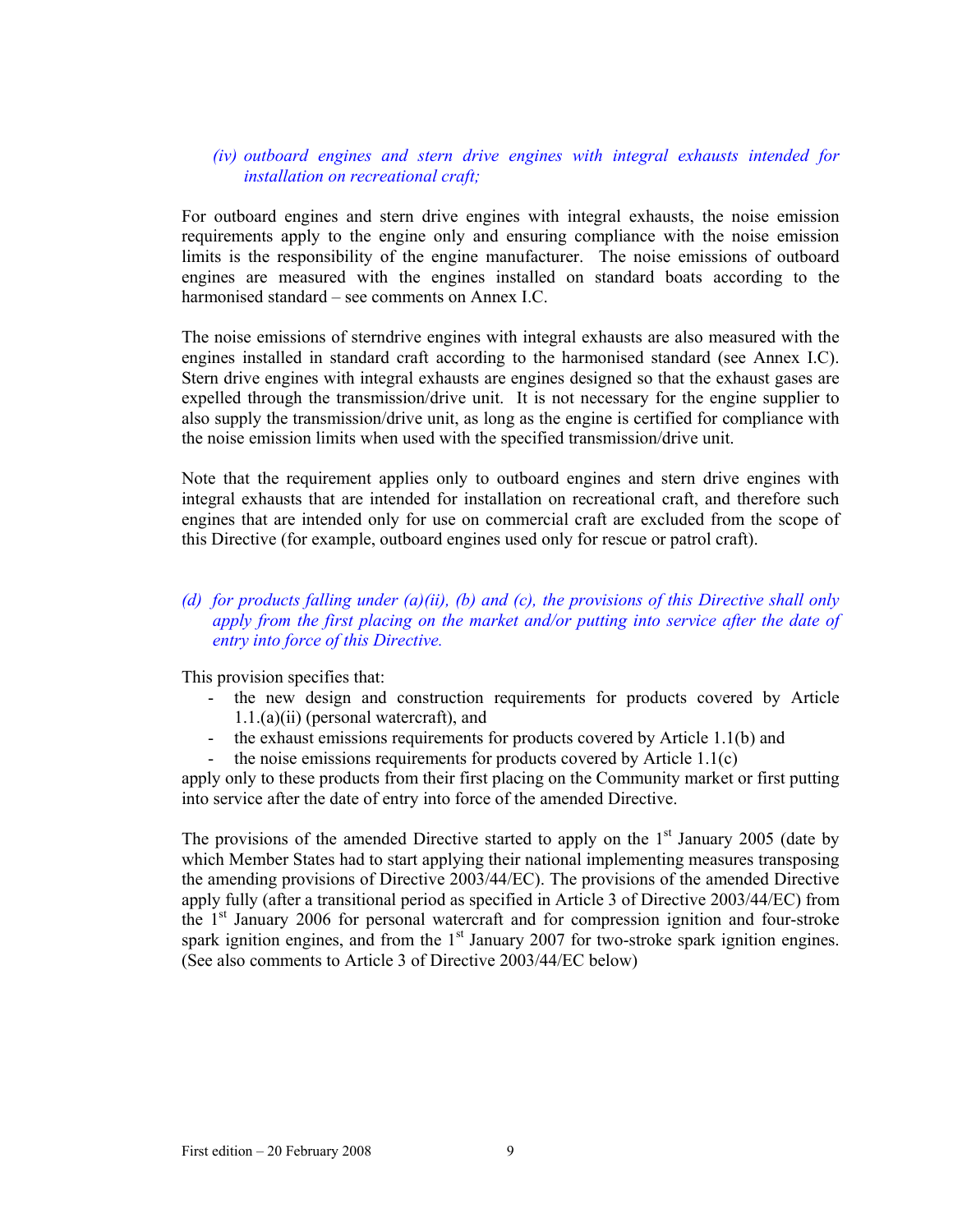It follows from the above that for:

## Personal watercraft with regard to design and construction:

Personal watercraft that are first placed on the market and/or put into service in the EEA prior to 1<sup>st</sup> January 2005 (date from which the provisions of Directive 2003/44/EC started to apply) are not required to comply with the Directive, even if subsequently placed on the market again as second hand products.

Personal watercraft that are first placed on the market and/or put into service in the EEA on or after the  $1<sup>st</sup>$  January 2005 (date from which the provisions of Directive 2003/44/EC started to apply) and before or on the  $31<sup>st</sup>$  December 2005 (end date of the transitional period specified in Article 3.2(a) of Directive 2003/44/EC) are not required to comply with the Directive, provided they do comply with the rules that were in force in the Member States on the date of entry into force of the Directive (26.08.2003) where they are placed on the market and/or put into service. They do not need to comply with the Directive if they would subsequently be placed on the market again as second hand products after the end date of the transitional period.

Personal watercraft that are placed on the market and/or put into service in the EEA after  $31<sup>st</sup>$ December 2005 (end date of the transitional period specified in Article 3.2(a) of Directive 2003/44/EC) are required to comply with the Directive's requirements with regard to design and construction, and noise emissions, even if they are second hand products imported from outside the EEA (unless they have been previously placed on the market or put in service in the EEA). For PWC fitted with an engine of the type specified in Article 3.2 (b) of Directive 2003/44/EC (i.e. compression ignition or four-stroke spark ignition engine), these engines have also to comply with the Directive's requirements with regard to exhaust emissions when they are for the first time placed on the market and/or put into service in the Community after the  $31<sup>st</sup>$  December 2005. For PWC fitted with two-stroke spark ignition engines, these engines have to comply with the Directive's requirements with regard to exhaust emissions when they are for the first time placed on the market and/or put into service in the Community after the  $31<sup>st</sup>$  December 2006 (end date of the transitional period specified in Article 3.2(c) of Directive 2003/44/EC).

## Propulsion engines with regard to exhaust emission requirements:

Propulsion engines installed or intended for installation on or in recreational craft or personal watercraft that are first placed on the market and/or put into service in the EEA prior to  $1<sup>st</sup>$ January 2005 (date from which the provisions of Directive 2003/44/EC started to apply) or, ultimately either until the  $31<sup>st</sup>$  December 2005 (end date of the transitional period specified in Article 3.2(b) of Directive 2003/44/EC) for compression ignition and four-stroke spark ignition engines or the  $31<sup>st</sup>$  December 2006 (end date of the transitional period specified in Article 3.2(c) of Directive 2003/44/EC) for two-stroke spark ignition engines, are not required to comply with the exhaust emission requirements, even if they are subsequently placed on the market and/or put into service again as second hand products or are subject to a 'major engine modification' after the relevant end dates specified above.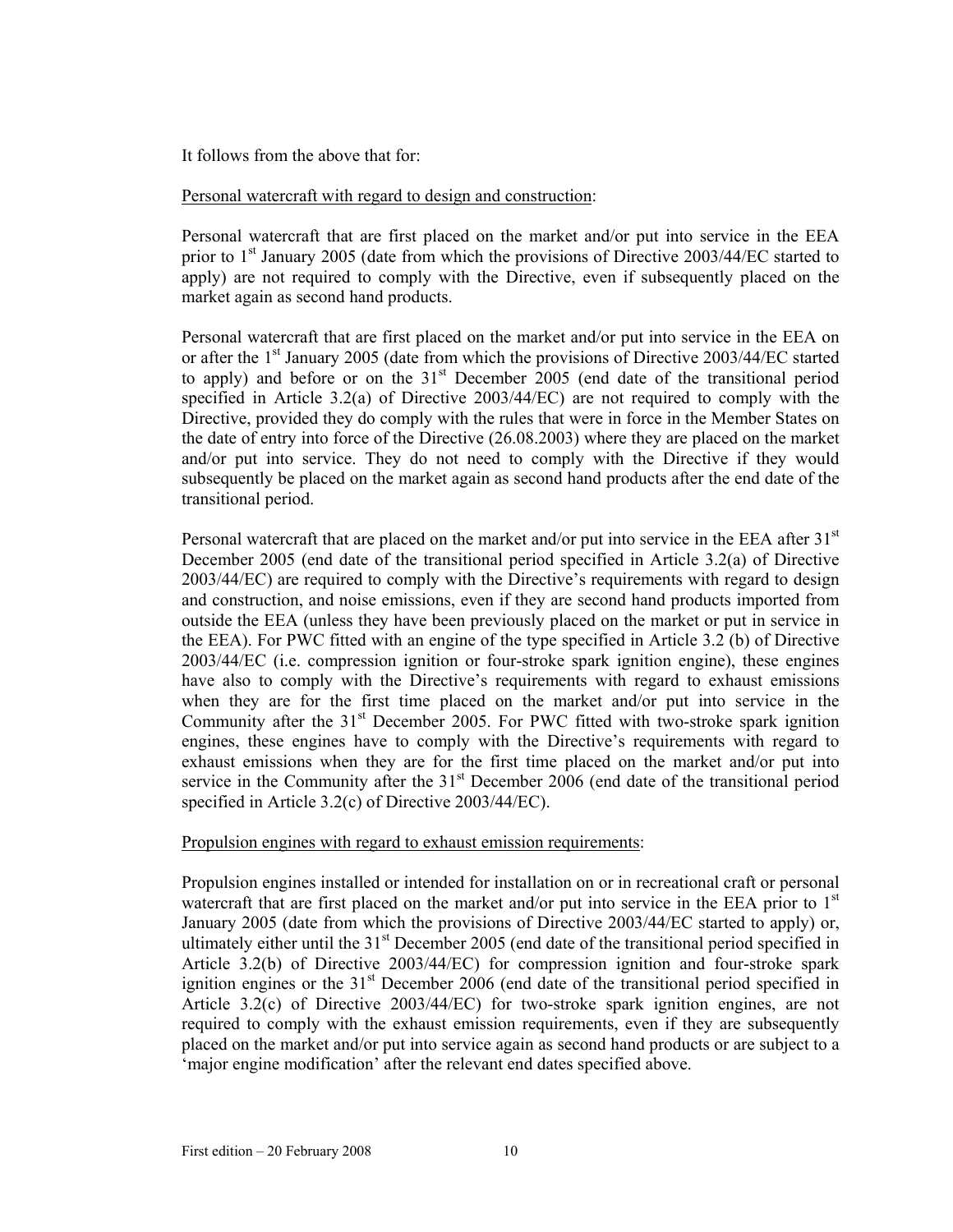Propulsion engines imported from third countries and placed on the market or put into service in the EEA after either the  $31<sup>st</sup>$  December 2005 (end date of the transitional period specified in Article 3.2(b) of Directive 2003/44/EC) for compression ignition and four-stroke spark ignition engines or the  $31<sup>st</sup>$  December 2006 (end date of the transitional period specified in Article 3.2(c) of Directive 2003/44/EC) for two-stroke spark ignition engines are required to comply with the exhaust emission requirements, even if they are second hand products. This requirement does not apply to propulsion engines that have been placed on the market and/or put into service in the EEA before the relevant end dates specified above, and being exported to a third country before these end dates, are returned back to the EEA after these end dates. (See the comments on the application of the Directive to existing products under Article 4 below).

#### Recreational craft and personal watercraft with regard to noise emissions:

Recreational craft and personal watercraft that were first placed on the market and/or put into service in the EEA prior to  $1<sup>st</sup>$  January 2005 (date from which the provisions of Directive  $2003/44/EC$  started to apply) or, ultimately until the  $31<sup>st</sup>$  December 2005 (end date of the transitional period specified in Article 3.2(a) of Directive 2003/44/EC) are not required to comply with the noise emission requirements, even if they are subsequently placed on the market and/or put into service again as second hand products or if such recreational craft are subject to a 'major craft conversion' after this end date.

Recreational craft and personal watercraft imported from third countries and placed on the market and/ot put into service in the EEA after the  $31<sup>st</sup>$  December 2005 (end date of the transitional period specified in Article 3.2(a) of Directive 2003/44/EC) are required to comply with the noise emission requirements, even if they are second hand products. This requirement does not apply to recreational craft and personal watercraft that have been placed on the market and/or put into service in the EEA before this end date, and which after being exported outside the EEA before this end date, are returned back to the EEA after that end date. (See the comments on the application of the Directive to existing products under Article 4 below).

## Outboard engines and stern drive engines with integral exhaust, with regard to noise emissions:

Outboard engines and stern drive engines with integral exhaust that are first placed on the market and/or put into service in the EEA prior to  $1<sup>st</sup>$  January 2005 (date of entry into application of the provisions of Directive 2003/44/EC) or, ultimately either until  $31<sup>st</sup>$ December 2005 (end date of the transitional period specified in Article 3.2 (b) of Directive  $2003/44/EC$  for compression ignition and four-stroke spark ignition engines) or  $31<sup>st</sup>$ December 2006 (end date of the transitional period specified in Article 3.2(c) of Directive 2003/44/EC for two-stroke spark ignition engines), are not required to comply with the noise emission requirements, even if they are subsequently placed on the market and/or put into service again as second hand products or are subject to a 'major engine modification' on or after the relevant end dates for the transitional period as specified above.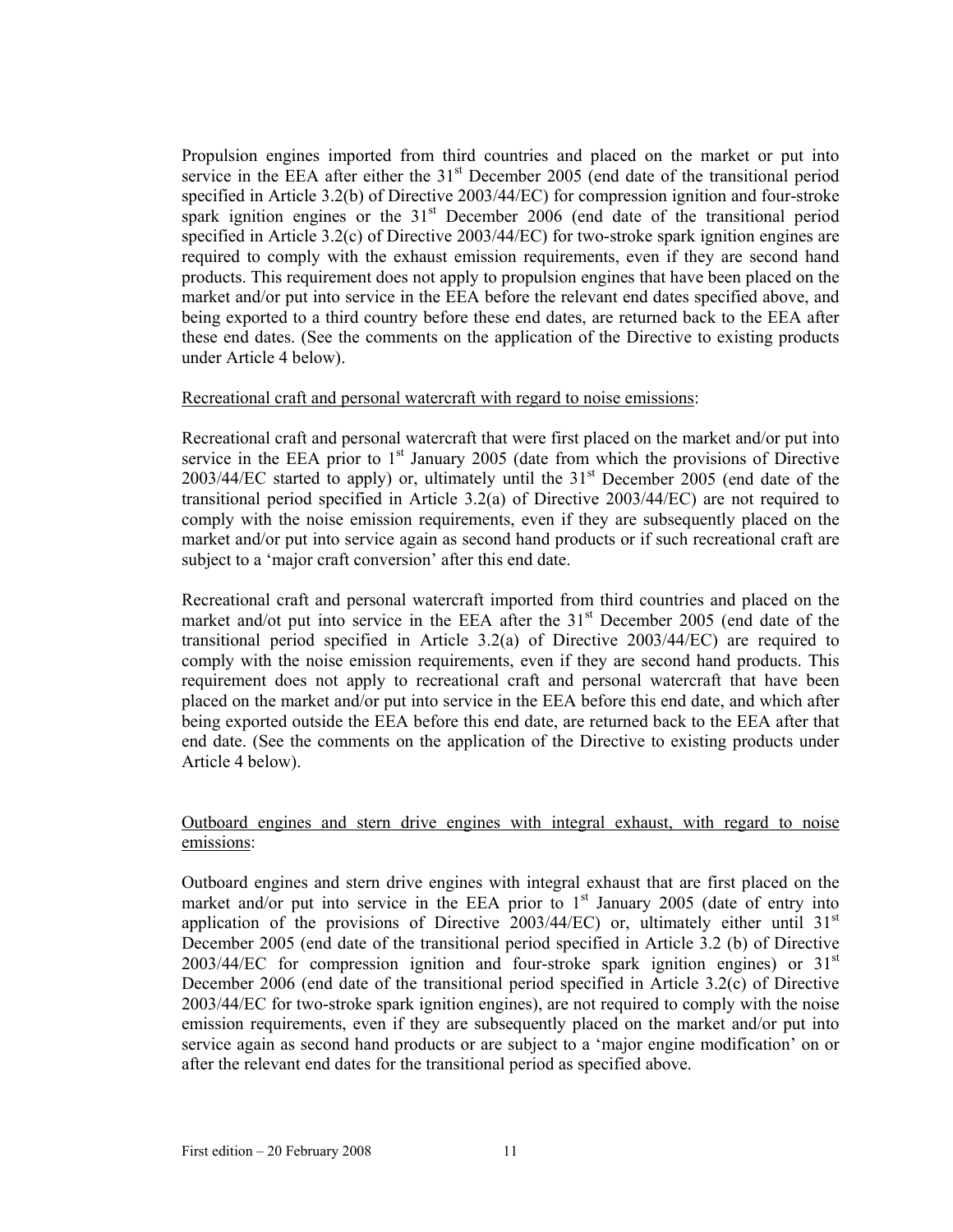Outboard engines and stern drive engines with integral exhaust imported from third countries and placed on the market and/or put into service in the EEA after either  $31<sup>st</sup>$  December 2005 (end date of the transitional period specified in Article 3.2 (b) of Directive 2003/44/EC for compression ignition and four-stroke spark ignition engines) or  $31<sup>st</sup>$  December 2006 (end date of the transitional period specified in Article 3.2(c) of Directive 2003/44/EC for twostroke spark ignition engines), are required to comply with the noise emission requirements, even if they are second hand products. This requirement does not apply to outboard engines and stern drive engines with integral exhaust that have been placed on the market and/or put into service in the EEA on or before the relevant dates specified above, and after being exported to a third country, are returned back to the EEA after these dates. (See the comments on the application of the Directive to existing products under Article 4 below).

#### *2. The following shall be excluded from the scope of this Directive:*

#### *(a) with regard to paragraph 1(a):*

**Paragraph 2(a)** contains a list of craft, which, with regard to the design and construction requirements, are excluded from the scope of the Directive.

Whilst it is for the manufacturer to consider whether or not his craft is eligible under one of these exemptions or not, advice may be sought from the competent Member State Administration, in order, perhaps, to check the validity of the outcome of his consideration. The comments below may be used for guidance. If a Member State Administration is, at the end of the day, still unsure, even after consultation with a notified body, then advice may be sought from the Commission services. In this case advice would be sought on a wider basis by consulting the advisory committee referred to in Article 6 of the Directive or other groups created under the Directive.

## *(i) craft intended solely for racing, including rowing racing boats and training rowing boats, labelled as such by the manufacturer;*

The exclusion in article  $1.2(a)(i)$  concerns craft intended solely for racing and designated as such by their builder. These include rowing racing boats and boats intended for rowing training that are designed exclusively for racing. Some racing boats are by their very design so extreme in their racing profile that they could in no way be assessed on their compliance with the design and construction requirements of the Directive. It is these designs for which this exclusion was drafted. In the remaining majority of craft, assessment of their compliance with the requirements of the Directive is considered to be feasible. That said, a manufacturer who decides, as it is his decision, to label the boat "intended solely for racing" is demonstrating the intended prime purpose of the boat to adequately compete with other boats (perhaps employing minimalist internal fittings). Such a labelling should be clearly visible affixed to the boat. If, in the future this boat is placed on the market and/or put into service no longer as a racing boat, perhaps because the design is no longer competitive, the boat then falls under the requirements of the Directive as this would constitute the "first placing on the market and/or putting into service" as a recreational craft.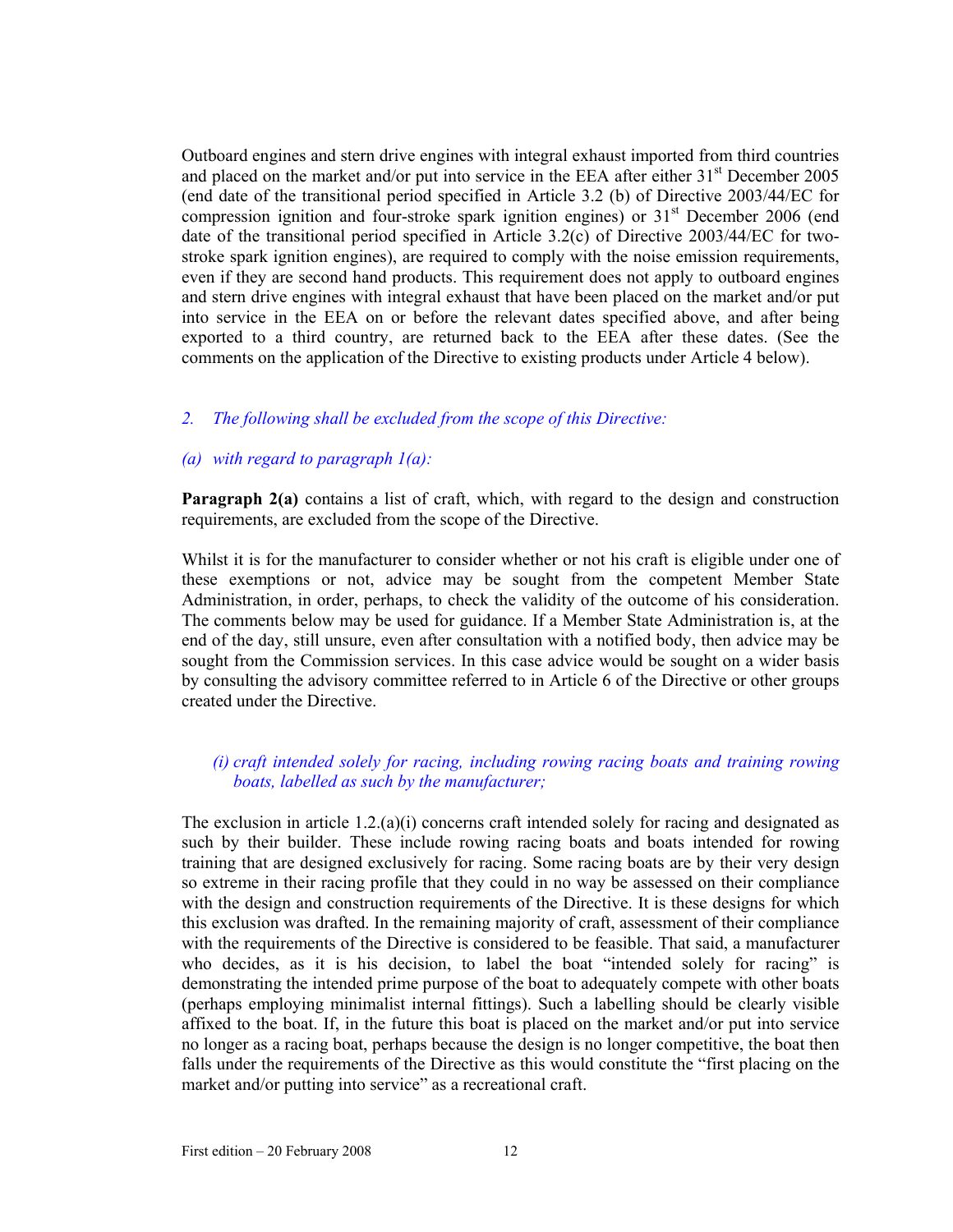## *(ii) canoes and kayaks, gondolas and pedalos;*

The exclusions in article 1.2.(a)(ii) concern types of watercraft, which are by nature incompatible with some of the essential requirements but whose inclusion in the scope of the Directive with regard to design and construction requirements might be debatable.

Canoes and kayaks, gondolas and pedalos are considered to be craft designed to be propelled by human power excluding rowing. Rowing is considered to be the use of more than one oar.

If canoes are so designed and constructed that they can be fitted with a propulsion engine or with sails and placed on the market and/or put into service as such, they are covered by the Directive.

## *(iii) sailing surfboards;*

The exclusion in article 1.2.(a)(iii) concerns craft whose design is incompatible with the essential requirements of the Directive.

## *(iv) surfboards, including powered surfboards;*

The wording of this provision of the Directive has been amended to clarify that personal watercraft are no longer excluded from the scope of application of the Directive.

Surfboards and powered surfboards are considered to be craft carrying no more than 2 persons sitting, standing or kneeling on the craft's hull and fitted with flotation and fail-safe controls.

## *(v) original historical craft and individual replicas thereof designed before 1950, built predominantly with the original materials and labelled as such by the manufacturer;*

The exclusion in article 1.2.(a)(v) is intended to exclude from the scope of the Directive craft designed before 1950. In addition this exclusion is also intended to exclude craft and/or types or classes of craft which were designed or developed before 1950 and of which replicas are individually constructed predominantly but not exclusively using the original materials. Builders of historical craft are able to build the same authentic bygone design, one boat after another.

These boats are still unique and individual, when built using methods and materials consistent with the original design, and retain their aesthetic charm and characteristics. In this respect, predominantly means using the original material for both the hull and the deck, but allowing contemporary use of materials e.g. plywood instead of solid timber, laminated frames, modern adhesives, paints, sealant and fastenings. Series production by means of moulds (e.g. GRP production) shall not be possible in these cases.

It is noted that some classes of boat that were designed before 1950 that were originally made exclusively of wood are now produced of modern plastics. These contemporary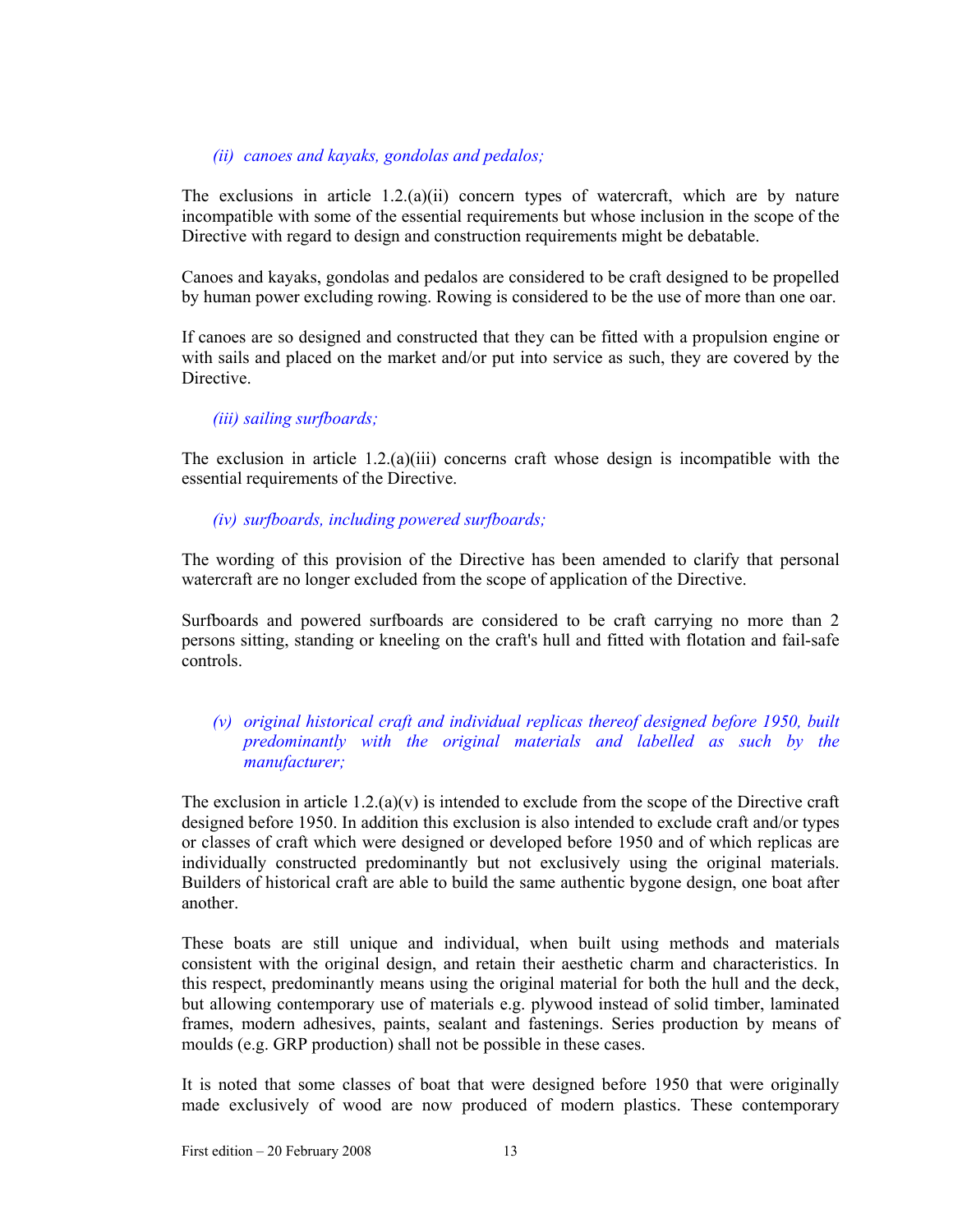constructions are considered to fall within the scope of the Directive as the criteria regarding "predominantly of original materials" is not fulfilled.

**NB:** Member States may have individual boat designs that are peculiar to that State or region thereof, e.g. "pattini" in Italy or "treehandiri" in Greece. These boats are generally:

– of a design pre-dating 1950,

– built in specialist yards of original materials.

Of the two indents above, the first takes predominance. The Member State must be satisfied that such an exclusion from the Directive would not give carte blanche for series production.

*(vi) experimental craft, provided that they are not subsequently placed on the Community market;* 

The exclusion in article  $1.2(a)(vi)$  concerns experimental craft. Such craft may be placed on the market in the EEA only if their design and construction is subsequently certified in conformity with the Directive.

*(vii) craft built for own use, provided that they are not subsequently placed on the Community market during a period of five years;* 

The exclusion in article  $1.2(a)(vii)$  concerns craft built by their future user, provided that they are not placed on the market in the EEA within five years of being put into service. This does not preclude the sub-contracting, by the builder, of specialists in certain aspects of the fitting out of the boat e.g. electrical or electronic engineers.

When a kit boat is bought by its end user, from the kit boat manufacturer, and completed not in accordance with the kit manufacturers instructions [i.e. modified $(0)$ ] but to the "desires" of the end user, the party that undertakes the completion of the kit boat is considered to assume the responsibility for the boat's conformity with the Directive.

 $<sup>(1)</sup>$  It is considered that these modifications relate to compliance with the Directive's Essential Requirements and</sup> not features outside of the scope of Annex I.

If, for whatever reason, a boat built for own use is intended to be placed on the Community market, whether completed or partly completed, within the 5 year period, then certification by a person or persons fulfilling the role of manufacturer would be required in accordance with the provisions of Article 8.1 on post-construction assessment. These persons would take the responsibility for the equivalent conformity of the design, construction, and environmental performance of the boat, and any modification to it necessary to achieve this equivalent conformity. The assessment of the equivalent conformity with essential requirements of the Directive requires the involvement of a notified body (see comments to Article 8.1).

*NB:* A member of the general public building his own boat (in his garage or garden, for example), from materials bought on the open market is deemed to be "building a boat for his own use". This boat lies outside the scope of the Directive and does not require compliance with the essential requirements and thus CE marking. If for whatever reason this situation changes then the provisions detailed above would be seen to apply.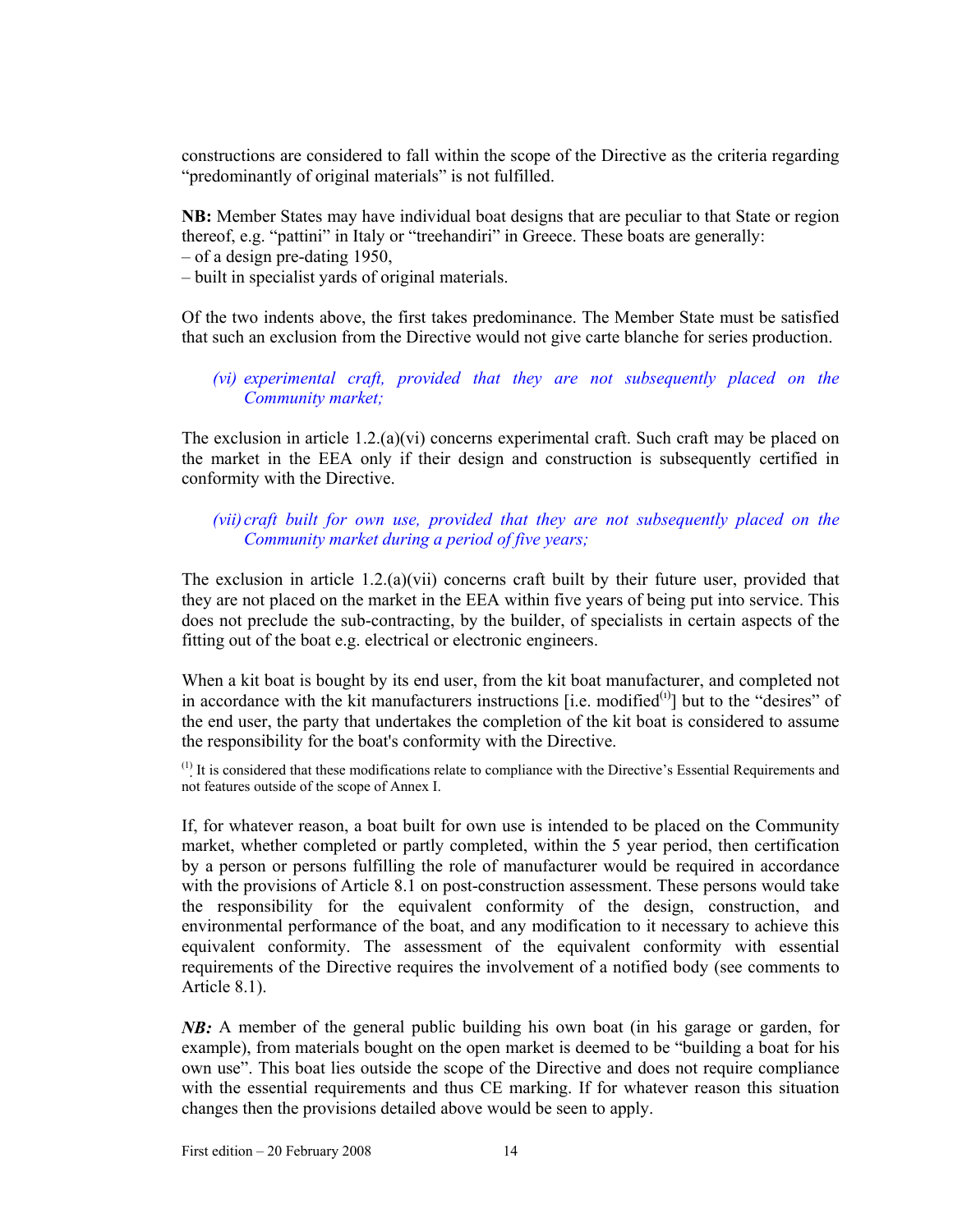It should be made clear that a private person who enters into a contractual arrangement with a professional company, yard or individual constructor to build a one off boat (be-spoke) is deemed to have entered into an arrangement where there will be a transfer of ownership. Such a boat is deemed to fall under the Directive and will have to comply with the Essential Requirements of the Directive and applicable conformity assessment procedures. Reference is made to text expanding on Article 4. Boats built for own use have the concept that a person is building their own boat and not having it built by others.

*(viii) craft specifically intended to be crewed and to carry passengers for commercial purposes, without prejudice to paragraph 3(a), in particular those defined in Council Directive 82/714/EEC of 4 October 1982 laying down technical requirements for inland waterway vessels (\*), regardless of the number of passengers;* 

*\* OJ L 301, 28.10.1982, p. 1. Directive as amended by the 1994 Act of Accession.*

The exclusion in article 1.2.(a)(viii) concerns craft specifically intended to be crewed and to carry passengers for commercial transport purposes. This means that recreational craft, which are crewed and are used for sports and/or leisure purposes, are not excluded.

*NB:* Council Directive 82/714/EEC of 4 October 1982, which lays down technical requirements for inland waterway vessels, excludes recreational craft from its scope but does not define them. However, it does exclude and define passenger boats as follows: "Passenger boat" means any vessel built and fitted out to carry more than 12 passengers. As a result of this definition, the phrase "regardless of the number of passengers" had to be added in article  $1.2(a)(viii)$ .

- *(ix) submersibles;*
- *(x) air cushion vehicles;*
- *(xi) hydrofoils;*

The above three categories of products are excluded from the scope of the Directive, as their physical characteristics are not consistent with the Essential Requirements.

Similar craft meeting these considerations are also considered to lie outside the Directive.

## *(xii) External combustion steam powered craft, fuelled by coal, coke, wood, oil or gas;*

The exclusion in article 1.2.(a)(xii) is new compared to Directive  $94/25$ /EC. Where a craft uses a steam engine(s) as described above for propulsion, the craft is excluded from the scope of the Directive with regard to the design and construction requirements. An external combustion steam engine used for propulsion is excluded from the emission requirements as it is not an internal combustion engine (see Article 1.3(c) for the definition of 'propulsion engine').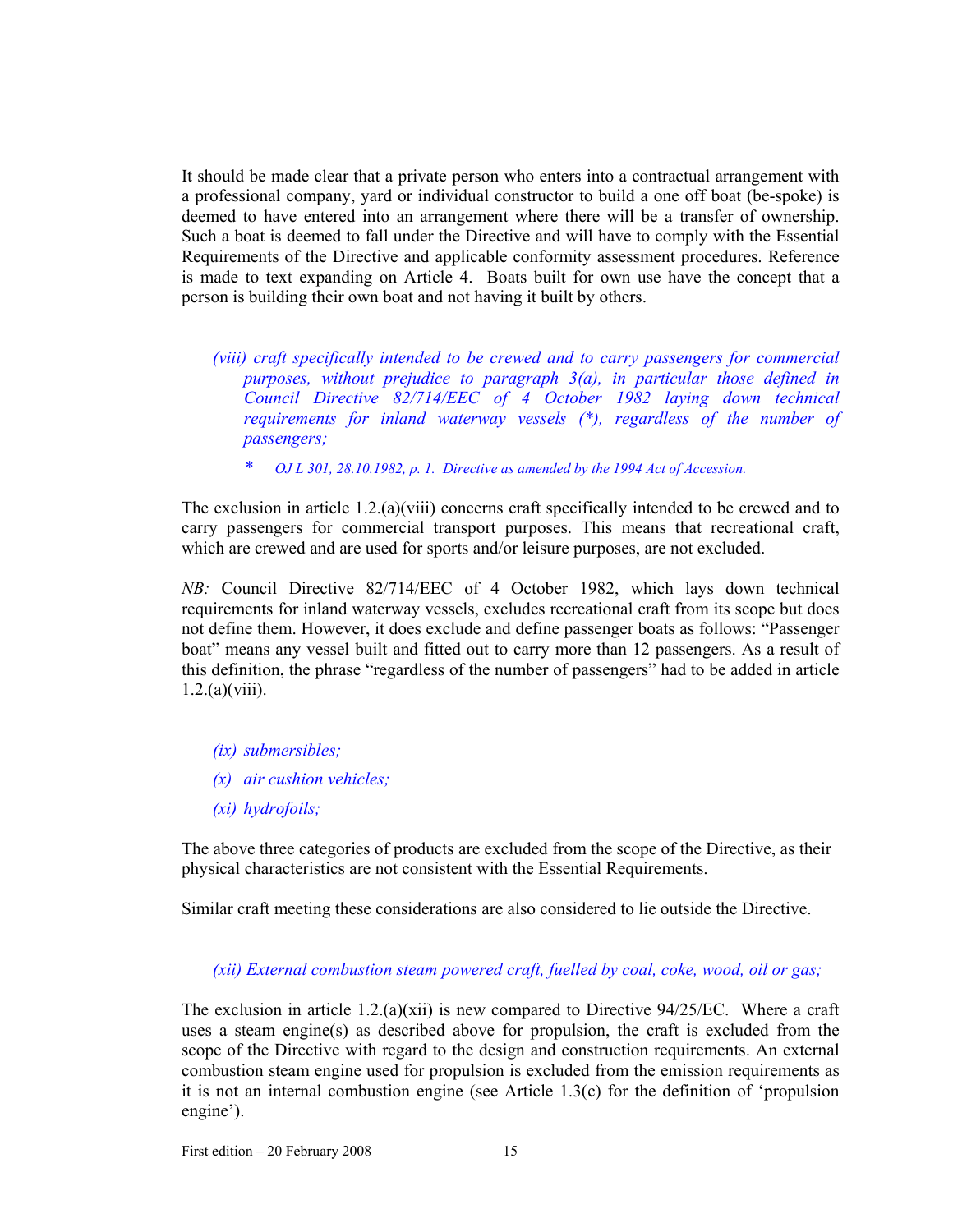## *(b) with regard to paragraph 1(b):*

The following propulsion engines are excluded from the exhaust emission requirements of the Directive.

*(i) propulsion engines installed or specifically intended for installation on the following:* 

*— craft intended solely for racing and labelled as such by the manufacturer,* 

Engines for propulsion of racing boats are excluded from the exhaust emission requirements of the amended Directive provided that the racing boats are marked with a label stating that they are 'intended solely for racing' (see also comments to article 1.2.(a)(i) above). Such engines would typically be tuned or otherwise race-prepared for use in competitions for engine-powered racing boats.

- *experimental craft, provided that they are not subsequently placed on the Community market,*
- *craft specifically intended to be crewed and to carry passengers for commercial purposes, without prejudice to paragraph 3(a), in particular those defined in Directive 82/714/EEC, regardless of the number of passengers,*
- *submersibles,*
- *air cushion vehicles,*
- *hydrofoils;*

Propulsion engines of craft of the type defined in the 5 indents above are all excluded from the exhaust emission requirements of the Directive.

*(ii) original and individual replicas of historical propulsion engines, which are based on a pre-1950 design, not produced in series and fitted on craft referred to in paragraph 2(a)(v) and (vii);* 

Individual replica engines based on pre-1950 designs are excluded from the exhaust emission requirements provided that they are fitted to historical craft or craft built for own use as defined by Article  $1.2(a)(v)$  and (vii) above. In this context 'individual replicas' may be built one after another and still excluded, provided that they are built to order and not series produced.

Historical engines built prior to 1950 are excluded from the scope of application of the exhaust emission requirements. Note that propulsion engines built after 1950 and first placed on the market and/or put into service in the EEA prior to  $1<sup>st</sup>$  January 2005 (date of entry into application of the provisions of Directive 2003/44/EC) or, ultimately either until the  $31<sup>st</sup>$ December 2005 (end of the transitional period specified in Article 3.2(b) of Directive  $2003/44/EC$  for compression ignition and four-stroke spark ignition engines) or the  $31<sup>st</sup>$ December 2006 (end of the transitional period specified in Article 3.2(c) of Directive 2003/44/EC for two-stroke spark ignition engines) are also excluded from the exhaust emission requirements of the amended Directive.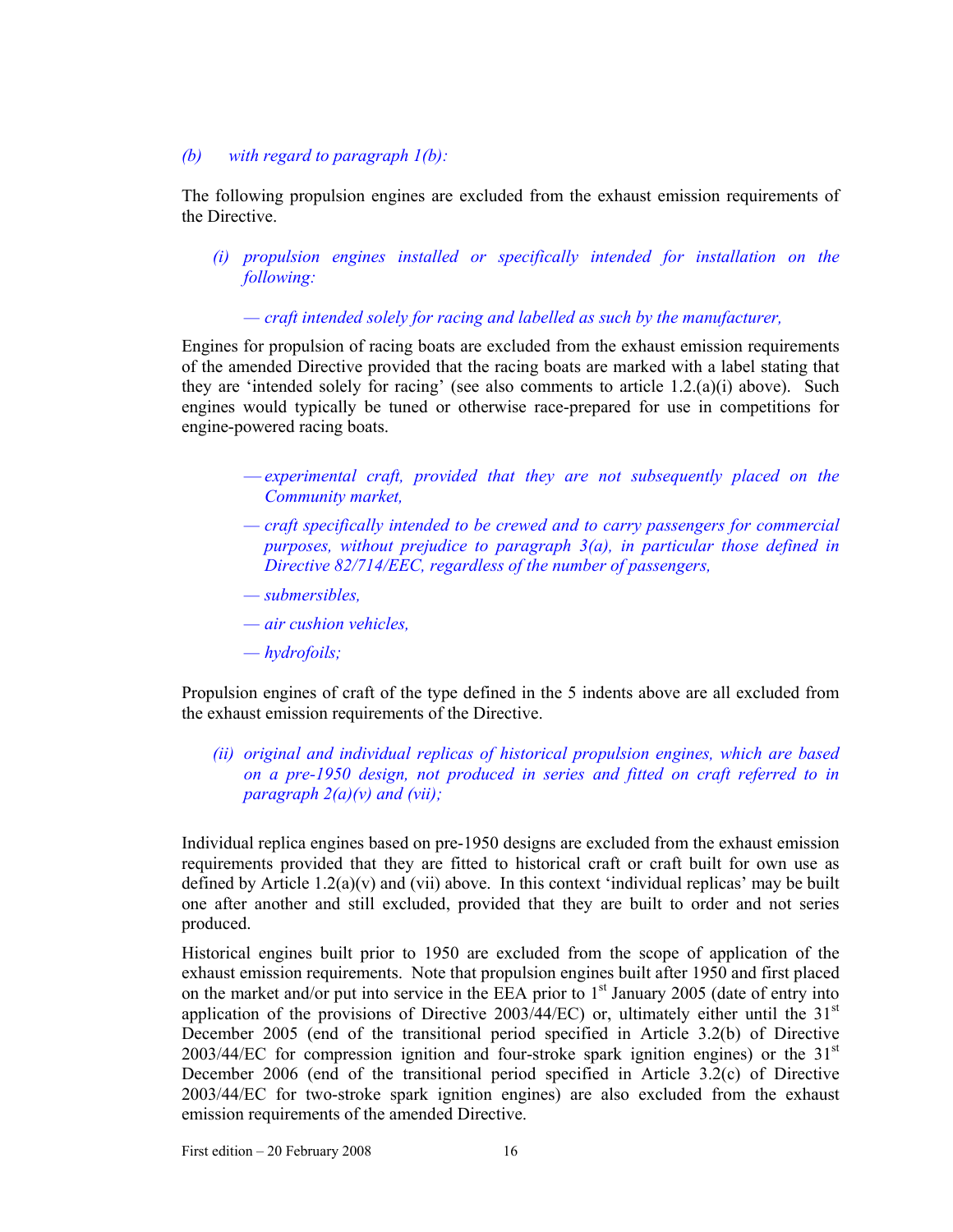## *(iii) propulsion engines built for own use provided that they are not subsequently placed on the Community market during a period of five years;*

To qualify for this exclusion from the exhaust emission requirements, an engine 'built for own use' must have been substantially built by the owner and be used exclusively by the owner. An engine that is marinised by the owner or otherwise adapted by modification or replacement of a few parts does not qualify for this exclusion.

## *(c) with regard to paragraph 1(c):*

The following craft are excluded from the noise emission requirements of this Directive.

— *all craft referred to in point (b) of this paragraph,* 

Accordingly racing craft, experimental craft and commercial craft that are fulfilling the conditions specified in Article 1.2.(b), and submersibles, air cushion vehicles and hydrofoils are all excluded from the noise emission requirements of this Directive.

## *— craft built for own use, provided that they are not subsequently placed on the Community market during a period of five years.*

Craft built for own use are excluded from the noise emission requirements provided that they are not placed on the Community market within 5 years of first being put into service. To qualify for this exclusion from the noise emission requirements, a craft 'built for own use' must have been substantially built and used exclusively by the owner. A boat that is completed by the owner by the addition of fittings and finishing parts is not 'built for own use'. Further clarification on boats built for own use are given in the comments to Article  $1.2(a)(vii)$  above.

- *3. For the purposes of this Directive the following definitions shall apply:*
- *(a) "recreational craft": any boat of any type intended for sports and leisure purposes of hull length from 2,5 m to 24 m, measured according to the harmonised standard, regardless of the means of propulsion; the fact that the same boat could be used for charter or for recreational boating training shall not prevent it being covered by this Directive when it is placed on the Community market for recreational purposes;*

Any reference to 'recreational craft' in this Directive is intended to include all craft covered by the above definition unless they are excluded by Article 2.1 and except for personal watercraft (see point 3(b) below).

**Article 1.3(a)** defines the types of recreational craft covered. These boats are defined, not by their type or means of propulsion, but:

– by their hull length of 2.5 to 24 m,

and, in particular,

– by their intended use for sports and leisure purposes.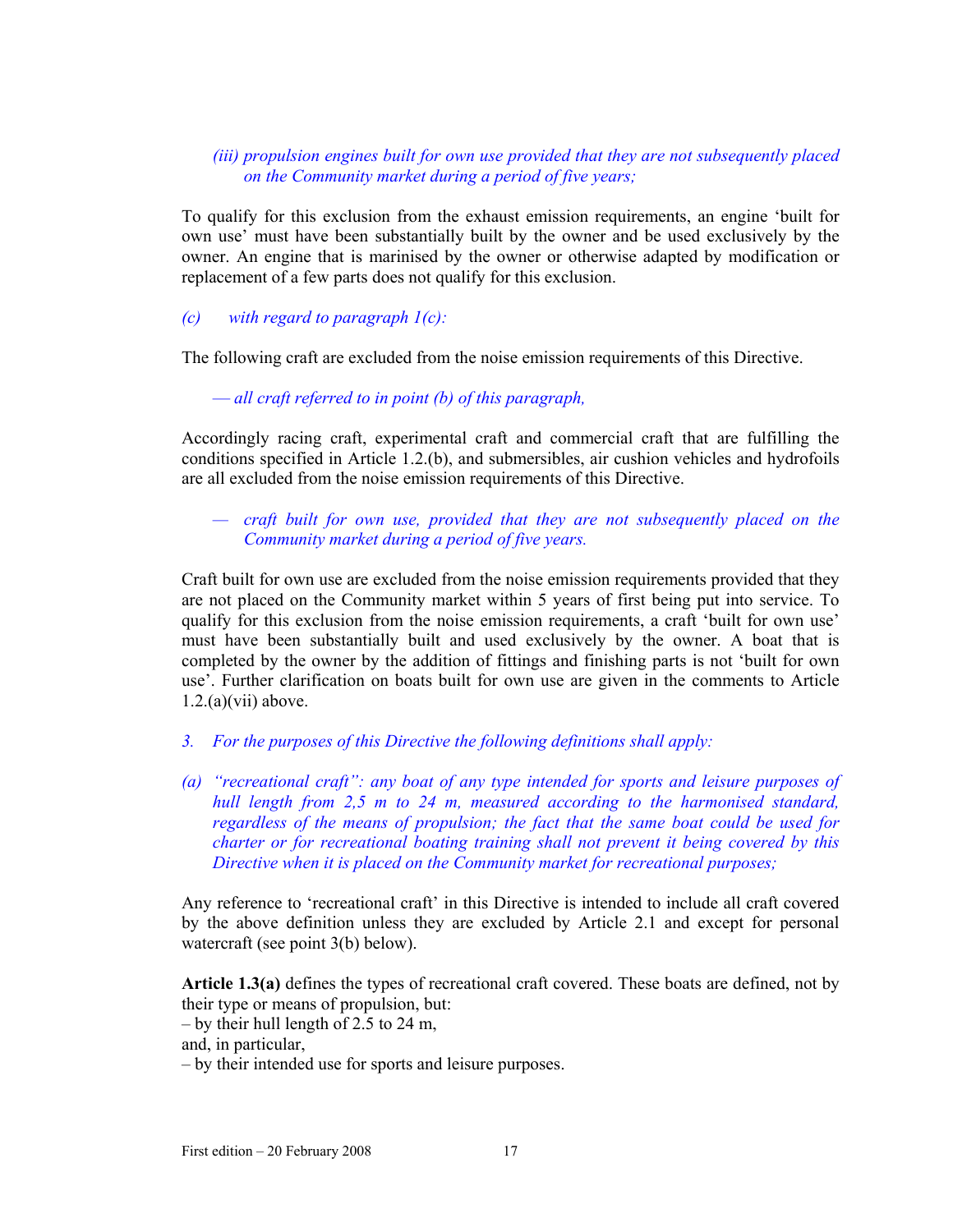It is specified that chartered, i.e. hired, recreational craft are covered by the Directive, as are recreational craft used for recreational boating training. In both cases, the activity is not a commercial passenger transport activity but one for sports or leisure purposes, even if the craft is hired with crew.

The relevant harmonised standard is EN ISO 8666:2002 Small craft – Principal data. The use of this harmonised standard is compulsory for measuring the craft's hull length.

*(b) "personal watercraft": a vessel less than 4 m in length which uses an internal combustion engine having a water jet pump as its primary source of propulsion and designed to be operated by a person or persons sitting, standing or kneeling on, rather than within the confines of, a hull;* 

Other types of craft with water jet propulsion units that are less than 4.0m in length, such as mini jet boats and small RIBs (rigid hull inflatable boats) with water jet propulsion, are not 'personal watercraft'. They should be treated as recreational craft (if they are 2,5 m in length or above) and must meet the relevant design and construction, exhaust and noise emission requirements.

Craft that meet the definition of personal watercraft - except that their length is equal to or greater than 4.0m (when measured according to EN ISO 8666:2002) - should be treated as recreational craft and meet the relevant design and construction, exhaust and noise emission requirements.

Although no reference is made in the definition above to the use of personal watercraft, as this Directive is for marine craft intended for recreational use, any personal watercraft that are placed on the Community market solely for commercial use are outside of the scope of this Directive.

## *(c) "propulsion engine": any spark or compression ignition, internal combustion engine used for propulsion purposes, including two-stroke and four-stroke inboard, stern-drive with or without integral exhaust and outboard engines;*

The definition of propulsion engines is limited to spark or compression ignition internal combustion engines (e.g. petrol or diesel engines respectively) and accordingly electric engines or steam engines are excluded from the emission requirements even if they are the sole source of power for propulsion. If a spark or compression ignition internal combustion engine is used in conjunction with another type of engine, such as diesel-electric propulsion, then the internal combustion engine is a propulsion engine and must comply with the emission requirements. If a spark or compression ignition internal combustion engine is installed to power a hydraulic motor drive for propulsion then the internal combustion engine is a propulsion engine and must meet the emission requirements.

*(d) "major engine modification": the modification of an engine which:* 

- *could potentially cause the engine to exceed the emission limits set out in Annex I.B. excluding routine replacement of engine components that do not alter the emission characteristics, or*
- *increases the rated power of the engine by more than 15 %;*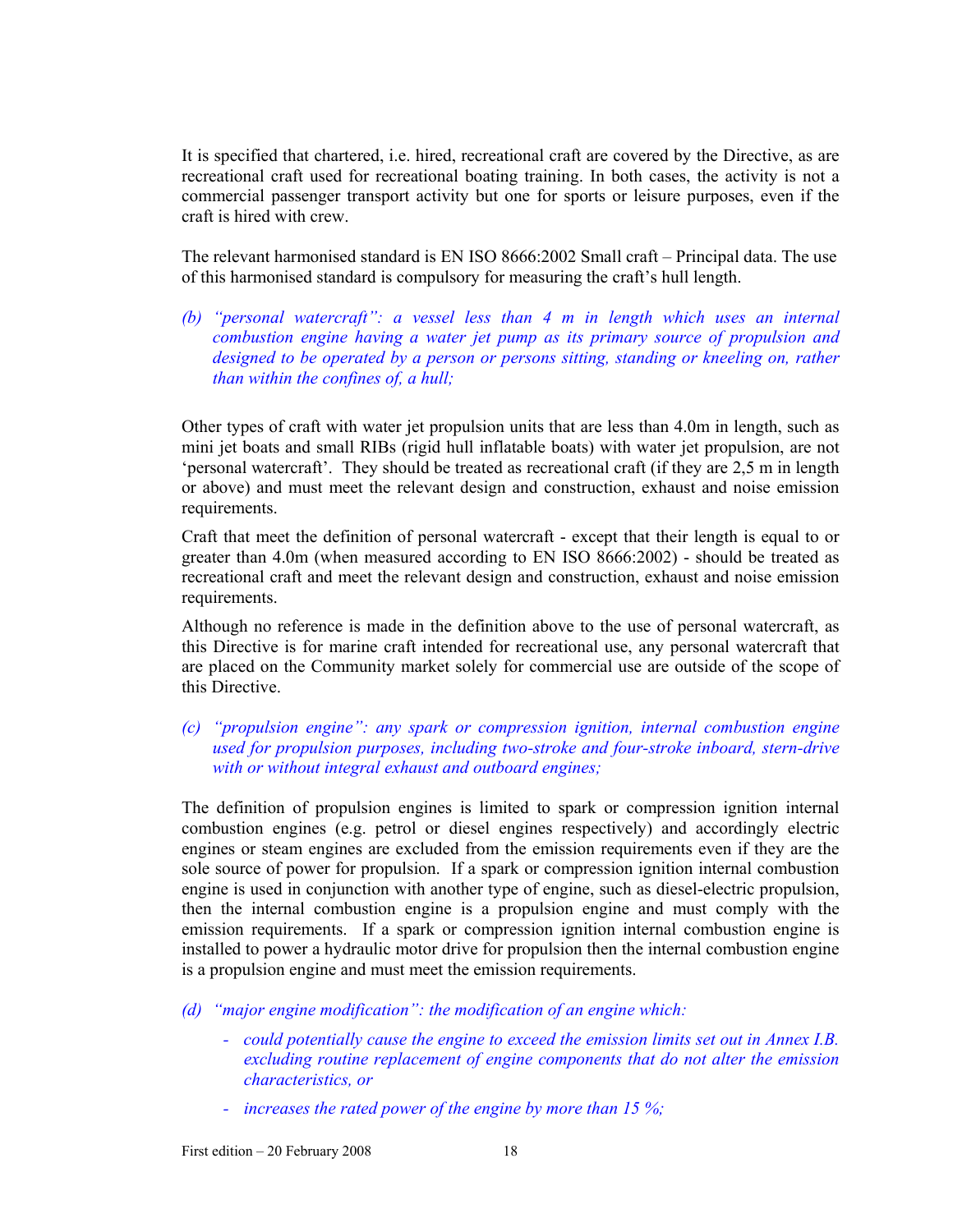A 'major engine modification' is relevant only for the application of the exhaust emission requirements for propulsion engines that are installed on or in recreational craft or personal watercraft and have been placed on the market and/or put into service after the date of entry into application of Directive 2003/44/EC (see clarifications concerning Article 1.1(d) above) and which have been subsequently subject to a modification in accordance with this definition.

The first indent provides that routine engine maintenance and replacement of engine components within the manufacturer's specifications does not qualify as a 'major engine modification'. Such maintenance may extend to a complete engine rebuild within the manufacturer's specifications.

If an engine is more extensively modified in a way that the exhaust emissions could potentially exceed the limits of this Directive, then it would be considered a major engine modification even if the power output increases by less than 15%.

- *(e) "major craft conversion": a conversion of a craft which:* 
	- *changes the means of propulsion of the craft,*
	- *involves a major engine modification,*
	- *alters the craft to such an extent that it is considered a new craft;*

A 'major craft conversion' is relevant for the application of the noise emission requirements (see Article 1.1.(c).(ii)). In this context the first indent refers to changing the means of propulsion as defined in Article 1.3(f) below. The replacement of the propulsion engine(s) with another engine(s) of different type is not changing the means of propulsion as defined and accordingly engine replacement is not a 'major craft conversion'. The third indent on alterations to the craft is intended to cover alterations to an extent that the craft should be considered as a new craft.

Note also the comments to Article 1.3.(h) below, specifying that the "re-building" or modifying of a product in the context of manufacturer responsibility means that the product has been changed to such an extent that compliance considerations with the Essential Requirements are altered from those of the product when originally assessed. This would mean, for example, that the stability and buoyancy characteristics of a craft have been changed due to the addition of new accommodation or rigging arrangement. Such modification would mean that the "new" craft presents a new overall design and with it new risks. In this respect such a modification of a craft would require compliance with the Directive if placed on the EEA market and/or put into service.

*(f) "means of propulsion": the mechanical method by which the craft is driven, in particular marine propellers or waterjet mechanical drive systems;* 

In accordance with this definition, a change to the means of propulsion would be, for example, changing from a conventional propeller shaft drive to a waterjet propulsion unit or surface piercing propellers.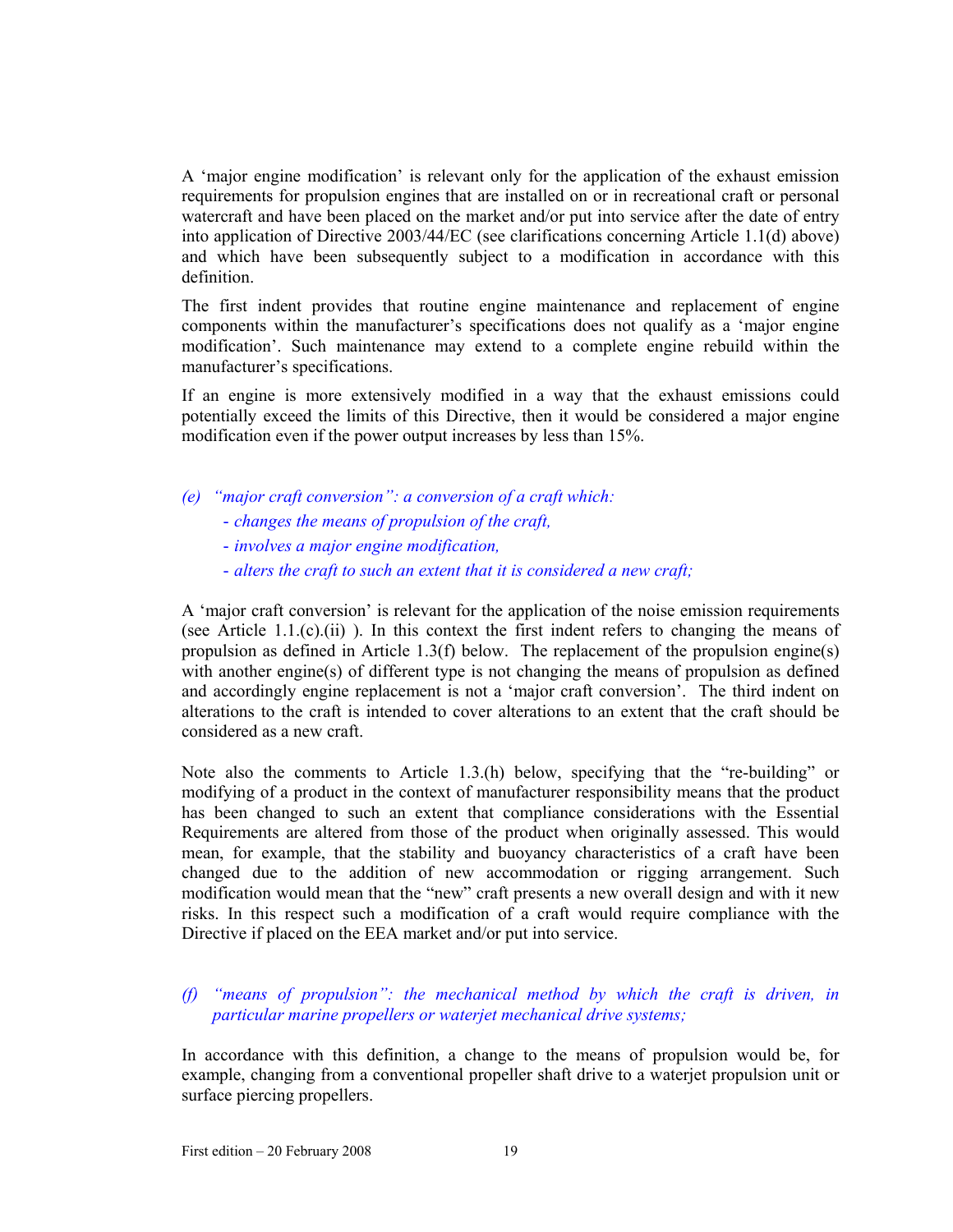*(g) "engine family": the manufacturer's grouping of engines which, through their design, are expected to have similar exhaust emission characteristics and which comply with the exhaust emissions requirements of this Directive;* 

The definition of an 'engine family' is important for the application of the exhaust emission requirements. Appendix 6 includes the text taken from Directive 97/68/EC (engines for nonroad mobile machinery) on the parameters of an engine family and choice of parent engines. Details of engine families are also given in the harmonised standard EN ISO 8178-1:1996 *Reciprocating internal combustion engines – Exhaust emission measurement – Part 7: Engine family determination.* See also comments on Annex VII (module B).

Note: Although the definition above refers only to engine families with respect to exhaust emission characteristics, the term 'engine family' is also used when referring to noise emission limits in Annexes VII and XVII.

*(h) "manufacturer": any natural or legal person who designs and manufactures a product covered by this Directive or who has such a product designed and/or manufactured with a view to placing it on the market on his own behalf;* 

A manufacturer is therefore involved in the design and/or production of the product and/or in its placing on the market.

The manufacturer is the person or persons

- responsible for the design and construction of the product covered by the Directive with a view to placing it on the EEA market on his/their behalf;
- responsible for "re-building" or modifying an existing boat or product falling under the Directive, in so doing creating an "as-new" product, with a view to placing this on the EEA market;
- the person or persons who place a used product from a third country on the market in the EEA and/or put it into service take the responsibility for the conformity of the design, construction and environmental performance as well as for any modification to the product necessary to ensure its equivalent conformity with the essential requirements of the Directive also fulfil the role of manufacturer. The assessment of the equivalent conformity with essential requirements of the Directive requires the involvement of a notified body (see comments to Article 8.1).
- responsible for establishing the technical documentation and for keeping it for a period of at least 10 years after the last product has been manufactured at the disposal of the relevant national authorities for inspection purposes.

The manufacturer may be established in the EEA or elsewhere. In either case, the manufacturer may appoint an authorised representative who must be established in the EEA, to act on his behalf. (See comments to Article 1.3(i) below).

## *Comments*

The manufacturer is responsible for designing and manufacturing the product covered by the Directive in accordance with the Directive's essential requirements and procedures for conformity assessment (declaration of conformity, certification, affixing of CE marking).

First edition – 20 February 2008 20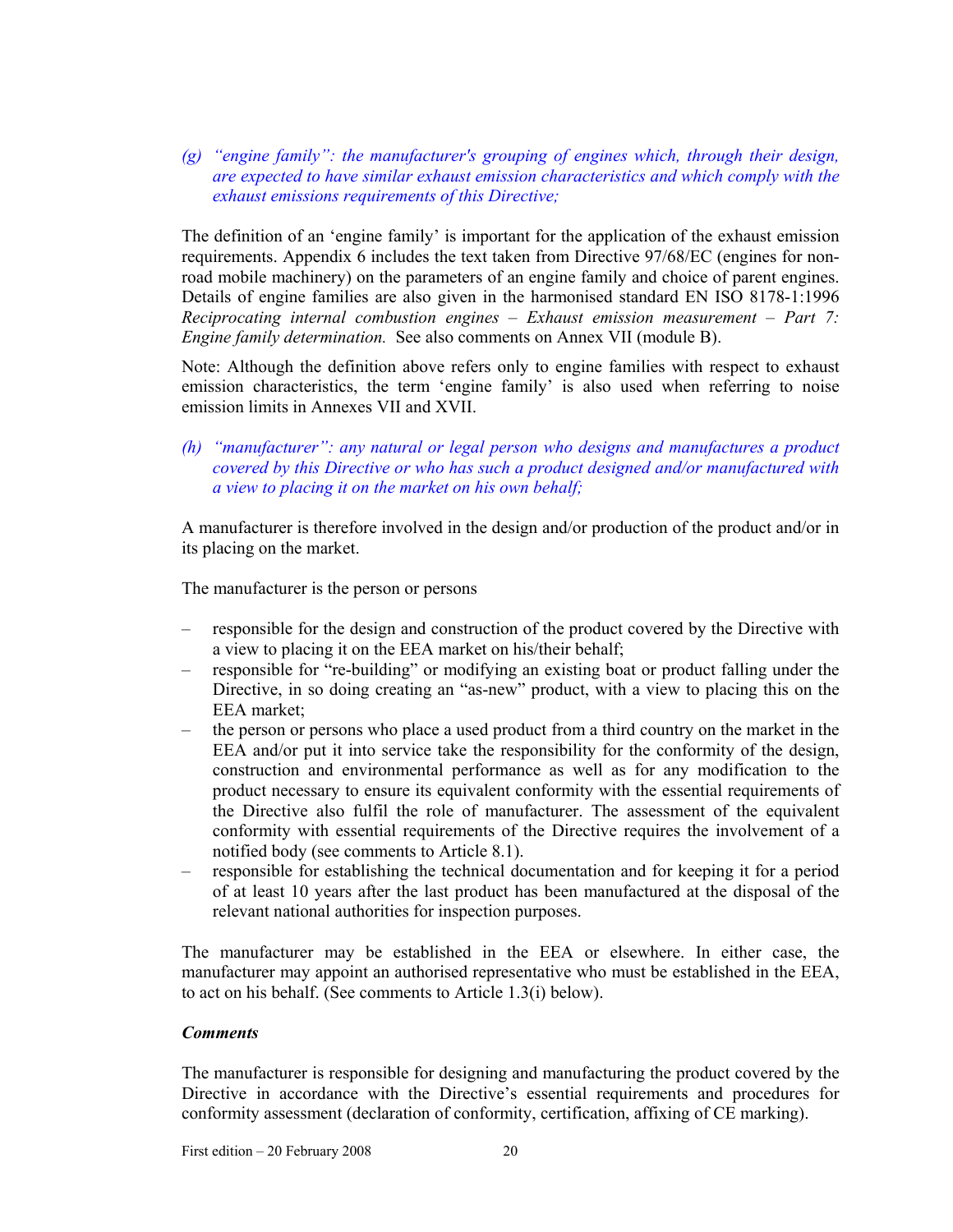The manufacturer may sub-contract some operations within the manufacture, including the design if he physically manufactures the product, or the manufacture if he designs the product. However, in both cases, he must retain overall control and responsibility. By the same token, he may use ready-made items or components, carrying the CE Marking or not, in the process of manufacture, but still retains his responsibility as manufacturer.

The "re-building" or modifying of a product (craft or engine or component) in the context of manufacturer responsibility means that the product has been changed to such an extent that compliance considerations with the Essential Requirements are altered from those of the product when originally assessed. This would mean, for example, that the stability and buoyancy characteristics of a craft have been changed due to the addition of new accommodation or rigging arrangement. Such modification would mean that the "new" craft presents a new overall design and with it new risks. In this respect, such a modification of a craft would require compliance with the Directive if placed on the EEA market and/or put into service. (See also comments to Article 1.3(d) and 1.3(e) above).

## *(i) "authorised representative": any natural or legal person established in the Community who has received a written mandate from the manufacturer to act on his behalf with regard to the latter's obligation under this Directive.'*

An authorised representative is a natural or legal person appointed by the manufacturer to act on his behalf in carrying out certain tasks required by the Directive, which have been delegated in writing to him by the manufacturer. All authorised representatives appointed by the manufacturer must be established in the EEA territory in order to act on behalf of the manufacturer under the terms of the Directive. In this respect the manufacturer shall provide the authorised representative with a written mandate to act on his behalf. The obligations, for which the manufacturer delegates responsibility, shall be detailed therein. However, in accordance with section 3.2 of the *Guide to the implementation of Directives based on the New Approach and the Global Approach*, a manufacturer is not obliged to have an authorised representative.

By way of example, the authorised representative could be appointed to undertake the required testing in the EEA, complete the declaration of conformity, affix the CE marking and hold the declaration of conformity and technical construction files at the disposal of the competent authorities.

The term "importer" is not used explicitly in the Directive. However, it is a term that should be clarified to avoid confusion with the authorised representative as these are frequently thought to be interchangeable. The importer is a natural or legal person established in the Community who places a product from a third country on the EEA market. Unlike the authorised representative, the importer has no preferential relationship with the manufacturer in the third country. For the responsibilities of the importer: see the '*Guide to the implementation of Directives based on the New Approach and the Global Approach*', referred to in the Foreword to this application guide.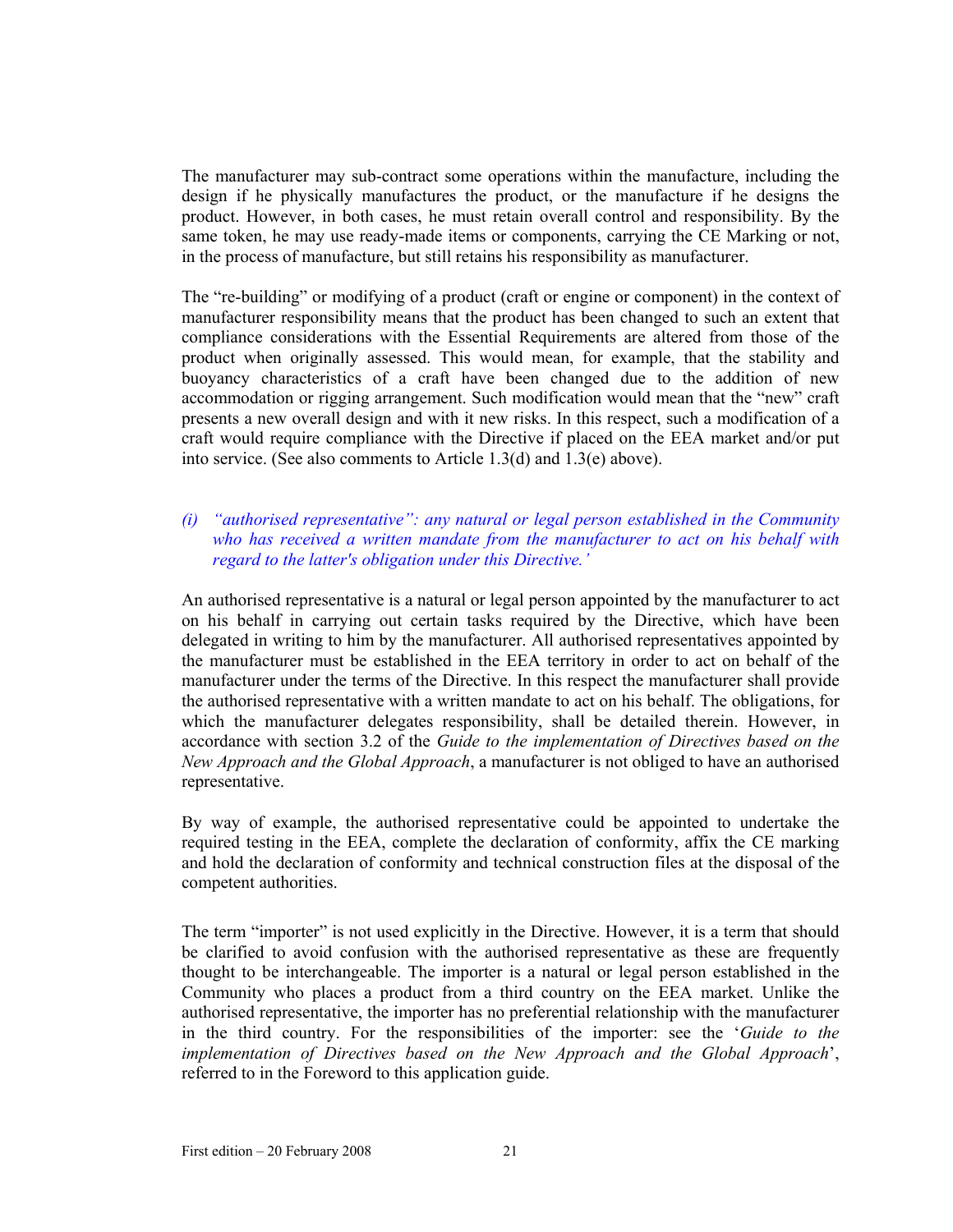#### *Comment*

A legal or private person established in the EEA who buys a boat in a third country (whether new or second hand) and sails it into EEA territory, or returns an existing boat to EEA territory, is also considered to be an importer. The same applies for any other second hand product covered by the Directive imported from a third country into the EEA by a legal or private person with a view to place it on the market and/or put it into service in the EEA. Such a product has to comply with the provisions of the Directive, except if the product had been placed on the market or put into service within the EEA prior to the date the Directive entered into full application for the product category concerned. Before putting such an imported craft into service the provisions of article 8.1 of the Directive become applicable under the heading "post-construction assessment".

## **ARTICLE 2: PLACING ON THE MARKET AND PUTTING INTO SERVICE**

#### **▼B**

## *Article 2*

## *Placing on the market and putting into service*

*1. Member States shall take all necessary measures to ensure that the products referred to in Article 1(1) may be placed on the market and put into service for use in accordance*  with their intended purpose only if they do not endanger the safety and health of *persons, property or the environment when correctly constructed and maintained.* 

**Article2.1** points out that the Member States are obliged to take all necessary measures to ensure that recreational craft and the other products referred to in Article 1(1) can only be placed on the market and put into service if they do not endanger the safety and health of persons, property or the environment. One of the prime objectives of the Directive was to ensure the free circulation of goods by removing technical barriers to trade. In this respect a craft bearing CE marking is considered as fulfilling the requirements of Paragraph 1.

For complete comprehension of this Article it is necessary to explain the following terms (For more information see also the '*Guide to the implementation of Directives based on the New Approach and the Global Approach*', referred to in the Foreword to this application guide)

## *(i) Placing on the market*

This means the first making available, against payment or free of charge, of a product covered by the Directive, in the EEA market, for the purpose of distribution and or use in the EEA.

The concept of "Placing on the market" determines the moment when a product covered by the Directive passes for the first time from the manufacturing stage to the market of the EEA or the importing stage from a third country with a view to its distribution and/or use in the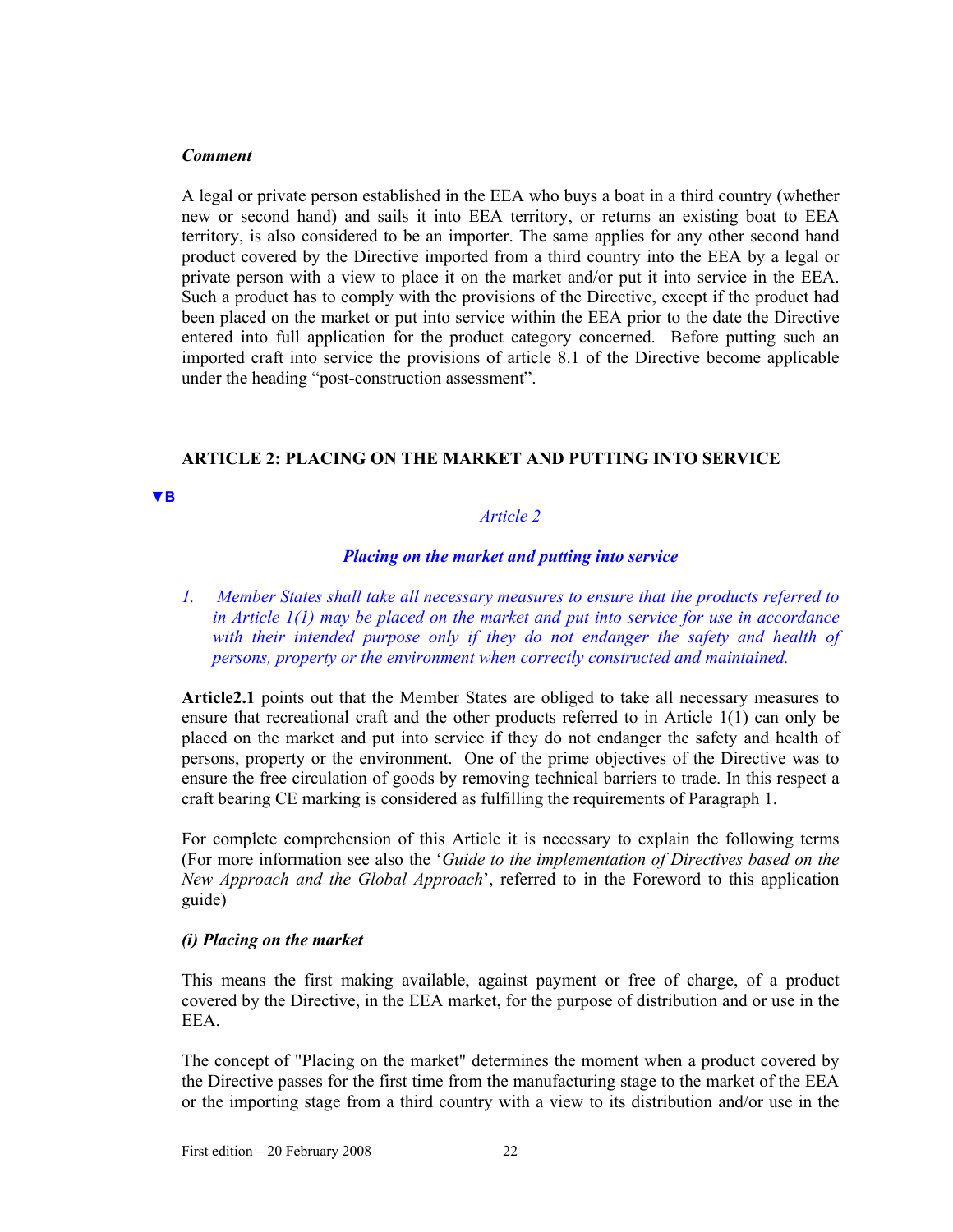EEA. Since placing on the market refers only to the first instance of making the product available on the EEA market with a view to distribution or use within the EEA, the Directive only covers new products manufactured in the EEA and all products imported from a third country – whether new or used.

Placing on the market refers to each individual product which physically exists and is complete (except those specifically referred to in the Directive) and is covered by the Directive, regardless of the time or place of manufacture and whether it was made as an individual unit or in series.

The concept of placing on the market must be clearly distinguished from sale. Placing on the market relates to the physical availability of the product regardless of the legal aspects of the act of transfer (loan, gift, sale or hire). Thus manufacturer's stock, wherever physically situated after the relevant date of entry into application of the Directive, for which no transfer has taken place (see definition of "making available) before that date, will be required to comply with the requirements of the Directive when placed on the market.

## *(ii) Making available*

"Making available" means the transfer of the product.

The transfer of the product is considered to take place at :

- either the completion of the craft to a stage at which CE marking may be affixed,
- or the transfer of ownership,
- or the physical handover of the product by the manufacturer, the manufacturer's authorised representative in the EEA; to:
	- (i) the importer established in the EEA, or
	- (ii) the person responsible for distribution of the product on the EEA market, or
	- (iii) to the final user.

The product is considered to be transferred either when the physical hand-over or the transfer of ownership has taken place. This transfer can be for payment or free of charge, and it can be based on any type of legal instrument (for instance sale, loan, hire, lease or gift).

The product must comply with the Directive at the moment of transfer.

## *(iii) Putting into service*

This means the first use of a product covered by the Directive in the EEA territory by its end user.

A product which is ready for use at the moment of placing on the market and which does not have to be assembled, and where distribution or transport would make no difference to the integrity or performance of the product, is considered to have been put into service as soon as it is placed on the market. The above does not apply when it is reasonably possible to determine when the boat was first used for its intended purpose, floated, became operational, etc.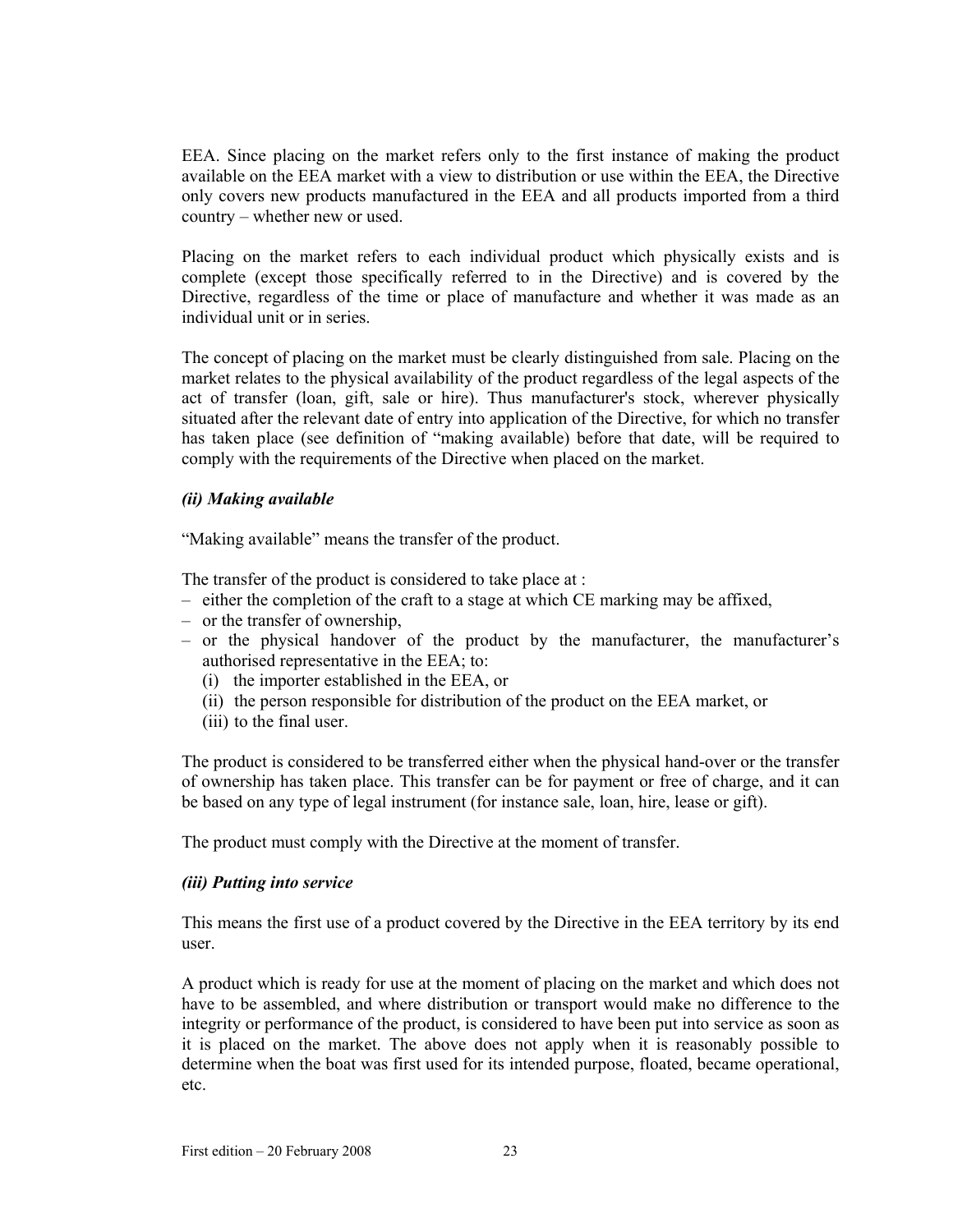If a product is manufactured or imported from a third country for the manufacturer's or importer's own use, there is confusion between placing on the market and putting into service. The obligation of conformity with the Directive arises at the time of the first use. The free movement of the products covered by the scope of the Directive is granted by the Member States provided the products bear the CE marking, which indicates their conformity with all provisions of the Directive, including the conformity assessment procedures. This does not affect the rights of Member States under Article 7.

#### *(iv) Market Surveillance*

Market surveillance is an essential tool for the enforcement of New Approach Directives. It needs to function effectively in order to provide the following guarantees:

- Uniform application of Community law
- Equal protection for all citizens
- Maintenance of a level playing field for enterprises

It involves two main stages:

- national surveillance authorities monitor that products placed on the market comply with the provisions of the applicable national legislation transposing the New Approach Directives;
- when necessary, they then take action to establish conformity (see also article 7 and article 10.4).

In addition to the implicit obligations contained in the EC Treaty, the New Approach Directives contain an explicit requirement for Member States to carry out market surveillance activities (See e.g. article 2.1. of Directive 94/25/EC) The principle of subsidiarity applies, and it is for Member States to determine the administrative structures used to fulfil their obligations in this field.

Effective cross-border co-operation between market surveillance authorities is essential if products are to be subject to the same high level of surveillance throughout the Union. The Commission is actively encouraging this co-operation through supporting the activities of Directive-specific Administrative Co-operation (ADCO) Groups of Market surveillance experts. These groups are providing a forum for national market surveillance experts to meet and co-operate on practical matters. They have a fundamental role as a network for practical cooperation: experts can identify and share views on problems with implementation of the Directive, exchange information and improve co-operation in a very practical way.

For further information on market surveillance, see chapter 8 of the '*Guide to the implementation of Directives based on the New Approach and the Global Approach*', referred to in the Foreword to this application guide.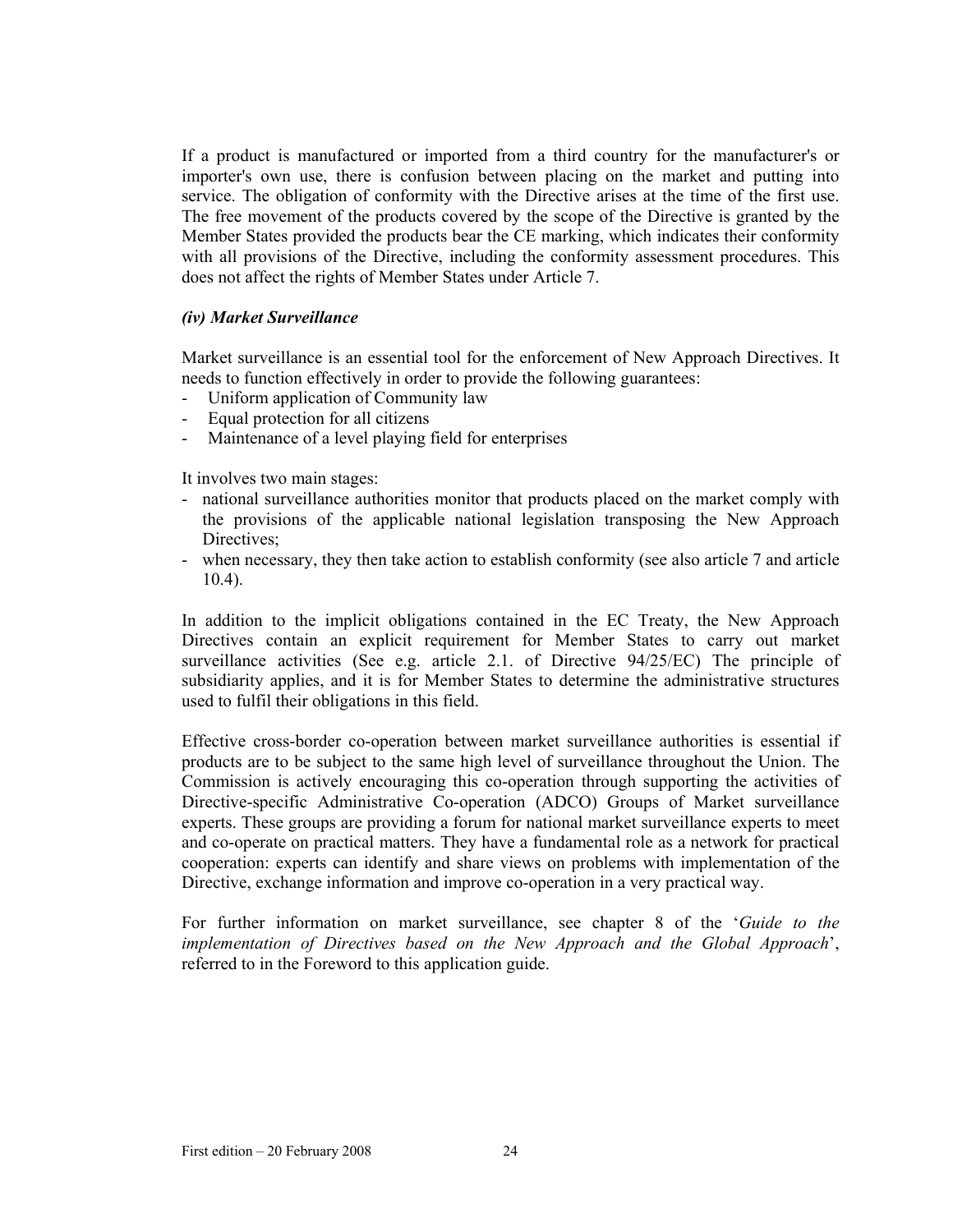#### *Article 2(2)*

*2. The provisions of this Directive shall not prevent Member States from adopting, in compliance with the Treaty, provisions concerning navigation on certain waters for the purpose of protection of the environment, the fabric of waterways, and ensuring safety of waterways, providing that this does not require modification to craft conforming to this Directive.* 

**Article2.2** makes it clear that the Directive leaves it to the Member States to adopt, in compliance with the Treaty, provisions concerning the safety of navigation, i.e. regulations on the use of craft, in order to protect the environment and both the fabric and safety of waterways.

However, the objective of the Directive to establish a single market is not jeopardised as these national rules cannot require any modification to be made to craft conforming to the Directive. In addition national rules shall also not cause any distortion to technical or safety information available to the consumer, associated with compliance with the Directive e.g. design category, load capacity etc.

The navigation rules could concern in particular the imposition of speed limits in restrictive or sensitive areas, permission or otherwise to navigate certain canals depending on the size of the craft, visibility at night in certain local areas, problems of water and air pollution on certain waterways, problems of noise, etc.

## **ARTICLE 3: ESSENTIAL REQUIREMENTS**

**▼B**

## *Article 3*

### *Essential requirements*

## *The products referred to in Article 1(1) shall meet the essential safety, health, environmental protection and consumer protection requirements set out in Annex I.*

The essential requirements set out in the Annex I, which must be met by the products covered by the scope of the Directive, fall within the four areas referred to in paragraph 3 of Article 95 of the Treaty establishing the European Community:

- safety,
- health,
- environmental protection, and
- consumer protection.

As far as the construction of recreational craft is concerned, the concepts of health and safety are obviously linked when one considers the possible consequences of failure during use.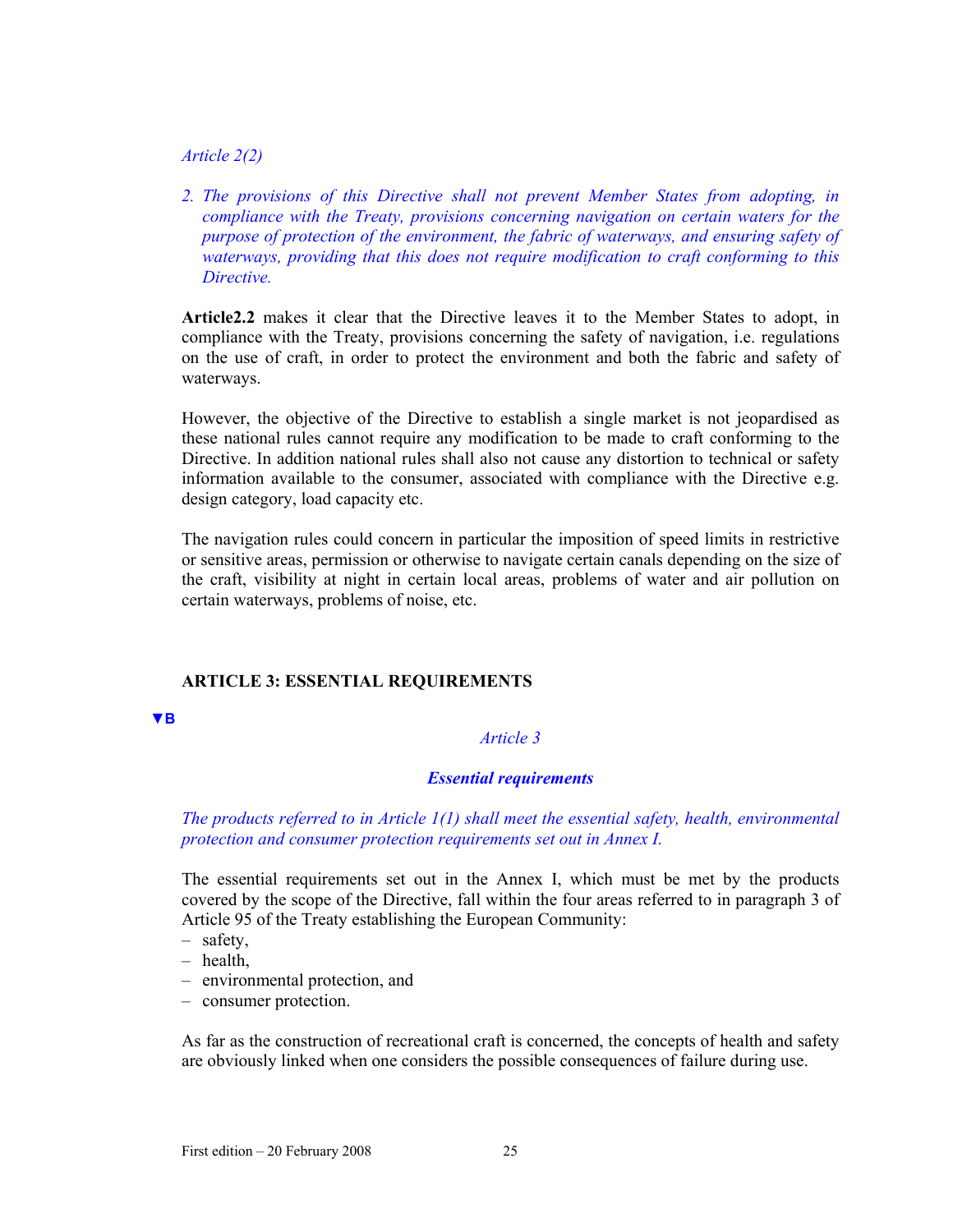The concept of environmental protection is included, as this has to be taken into account from the design stage for certain craft, and has been further emphasised through the inclusion of the exhaust and noise emission requirements in Parts B and C of Annex I.

The concept of consumer protection covers not only the users of the craft but also all other users of watercourses where the craft is used.

## **ARTICLE 4: FREE MOVEMENT OF THE PRODUCTS REFERRED TO IN ARTICLE 1(1)**

#### **▼M1**

#### *Article 4*

#### *Free movement of the products referred to in Article 1(1)*

*1. Member States shall not prohibit, restrict or impede the placing on the market and/or putting into service in their territory of products referred to in Article 1(1)bearing the CE marking referred to in Annex IV, which indicates their conformity with all the provisions of this Directive, including the conformity procedures set out in Chapter II.* 

Article 4 establishes the conditions for free movement of the products referred to in Article  $1(1)$ :

- recreational craft,
- partly completed boats,
- the components referred to in Annex II
- personal watercraft, and
- propulsion engines.

Article 4.1 specifies that all these products may freely move on the market in the territory of the EEA Member States when these products are CE-marked. The CE-mark is indicating that they are in conformity with all the requirements of the Directive, including the relevant conformity assessment procedures (as specified in Article 8).

For the first three categories of products (recreational craft, partly completed boats and components referred to in Annex II) which comply with the relevant requirements of the Directive, this right of free circulation on the market in the EEA started to apply as from the date of entry into application of Directive  $94/25$ /EC, i.e. as from the  $16<sup>th</sup>$  June 1996.

The references to the two latter categories of products (personal watercraft and propulsion engines) have been added to Article 1(1) through the amending Directive 2003/44/EC. As a result, the right for free movement of these products when complying with the relevant requirements of the amended Directive, started to apply as from the date of entry into application of Directive 2003/44/EC, i.e. as from the  $1<sup>st</sup>$  of January 2005.

The wording "placing on the market and putting into service" as used in Directive 94/25/EC, has been amended to read "placing on the market and/or putting into service". This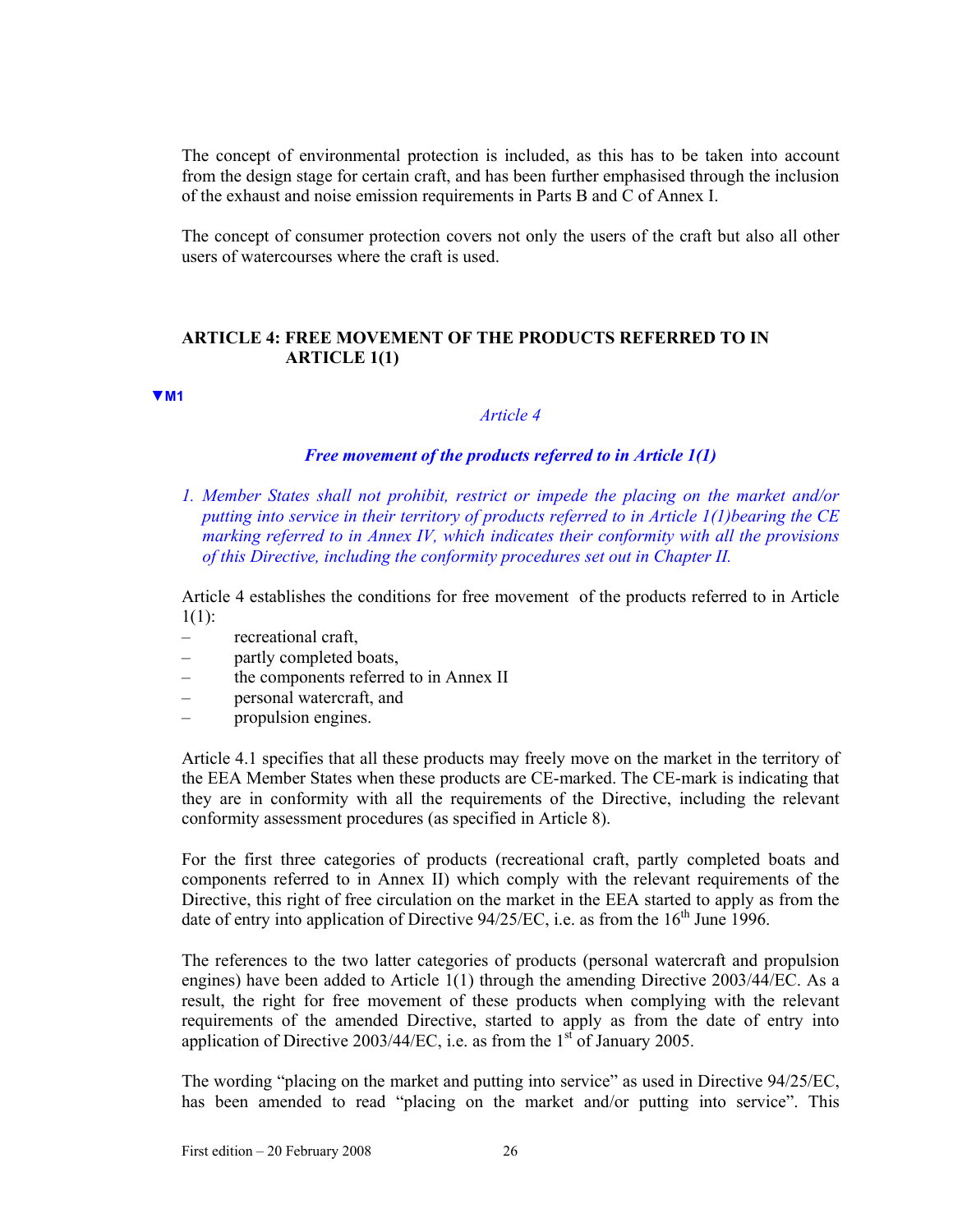amendment has been made as some products covered by this Directive and bearing the CE marking may be put into service for the first time but not placed on the market. Further clarification on 'placing on the market' and 'putting into service' is given in the comments to Article 2.(1).

*2. Member States shall not prohibit, restrict or impede the placing on the market of partlycompleted boats where the builder or his authorised representative established in the Community or the person responsible for the placing on the market declares, in accordance with Annex IIIa, that they are intended to be completed by others.* 

Partly completed boats are not given the CE marking since by definition they cannot be in conformity with all of the relevant essential requirements of the Directive but are the subject of a declaration by the builder (Annex IIIa), which provides the basis for their right for free circulation on the market.

With regard to boats that are designed to be operated in conjunction with an outboard motor or have the provision to be fitted with such a unit, these boats should not be considered as partly completed boats, and have therefore to comply with the provisions of article 4.(1) in order to benefit form free circulation on the market. As explained below, outboard engines need to be separately CE-marked.

*3. Member States shall not prohibit, restrict or impede the placing on the market and/or putting into service of components referred to in Annex II and bearing the CE marking referred to in Annex IV which indicates their conformity with the relevant essential requirements where these components are accompanied by a written declaration of conformity as provided for in Annex XV and are intended to be incorporated into recreational craft, in accordance with the declaration, referred to in Annex IIIb, of the manufacturer, his authorised representative established in the Community or, in the case of imports from a third country, of any person who places those components on the Community market.* 

Components as referred to in Annex II are given the CE marking and are also the subject of a Declaration of Conformity (Annex XV) by the component manufacturer. If they are to be incorporated into recreational craft they are the subject of an Annex III b declaration

This paragraph has been amended by adding the words 'placing on the market and/or putting into service' in place of the word ''placing on the market and putting into service' (see clarification under Article 4.1 above) and a reference to Annex XV. Both Annex XV and Annex III b outline information that shall be included in the Declaration of Conformity and the Annex III b declaration.

- *4. Member States shall not prohibit, restrict or impede the placing on the market and/or putting into service of:* 
	- *inboard engines and stern drive propulsion engines without integral exhaust,*
	- *engines type-approved according to Directive 97/68/EC (\*) which are in compliance with stage II provided for in section 4.2.3 of Annex I to that Directive and of,*
	- *engines type-approved according to Directive 88/77/EEC (\*\*);*

First edition – 20 February 2008 27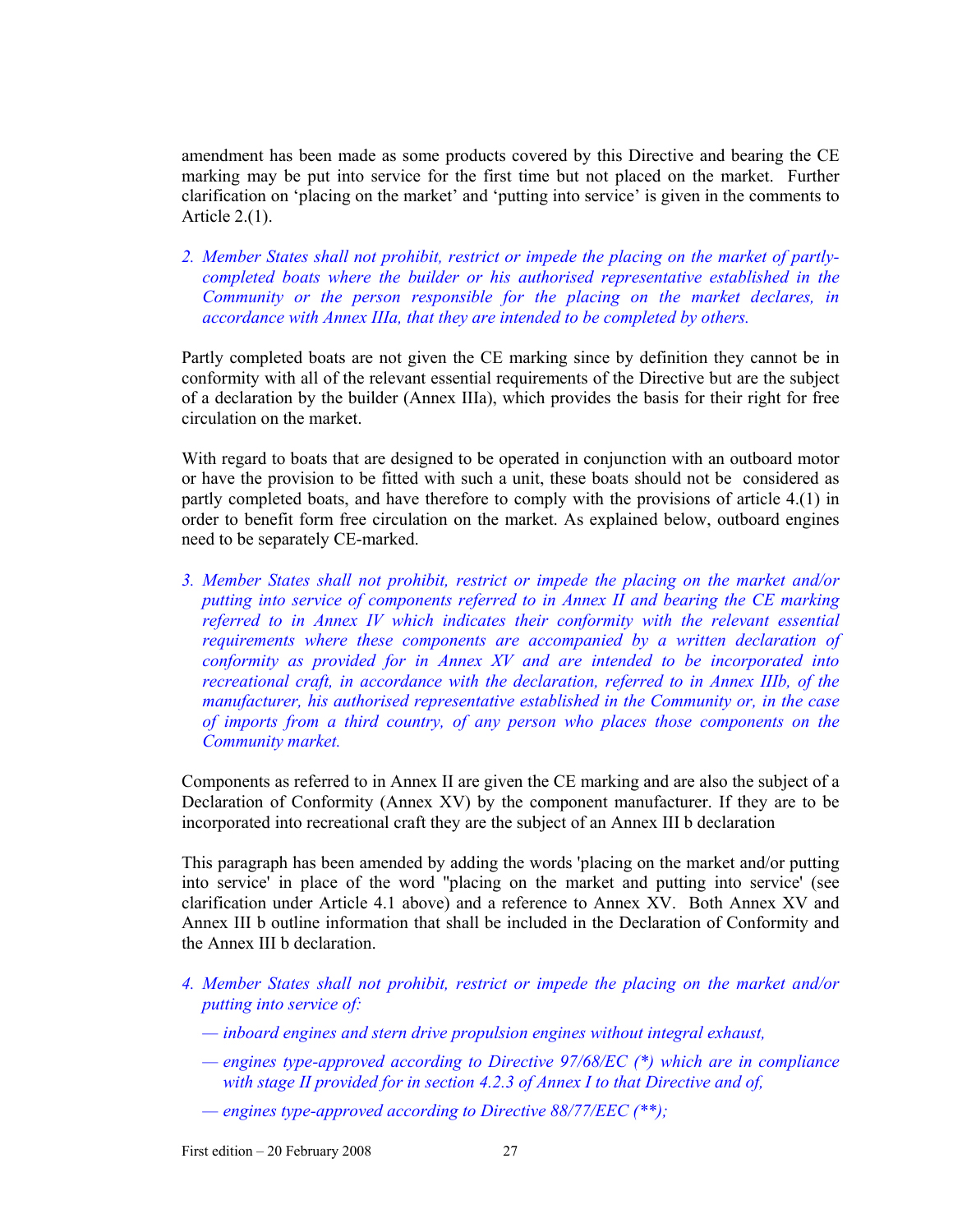*where the manufacturer or his authorised representative established in the Community declares in accordance with Annex XV.3 that the engine will meet the exhaust emission requirements of this Directive, when installed in a recreational craft or personal watercraft in accordance with the manufacturer's supplied instructions.* 

- *(\*) Directive 97/68/EC of the European Parliament and of the Council of 16 December 1997 on the approximation of the laws of the Member States relating to measures against the emission of gaseous and particulate pollutants from internal combustion engines to be installed in non-road mobile machinery (OJ L 59, 27.2.1998, p. 1). Directive as amended by Commission Directive 2001/63/EC (OJ L 227, 23.8.2001, p. 41).*
- *(\*\*) Council Directive 88/77/EEC of 3 December 1987 on the approximation of the laws of the Member States relating to the measures to be taken against the emission of gaseous and particulate pollutants from compression ignition engines for use in vehicles, and the emission of gaseous pollutants from positive ignition engines fuelled with natural gas or liquefied petroleum gas for use in vehicles (OJ L 36, 9.2.1988, p. 33). Directive as last amended by Commission Directive 2001/27/EC (OJ L 107, 18.4.2001, p. 10).*

The first indent above refers to inboard engines and stern drive engines without integral exhausts that have been found to comply with the exhaust emission requirements of this Directive as a result of testing in accordance with the specified harmonised standard (see comments on Annex I, Part B and on Article 8.(3) ). These engines may be placed on the market if accompanied by a declaration of conformity in accordance with Annex XV.3 and if they are bearing the CE mark. Article 8.3 requires propulsion engines to be assessed on their conformity with the exhaust emission requirements in accordance with module  $B+C$ ,  $B+D$ , B+E, or B+F or G or H. Each of the modules C, D, E, F, G and H specify that the manufacturer has to affix the CE marking on the product assessed in accordance with such a module.

The second and third indents apply to engines intended for use as inboard propulsion engines or stern drive engines without integral exhaust that are type-approved (or from type-approved engine families) according to Directive 97/68/EC (stage II) or Directive 88/77/EEC. These engines have been type-approved initially by the engine manufacturer for other applications covered by those Directives and may subsequently be placed on the market for installation on recreational craft by that manufacturer, provided that he declares in the accompanying Annex XV.3 declaration that when installed in accordance with his supplied instructions the engine will meet the exhaust emission requirements of Directive 2003/44/EC. These engines are not required to bear the CE Marking

It should be noted in this context that Clause 7 of Annex I of Directive 88/77/EC provides that the engine installation on the vehicle shall comply with the following characteristics in respect to the type-approval of the engine:

- 1. intake depression shall not exceed that specified for the type-approved engine;
- 2. exhaust back pressure shall not exceed that specified for the type-approved engine;
- 3. maximum power absorbed by the engine-driven equipment shall not exceed the maximum permissible power specified for the type-approved engine.

Directive 97/68/EC provides in Article 4.3 that "where the engine to be approved fulfils its function or offers a specific feature only in conjunction with other parts of the non-road mobile machinery, and for this reason compliance with one or more requirements can be verified only when the engine to be approved operates in conjunction with other machinery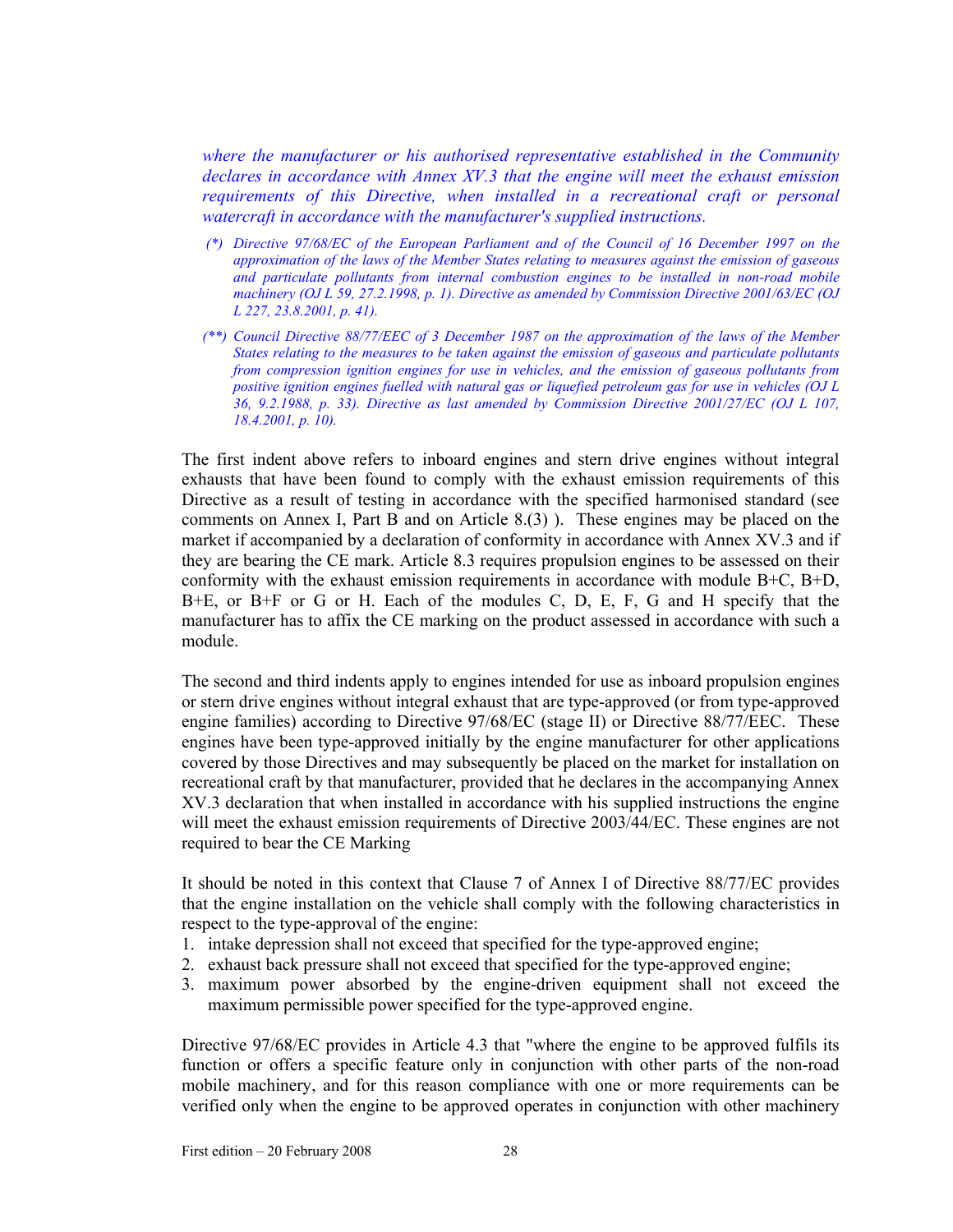parts, whether real or simulated, the scope of the type-approval of the engine(s) must be restricted accordingly. The type-approval certificate for an engine type or engine family shall then include any restrictions on its use and shall indicate any conditions for fitting it and provides further in article 5. 2. that "the application for the amendment or extension of a type-approval shall be submitted exclusively to the approval authority of the Member State which granted the original type-approval." From these provisions arises that a engine typeapproved under Directive 97/68/EC after marinising may need to be covered by an extension of the type-approval or alternatively subject to conformity assessment under Directive 2003/44/EC to demonstrate compliance with the exhaust emission requirements.

## **Marinising of engines referred to in Article 4.4:**

In the case where a party marinises such engines, it may place them on the recreational craft market without subjecting them to further testing and conformity assessment procedures under Directive 2003/44/EC, provided that the modifications for marine use:

- remain within the engine manufacturer's supplied instructions referred to in his Annex XV.3 declaration;
- do not entail a "major engine modification" as defined in article 1.3.(d), and
- do not cause the exhaust emissions to exceed the limits specified in Annex I.B of Directive 2003/44/EC.

Otherwise, the responsibility for ensuring compliance with the exhaust emissions of Directive 2003/44/EC will have to be assumed by the mariniser, by applying the procedures of Annex I.B and Article 8.3.

## *5. At trade fairs, exhibitions, demonstrations, etc., Member States shall not create any obstacles to the showing of the products referred to in Article 1(1) which do not comply with this Directive, provided that a visible sign clearly indicates that such products may not be marketed or put into service until they have been made to comply.*

This provision specifies the conditions for the showing at exhibitions of products referred to in Article 1(1) of the Directive, but which do not comply with the Directive.

Recreational craft, partly completed boats, personal watercraft, propulsion engines or Annex II components exhibited at boat shows do not necessarily have to comply with the requirements of the Directive, even after the relevant date of entry into full application of the Directive for the category of products concerned. The display of a boat, personal watercraft, propulsion engine or Annex II component at a boat show, whether a trade or retail show, does not constitute a "placing on the market". However, if the product is not in full conformity with the applicable provisions of the Directive this fact must be clearly advertised next to the product being exhibited clearly stating that it may not be placed or put into service until it has been made to comply.

To require that all products comply with the requirements of the Directive when exhibited would mean that manufacturers could not show concept designs or prototypes. Thus the public would be deprived of products showing the "shape of things to come" and manufacturers from showing exciting new designs.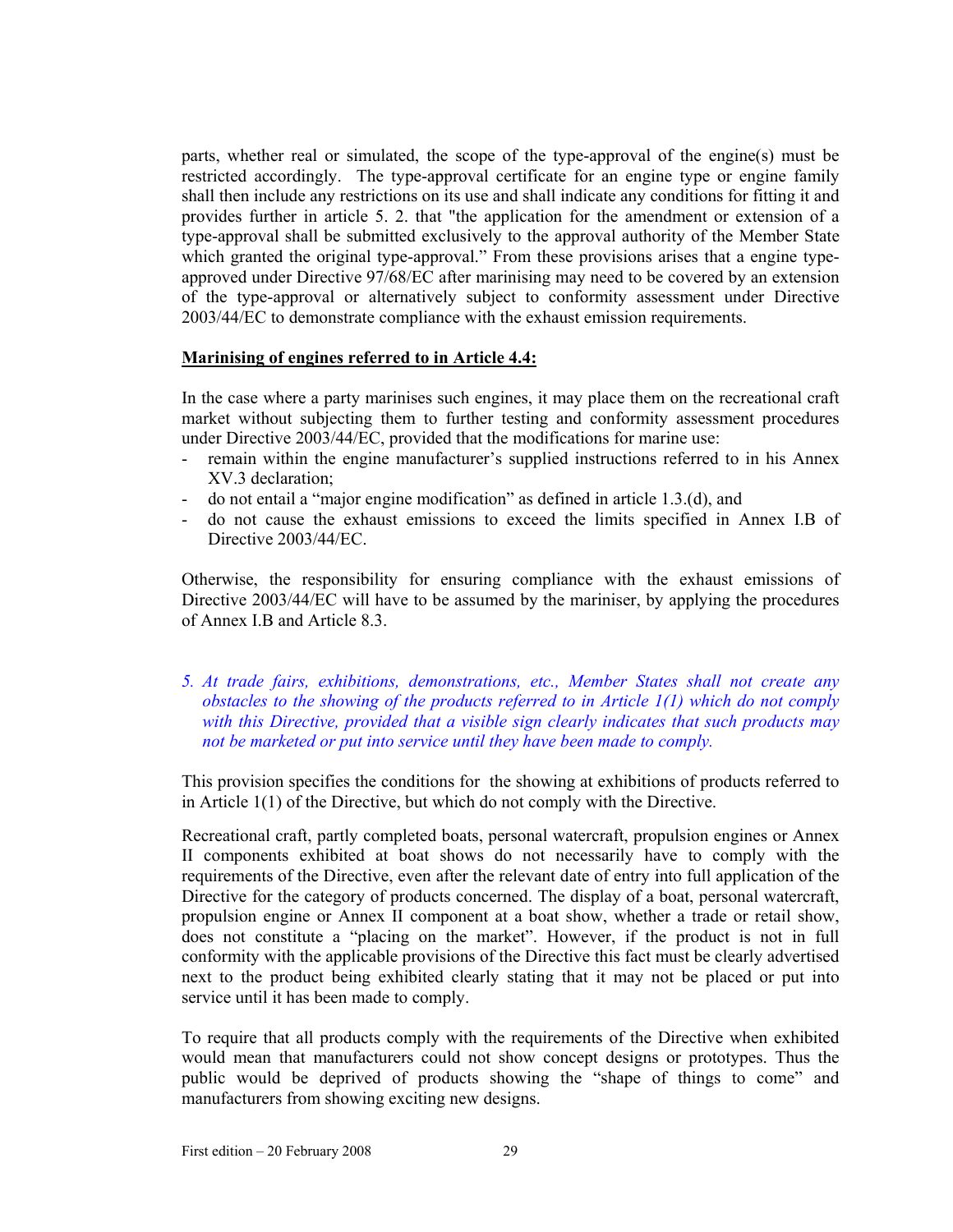If a manufacturer, his authorised representative in the EEA or the importer offers a product referred to in Article 1(1) of the Directive in a catalogue, it is deemed not to have been placed on the market until it is actually made available for the first time. Therefore products offered in a catalogue would not have to be in conformity with the Recreational Craft Directive, but this fact must be clearly advertised in the catalogue.

*6. Where the products referred to in Article 1(1) are subject to other Directives covering other aspects and which provide for the affixing of the CE marking, the latter shall indicate that such products are also presumed to conform to the provisions of those other Directives. The CE marking shall indicate conformity with the applicable Directives or relevant parts thereof. In this case, the particulars of the said Directives applied by the manufacturer, as published in the Official Journal of the European Union, must be given in the documents, declaration of conformity or instructions required by the Directives and accompanying such products.* 

**Article 4.(6)** refers to the provisions, which will apply if the products referred to in Article 1(1) are the subject of other Directives, which relate to other aspects and provide for the affixing of the CE marking.

## *Application of the machinery Directive*

As regards inboard and stern drive engines: "means of transport, i.e. vehicles and their trailers intended solely for transporting passengers by air or on road, rail or water networks" are excluded from the scope of Community legislation on machinery (Directives 89/392/EEC and 91/368/EEC, Article 1 paragraph 3). The essence of the Directive outlines that the vehicle itself and the engine incorporated into it are excluded; thus inboard engines and stern drive engines as integral part of of the craft/engine combination are subject to the essential requirements of the Recreational Craft Directive with regard to design and construction, particularly those in points 2.5, 4 and 5.1.1 to 5.1.3 of Annex I.A, as well as with regard to exhaust emissions (Annex I.B) and noise emissions (Annex I.C, either as part of the craft in which they are installed in the case of inboard engines and stern drive engines without integral exhaust, or as engine as such in the case of stern drive engines with integral exhaust).

As regards outboard engines, these are subject to the essential requirements of the Recreational Craft Directive with regard to design and construction, particularly those in points 2.5, 4 and 5.1.4 of Annex I.A, as well as with regard to exhaust emissions (Annex I.B) and noise emissions (Annex I.C).

Moreover, paragraph 4 of Article 1 of the Machinery Directive should be taken into consideration:

"Where, for machinery or a safety component, the risks referred to in this Directive are wholly or partly covered by specific Community Directives, this Directive shall not apply, or shall cease to apply, in the case of such machinery and of such risks on the entering into force of these specific Directives".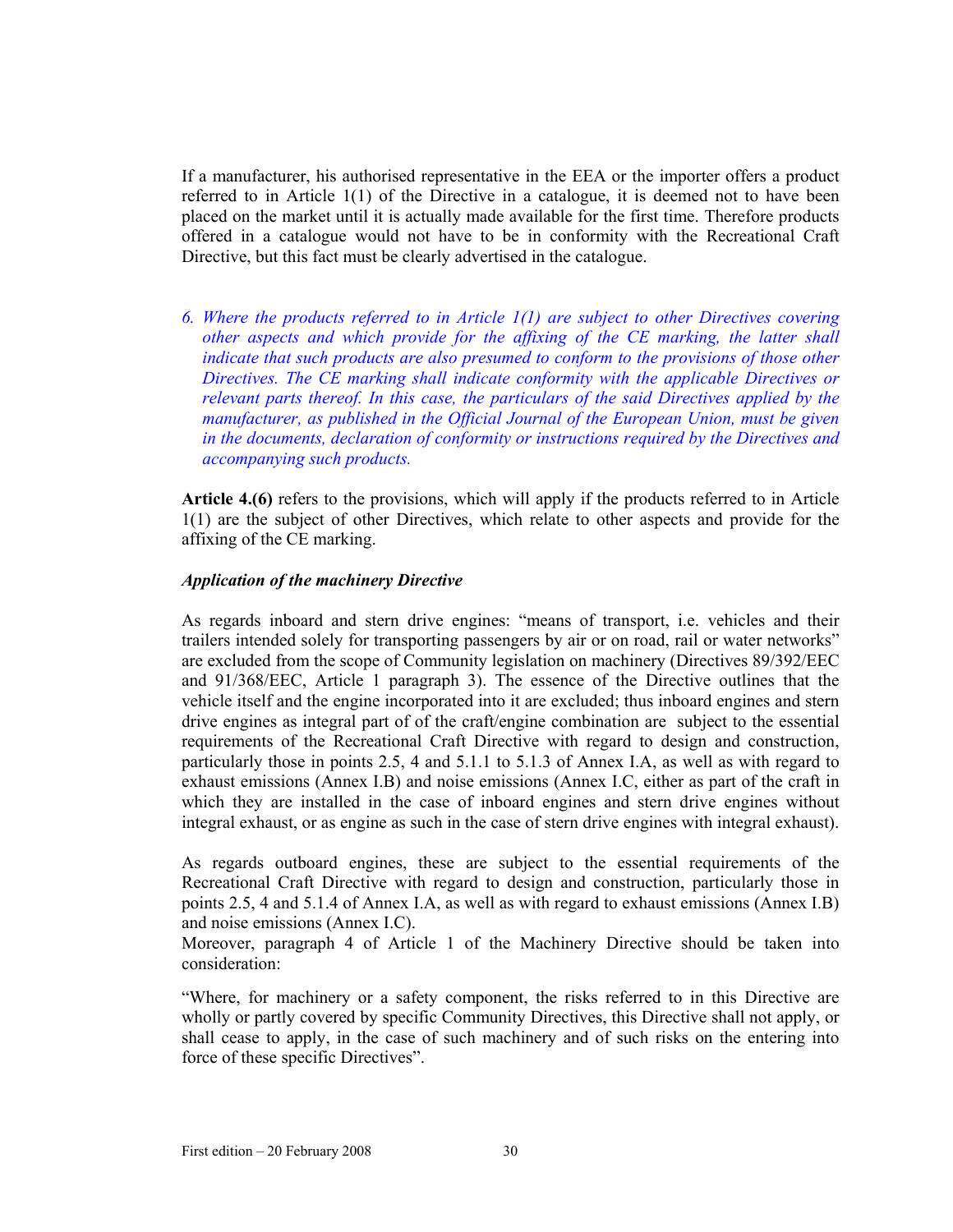The risks covered by the essential requirements of the Recreational Craft Directive, relating to outboard engines (points 2.5, 4, and 5.1.4 of Annex I.A), are those concerning the installation and putting into service of outboard engines on recreational craft. These risks are not the same as those concerning the actual design and construction of the outboard engines which may be placed on the market and put into service separately from the recreational craft to which they are fitted without being permanently installed.

In these circumstances, outboard engines are subject:

- to the essential requirements of the Directive on recreational craft, particularly those in points 2.5, 4 and 5.1.4 of Annex I.A,
- to the essential health and safety requirements of the Machinery Directive.

In this connection, the CE marking must be affixed to outboard engines when they are placed on the market.

## **ARTICLE 5: PRESUMPTION OF CONFORMITY, HARMONISED STANDARDS**

#### **▼B**

## *Article 5*

*Member States shall presume compliance with the essential requirements referred to in Article 3 of products referred to in Article 1 (1) which meet the relevant national standards adopted pursuant to the harmonised standards the references of which have been published in the Official Journal of the European Communities; Member States shall publish the references of such national standards.* 

This Article contains three important elements with regard to the Recreational Craft Directive:

- Presumption of conformity;
- Essential requirements;
- Harmonised standards.

These elements are very closely related.

The "essential requirements" as referred to in Article 3 and detailed in Annex I have to be met by products referred to in Article 1(1) of the Directive. The application by a manufacturer of a harmonised standard in order to fulfil the essential requirements gives a presumption of conformity. However, application of a harmonised standard remains voluntary and is not the only method available to demonstrate conformity with the essential requirements. The manufacturer can choose whether or not he refers to harmonised standards, as long as his products fulfil the essential requirements. However, if a manufacturer chooses not to follow a harmonised standard, he has the obligation to prove that his product is in conformity with the essential requirements by the use of other means of his own choice (e.g. by means of any existing technical specifications). If the manufacturer applies only a part of a harmonised standard or the applicable harmonised standard does not cover all the essential requirements, the presumption of conformity exist only to the extent the standard corresponds to the essential requirements.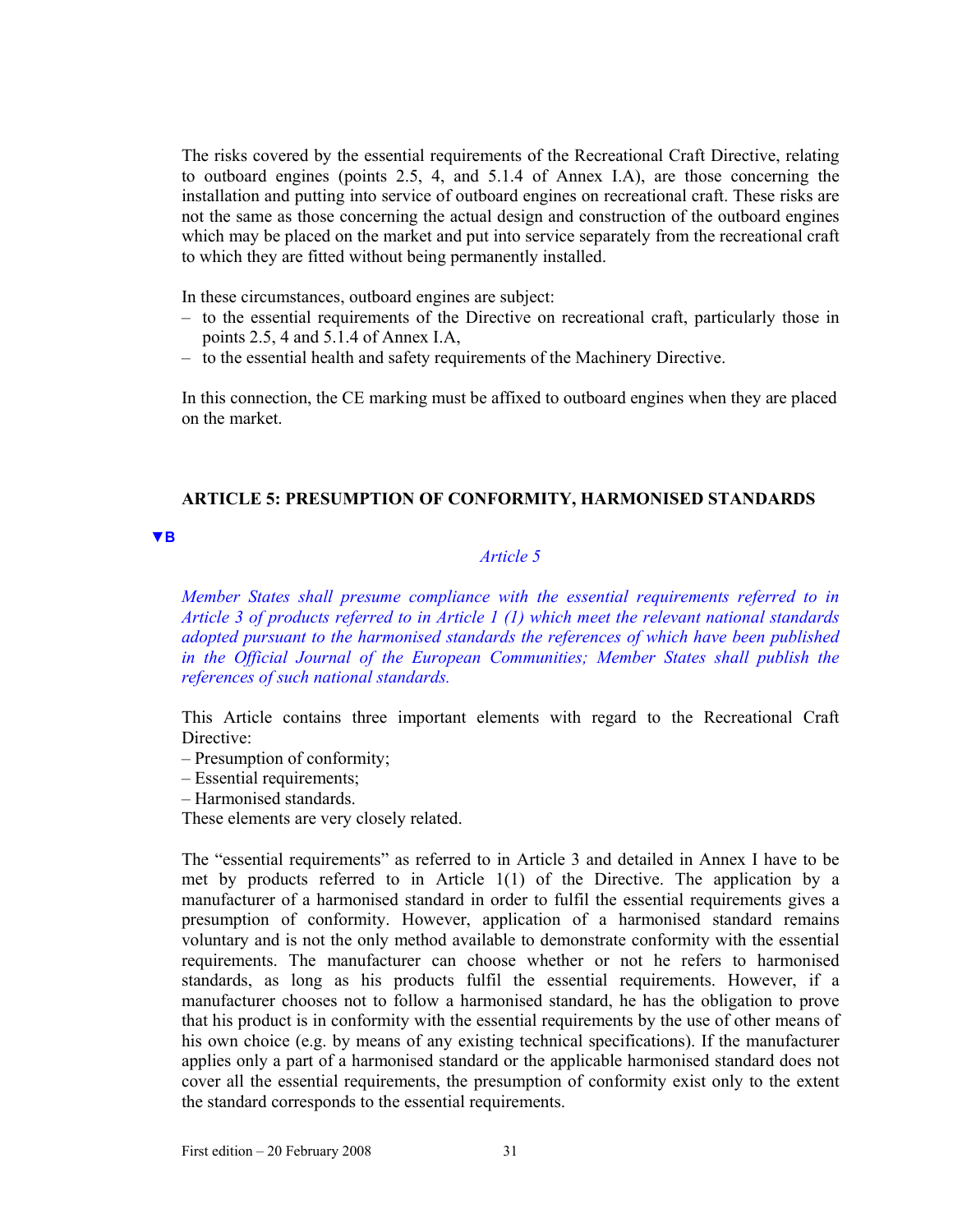#### *Harmonised standards*

In very broad terms, harmonised standards are European standards, which are adopted by European Standards Organisations (ESO's), prepared in accordance with the general guidelines agreed between the European Commission and ESO's, and follow a mandate issued by the Commission. Harmonised standards are deemed to exist when the ESO's formally present to the European Commission the European Standards elaborated or identified in conformity with the mandate. Although European standards are considered as harmonised before the publication of their references in the Official Journal, it is this publication that gives presumption of conformity to the Essential requirements of the Directive.

In the context of their market surveillance activities, Member States are monitoring whether harmonised standards meet fully the essential requirements and, in accordance with article 6.1, shall notify the committee established under Directive 83/189/CE in case they are of the opinion that such would not be the case.

European standards are technical specifications adopted by one of the European standards agencies (CEN, CENELEC and ETSI) for repeated or continuous application. In the case of the Recreational Craft Directive only a mandate to CEN has been issued, which foresees a co-operation with CENELEC, whenever required.

The standards listed in Appendix 4 are those harmonised under the Recreational Craft Directive.

The European standards organisations do not necessarily develop new standards, but may identify existing standards, which fulfil the terms of the mandate, perhaps after modification. These existing standards may be international, national or industrial technical specifications. In respect of the preparation of the mandated standards, it is the responsibility of the standards organisation to elaborate the standard and organise technical committees to find technical solutions.

Elaboration of the technical aspects of standards is carried out in designated "working groups" by technical experts. On completion the text is first made available for public enquiry after which any comments received are analysed. After voting by the individual national standards bodies, the standards organisation ratifies the text and transmits the references to the Commission for publication.

One of the underlying characteristics of a harmonised standard, over and above ordinary European standards, is that its contents must match the essential requirements of the Directive to which "it is harmonised".

It is the role of the "CEN Consultant" to examine the content against the essential requirements and using appropriate annexes to clearly distinguish sections not applicable to the Directive's essential requirements.

Finally, after elaboration, voting and checking, the standards organisation transmits to the Commission the title and reference which are then published in the Official Journal.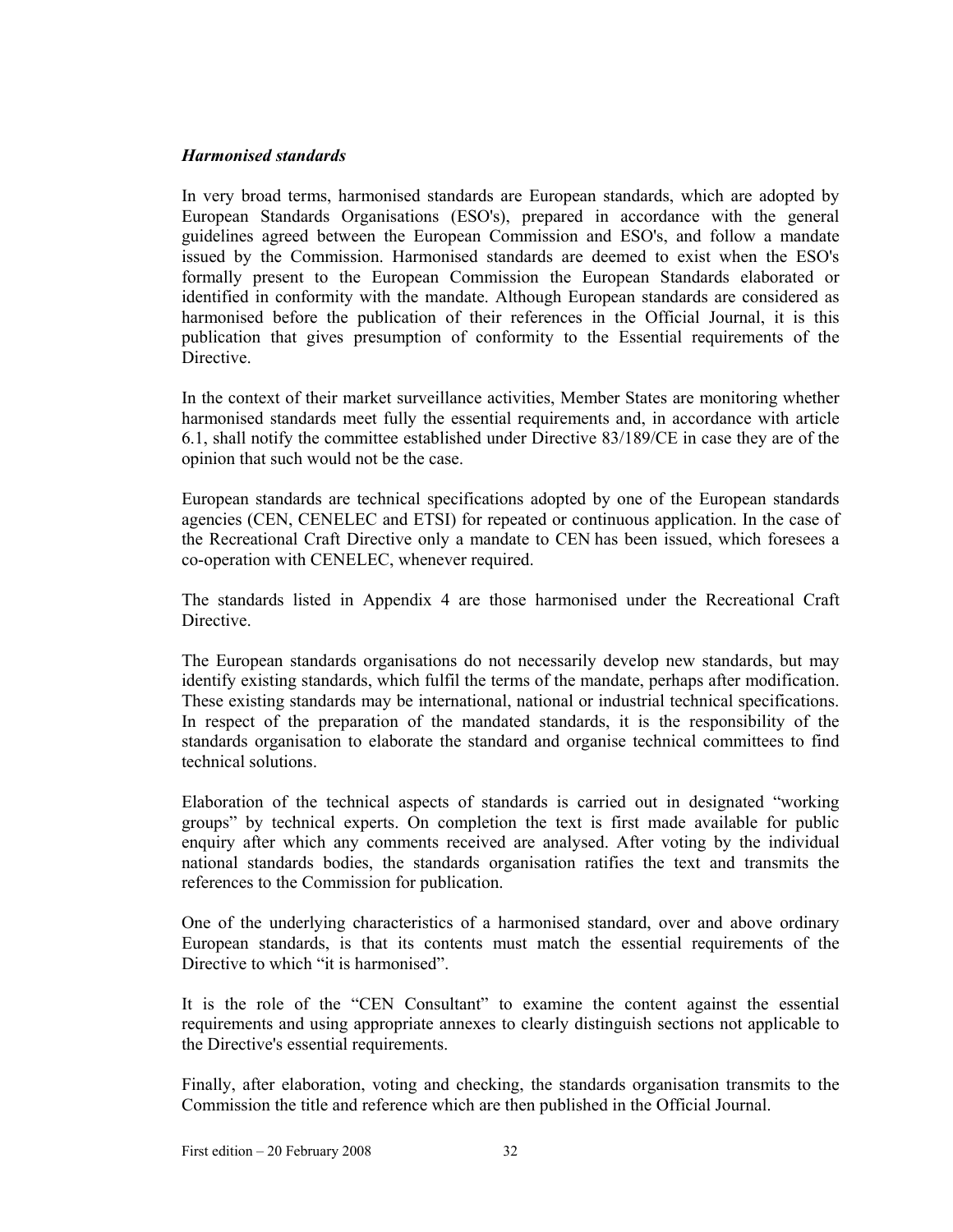For standards to be considered harmonised standards within the meaning of the New Approach Directives, they are deemed to exist when the European standards organisations formally present to the Commission the European standards elaborated or identified in conformity with the mandate. Member States must then transpose the standard at national level replacing any existing national standards. Conformity with a national standard that transposes a harmonised standard, whose reference has been published, confers a presumption of conformity with the essential requirements of the applicable New Approach directive that is covered by such a standard.

#### **ARTICLE 6: ADVISORY COMMITTEE PROCEDURE**

**▼B**

## *Article 6*

*1. Where a Member State or the Commission is of the opinion that the harmonised standards referred to in Article 5 do not fully meet the essential requirements referred to in Article 3, the Commission or the Member State shall notify the committee set up under Directive 83/189/CEE, setting out its reasons. The committee shall deliver an urgent opinion.* 

*In the light of the opinion of the committee, the Commission shall inform Member States if the standards concerned should be withdrawn from the publications referred to in Article 5.* 

The first paragraph provides for the procedure for the consultation of the Committee set up under Directive 83/189/EEC.

*2. The Commission may adopt any appropriate measure with a view to ensuring that this Directive is applied practically in a uniform manner in pursuance of paragraph 3.* 

#### **▼M2**

*3. The Commission shall be assisted by a standing committee (hereinafter referred to as 'the Committee').* 

 *Where reference is made to this paragraph, Articles 3 and 7 of Decision 1999/468/EC (1) shall apply, having regard to the provisions of Article 8 thereof.* 

*The Committee shall adopt its rules of procedure.* 

*(1) Council Decision 1999/468/EC of 28 June 1999 laying down the procedures for the exercise of implementing powers conferred to the Commission (OJ L184, 17.7.1999, p. 23)* 

**▼B**

*4. The Standing Committee may, in addition, examine any question concerning the application of this Directive and raised by its chairman, either at the chairman's initiative or at the request of a Member State.* 

Paragraphs 2, 3 and 4:

- empower the Commission to adopt any appropriate measure to ensure that the Directive is applied practically in a uniform manner;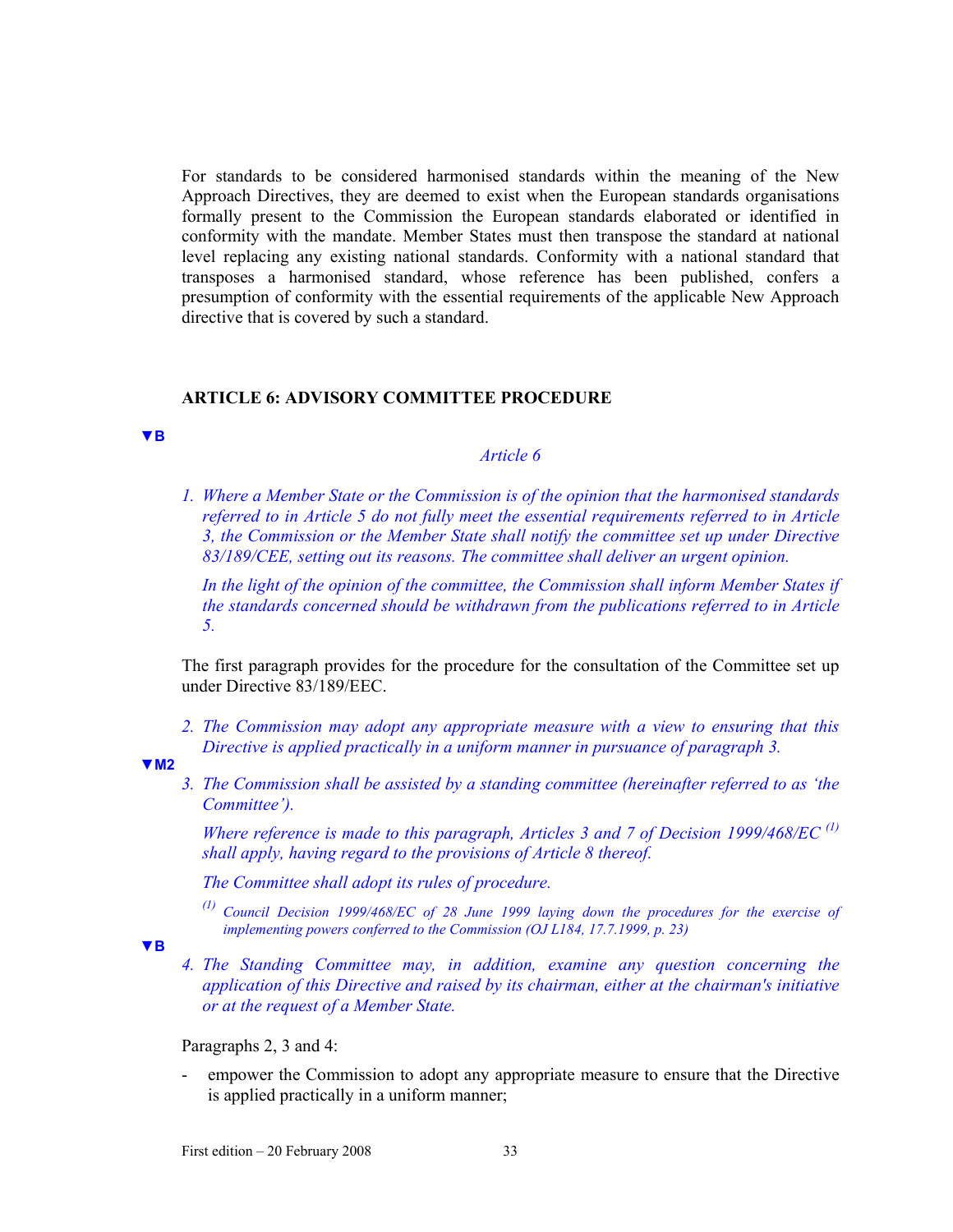- set up an advisory Standing Committee to deliver opinions on the drafts of measures to be taken. The Chairman, who is a representative from the Commission, submits these drafts, and, if necessary, a vote is taken.

The Commission shall take the utmost account of the opinion delivered and informs the Committee of the manner in which its opinion has been taken into account.

Furthermore, the Committee may also examine any question not relating to the adoption of measures. (For more information on the working methods of the committee, see the comments to Article 6a below).

Article 6.(3) has been amended by Regulation (EC) No 1882/2003, as published in OJ L 284 of 31.10.2003.

#### **ARTICLE 6a: REGULATORY COMMITTEE PROCEDURE**

**▼M1**

## *Article 6a*

#### *Committee procedure*

- *1. Amendments which are necessary, in the light of evolution of technical knowledge and new scientific evidence, to the requirements of Annex I.B.2 and Annex I.C.1 excluding direct or indirect modifications to exhaust or noise emission values and to the Froude and P/D ratio values shall be adopted by the Commission assisted by the Standing Committee set up pursuant to Article 6(3), acting as a regulatory committee in accordance with the procedure referred to in paragraph 2. Issues to be dealt with shall include the reference fuels and the standards to be used for exhaust and noise emissions testing.*
- *2. Where reference is made to this paragraph, Articles 5 and 7 of Decision 1999/468/EC shall apply, having regard to the provisions of Article 8 thereof.*

*The period laid down in Article 5(6) of Decision 1999/468/EC shall be set at three months.* 

## *3. The Committee shall adopt its rules of procedure.*

In addition to the advisory committee established by means of Article 6, Article 6a of the amended Directive establishes a regulatory committee to assist the Commission in adopting amendments related to exhaust and noise emission requirements in the light of technical developments. Changes to the exhaust and noise emission limits or to the P/D ratio and Froude number limits cannot be introduced through this procedure. Hence the remit of this regulatory committee is limited to technical issues such as reference fuels and relevant developments of standards for exhaust and noise emission measurement.

The term "comitology" or "committee procedure" refers to the procedures under which the Commission executes its implementing powers conferred to it by the European Parliament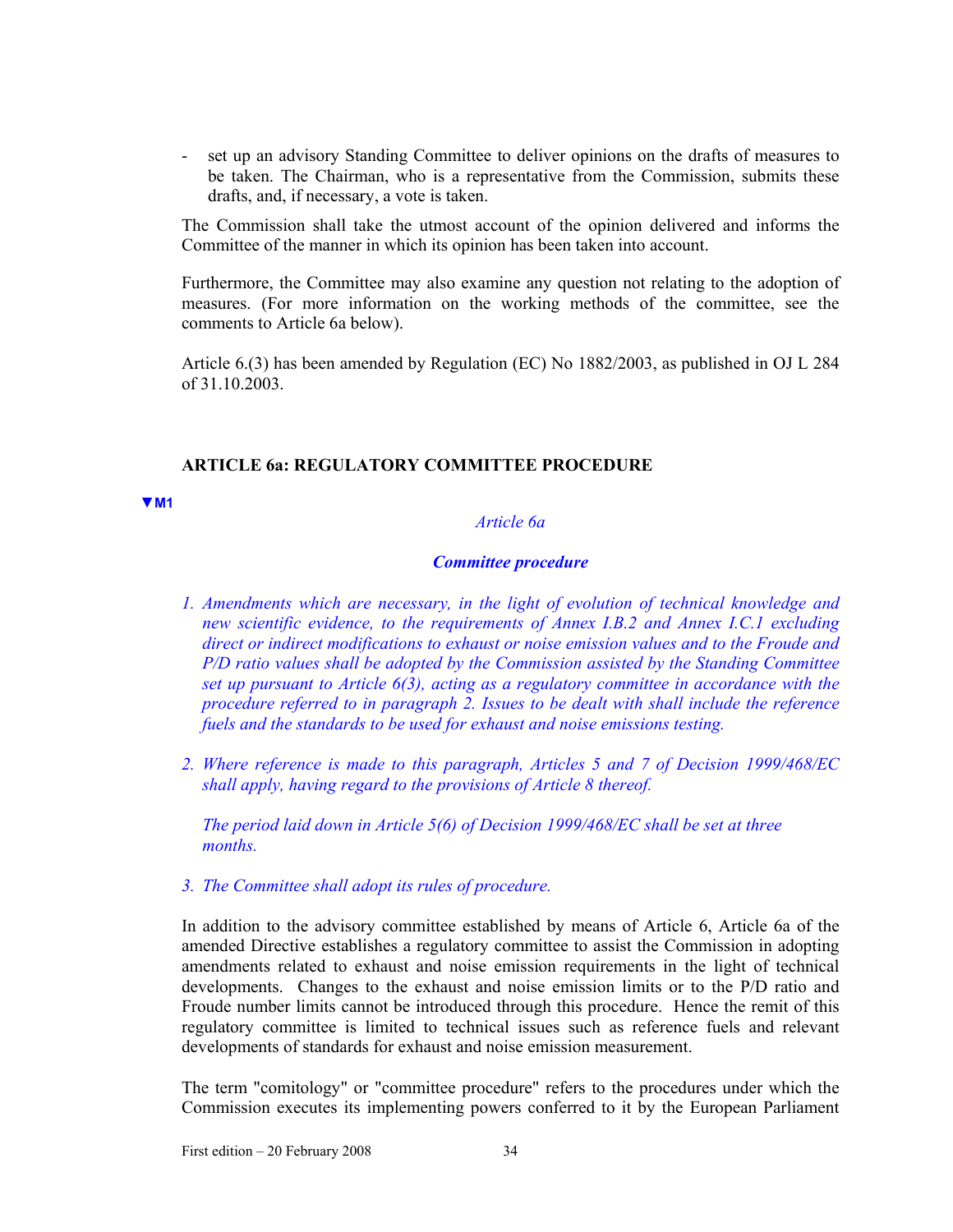and the Council, with the assistance of "comitology" committees consisting of Member State representatives. These procedures are described in the Comitology Decision 1999/468/EC. Under these procedures the Commission services submit draft implementing measures to the "comitology committees" which deliver opinions on these draft measures before the Commission adopts them.

The committees work according to three types of procedures defined in the Comitology Decision. These procedures are: the advisory, the management and the regulatory procedure. The choice of the procedure for a committee is made by the European Parliament and the Council according to the nature of the implementing powers conferred to the Commission.

The committees each adopt their own Rules of Procedure, which are based on a model, called Standard Rules of Procedure, adopted by the Commission on 31 January 2001 (published in the OJ C 38/3 of 06.02.2001, p. 3).

The committees meet at regular intervals (usually in Brussels, in the buildings of the Commission). The Commission services send invitations to the Member States authorities with the agenda items and the draft implementing measures on which the committee is requested to give an opinion. After each meeting, the Commission services produce summary records of the meeting and the voting results.

According to the Comitology Decision, the European Parliament has a "right of scrutiny" for draft implementing measures, which are based on legislation of the European Parliament and the Council adopted under the codecision procedure according to Article 251 of the EC-Treaty (which is the case for the Recreational Craft Directive). Such draft implementing measures are sent to the European Parliament. The right of scrutiny gives a one-month delay to the European Parliament to object to the measures if it deems that the Commission has exceeded its implementing powers. The Commission can adopt the measures only after expiration of this delay.

The European Parliament and the Commission have concluded a bilateral Agreement on procedures for implementing this "right of scrutiny". On this basis, four types of documents are sent to the European Parliament:

- (draft) meeting agendas of comitology committees
- draft implementing measures (for instance draft legal acts to be adopted by the Commission)
- summary records of meetings
- summaries of voting results and lists of authorities of the Member States present in a committee meeting.

The Register of Comitology is a web-based instrument of the European Commission. It gives public access to the documents relating to the work of comitology committees that the Commission has transmitted to the European Parliament. The register can be consulted at the following website address:

http://ec.europa.eu/transparency/regcomitology/registre.cfm?CL=en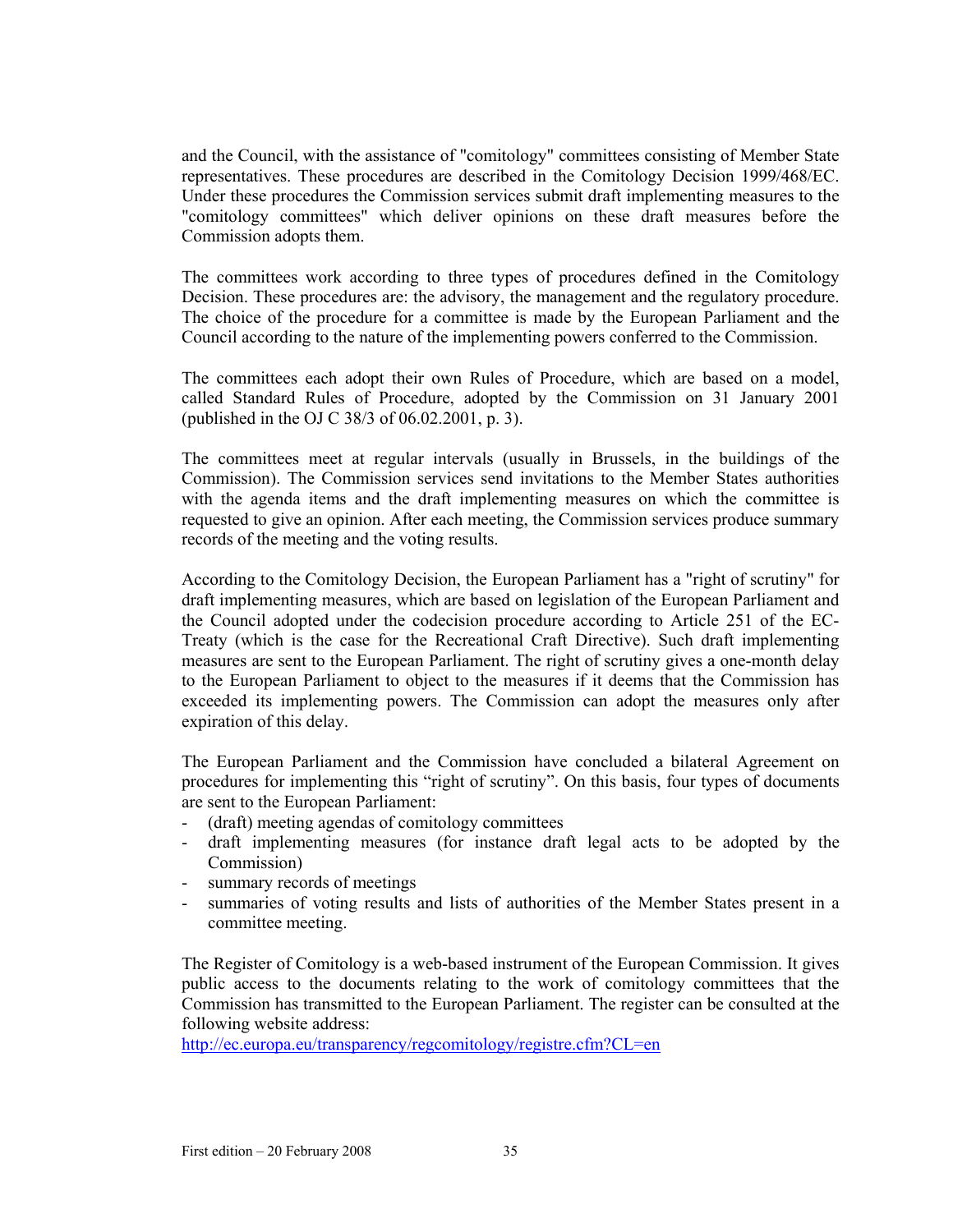**▼B**

**▼M1**

#### *Article 7*

#### *Safeguard clause*

*1. Where a Member State ascertains that products falling within the scope of Article 1 and bearing the CE marking referred to in Annex IV, when correctly designed, constructed, installed where appropriate, maintained and used in accordance with their intended purpose may endanger the safety and health of persons, property or the environment, it shall take all appropriate interim measures to withdraw them from the market or prohibit or restrict their being placed on the market and/or put into service.* 

**▼B**

*The Member State shall immediately inform the Commission of any such measure, indicating the reasons for its decision, in particular where non-conformity is the result of:* 

*(a) failure to comply with the essential requirements referred to in Article 3;* 

*(b) incorrect application of the standards referred to in Article 5, in so far as it is claimed that those standards have been applied;* 

*(c) shortcomings in the standards referred to in Article 5 themselves.* 

This is the safeguard clause, which enables the Member States to take provisional safeguard measures contrary to the free movement provided for in Article 4.

These safeguard measures obviously only apply to products bearing the CE marking and used in accordance with their intended purpose since any other products may, by definition, not be placed on the market or put into service.

A Member State, which invokes the safeguard clause in respect of products bearing the CE marking and used in accordance with their intended purpose, must inform the Commission, pointing out whether the risk to safety, health, goods or the environment is due to:

- (a) failure to comply with the relevant essential requirements. Attention is drawn in this respect to Article 3 (Essential requirements): "The products referred to in Article 1.(1) shall meet the essential safety, health, environmental protection and consumer protection requirements set out in Annex I";
- (b) incorrect application of the standards referred to in Article 5, insofar as it is claimed that those standards have been applied: this is in particular relevant to category C craft (design category: "inshore") of 2.5 to 12 m hull length for which the declaration of compliance with the harmonised standards relating to

– stability and freeboard (essential requirement 3.2), and

– buoyancy and flotation (essential requirement 3.3),

enables the manufacturer to use module A (internal production control) and not to have to involve a third party for the conformity assessment (Article 8.2.(b)(i), first indent);

(c) shortcomings in the standards referred to in Article 5 themselves. The procedure described in the comment relating to Article 5 has been extended precisely in order to try to avoid these shortcomings.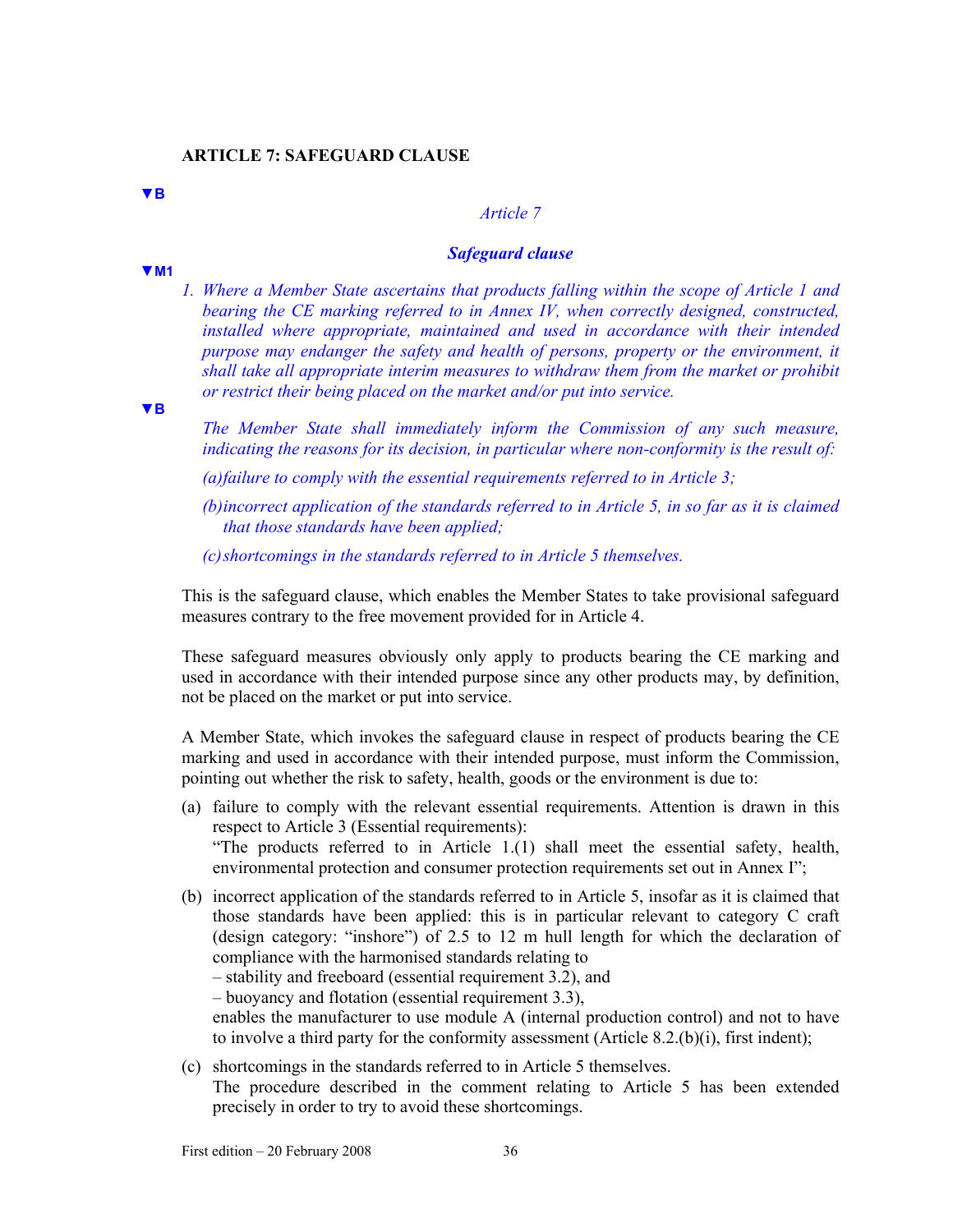This first sentence of Article 7.1 has been amended to extend the safeguard clause to cover products that have been added to the scope of the Directive, i.e. personal watercraft (with regard to design and construction, exhaust and noise emissions) and propulsion engines (with regard to exhaust emissions) and recreational craft and propulsion engines (with regard to noise emissions).

#### **▼B**

- *2. The Commission shall enter into consultation with the parties concerned as soon as possible. Where, after such consultation, the Commission finds that:* 
	- *the measures are justified, it shall immediately so inform the Member State which took the initiative and the other Member States; where the decision referred to in paragraph 1 is attributed to shortcomings in the standards, the Commission shall, after consulting the parties concerned, bring the matter before the Committee referred to in Article 6 (1) within two months, if the Member State which has taken the decision intends to maintain it, and shall initiate the procedure referred to in Article 6 (1),*
	- *the measures are unjustified, it shall immediately so inform the Member State which took the initiative and the manufacturer or his authorised representative established in the Community.*

**Paragraph 2** sets out the procedural aspects of the safeguard clause:

(a) the Commission consults the parties concerned as soon as possible, in particular through the Standing Committee provided for in Article 6(3). The Chairman, a representative from the Commission, submits to the Standing Committee a draft of the measures to be taken on which the Committee delivers its opinion.

The draft will consist:

- either of confirming the safeguard measure taken by the Member State if it is considered to be justified and thus extending it throughout the Community for a period to be agreed, or,
- requesting the Member State concerned to terminate the safeguard measure if it is considered to be unjustified, or
- adopting another solution to ensure that the Directive is applied practically in a uniform manner, the Commission being responsible for this;
- (b) if the safeguard measure was attributed to shortcomings in the standards, the Commission, after consulting the Standing Committee, will also consult the Directive 83/189 Committee before informing the Member States of the possible withdrawal of the standards concerned from the list of titles of standards published in the Official Journal.

#### **▼M1**

*3. Where a non-complying product referred to in Article 1 bears the CE marking, the appropriate measures shall be taken by the Member State which has authority over whomsoever affixed the marking; that Member State shall inform the Commission and the other Member States thereof.;*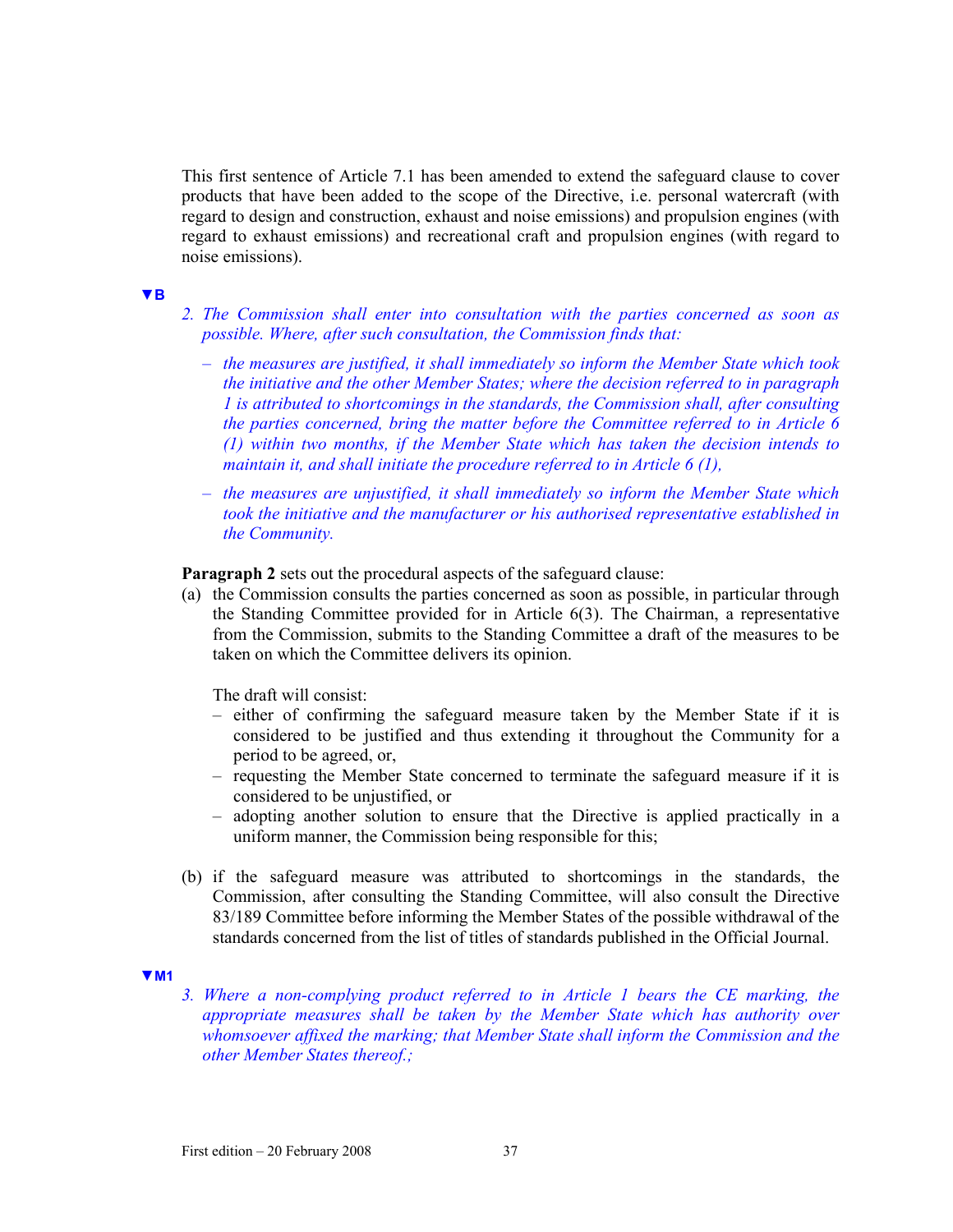Article 7 (3) confirms that surveillance of the market is the responsibility of the national authorities, which must take appropriate measures against any person who wrongly affixes the CE marking. The Commission is informed of this and it then informs the Member States.

The purpose of the amendments introduced in Article 7.(3) is to extend the safeguard clause to cover products that have been added to the scope of the Directive, i.e. personal watercraft (with regard to design and construction) and propulsion engines (with regard to exhaust emissions ) and recreational craft fitted with inboard engines or sterndrive engines without integral exhaust , personal watercraft and outboard engines and sterndrive engines with integral exhaust (with regard to noise emissions).

**▼B**

*4. The Commission shall ensure that the Member States are kept informed of the progress and outcome of this procedure.* 

# **CHAPTER II: CONFORMITY ASSESSMENT, NOTIFIED BODIES**

## **ARTICLE 8: CONFORMITY ASSESSMENT**

**▼M1**

## *Article 8*

## *1. Before placing on the market, and/or putting into service, products referred to in Article 1(1) the manufacturer or his authorised representative established within the Community shall apply the procedures referred to in paragraphs 2, 3 and 4 of this Article.'*

This introductory paragraph of Article 8 lays down the principles of conformity assessment for products covered by the Directive, and also specifies a post-construction assessment procedure for assessing the conformity of recreational craft, if neither the manufacturer nor his authorised representative fulfils the responsibilities for the product's conformity with the requirements of the Directive.

The paragraphs 2, 3 and 4 referred to specify the procedures for conformity assessment available for design and construction, exhaust emissions and noise emissions respectively. The provisions on conformity assessment of design and construction have been amended to increase the choice of conformity assessment modules that may be applied and to include personal watercraft. The table below summarises the available conformity assessment modules and the comments below give further clarification on each module.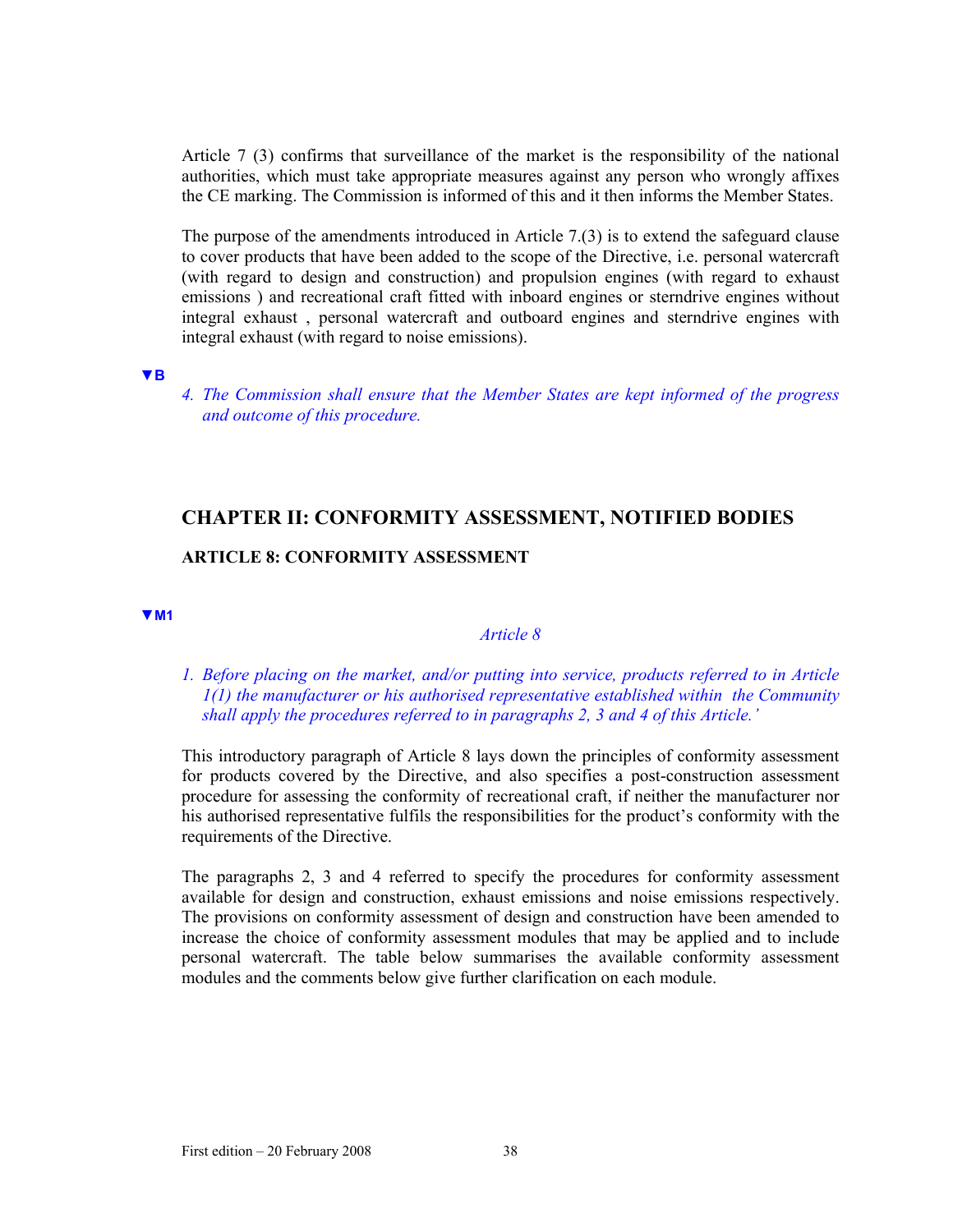|  |  | Table 1: Available conformity assessment modules: |  |
|--|--|---------------------------------------------------|--|
|  |  |                                                   |  |

|                         | Product type/Design<br>Category                                                                  | <b>Available Modules</b>                                                                                    |                                    |                                              |
|-------------------------|--------------------------------------------------------------------------------------------------|-------------------------------------------------------------------------------------------------------------|------------------------------------|----------------------------------------------|
|                         | Recreational craft                                                                               | $2.5m \leq hull$ length $\leq 12m$                                                                          |                                    | $12m \leq hull$<br>length $<$ 24m            |
|                         | A / "Ocean"                                                                                      | Aa, B+C, B+D, B+E, B+F, G or H                                                                              |                                    |                                              |
| Design and construction | B / "Offshore"                                                                                   |                                                                                                             |                                    | $B+C$ , $B+D$ ,<br>$B+E$ , $B+F$ ,<br>G or H |
|                         |                                                                                                  | A, Aa, B+C, B+D, B+E, B+F, G or H<br>If harmonised standard for stability and<br>buoyancy are complied with |                                    |                                              |
|                         | C / "Inshore"                                                                                    | Aa, B+C, B+D, B+E, B+F, G or H                                                                              |                                    |                                              |
|                         |                                                                                                  | If harmonised standard for stability and<br>buoyancy are not complied with                                  |                                    |                                              |
|                         | D / "Sheltered Waters"                                                                           | A, Aa, B+C, B+D, B+E, B+F, G or H                                                                           |                                    |                                              |
|                         | <b>PWC</b>                                                                                       | A, Aa, B+C, B+D, B+E, B+F, G or H                                                                           |                                    |                                              |
|                         | Components                                                                                       |                                                                                                             | $B+C$ , $B+D$ , $B+F$ , $G$ or $H$ |                                              |
| Exhaust                 | <b>Recreational Marine</b><br>Propulsion Engines.                                                | $B+C$ , $B+D$ , $B+E$ , $B+F$ , $G$ or $H$                                                                  |                                    |                                              |
|                         |                                                                                                  | Pass-by test                                                                                                | Reference Boat                     | $F_n$ + P/D method                           |
| Noise                   | Outboard engines,<br>Personal Watercraft and<br>stern drive engines with<br>integral exhaust     | Aa, G or H                                                                                                  |                                    |                                              |
|                         | Recreational craft with<br>inboard engines or stern<br>drive engines without<br>integral exhaust | Aa, G or H                                                                                                  | A, Aa, G or H                      | A, Aa, G or H                                |

The conformity assessment procedures according to the required module and in particular the affixing of the CE marking must take place prior to placing on the market and/or putting into service.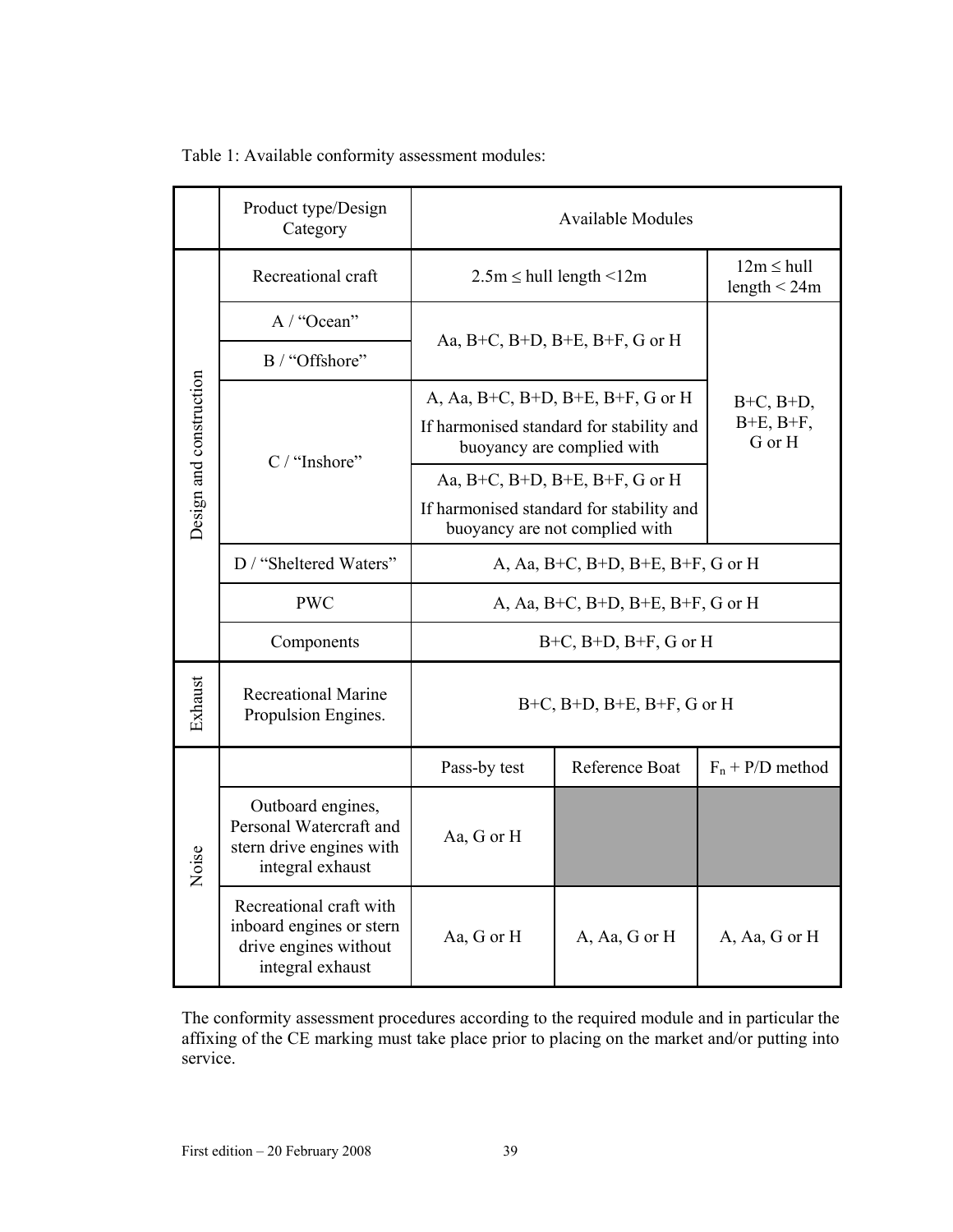As the scope of the modules is defined in Annexes V to XII and XVI to the Directive, the following is a reminder of the characteristics of the following modules:

| Module         | Title                                        | Description                                                                                                                                                                                                                                                                                                                                                                     |
|----------------|----------------------------------------------|---------------------------------------------------------------------------------------------------------------------------------------------------------------------------------------------------------------------------------------------------------------------------------------------------------------------------------------------------------------------------------|
| A              | Internal<br>Production<br>Control            | Internal conformity assessment and production control by the<br>manufacturer himself who draws up a written declaration of<br>conformity containing the information given in Annex XV.                                                                                                                                                                                          |
| Aa             | Internal<br>Production<br>Control plus Tests | This is module A, plus tests carried out by the manufacturer<br>under the responsibility of the notified body, which issues an<br>examination report.                                                                                                                                                                                                                           |
| B              | EC-Type<br>Examination                       | Covers EC-Type Examination; the notified body issues an EC<br>type-examination certificate for a representative production<br>sample which it has assessed in accordance with the Essential<br>Requirements. This module applies only to the design phase<br>and must be followed up by the manufacturer applying a<br>module providing for assessment in the production phase. |
| $\overline{C}$ | Conformity to<br>Type                        | Covers the manufacturer's declaration on the basis of<br>conformity to type, approved by the notified body (Module B<br>above)                                                                                                                                                                                                                                                  |
| D              | Production<br>Quality<br>Assurance           | Supplements Module B. Derives from Quality Assurance<br>standard EN ISO 9002 with the notified body responsible for<br>approving and controlling the quality system for production,<br>final product inspection and testing set up by the<br>manufacturer.                                                                                                                      |
| E              | <b>Product Quality</b><br>Assurance          | Supplements Module B. Derives from Quality Assurance<br>standard EN ISO 9003 with the notified body responsible for<br>approving and controlling the quality system for final product<br>inspection and testing set up by the manufacturer.                                                                                                                                     |
| F              | Product<br>Verification                      | Supplements Module B. Covers product verification at the<br>production phase, with the involvement of a notified body,<br>which controls conformity to type and issues the certificate of<br>conformity.                                                                                                                                                                        |
| G              | Unit Verification                            | Covers unit verification of the design and production phase of<br>each product controlled by a notified body, which issues a<br>certificate of conformity.                                                                                                                                                                                                                      |
| H              | <b>Full Quality</b><br>Assurance             | Derives from the quality assurance standard EN ISO 9001<br>with the intervention of a notified body responsible for<br>approving and controlling the quality system for design,<br>production, final product inspection and testing set up by the<br>manufacturer.                                                                                                              |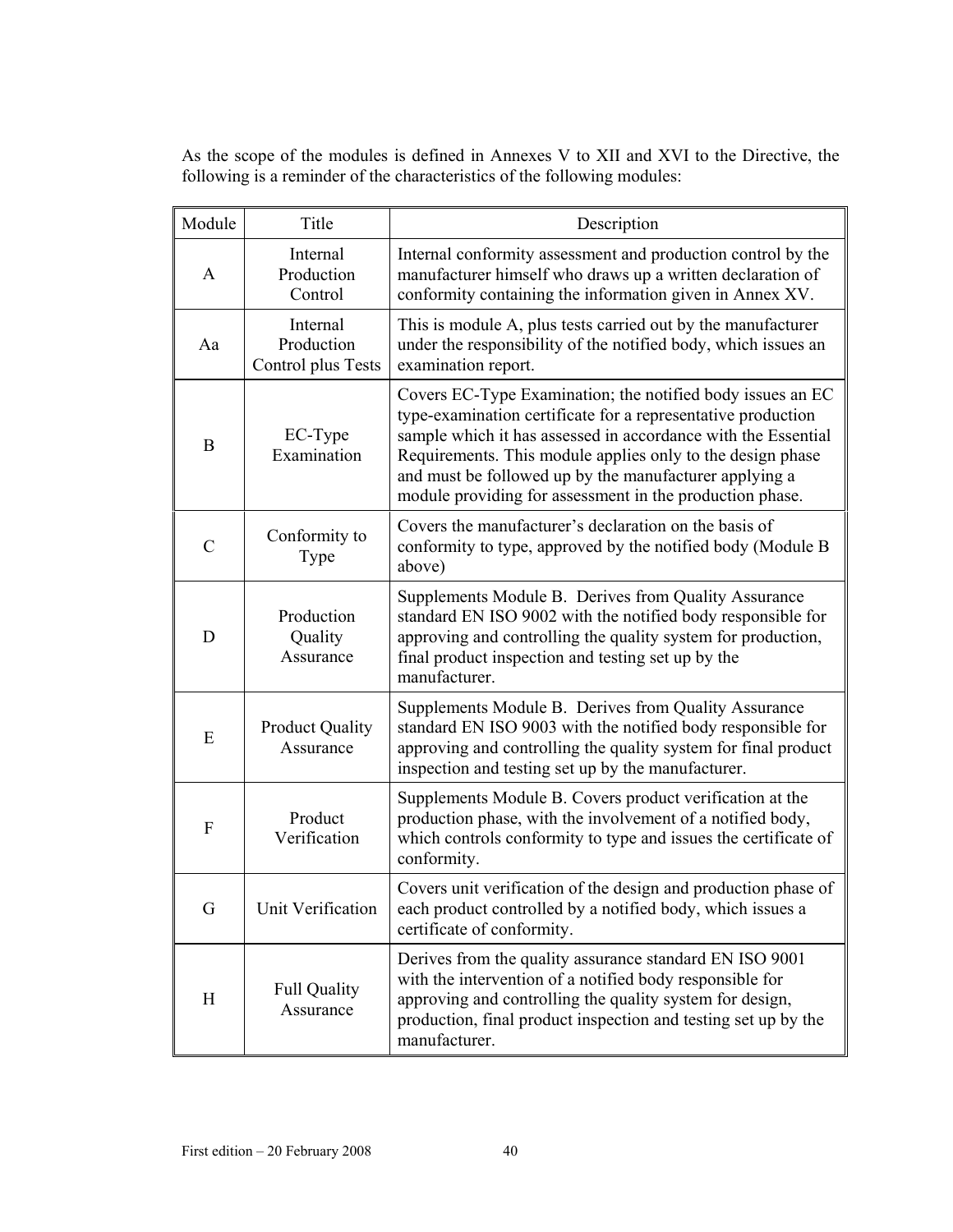### POST CONSTRUCTION ASSESSMENT

In the case of post-construction assessment for recreational craft, if neither the *manufacturer nor his authorised representative established within the Community fulfils the responsibilities for the product's conformity to this Directive, these can be assumed by any natural or legal person established within the Community who places the product on the market, and/or puts it into service, under his own responsibility. In such a case, the person who places the product on the market or puts it into service must lodge an application for a post-construction report with a notified body. The person who places the product on the market and/or puts it into service must provide the notified body with any available document and technical file referring to the first placing on the market of the product in the country of origin. The notified body shall examine the individual product and carry out calculations and other assessment to ensure its equivalent conformity with the relevant requirements of the Directive. In this case, the Builder's plate described in Annex I, 2.2 shall include the words ("Post-construction certificate"). The notified body shall draw up a report of conformity concerning the assessment carried out and shall inform the person who places the product on the market and/or puts it into service of his obligations. That person shall draw up a declaration of conformity (see Annex XV) and affix, or cause to be affixed, the CE mark accompanied by the distinguishing number of the relevant notified body on the product.* 

This second part of paragraph 1 specifies the procedures for post-construction assessment of recreational craft in case the manufacturer or his authorised representative is not fulfilling the responsibilities for the product's conformity with the requirements of the Directive, a situation for which the original Directive 94/25/EC did not contain any specific provisions. The provisions of this paragraph have to be applied to all such craft that are placed on the market and/or put into service after 31 January 2005 (end of the transitional period specified in article 3 of Directive 2003/44/EC, after which the amending provisions of the Directive have to be fully applied to recreational craft), i.e. no alternative module for conformity assessment can be chosen.

In this context 'post-construction assessment' refers to conformity assessment that is required for craft that are completed, and may even have been in use, prior to the assessment. Examples of such cases would be a craft built for own use and then placed on the Community market as a second hand product within 5 years after being first put into service, or a used boat from a third country being imported and hence placed on the Community market for the first time. This would also include boats manufactured in the EEA for export outside the EEA (and have not been subject to conformity assessment and CE-marking), which afterwards return to the EEA as second hand boat. It should be noted that the PCA assessment has to cover all the requirements of the Directive, including design and construction, noise and exhaust emissions. In the case of a craft that is obviously designed and intended for propulsion engine installation and/or from which the propulsion engine has been removed, The PCA can only be completed and be valid after the engine installation has been fitted and the craft/engine installation has been assessed on its compliance with the exhaust and noise emission requirements.

PCA may also be required for new craft imported from third countries, which have not been designed and manufactured with a view to be placed on the Community market and for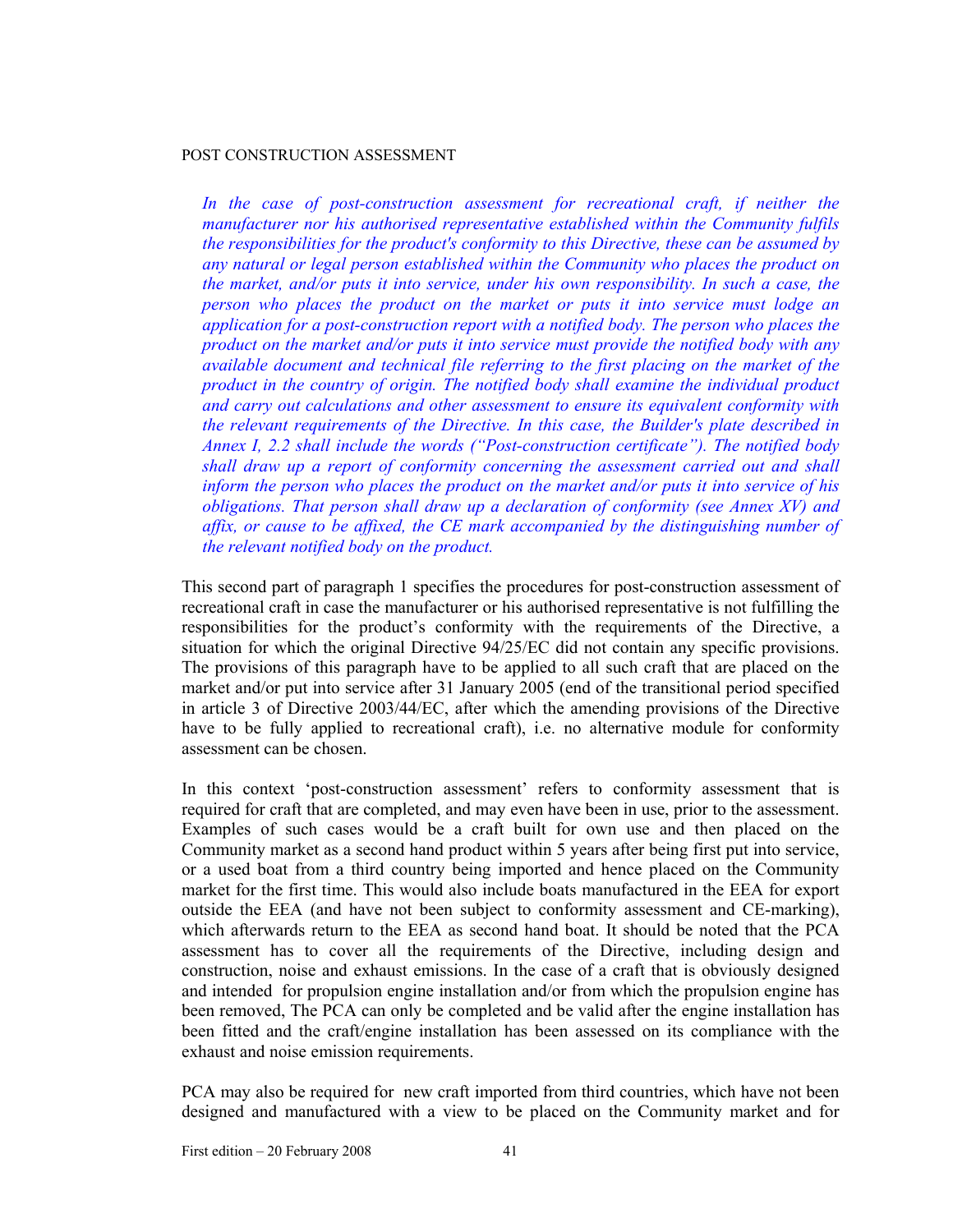which the manufacturer has not applied the requirements of the Directive and hence not declared the craft to be in conformity with the Directive.

In such cases the person who places the craft on the market and/or puts it into service must apply to a notified body to conduct the conformity assessment by examining the individual craft and its documentation. The craft must have a CE mark affixed and a Builder's plate which has on it the words 'Post-construction certificate'. Note in this respect the clarification to article 4.1 that some products may be put into service for the first time without being placed on the market.

A copy of the technical file that has been submitted to the Notified Body for the PCA assessment, has to be kept by the Notified Body together with the Report of Conformity at the disposal of the market surveillance authorities for inspection purposes.

### ASSESSMENT MODULES FOR DESIGN AND CONSTRUCTION

*2. With regard to design and construction of products referred to in Article 1(1)(a), the boat manufacturer or his authorised representative established in the Community shall apply the following procedures for boat design categories A, B, C and D as referred to in section 1 of Annex I.A:* 

The following paragraphs list the conformity assessment modules available for assessment of the design and construction requirements for recreational craft (points  $2(a)$ ,  $2(b)$  and  $2(c)$ ) below), personal watercraft (point 2(d) below) and components referred to in Annex II (point 2(e) below). The modules to be applied for conformity assessment of the exhaust and noise emission requirements are given in points 3 and 4 below. In some cases the modules applied for assessment of craft's design and construction may therefore be different from the modules applied for the craft's emission requirements.

### *(a) for categories A and B:*

*(i) for boats from 2,5 m to 12 m hull length: the internal production control plus tests (module Aa) referred to in Annex VI, or the EC type-examination (module B) as described in Annex VII, supplemented by conformity to type (module C) referred to in Annex VIII, or any of the following modules: B+D, or B+E, or B+F, or G or H* 

The provisions have been amended to introduce the option of using assessment modules other than module Aa for recreational craft with a hull length from 2,5 m to 12 m of design category A or B. Manufacturers of such boats who wish a notified body to assess the conformity of their boat with all the design and construction requirements may apply either an EC type-examination of the boat (module B) supplemented by module  $C$ ,  $D$ ,  $E$  or  $F$ , or a unit verification according to module G. Alternatively, full quality assurance assessment according to module H may be applied. Note that these additional conformity assessment options are available for boats that are placed on the market and/or put into service as from 1<sup>st</sup> of January 2005, date of entry into application of the amending provisions of Directive 2003/44/EC.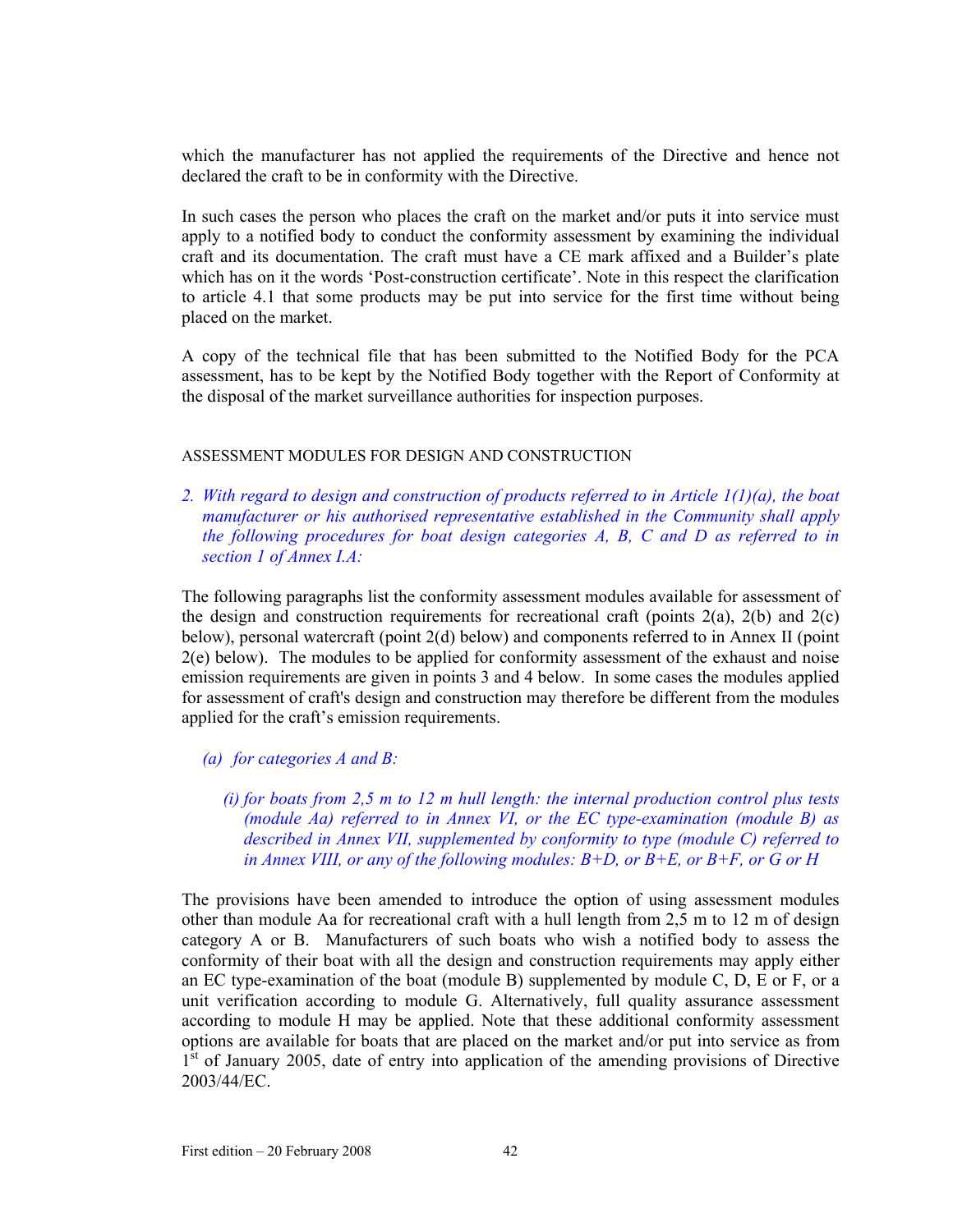Manufacturers of category A or B boats of less than 12 m hull length may continue to apply internal production control plus stability and buoyancy tests verified by a notified body (module Aa) as originally specified in Directive 94/25/EC.

*(ii) for boats from 12 m to 24 m hull length: the EC type-examination (module B) referred to in Annex VII supplemented by conformity to type (module C) referred to in Annex VIII, or any of the following modules:*  $B+D$ *, or*  $B+E$ *, or*  $B+F$ *, or G or H;* 

The amendment to the Directive has extended the modular choice for recreational craft of design category A or B with a hull length from 12 m to 24 m by adding module  $B+E$ . Note that this additional conformity assessment module combination is available for boats placed on the market and/or put into service as from 1 January 2005 (date of entry into application of the amending provisions of Directive 2003/44/EC). The remaining choice of modules already provided for in Directive 94/25/EC has not been changed, and manufacturers may continue to apply them.

- *(b) for category C:* 
	- *(i) for boats from 2,5 m to 12 m hull length:* 
		- *where the harmonised standards relating to Sections 3.2 and 3.3 of Annex I.A are complied with: the internal production control (module A), referred to in Annex V, or internal production control plus tests (module Aa) referred to in Annex VI, or the EC type-examination (module B) as described in Annex VII, supplemented by conformity to type (module C) referred to in Annex VIII, or any of the following modules: B+D, or B+E, or B+F, or G, or H,*

This amendment to the Directive has introduced the possibility of using assessment modules other than module A for recreational craft of design category C with a hull length of 2,5 m to 12 m that comply with the harmonised standards relating to stability and freeboard and buoyancy and flotation as applicable to boat length and type (EN ISO 12217-1:2001 *Stability and buoyancy – Methods of assessment and categorisation - Part 1: Non-sailing boats over 6 m L*h*,* EN ISO 12217-2:*2001 Stability and buoyancy – Part 2: Sailing boats over 6 m L*<sup>h</sup> and EN ISO 12217-3:*2002 Stability and buoyancy - Part 3: Boats up to and including 6 m L*h).

Manufacturers who wish a notified body's intervention in the conformity assessment of such craft, may apply for conformity assessment in accordance with module Aa (only stability and buoyancy assessed by the notified body) or for an EC type-examination of the craft (module B), in which case the conformity of a specimen craft with all the design and construction requirements are assessed by the notified body, supplemented by module C, D, E or F. Alternatively, unit verification according to module G or full quality assurance assessment according to module H may be applied. Note that these additional conformity assessment options are available for boats placed on the market and/or put into service as from  $1<sup>st</sup>$  of January 2005 (date of entry into application of the amending provisions of Directive 2003/44/EC).

Manufacturers of category C boats of 2,5 m to 12 m length that comply with the harmonised stability standards may continue to apply an internal production control (module A) as originally specified in Directive 94/25/EC.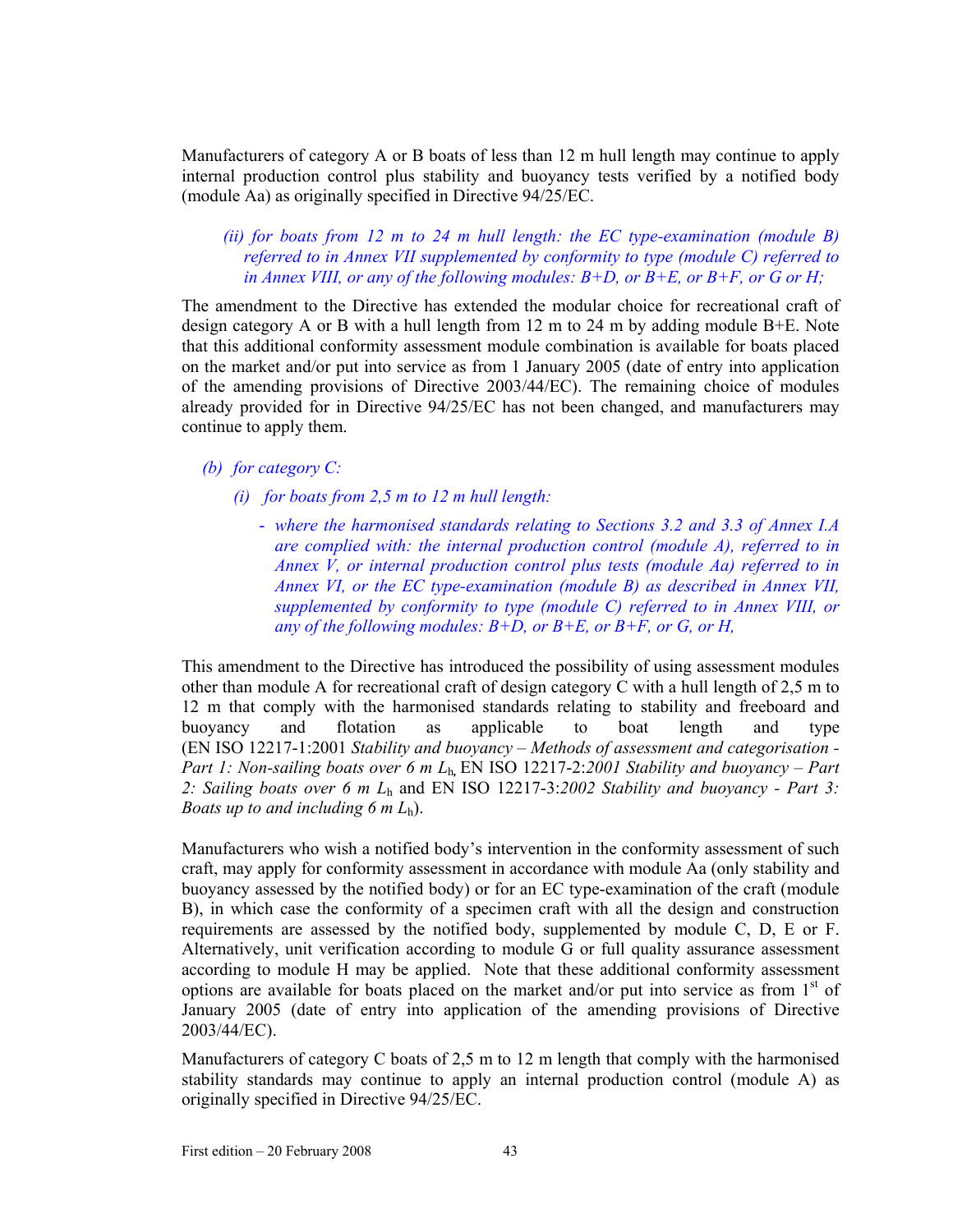- *where the harmonised standards relating to Sections 3.2 and 3.3 of Annex I.A are not complied with: the internal production control plus tests (module Aa) referred to in Annex VI, or the EC type-examination (module B) as described in Annex VII, supplemented by conformity to type (module C) referred to in Annex VIII, or any of the following modules: B+D, or B+E, or B+F, or G, or H;* 

This amendment to the Directive has introduced the possibility of using assessment modules other than module Aa for recreational craft of design category C with a hull length of 2,5 m to 12 m that do not comply with the harmonised standards relating to stability and freeboard and buoyancy and flotation. Boats of this type may be assessed by an EC type-examination of the craft (module B), in which case conformity of a specimen craft with all the design and construction requirements are assessed by the notified body, supplemented by module C, D, E or F. Alternatively, unit verification according to module G or full quality assurance assessment according to module H may be applied. Note that these additional conformity assessment options are available for boats placed on the market and/or put into service as from  $1<sup>st</sup>$  of January 2005 (date of entry into application of the amending provisions of Directive 2003/44/EC).

Manufacturers of category C boats of 2,5 m to 12 m length that do not comply with the harmonised stability standards may continue to apply internal production control plus stability and buoyancy tests verified by a notified body (module Aa), as originally specified in Directive 94/25/EC. Internal production control according to module A remains prohibited for craft of design category C with a hull length of 2,5 m to 12 m if they do not comply with the harmonised stability standard.

## *(ii) for boats from 12 m to 24 m hull length: the EC type-examination (module B) referred to in Annex VII followed by conformity to type (module C) referred to in Annex VIII, or any of the following modules: B+D, or B+E, or B+F, or G or H;*

The amendment introduces the choice of modules B+E as a new option for recreational craft of design category C with a hull length from 12 m to 24 m. Note that this additional conformity assessment module combination is available for boats placed on the market and/or put into service as from 1 January 2005 (date of entry into application of the amending provisions of Directive 2003/44/EC). The remaining choice of modules provided for in Directive 94/25/EC has not been changed for recreational craft over 12 m hull length of design category C, and manufacturers may continue to apply them.

## *(c) for category D:*

*for boats from 2,5 m to 24 m hull length: the internal production control (module A) referred to in Annex V, or the internal production control plus tests (module Aa) referred to in Annex VI, or the EC type-examination (module B) as described in Annex VII, supplemented by conformity to type (module C) referred to in Annex VIII, or any of the following modules: B+D, or B+E, or B+F or G or H;* 

The amendment to the Directive has introduced the possibility of using assessment modules other than module A for boats of design category D with a hull length of 2,5 m to 24 m. Manufacturers of such craft who would prefer a notified body to assess compliance of their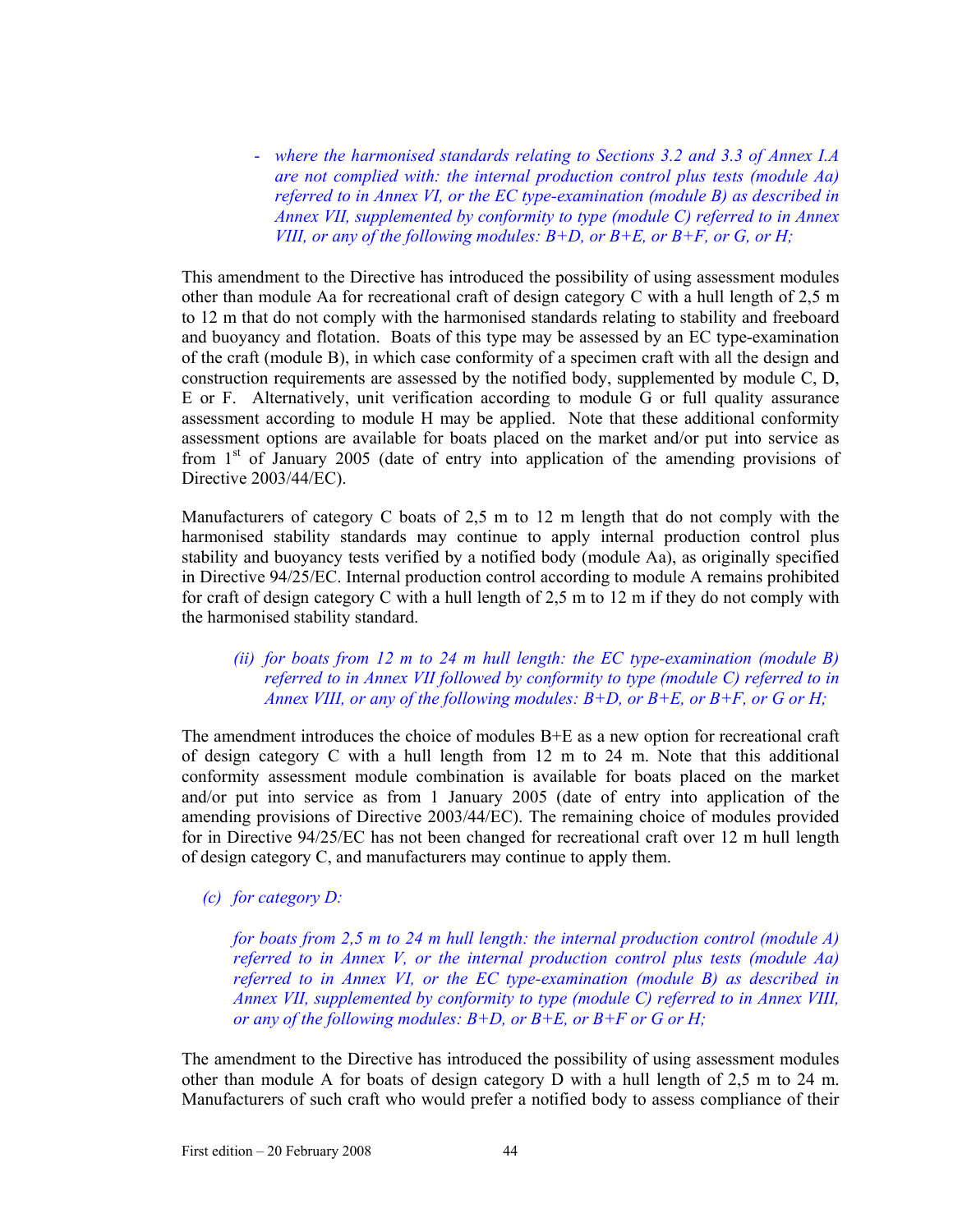boats with the design and construction requirements of the Directive may apply for conformity assessment in accordance with module Aa (only stability and buoyancy assessed by notified body), or for an EC type-examination of the craft (module B) supplemented by module C, D, E or F, in which case conformity with all the design and construction requirements of a specimen craft are assessed by the notified body. Alternatively, unit verification according to module G or full quality assurance assessment according to module H may be applied. Note that these additional conformity assessment options are available for boats that are placed on the market and/or put into service as from the date of entry into application of the amending Directive 2003/44/EC (1 January 2005).

Manufacturers of category D boats may continue to apply internal production control (module A) without involvement of a notified body as originally specified in Directive 94/25/EC.

*(d) for personal watercraft:* 

*the internal production control (module A) referred to in Annex V, or the internal production control plus tests (module Aa) referred to in Annex VI, or the EC typeexamination (module B) as described in Annex VII followed by conformity to type (module C) referred to in Annex VIII, or any of the following modules: B+D, or B+E, or B+F, or G or H;* 

The modules listed in (d) are available as options for conformity assessment of personal watercraft against the design and construction requirements, which exclude the exhaust and noise emission requirements. Compliance of the propulsion engine installed or intended for installation in the personal watercraft has to be demonstrated by the engine manufacturer in accordance with one of the modules specified in point 3 below, and the manufacturer of the personal watercraft has to demonstrate compliance with the noise requirements in accordance with one of the modules specified in point 4 below. Accordingly a personal watercraft manufacturer may choose to apply internal production control (module A) for the design and construction requirements, but must involve a notified body for the conformity assessment of the noise emissions of the personal watercraft, and in the case where he is also manufacturing the propulsion engine, also against the exhaust emissions, as specified in points 3 and 4 below.

If module Aa is chosen by the personal watercraft manufacturer, tests or calculations applied to demonstrate compliance with the design and construction requirements (related to stability and buoyancy) shall be carried out under the responsibility of the notified body. The notified body may accordingly witness tests and check calculations.

If module B is chosen the notified body shall conduct an EC type-examination of a specimen personal watercraft representative of the production envisaged, with respect to compliance with the design and construction requirements. This module has to be supplemented in the production stage with module C applied by the personal watercraft manufacturer, or by modules D, E or F with the involvement of the notified body that carried out the EC typeexamination. A manufacturer of personal watercraft may also apply for unit verification according to module G or full quality assurance assessment in accordance with module H.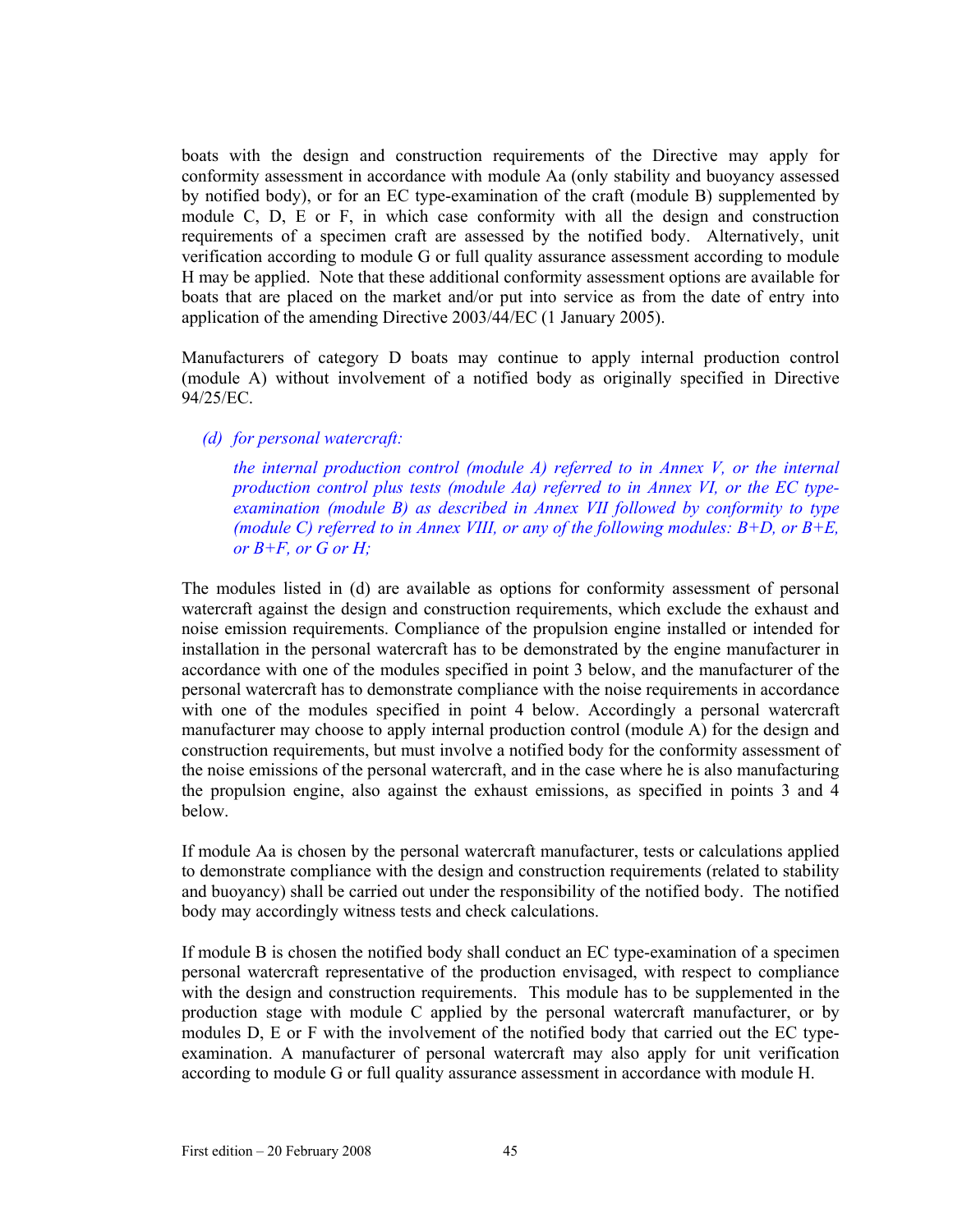The provisions of this paragraph have to be applied to personal watercraft that are placed on the market and/or put into service after 31 December 2005 (end of the transitional period specified in article 3 of Directive 2003/44/EC, after which the amending provisions of the Directive have to be fully applied to such craft). See also comments to Article 1.1(d) above.

### *(e) for components referred to in Annex II: any of the following modules: B+C, or B+D, or B+F, or G or H.*

The modular choice for conformity assessment of Annex II components has been extended with modules B+E. Note that this additional conformity assessment module combination is available for Annex II components placed on the market and/or put into service as from 1 January 2005 (date of entry into application of the amending provisions of Directive 2003/44/EC).The remaining choice of modules provided for in Directive 94/25/EC has not been changed for Annex II components, and component manufacturers may continue to apply them.

### ASSESSMENT MODULES FOR EXHAUST EMISSIONS

*3. With regard to exhaust emissions:* 

*for products referred to in Article 1(1)(b), the engine manufacturer or his authorised representative established in the Community shall apply the EC type-examination (module B) as described in Annex VII followed by conformity to type (module C) referred to in Annex VIII, or any of the following modules: B+D, or B+E, or B+F, or G or H.* 

For the assessment of compliance with the exhaust emission requirements, the engine manufacturer must request a notified body to conduct an EC type-examination of the engine specimen (module B) supplemented by modules C, D E or F, or to apply unit verification (module G), or have a full quality assurance assessment (module H).

Engines that have been type-approved to Directives 97/68/EC (stage II) or 88/77/EC do not require further exhaust emission measurements under this Directive, but are subject to the provisions of Article 8.3 with regard to the conformity assessment modules to be applied.

According to article 4.4, these engines may be placed on the market and /or put into service provided that the engine manufacturer or his authorised representative established in the EEA issues a declaration of conformity in which he confirms, in accordance with Annex XV.3, that the engine will meet the exhaust emission requirements of this Directive when installed in a recreational craft or personal watercraft in accordance with the engine manufacturer's supplied instructions, and that this engine may not be put into service until the recreational craft into which it is to be installed has been declared in conformity, if so required, with the relevant provisions of the Directive. (see also the comments to Article 4.4 above).

For propulsion engines that are subject to a major engine modification according to the definition in Article 1.3 (d), the party responsible for the engine modification must request a notified body to conduct a unit verification of the engine according to module G. (Unless it would concern a major engine modification to an engine type certified according to module B, in which case the conformity assessment of the modified type has to be done according to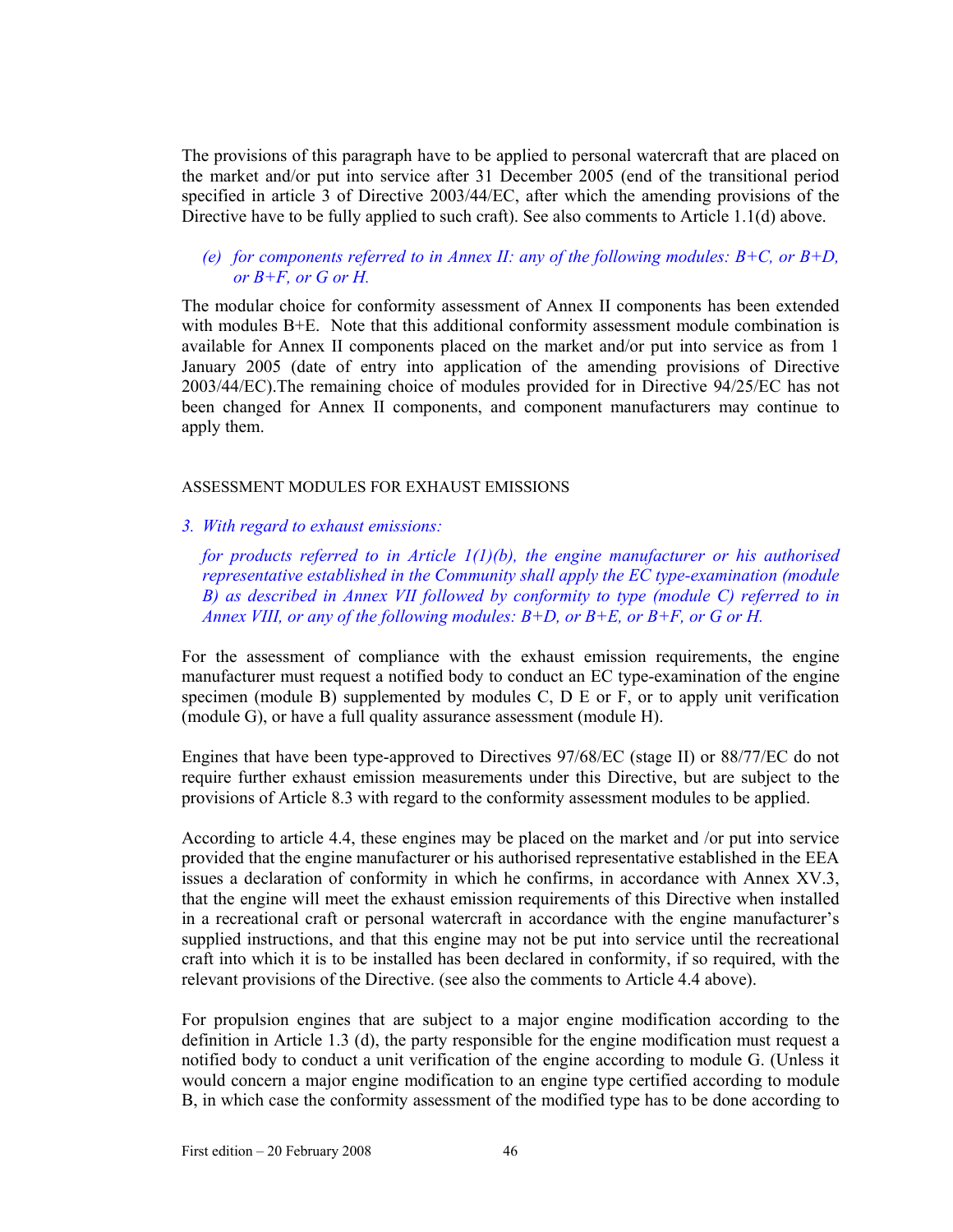module B, supplemented by module C, D, E or F assessment of the engines produced in conformity with the modified type).

The provisions of article 8.3 have to be applied to:

- compression engines and four stroke spark ignition engines that are placed on the market and/or put into service after 31 December 2005 (end of the transitional period specified in article 3.2.(b) of Directive 2003/44/EC, after which the amending provisions of the Directive have to be fully applied to such engines), and
- two-stroke spark ignition engines that are placed on the market and/or put into service after 31 December 2006 (end of the transitional period specified in article 3.2.(c) of Directive 2003/44/EC, after which the amending provisions of the Directive have to be fully applied to such engines).

See also comments to Article 1.1(d) above.

## ASSESSMENT MODULES FOR NOISE EMISSIONS

- *4. With regard to noise emissions:* 
	- *(a) for products referred to in Article 1(1)(c)(i) and (ii), the boat manufacturer or his authorised representative established in the Community shall apply:* 
		- *(i) where tests are conducted using the harmonised standard (\*) for noise measurement: either internal production control plus tests (module Aa) referred to in Annex VI, or unit verification (module G) referred to in Annex XI, or full quality assurance (module H) referred to in Annex XII;*

*(\*) EN ISO 14509* 

Recreational craft with inboard propulsion engines, or with stern drive engines without integral exhaust, must have their noise emissions measured in accordance with the tests defined in the harmonised standard (EN ISO 14509) *Measurement of sound pressure level of airborne sound emitted by powered recreational craft*) and assessed on their conformity with the essential requirements for noise emissions as specified in Annex I.C in accordance with one of the modules described above, unless the Froude number/power displacement ratio method or the certified reference boat method (see Article 8.4.(a).(ii) and (iii) below) can be used as an alternative. The noise measurement tests must be carried out by the manufacturer, or on his behalf, under the responsibility of a notified body, and the conformity assessment shall be done by applying module Aa), module G or module H.

Recreational craft with inboard propulsion engines, or with stern drive engines without integral exhaust, which are subject to a 'major craft conversion' and subsequently placed on the Community market within 5 years following conversion must also comply with the essential requirements for noise emissions as specified in Annex I.C. When noise measurements tests in accordance with the harmonised standard are used for the conformity assessment, the party responsible for the major craft conversion must apply either module Aa, G or H for this assessment.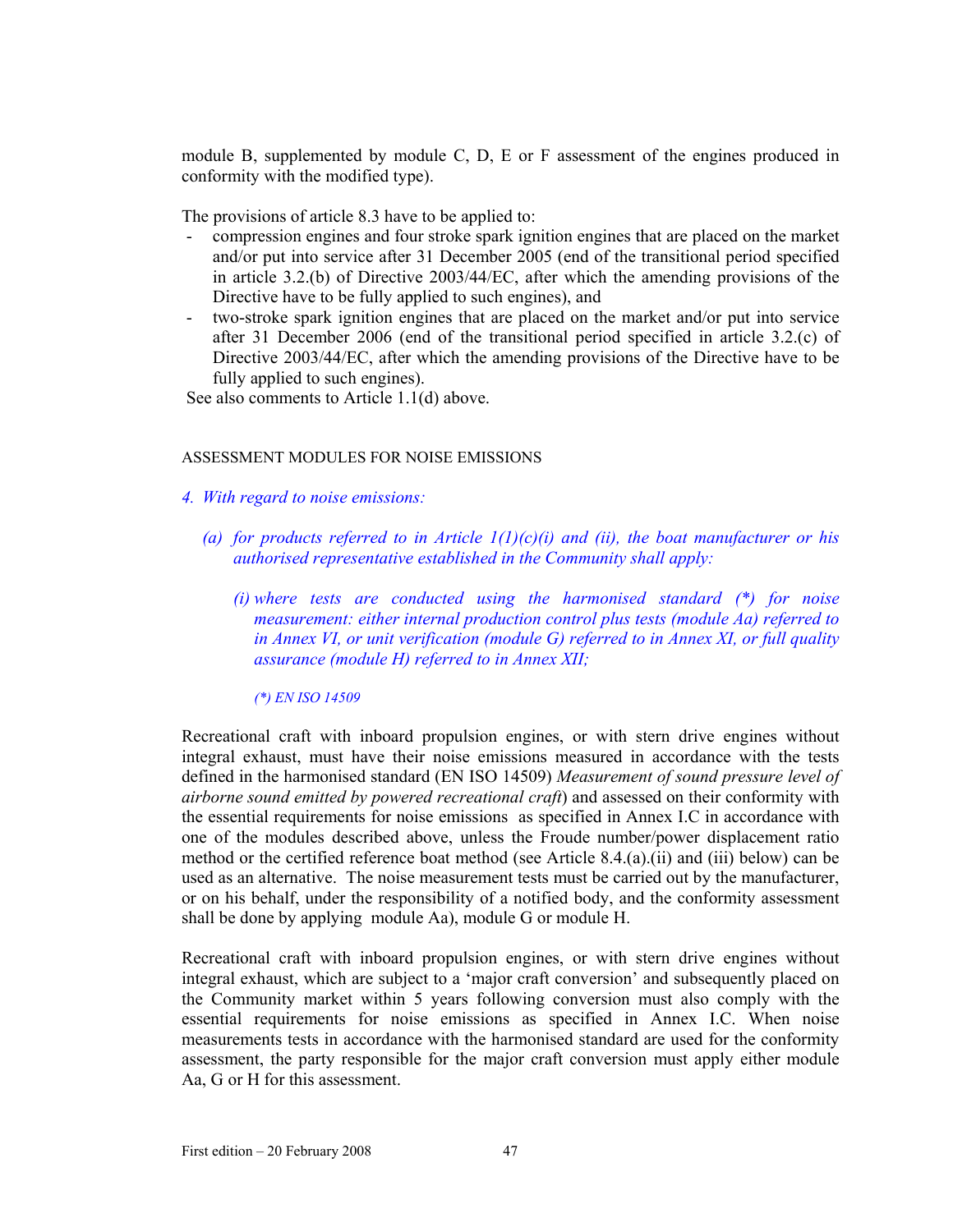*(ii) where the Froude number and power displacement ratio method is used for assessment: either the internal production control (module A) referred to in Annex V, or the internal production control plus tests (module Aa) referred to in Annex VI, or unit verification (module G) referred to in Annex XI, or full quality assurance (module H) referred to in Annex XII;* 

Recreational craft with inboard propulsion engines or stern drive engines without integral exhaust that have a Froude number of  $\leq 1,1$  and a power to displacement ratio of  $\leq 40$ , and where the engine and exhaust system are installed in accordance with the engine manufacturer's specifications (see the requirements of Annex I.C, points 1.2 and 1.3) are deemed to comply with the noise emission requirements. Such craft would typically be displacement (non-planing) motor boats or sailing boats with auxiliary propulsion engines.

The manufacturer of such craft may apply internal production control (module A) for the noise emission requirements by calculating the Froude number and power-displacement ratio to demonstrate that they will be below the specified limits if the engine and exhaust system are installed in accordance with the engine manufacturer's specifications. No involvement of a notified body is required for this under module A, but the calculations and details of the engine and exhaust installation must be documented by the boat manufacturer in the technical documentation (see Annex XIII points (b) and (e) ).

Demonstration of conformity with the noise emission requirements using the Froude number and power displacement ratio method may also be made under module Aa (Internal production control plus tests), module G (unit verification) or module H (full quality assurance), with the involvement of a notified body verifying and certifying the Froude number and power displacement calculations as well as whether the engine and exhaust system have been installed in accordance with the manufacturer's specifications.

Recreational craft with inboard propulsion engines or with stern drive engines without integral exhaust which have been subject to a 'major craft conversion' and subsequently are placed on the community market within 5 years following the conversion must also demonstrate compliance with the noise emission requirements. This may be done by applying the Froude number and power displacement method, if it is applicable for the boat type, in accordance with one of the modules described above.

*(iii) where certified reference boat data, established in accordance with point (i), is used for assessment: either internal production control (module A) referred to in Annex V, or internal production control plus supplementary requirements (module Aa) referred to in Annex VI, or unit verification (module G) referred to in Annex XI, or full quality assurance (module H) referred to in Annex XII;* 

Recreational craft with inboard propulsion engines or stern drive engines without integral exhausts which have key design parameters that are compatible with those of a certified reference boat to tolerances specified in the harmonised standard are deemed to comply with the noise emission requirements.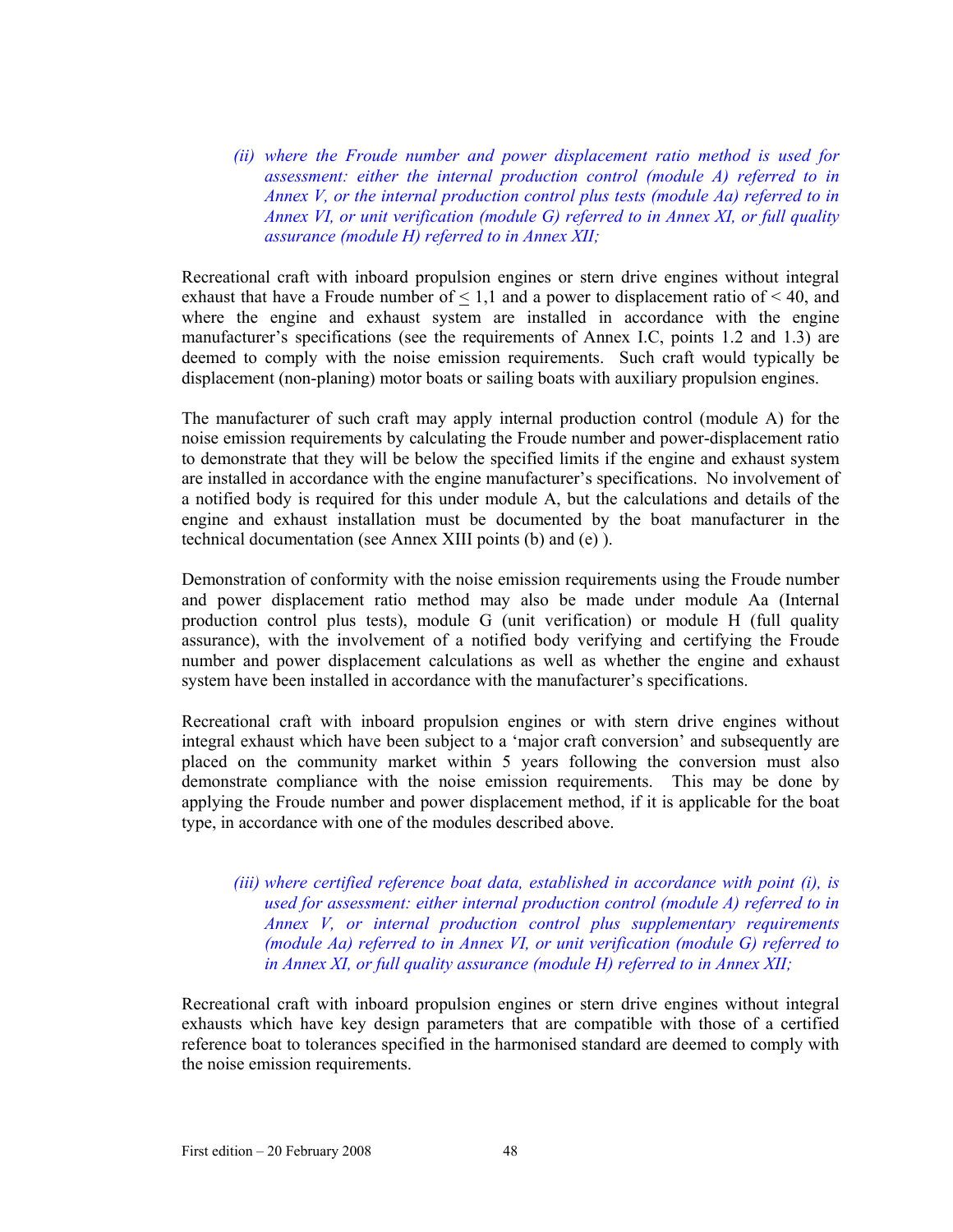The boat manufacturer applying this method may demonstrate this compliance without the involvement of a notified body (module A), in which case documentation demonstrating that the key design parameters of his boat are the same or compatible with those of the certified reference boat must be prepared and provided by the craft manufacturer in the technical documentation (see Annex XIII points (h) ). Demonstration of conformity with the noise emission requirements using the Reference Boat Concept may also be made under module Aa (Internal production control plus tests), module G (unit verification) or module H (full quality assurance), with the involvement of a notified body verifying and certifying compatibility of the hull/engine combination's key design parameters with certified reference boat data within the tolerances specified in the harmonised standard.

Recreational craft with inboard propulsion engines or with stern drive engines without integral exhaust which have been subject to a 'major craft conversion' and subsequently are placed on the community market within 5 years following the conversion must also demonstrate compliance with the noise emission requirements. This may be done by applying this reference boat method, if the key design parameters of the hull/engine combination of the craft after the major conversion are the same or compatible with those of a certified reference boat, in accordance with one the modules described above.

*(b) for products referred to in Article 1(1)(c)(iii) and (iv), the personal watercraft/engine manufacturer or his authorised representative established in the Community shall apply: internal production control plus supplementary requirements referred to in Annex VI (module Aa) or module G or H.';* 

For personal watercraft, outboard engines and stern drive engines with integral exhaust, noise emissions must be measured in accordance with the tests defined in the harmonised standard, EN ISO 14509 *Measurement of sound pressure level of airborne sound emitted by powered recreational craft*.

The manufacturer of the personal watercraft or engine may apply either internal production control (module Aa), or unit verification (module G), or under full quality assurance assessment (module H), with the involvement of a notified body. Manufacturers of personal watercraft must therefore involve a notified body for assessment of compliance with the noise emission requirements, even if they apply internal production control for the design and construction requirements.

The provisions of article 8.4 have to be applied:

- to recreational craft with inboard engines or with stern drive engines without integral exhaust and to personal watercraft, which are placed on the market and/or put into service after 31 December 2005 (end of the transitional period specified in article 3.2.(a) of Directive 2003/44/EC, after which the relevant requirements of the amended Directive have to be applied to recreational craft and personal watercraft – see also comments to Article 1.1.(d) ), and
- to four-stroke spark ignition or compression ignition outboard engines and stern drive engines with integral exhaust, which are placed on the market and/or put into service after 31 December 2005 (end of the transitional period specified in article 3.2.(b) of Directive 2003/44/EC, after which the relevant requirements of the amended Directive have to be applied to such engines – see also comments to Article 1.1.(d)), and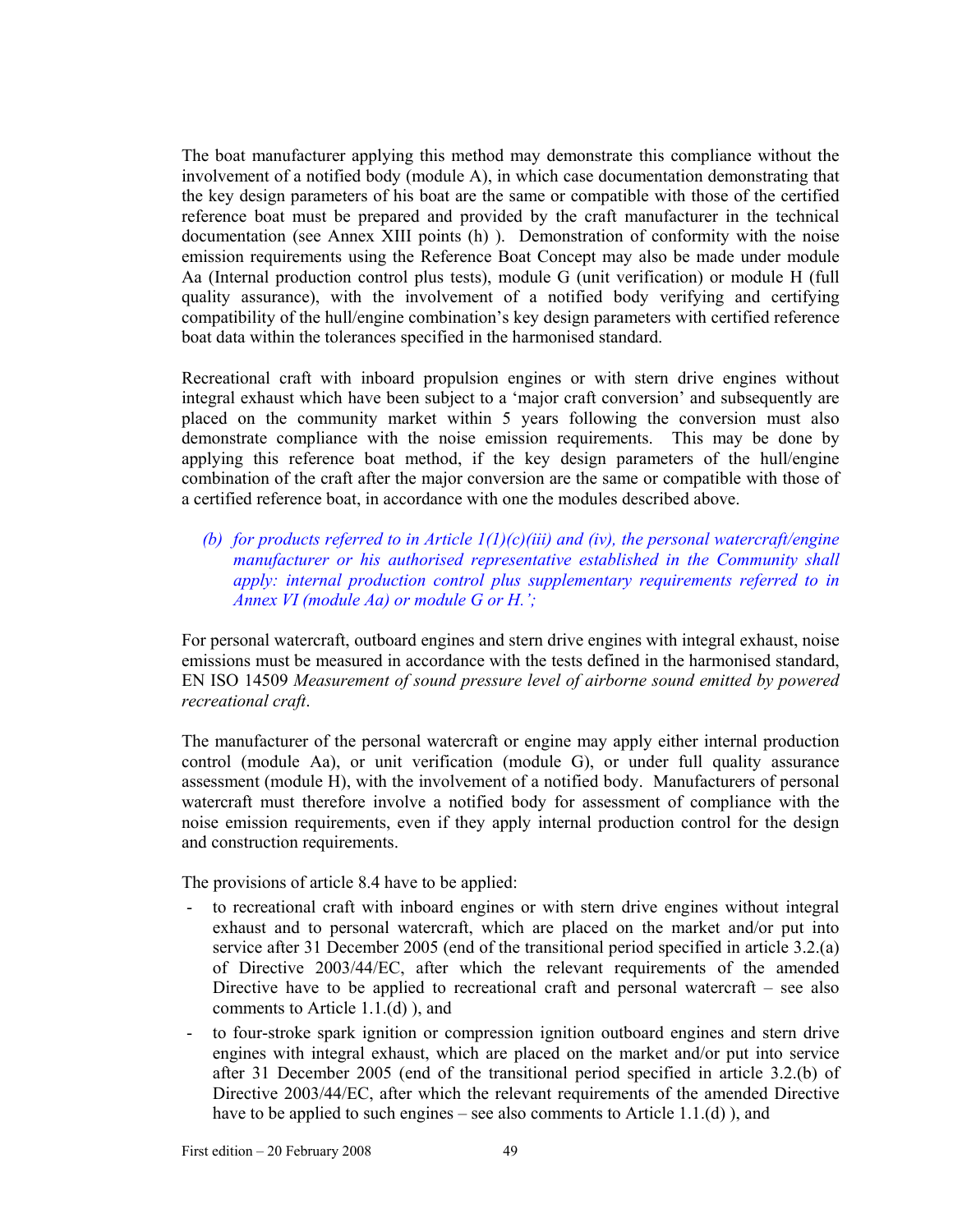- to two-stroke spark ignition outboard engines and stern drive engines with integral exhaust that are placed on the market and/or put into service after 31 January 2006 (end of the transitional period specified in article 3.2.(c) of Directive 2003/44/EC, after which the relevant requirements of the amended Directive have to be applied to such engines – see also comments to Article 1.1.(d) ).

### **ARTICLE 9: NOTIFIED BODIES**

#### **▼B**

## *Article 9*

### *Notified bodies*

*1. Member States shall notify the Commission and other Member States of the bodies which they have appointed to carry out the tasks pertaining to the conformity assessment procedures referred to in Article 8 together with the specific tasks which these bodies have been appointed to carry out and the identification numbers assigned to them beforehand by the Commission.* 

*The Commission shall publish a list of the notified bodies, together with the identification numbers it has allocated to them and the tasks for which they have been notified, in the Official Journal of the European Communities. It shall ensure that the list is kept up to date.* 

- *2. Member States shall apply the criteria laid down in Annex XIV in assessing the bodies to be indicated in such notification. Bodies meeting the assessment criteria laid down in the relevant harmonised standards shall be presumed to fulfil those criteria.*
- *3. A Member State shall withdraw its approval from such a body if it is established that the latter no longer satisfies the criteria referred to in Annex XIV. It shall inform the Commission and the other Member States of its action forthwith.*

Article 9.1 stipulates that the Member States are responsible for informing the Commission of the bodies, which they have appointed to carry out conformity assessment. The notification must indicate the specific field for which the body has been notified.

Appendix 5 provides a non-exhaustive list of Notified Bodies under the Recreational Craft Directive and the conformity assessment modules they are entitled to apply. This list was updated at time of going to press, however Member States may promote or withdraw a Notified Body at any time.

For more information on the principles of notification, the notification procedure and general responsibilities of notified bodies, see the '*Guide to the implementation of Directives based on the New Approach and the Global Approach*', referred to in the Foreword to this application guide.

Article9.2 and 3 refer to the criteria for assessing the bodies to be notified (Annex XIV) and the possible withdrawal of approval.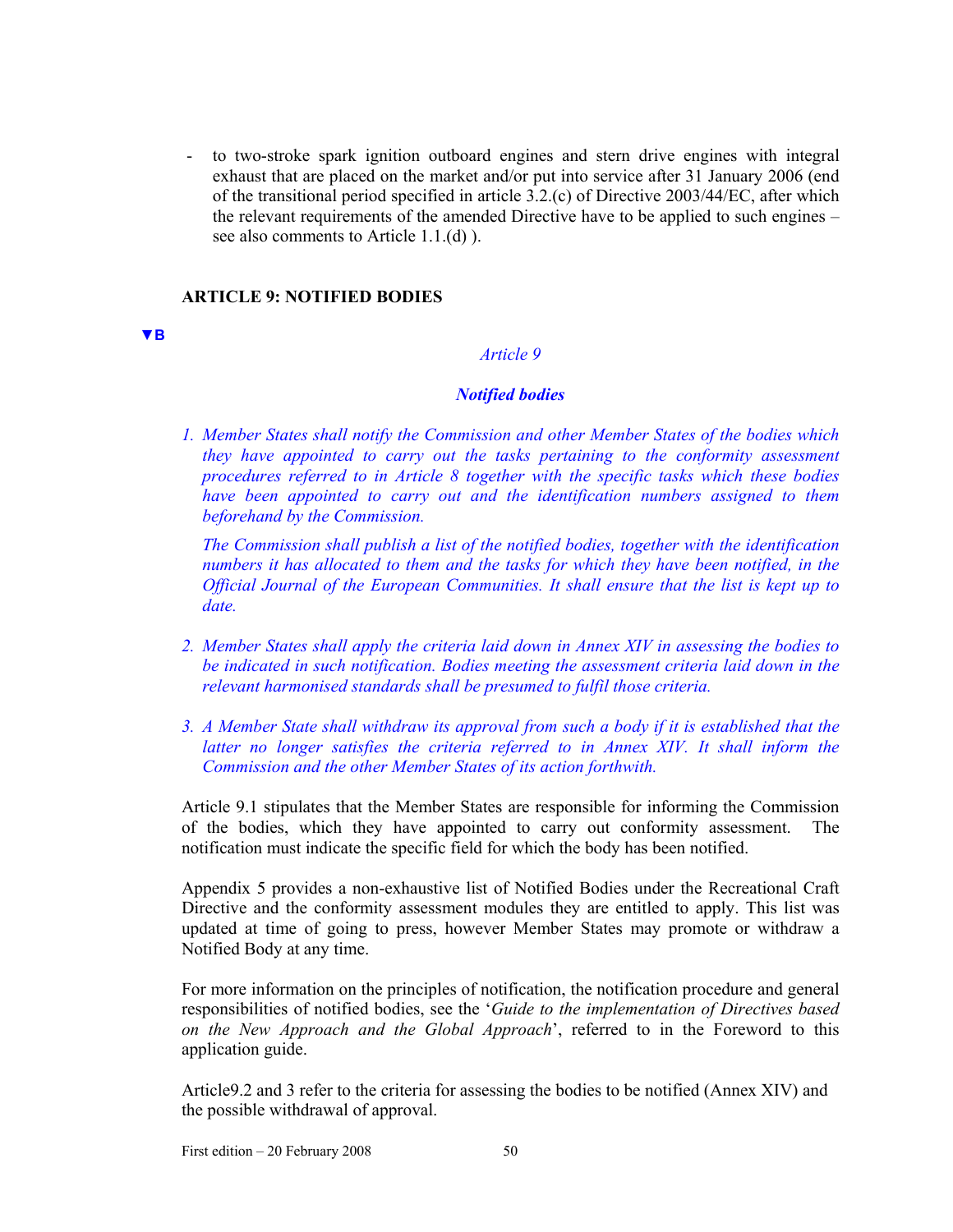## **CHAPTER III: CE MARKING**

## **ARTICLE 10: CE MARKING**

#### **▼M1**

*Article 10*

*1. When the following products are placed on the market, they shall bear the CE marking of conformity:* 

*(a) recreational craft, personal watercraft and components referred to in Annex II, which are regarded as meeting the corresponding essential requirements set out in Annex I;* 

The provisions of Article 1 of Directive 94/25/EC have been amended to add personal watercraft to the list of products that must bear the CE marking in accordance with this Directive.

*(b) outboard engines which are regarded as meeting the essential requirements set out in Annex I.B and I.C.* 

Outboard engines must bear the CE marking to indicate that they meet the exhaust and noise requirements of the amended Directive. Note that prior to the entry into application of this provision, outboard engines were already required to bear the CE marking in accordance with the Machinery Directive – as explained in the comments to Article 4.

## *(c) stern drive engines with integral exhaust which are regarded as meeting the essential requirements set out in Annex I.B. and I.C.*

Stern drive engines with integral exhaust must bear the CE marking to indicate that they meet the exhaust and noise emission requirements of this Directive.

**Note**: Inboard engines and stern drive engines without integral exhaust are not explicitly listed under Article 10.1 as being products that must be CE-marked. However, application of the conformity assessment procedures specified in Article 8.3 for demonstrating compliance of these engines with the exhaust emission requirements, entails that these type of engines need to be CE-marked as well. Indeed, each of the modular conformity assessment procedures include a requirement for the engine manufacturer to affix the CE-mark to his products, as indicated in the table below:

| modules specified | relevant Annex and provision |
|-------------------|------------------------------|
| in Article 8.3    | requiring CE-marking         |
| $B+C$             | Annex VIII, point 1          |
| $B+D$             | Annex IX, point 1            |
| $B+E$             | Annex XVI, point 1           |
| $B+F$             | Annex X, point 2             |
| G                 | Annex XI, point 1            |
| н                 | Annex XII, point 1           |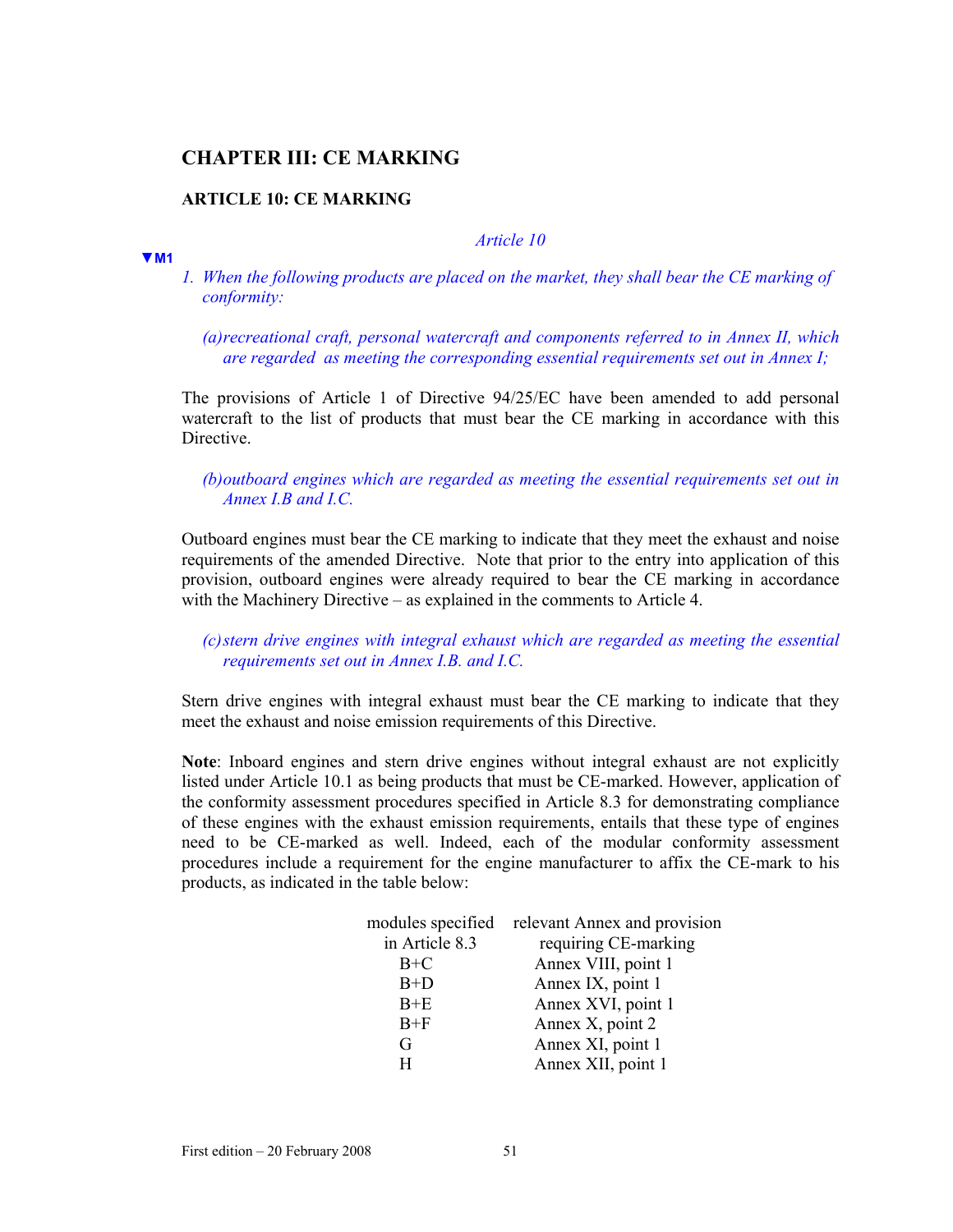However, according to Article 4.4, engines type-approved according to Directive 97/68/EC or Directive 88/77/EC do not need to be assessed on their conformity with the exhaust emission requirements of the Recreational Craft Directive and therefore do not need to be CE-marked for that purpose.

*2. The CE marking of conformity, as shown in Annex IV, must appear in a visible, legible and indelible form on the craft and the personal watercraft as in point 2.2 of Annex I.A, on components, as referred to in Annex II and/or on their packaging, and on outboard engines and stern drive engines with integral exhaust as in point 1.1 of Annex I.B.* 

*The CE marking shall be accompanied by the identification number of the body responsible for implementation of the procedures set out in Annexes IX, X, XI, XII, and XVI.* 

Article 10.2 has been amended to extend the requirement for the CE-marking to be visible, legible and indelible on personal watercraft, outboard engines, and stern drive engines with integral exhaust. The requirement to have the identification number of the notified body accompanying the CE-mark has also been amended by eliminating the reference to Annex VI (module Aa) and by adding a reference to Annex XVI (module E)

CE marking symbolises conformity to all the obligations incumbent on manufacturers in respect of the product's conformity with the essential requirements of the Directive, including the relevant conformity assessment procedures (as specified in Article 8).

Recreational craft and personal watercraft must, when they are placed on the market, bear the CE marking on the builder's plate together with other information indicated in essential requirement 2.2 of Annex I.A. Also for propulsion engines, the CE-marking needs to be affixed on the product itself.

For Annex II components, the CE marking shall, as a rule, be affixed to the product or to its data plate. In addition, it can be affixed to the packaging. However it may exceptionally be moved from the component or its data plate if this rule cannot be followed. This would be justified where affixing it to the component was impossible, or not possible under reasonable technical and economical conditions, or where the minimum dimensions could not be respected, or it could not be ensured that the CE marking was visibly, legibly and indelibly affixed. In such cases, the CE marking has to be affixed to the packaging.

The identification number of the notified body must accompany the CE marking where a notified body is involved in the conformity assessment procedure during the manufacturing process (Modules D, E, F, G and H – see table below).

| Conformity<br>assessment module | Annex and provision requiring the CE-marking to be<br>accompanied by the notified body's distinguishing number |
|---------------------------------|----------------------------------------------------------------------------------------------------------------|
| D                               | Annex IX, point 1                                                                                              |
| E                               | Annex XVI, point 1                                                                                             |
| F                               | Annex X, points $4.2$ and $5.4$                                                                                |
| G                               | Annex XI, point 2                                                                                              |
| H                               | Annex XII, point 1                                                                                             |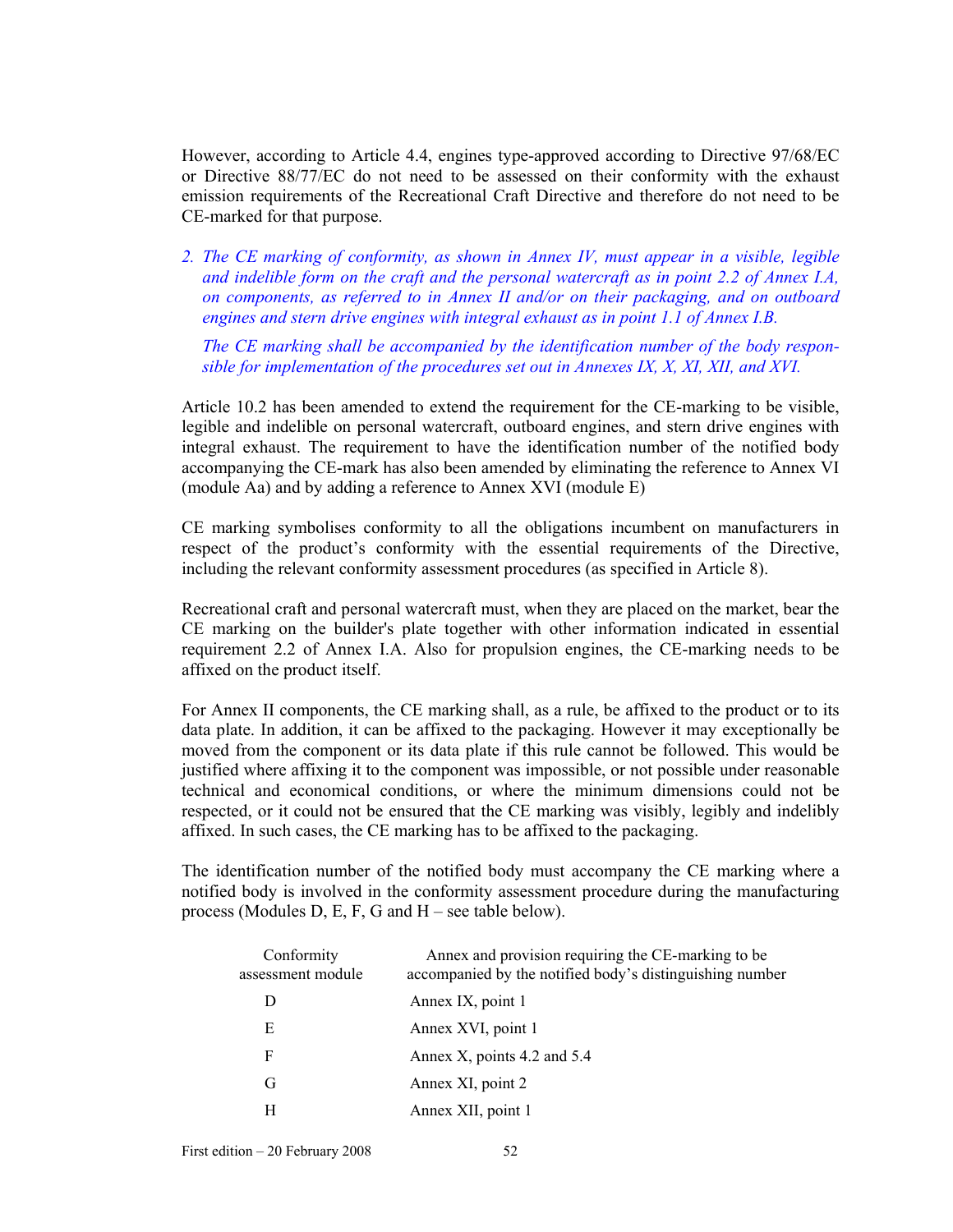No reference is made to Module B (Annex VII) as the involvement of the Notified Body in this conformity assessment procedure is limited to the design stages i.e. ascertaining the conformity of the specimen, representative of the production envisaged, with essential requirements.

Module B, however, is utilised in association with one of the Modules C to F in the overall Conformity Assessment Procedure. It is not explicit that the same Notified Body may be involved in both the design and production stages. It is possible that the Notified Body may not be approved to carry out both the Modules involved (ref especially QA). Thus it is the Notified Body carrying out conformity assessment in the Manufacturing Stage whose number appears or the CE marking - the CE marking being affixed after the manufacturing stage.

The identification number of a Notified Body is not required to accompany the CE-marking under Module C. In this case the manufacturer or his authorised representative is responsible to ensure conformity with the approved prototype (EC Type Examination). An involvement of the notified body under this module is only possible with regard to the assessment of conformity of engines with the exhaust emission requirements of the Directive if the engine manufacturer is not working under a relevant quality system as described in Annex XII to the Directive. In such a case a notified body may carry out product checks at random intervals. See the comments to Annex VIII, point 4.

*3. The affixing of markings or inscriptions on products covered by this Directive which are likely to mislead third parties with regard to the meaning or the form of the CE marking shall be prohibited. Any other markings may be affixed to products covered by this Directive and/or on their packaging provided that the visibility and legibility of the CE marking is not thereby reduced.'* 

The wording of this paragraph has been amended to cover all the products added to the Directive's scope by the amending Directive 2003/44/EC.

**▼B**

- *4. Without prejudice to Article 7:* 
	- *(a) where a Member State establishes that the CE marking has been affixed wrongly, the manufacturer or his authorised representative established in the Community shall be obliged to end the infringement under conditions laid down by the Member State;*
	- *(b) where non-compliance continues, the Member State shall take all appropriate measures to restrict or prohibit the placing on the market of the product in question or to ensure that it is withdrawn from the market, in accordance with the procedure laid down in Article 7.*

**Paragraphs 3 and 4** refer respectively to the legibility of the marking and the responsibilities of the Member States with regard to surveillance of the market, in particular where the marking has been affixed wrongly. The measures are taken by the Member States without prejudice to the application of the safeguard clause.

The design of the CE marking is defined in Annex IV.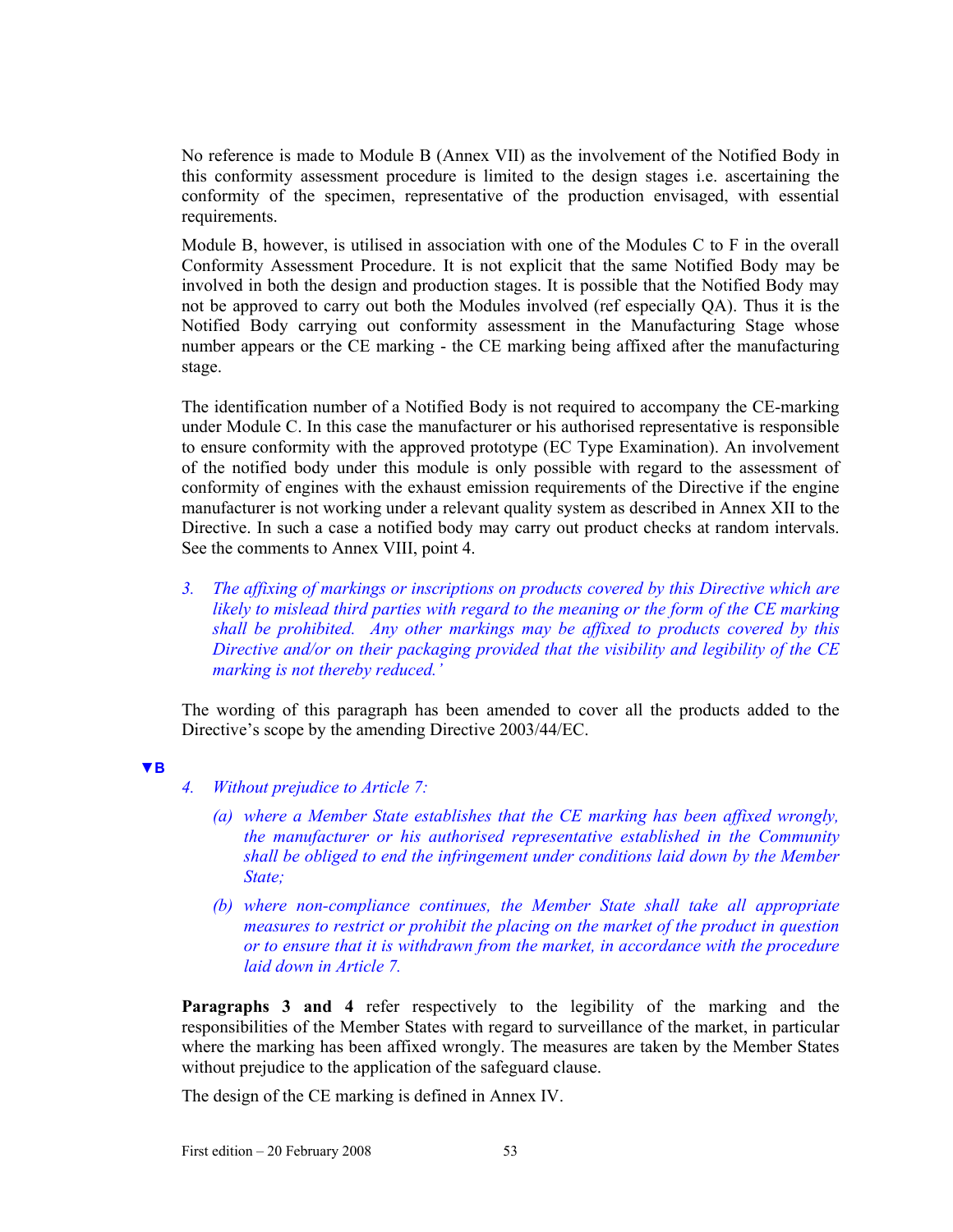## **CHAPTER IV: FINAL PROVISIONS**

#### **ARTICLE 11: DECISIONS**

#### **▼B**

*Article 11* 

*Detailed grounds shall be given for any decision taken pursuant to this Directive leading to a restriction on the marketing and putting into service of products referred to in Article 1 (1). The party concerned shall be informed of the decision as soon as possible together with the means of redress available under the laws in force in the Member State concerned and the periods within which appeals must be lodged.* 

**Article 11** ensures transparency with regard to any decision on marketing restrictions, for which detailed grounds must be given. Furthermore, the parties concerned must be informed of any such decision and told of the means of redress available to them.

### **ARTICLE 12: INFORMATION**

#### **▼B**

## *Article 12*

*The Commission shall take the necessary measures to ensure that data affecting all pertinent decisions concerning the management of this Directive are made available.* 

This article stipulates that the Commission is responsible for ensuring that data affecting decisions concerning the management of the Directive are made available. See also the comments to Article 6a.

#### **ARTICLE 13: TRANSPOSITION, ENTRY INTO APPLICATION, TRANSITIONAL PERIOD**

**▼B**

### *Article 13*

*1. Member States shall adopt and publish the laws, regulations and administrative provisions necessary to comply with this Directive not later than 16 December 1995. They shall immediately inform the Commission thereof.* 

*Member States shall apply these provisions from 16 June 1996.* 

*The Standing Committee referred to in Article 6 (3) may assume its tasks from the date of the entry into force of this Directive. Member States may take the measures referred to in Article 9 of such date.* 

*When Member States adopt the provisions referred to in the first subparagraph, these shall contain a reference to this Directive or shall be accompanied by such a reference at*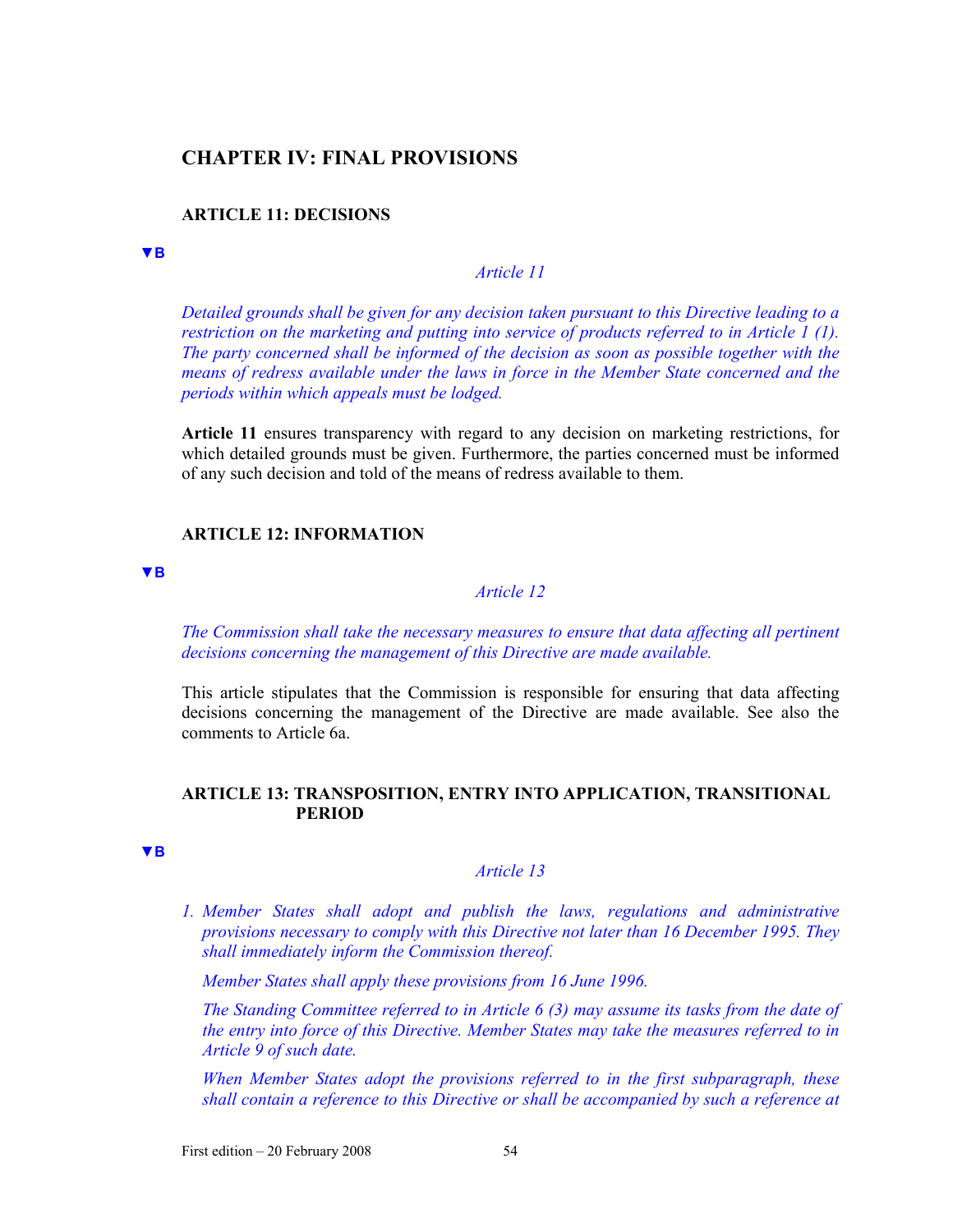*the time of their official publication. The procedure for such reference shall be adopted by Member States.* 

- *2. Member States shall communicate to the Commission the text of the provisions of national law which they adopt in the field governed by this Directive.*
- *3. Member States shall accept the placing on the market and putting into service of products referred to in Article 1 (1) which comply with the rules in force in their territory on the date of adoption of this Directive during a period of four years from that date.*

Article 13.1 of Directive 94/25/EC specifies the deadlines by which the Member States had to transpose the provisions of the original Directive into their national legislation (16 December 1995) and start applying them (as from 16 June 1996).

Article 13.3 specifies a 4 year transitional period, until 16 June 1998, during which the following transitional provisions applied. From 16 June 1994 until 16 June 1998 products that did not comply with the provisions of Directive 94/25/EC could be placed on the market and/or put into service in the territory of a Member State provided that these products complied with the rules that were in force in that territory on the date of entry into force of that Directive (i.e.30 June 1994). If a Member State did not have any rules in place on that date, a product could be placed on the market and/or put into service in the territory of that Member State until 16 June 1998, even if that product did not comply with the provisions of Directive 94/25/EC. After the transitional deadline no products could be placed on the market and/or put into service unless they did comply with Directive 94/25/EC.

Note that for the amending provisions of Directive 2003/44/EC and Regulation (EC) No 1882/2003 other deadlines apply (see the time table in the comments to Article 14 below). However, for the amending provisions of Directive 2003/44/EC the same principles with regard to entry into application and transitional period for their application as described above are valid, subject to replacing the deadlines of Directive 94/25/EC by those specified in Article 3 of Directive 2003/44/EC (see comments to Article 3 of Directive 2003/44/EC).

The amending provisions of Regulation (EC) No 1882/2003 has an immediate affect as from the date of entry into force of the Regulation, as a Regulation does not need to be transposed into the national legislation of the Member States. However, these amending provisions of the Regulation do only concern procedural matters with regard to the Committee (Article 6) and have therefore no bearing on the compliance requirements for the products covered by the scope of the Directive.

### **ARTICLE 14: ENTRY INTO FORCE**

**▼B**

### *Article 14*

*This Directive shall enter into force on the day of its publication in the Official Journal of the European Communities.*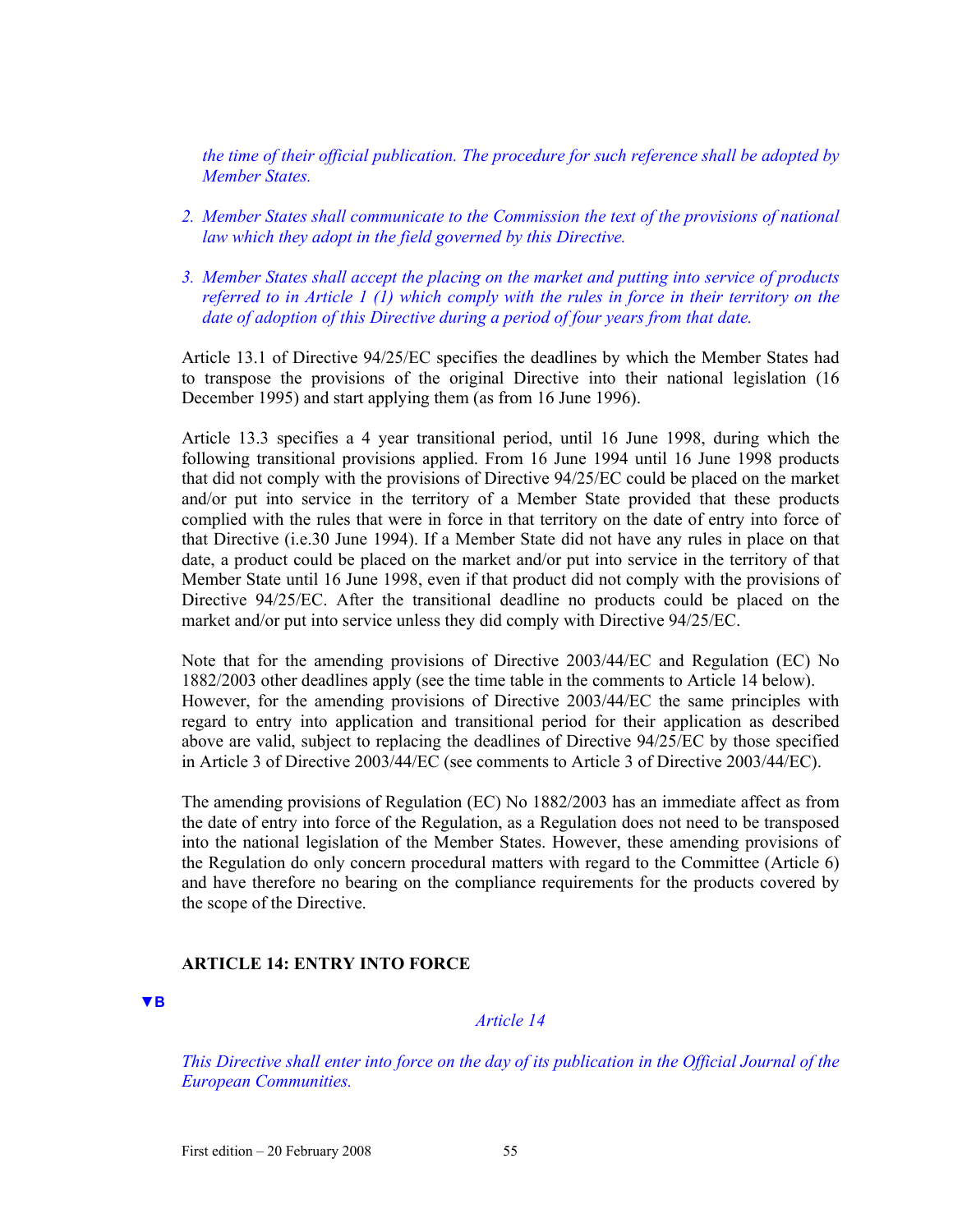Articles 13 and 14 set out the timetable for the introduction of the original Directive 94/25/EC.

This timetable is therefore only applicable to the original provisions of that Directive (marked with ▼**B** in this application guide). Note that for the amendments introduced by Directive 2003/44/EC (marked with ▼**M1**) and Regulation (EC) No 1882/2003 (marked with ▼M2), other timetables apply, as indicated below:

| Legislation                | Directive 94/25/EC<br>$(\blacktriangledown$ B) | Directive 2003/44/EC<br>$(\blacktriangledown M1)$ | Regulation (EC)<br>No 1882/2003<br>$($ VM2) |
|----------------------------|------------------------------------------------|---------------------------------------------------|---------------------------------------------|
| Date of adoption           | 16.06.1994                                     | 16.06.2003                                        | 29.09.2003                                  |
| Date of entry into force   | 30.06.1994                                     | 26.08.2003                                        | 20.11.2003                                  |
| Deadline for transposition | 16.12.1995                                     | 30.06.2004                                        | directly applicable                         |
| Start date for application | 16.06.1996                                     | 01.01.2005                                        | 20.11.2003                                  |
| End of transitional period | 15.06.1998                                     | $31.12.2005$ <sup>(*)</sup>                       | not applicable                              |

 $(*)$ except for two-stroke spark ignition engines, for which the transitional period ends on 31.12.2006.

### **SUMMARY OF THE APPLICATION OF THE DIRECTIVE**

#### **A. The requirements of the Directive apply to:**

## *1. All new craft<sup>1</sup> , partly completed boats, Annex II components and propulsion engines placed on the EEA market*

New products of the above mentioned categories intended for placing on the market or putting into service within the EEA must comply with the relevant provisions of the Directive and thus be provided with CE marking<sup>2</sup>.

It is the date of placing on the market or putting into service in the EEA that defines which requirements apply to the product. Products placed on the market and/or put into service after the date at which the transitional period for the entry into application of the requirements ended (see table in the comments to articles 13 and 14 above), have to comply with these requirements.

This also applies to boats that are completed from partly completed boats, from inside or outside of the EEA. In this respect it is the date of placing on the market or putting into service after completion of the boat that takes precedence and not the date of manufacture or placing on the market of the partly completed boat.

<sup>1</sup> In accordance with the introductory note to Annex I.A of the Directive, the term "craft" covers, for the purpose of these comments, recreational craft and personal watercraft. Note that personal watercraft have been added to the scope of the Directive by means of the amending Directive 2003/44/EC, and therefore have only to comply with the Directive when placed on the market and/or put into service in the EEA after the end date of the transitional period specified in that Directive (i.e. 31 December 2005).<br><sup>2</sup> Note that partly completed boats have not to be CE marked prior to their placing on

Note that partly completed boats have not to be CE-marked prior to their placing on the market – see comments to Article 4.2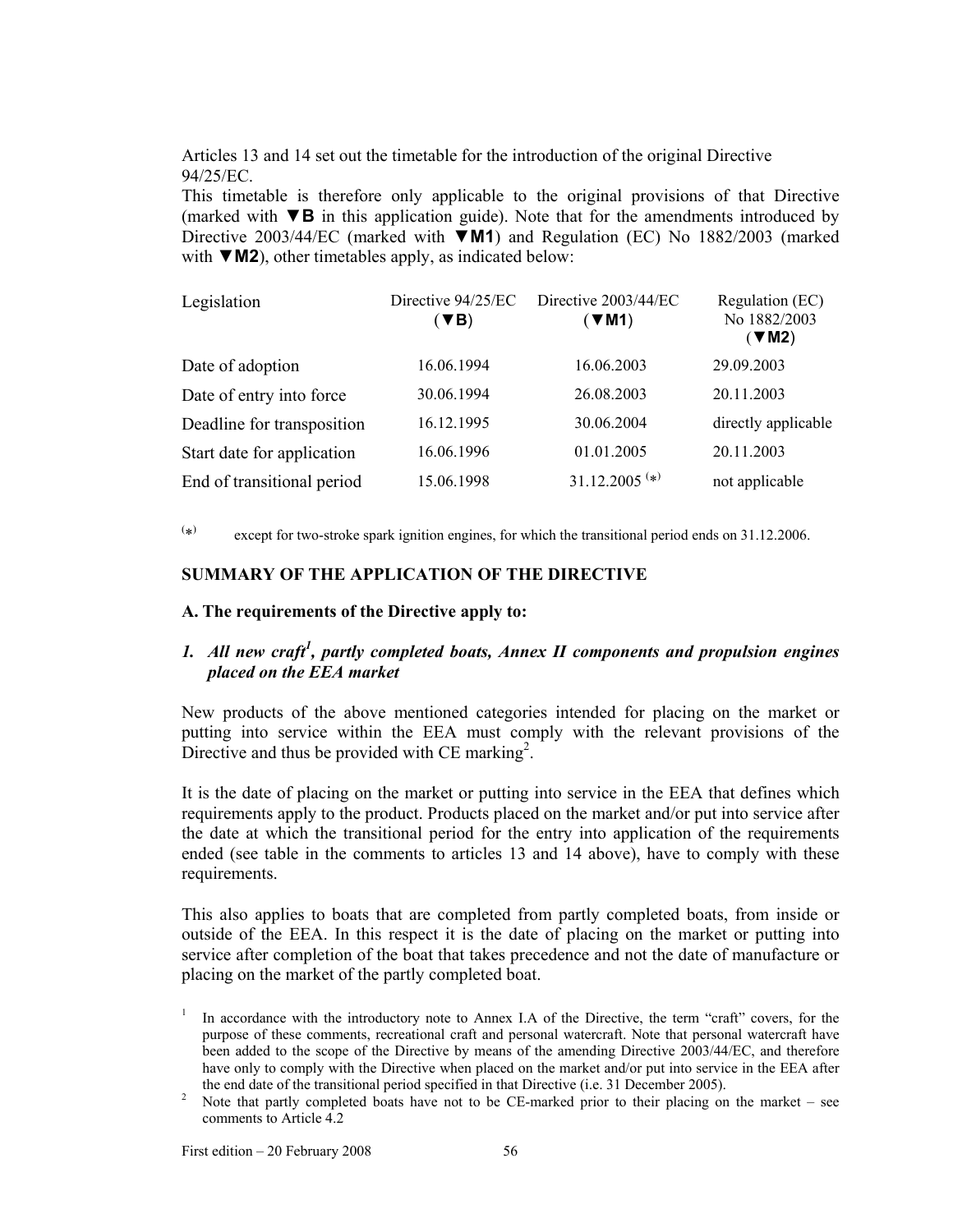Regarding kit boats the requirements of the Directive shall apply to all kits that contain all parts necessary for completion to comply with the Directive, which are placed on the market and/or put into service after the end date of transitional period for these requirements.. Kits that do not contain all parts necessary to fulfil all the essential requirements of the Directive are considered to fall under Annex III as partly completed boats (see below).

## *2. All craft, partly completed boats, Annex II components and propulsion engines imported from third countries and placed on the market and/or put into service in the EEA*

Products of the above mentioned categories, whether new or used, , must comply with the Directive and thus be provided with  $CE$  marking<sup>(2)</sup> when placed on the EEA market, regardless of whether put into service or not.

A product imported from a third country and placed, for the first time, on the EEA market as "second hand/used product" must comply with the requirements of the Directive. For second hand/used recreational craft coming from a third country and intended for being placed on the market and/or put into service in the EEA after 31 December 2005, and which have not been assessed and certified on their compliance with the Directive have to be subject to a post-construction assessment in accordance with article 8.1 of the Directive.

## *3. All craft, Annex II components and propulsion engines first put into service in the EEA*

All products of the above mentioned categories that are put into service for the first time in the EEA, without prior placing on the market, shall be subject to the requirements of the Directive.

Any person, natural or legal, who has bought a new or used craft in a third country and returns that craft by whatever means to the EEA and puts it there into service will have to assume the responsibility for the craft's conformity to the requirements of the Directive (unless the manufacturer of the craft would have assumed that responsibility prior to the craft's sale).

In addition, used craft coming from third countries that are put into service for the first time in the EEA also fall under the scope of the Directive, except where these craft have originally been placed on the market and/or put into service in the EEA prior to the entry into application of the Directive and subsequently exported to a third country.

## *4. Craft already in the EEA which are transformed into recreational craft when they were previously used for another purpose*

Craft not falling within the scope of the Directive because they were originally designed and built for purposes of use other than sports and leisure but which are afterwards made available on the market and/or put into service for sports or leisure purposes are also covered by the Directive, e.g. former experimental craft, racing craft, commercial and military craft.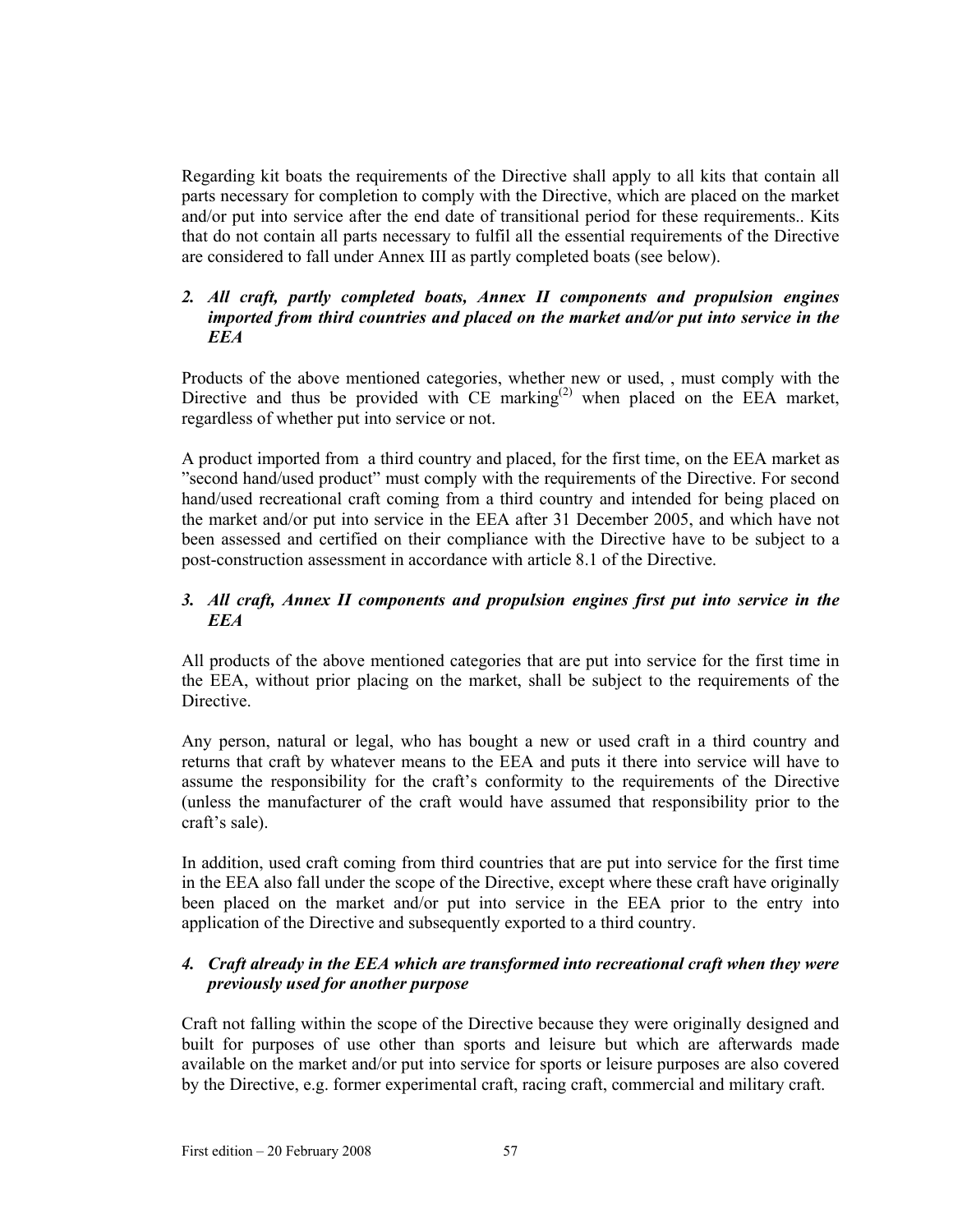## *5. Craft built for own use that are placed on the market within five years after their first putting into service*

## *6. Propulsion engines installed in craft that are subject to a major engine modification*

Such propulsion engines have to comply with the exhaust emission requirements of the Directive .

*7. Recreational craft with stern drive engines without integral exhaust or with inboard propulsion installations which are subject to a major craft conversion and subsequently placed on the market within five years following conversion* 

Such converted craft have to comply with the noise emission requirements of the Directive.

## **B. The requirements of the Directive do not apply to:**

## *1. Craft, Annex II components and propulsion engines already placed on the market and/or put into service in the EEA before the end of the relevant transitional period specified in the Directive*

The Directive does not contain any retrospective provisions and, as such, existing craft, Annex II components and propulsion engines which were placed on the market and/or put into service (in use) in the EEA prior to the end of the transitional period for the application of the requirements of Directive, do not have to comply with these requirements whatever their origin of build.

## *2. New craft, from third countries, destined for export outside the EEA to third countries and prototype craft that are displayed at trade fairs*

Self-explanatory

## *3. Craft and propulsion engines designed before 1950 (wherever constructed)*

These are considered to be historical craft and engines, reference is made to Article 1.2(a) (v) and Article 1.2.(b).(ii).

## *4. Replica craft and engines based on designs that pre-date 1950*

These are considered to be historical craft and engines, reference is made to point 3 above

## *5. Tourist Boats*

It is not the intention of the Directive to restrict the free movement of persons. Therefore, boats temporarily put into service in the EEA for reasons of tourism or passage, lie outside the scope of the Directive's requirements. For these boats local usage requirements and bylaws would be applicable.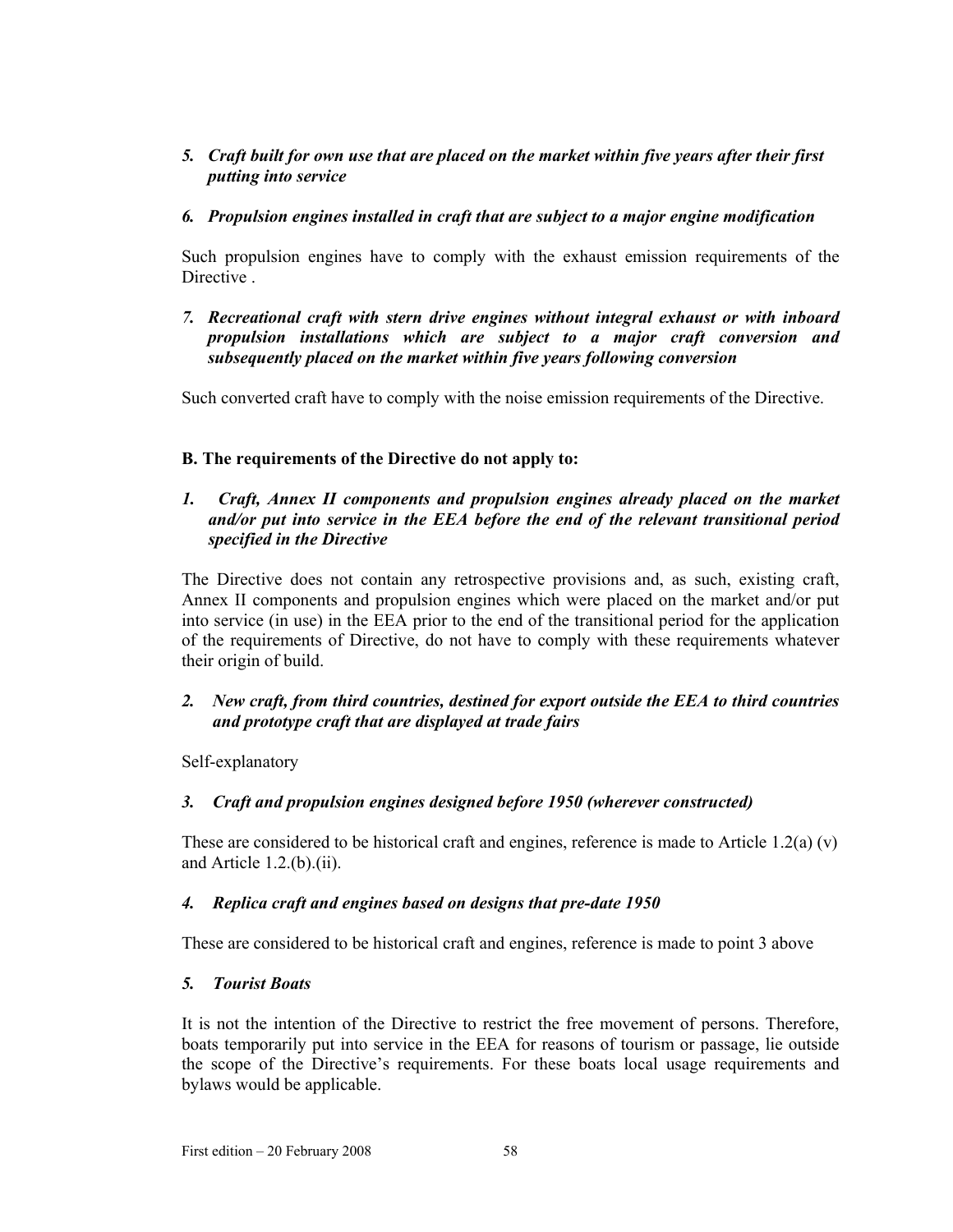### *6. Products in (customs) Transit*

Placing on the market is considered not to take place where a product is not (yet) granted release for free circulation by customs, or has been placed under another customs procedure (e.g. transit, warehousing or temporary importation), or is in a free zone.<sup>3</sup>

3 See Council Regulation (EEC) No 2913/92 establishing the Community Customs Code.

## **C. Existing craft and engines**

Queries have been raised by several Member States, industry and users relating to the status of existing craft and engines, most especially in relation to those originating from Third Countries. In amplification of the above, the following guidance is additionally provided on the question of the applicability of the Directive.

Where a craft or engine has been placed on the market and/or put into service prior to or on the end date of the relevant transitional period specified in the Directive in one of the then EEA Member States, then the requirements of the Directive do not apply if the craft or engine is brought back into the EEA after that end date. For the purposes of this section the "EEA" is considered to include not only "EEA" States but also their overseas territories and dependencies to which the Treaty applies (reference Article 299 of the Treaty).

The applicability of the Directive is not dependent on where the craft or engine was on the end date of the transitional period relevant for the product, but where it had been previously. In very broad terms, regarding used craft and engines coming from Third Countries, the Directive will only apply to such products when they have not been placed on the market and/or put into service in the EEA before the end date of the relevant transitional period.

Given the above, the requirements of the Directive may not apply if an owner is "returning an existing craft to EEA". However, the Directive's requirements would apply to a craft in the case of "the placing on the market and/or putting an existing craft into service for the first time in the EEA".

## **ARTICLE 15: FINAL ARTICLE**

**▼B**

*Article 15* 

*This Directive is addressed to the Member States.*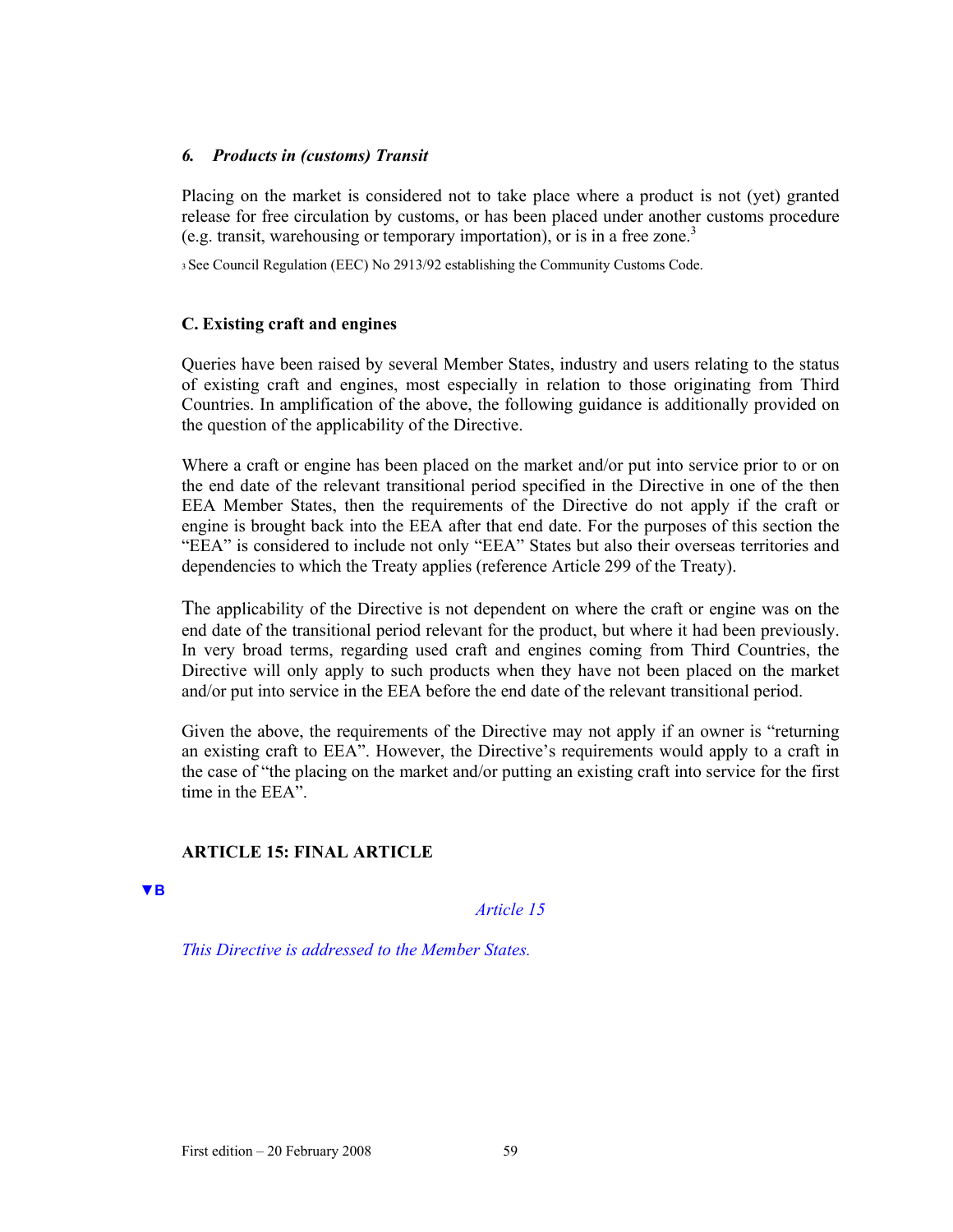## **ANNEX I: ESSENTIAL REQUIREMENTS**

#### **▼M1**

### *ANNEX I*

### *ESSENTIAL REQUIREMENTS*

#### *PRELIMINARY OBSERVATION*

*For the purposes of this Annex the term "craft" shall cover recreational craft and personal watercraft.* 

The preliminary observation above is added to take account of the fact that the amending Directive adds personal watercraft to the scope.

The new essential requirements for exhaust and noise emissions are introduced in the amended Annex I, below. For this purpose the original Annex I of Directive 94/25/EC is renamed part A of Annex I and two new parts, B and C, are added to cover the new essential requirements for exhaust and noise emissions.

### **A: ESSENTIAL SAFETY REQUIREMENTS FOR THE DESIGN AND CONSTRUCTION OF CRAFT**

#### *A. Essential safety requirements for the design and construction of craft.*

Article 3 of the Directive (Essential requirements) requires that products referred to in Article 1(1) shall meet the essential safety, health, environmental protection and consumer protection requirements set out in Annex I.

**▼B**

#### 1. *BOAT DESIGN CATEGORIES*

| z |  |
|---|--|
|   |  |

| Design category          | <b>Wind force</b><br>(Beaufort scale) | Significant wave height<br>$(H^{1}/_{3})$ metres) |
|--------------------------|---------------------------------------|---------------------------------------------------|
| $A - 'Ocean'$            | exceeding 8                           | exceeding 4                                       |
| $B - 'Offshore'$         | up to, and including, $8$             | up to, and including, 4                           |
| $C - 'Inshore'$          | up to, and including, $6$             | up to, and including, 2                           |
| $D$ – 'Sheltered waters' | up to, and including, 4               | up to, and including, $0,3$                       |

For Category D the upper limit for the 'significant wave height' has been lowered from 0,5 to 0,3 metres, in accordance with the amended definition for boat design category D below.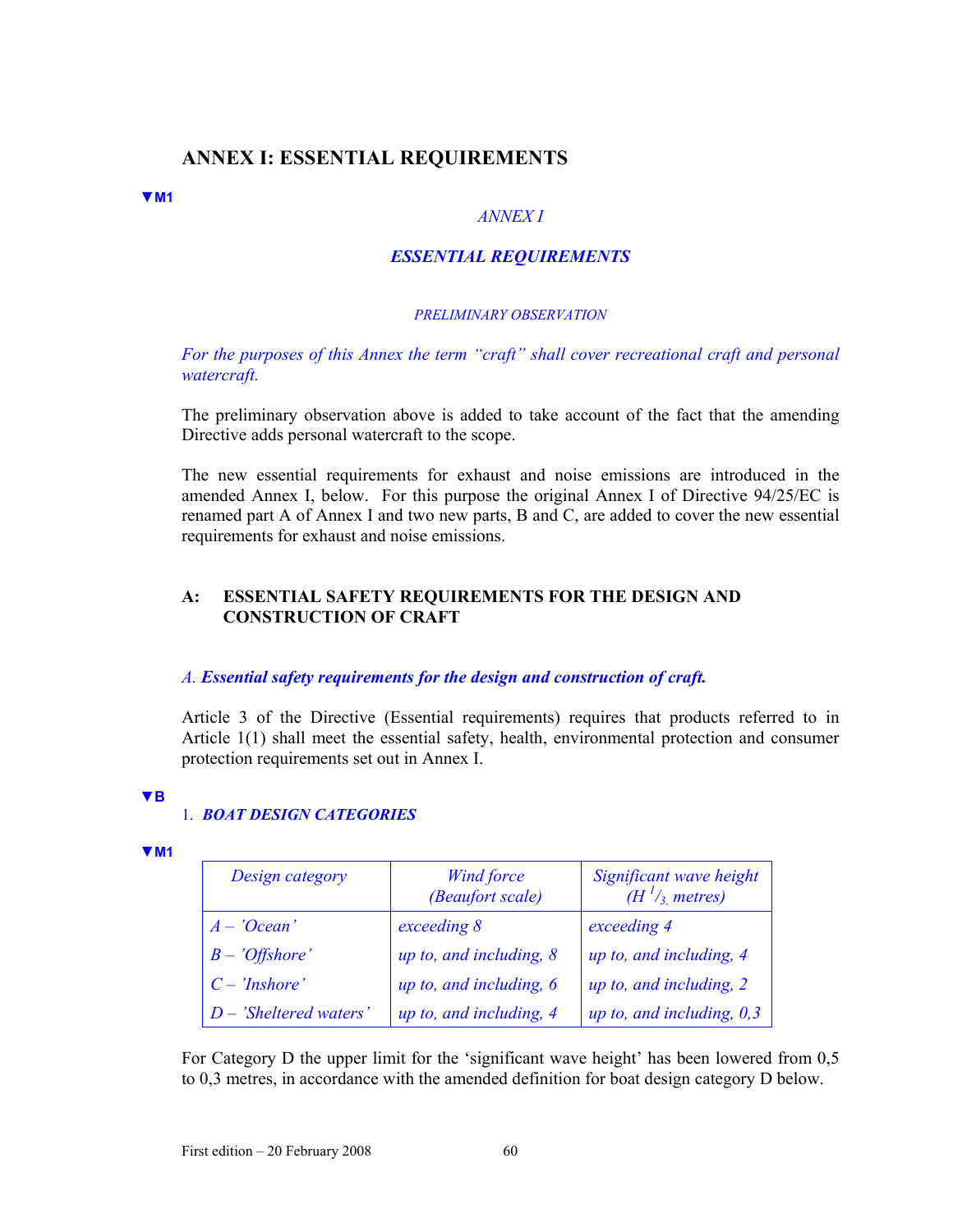#### **▼B**

*Definitions:* 

#### **▼M1**

*A. OCEAN: Designed for extended voyages where conditions may exceed wind force 8 (Beaufort scale) and significant wave heights of 4 m and above but excluding abnormal conditions, and vessels largely self-sufficient.* 

The definition for design category A has been amended to exclude abnormal conditions, such as hurricanes and tornadoes and extreme sea conditions or freak waves generated by abnormal conditions.

#### **▼B**

- *B. OFFSHORE: Designed for offshore voyages where conditions up to, and including, wind force 8 and significant wave heights up to, and including, 4 m may be experienced.*
- *C. INSHORE: Designed for voyages in coastal waters, large bays, estuaries, lakes and rivers where conditions up to, and including, wind force 6 and significant wave heights up to, and including, 2 m may be experienced.*

**▼M1**

*D. SHELTERED WATERS: Designed for voyages on sheltered coastal waters, small bays, small lakes, rivers and canals when conditions up to, and including, wind force 4 and significant wave heights up to, and including, 0,3 m may be experienced, with occasional waves of 0,5 m maximum height, for example from passing vessels.* 

The definition for design category D has been amended by reducing the upper limit for the significant wave height to  $0.3 \text{ m}$  (previously  $0.5 \text{ m}$  in Directive  $94/25$ /EC), but making allowance for occasional waves of 0,5 m maximum height that may be generated by passing vessels or other local disturbances. The description of the typical areas where such conditions may be experienced has been extended with a reference to sheltered coastal waters and small bays.

#### **▼M1**

*Craft in each Category must be designed and constructed to withstand these parameters in respect of stability, buoyancy, and other relevant essential requirements listed in Annex I, and to have good handling characteristics.* 

The only change introduced with this amendment is that the word "Boats" has been replaced by "Craft", whereby "craft" should be read as covering recreational craft and personal watercraft, in line with the preliminary observation introduced at the beginning of Annex I.

#### *Notes on boat design categories*

The main purpose for having Boat Design Categories has been to differentiate between the various levels of risks related to the construction of boats and to choose among the various conformity assessment modules the adequate modules for each design category, taking also into account the hull length.

First edition  $-20$  February 2008 61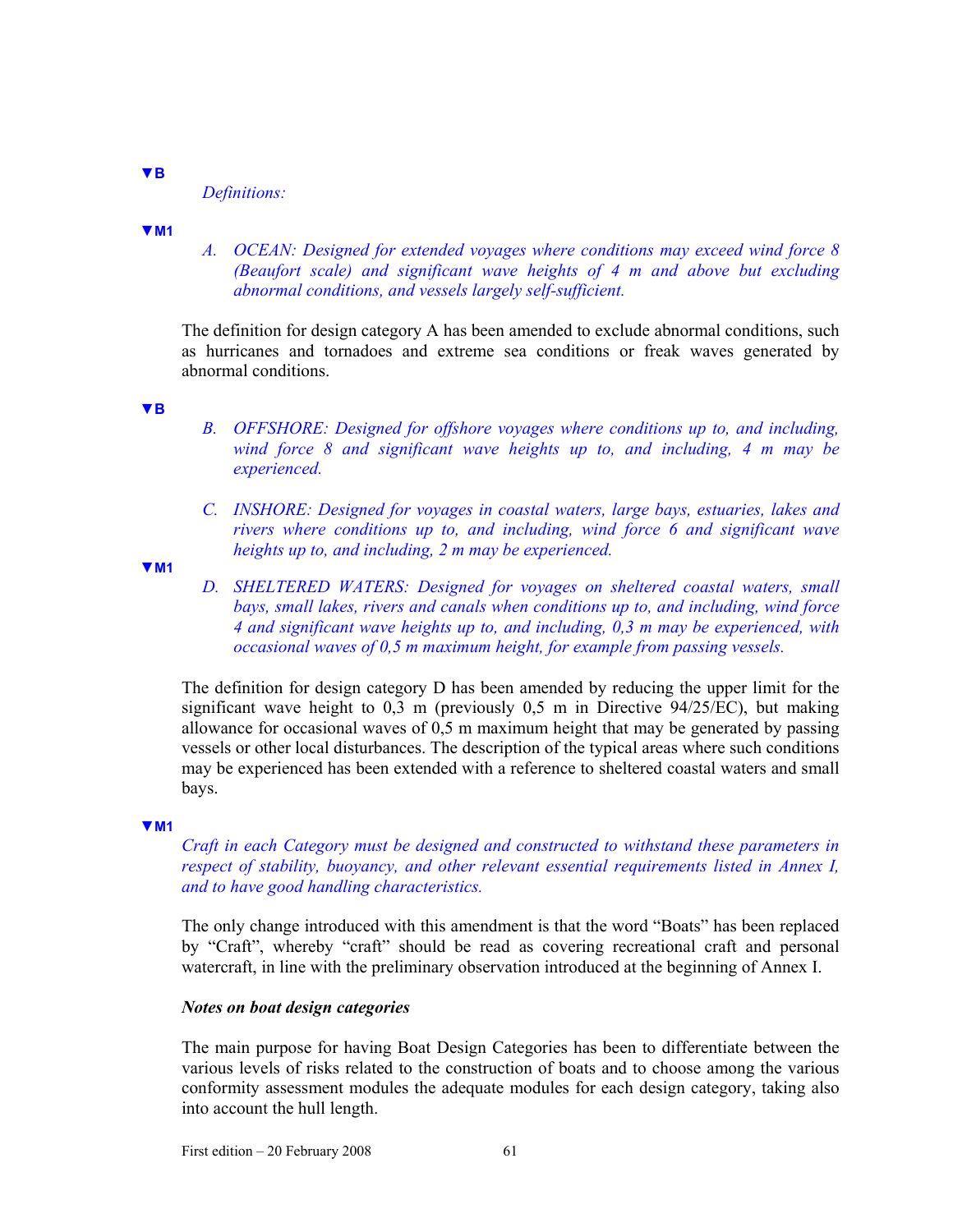The "significant wave height" is considered to be the primary factor and other parameters (e.g. meteorological) are descriptions of when these wave heights may be expected to occur.

## *NB:*

The Design Category parameters are intended to define the physical conditions that might arise in any category for design evaluation, and should not be used to limit the geographical areas of operation due to the variety of physical conditions likely to be met in different geographical areas.

The Directive does not include any navigation or usage rules and there is no link between the design categories and any such rules; taking in account the construction safety, the user is only clearly informed of what the boat was designed and built for in relation to certain parameters of significant wave heights and wind speeds.

The physical conditions shall be determined from the maximum wind force and wave profiles, where wave profiles are consistent with waves generated by wind blowing at the maximum stated force for a prolonged period subject to the limits of the implied fetch and of the maximum stated wave heights, and excluding abnormal factors such as sudden change in depth or tidal races.

For **Category A**, extreme conditions apply as they reflect that a vessel engaged on a long voyage might incur any conditions and should be designed accordingly, excluding abnormal weather conditions, for example hurricanes and tornadoes and extreme sea conditions or freak waves generated by abnormal conditions.

For **Category D**, allowance should be made for waves of passing vessels up to a maximum wave height of 0,5 m.

As the Design Categories define physical conditions that may arise in any category for design evaluation, Category D need not be considered, exclusively, as a "fresh water only" category.

It is possible for a boat to be simultaneously assigned more than one design category with different maximum capacities corresponding to each design category assigned (number of persons, engine power, maximum weight), if all relevant essential requirements for each of the assigned categories are satisfied. The assigned design categories and their corresponding data concerning number of persons, engine power and maximum load, should be clearly and consistently indicated on the builder's plate, in the owner's manual and on the relevant certificates.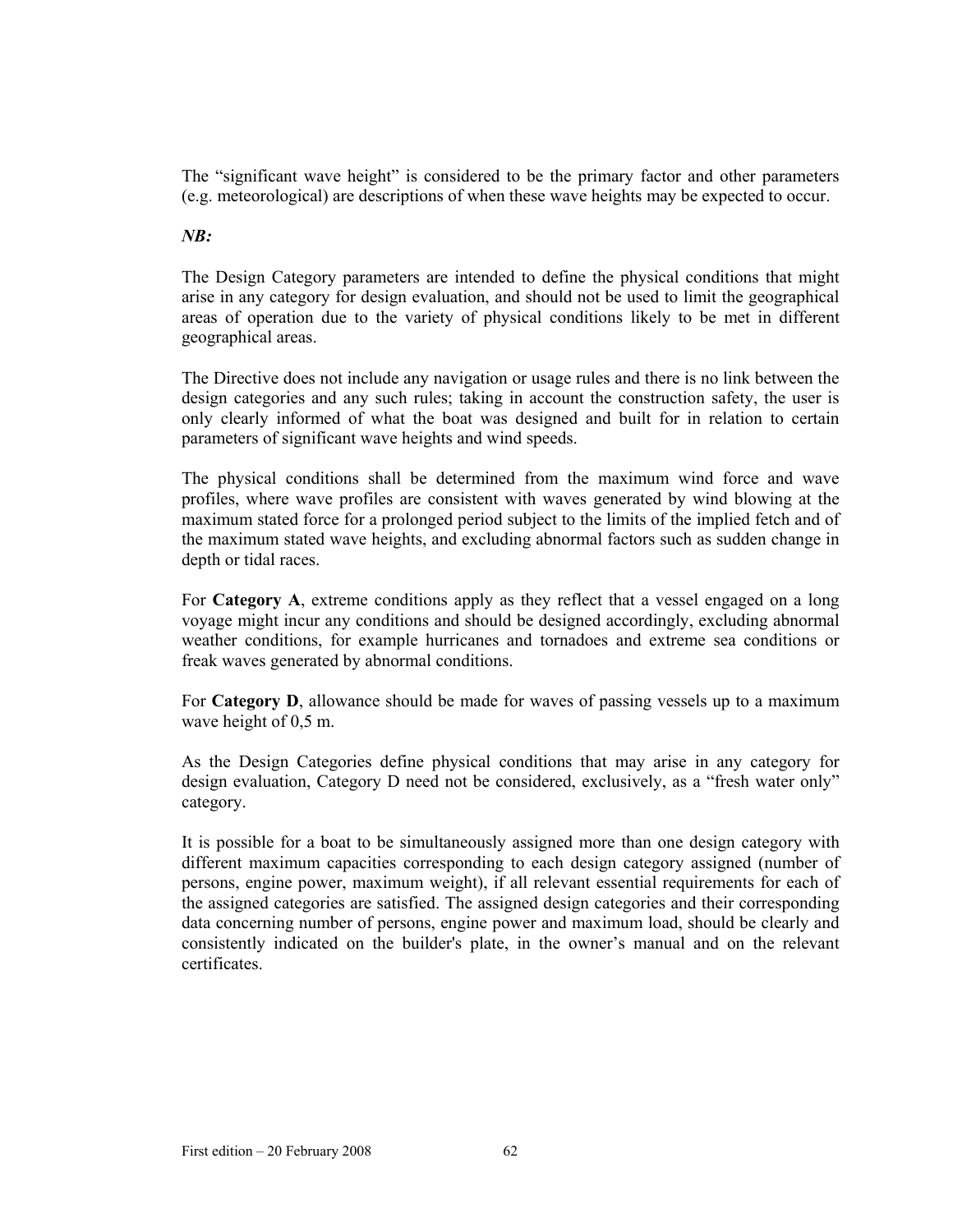## **▼B**

### 2. *GENERAL REQUIREMENTS*

#### **▼M1**

*Products falling under Article 1(1)(a) shall comply with the essential requirements in so far as they apply to them.* 

The wording of the original text under section 2 has been amended to take account of the fact that the scope of application of the general requirements with regard to design and construction has been extended to personal watercraft.

A number of harmonised standards the references of which have been published in the Official Journal can be used to demonstrate conformity with the Essential Requirements of the Directive in accordance with the provisions of Article 5. A list of standards harmonised under this Directive can be found in Appendix 4. See also the comments related to Article 5.

#### *2*.*1 Craft identification*

*Each craft shall be marked with an identification number including the following information:* 

**▼B**

- *manufacturer's code,*
- *country of manufacture,*
- *unique serial number,*
- *year of production,*
- *model year.*

### *The relevant harmonised standard gives details of these requirements.*

The amendment is intended to clarify that the identification number refers to the complete craft, not just the hull. The harmonised standard, EN ISO 10087:1996/A1:2000 *Hull identification - Coding system* has been amended accordingly (EN ISO 10087:2006: *Small craft – Craft identification – Coding system*)

This requirement for a craft identification number applies to recreational craft as well as to personal watercraft.

The Craft Identification Number identifies the craft and gives details of the above mentioned subjects. The two digits code for the country of manufacture refers to the original place of manufacture of the craft, not necessarily the hull, as the construction of the latter may have been subcontracted within or outside the EEA*.* The three digits code for the identification of the manufacturer is not designed to refer to the "nationality" of the person who places the boat on the market or puts it into service in the EEA.

It should be noted that for a craft that has been certified in conformity with the Directive through Post Construction Assessment, the Manufacturers Identification Code in the Craft Identification Code should be the identification code of the notified body that has carried out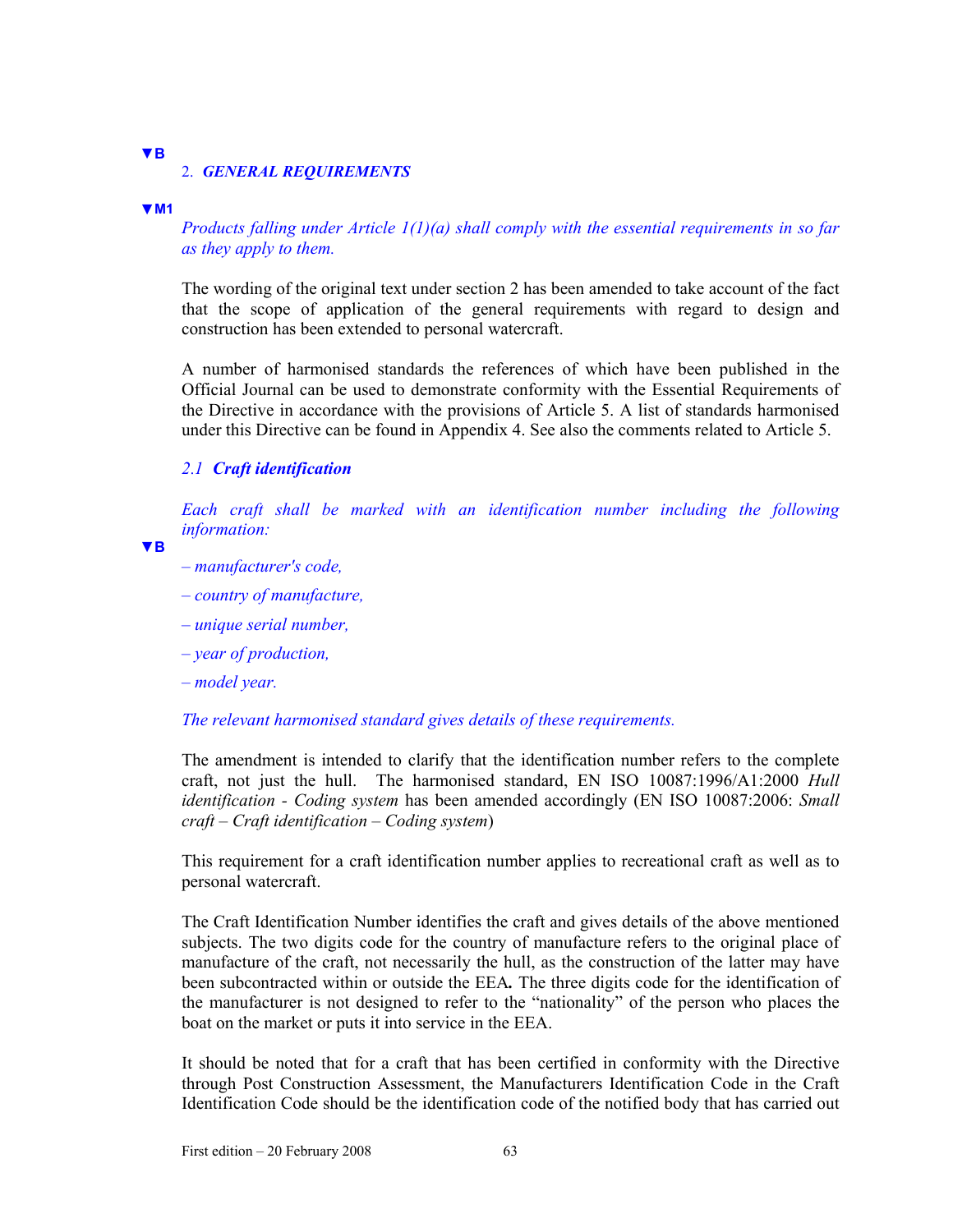the PCA (as in this case there is no manufacturer assuming the responsibility for the conformity of the craft).

Relevant Harmonised Standard:

EN ISO 10087:2006: Small craft - Craft identification - Coding system (ISO 10087:2006)

#### **▼B**

### *2*.*2 Builder's plate*

*Each craft shall carry a permanently affixed plate mounted separately from the boat hull identification number, containing the following information:* 

- *manufacturer's name,*
- *CE marking (see Annex IV),*
- *boat design category according to section 1,*

**▼M1**

– *manufacturer's maximum recommended load derived from section 3.6 excluding the weight of the contents of the fixed tanks when full,* 

**▼B**

– *number of persons recommended by the manufacturer for which the boat was designed to carry when under way.* 

The requirement to state the manufacturer's maximum recommended load on the builder's plate has been amended by excluding the weight of the liquids in any fixed tanks from the weight shown on the builder's plate. This is to avoid the possibility of users accidentally overloading their craft because they thought that the weight shown for the content of tanks could be used for carry on items, luggage etc. The provisions of the harmonised standard EN ISO *14945:2004***:** *Small craft – Builder's plate* are in accordance with this amended requirement.

Some craft builders may wish to add the maximum rated engine power to the builder's plate. This information is already contained in the owner's manual: such a practice is considered acceptable, provided the information in the owner's manual and on the builder's plate is fully consistent.

The builder's plate normally refers to the manufacturer of the craft. However, in the case of post-construction assessment of a craft for which neither the manufacturer nor his authorised representative fulfils the responsibilities for the craft's conformity to the Directive, the person who places the craft on the market and/or puts into service is assuming these responsibilities and should mention his name as the manufacturer's name on the builder's plate. In this case the builder's plate must in addition to the information described in essential requirement I.A.2.2, also include the wording "Post-construction certificate" (See comments to Article 8.1 above).

In the case of craft that are extensively modified to an extent that they can be considered "new", here again the person carrying out the modification has to assume the responsibilities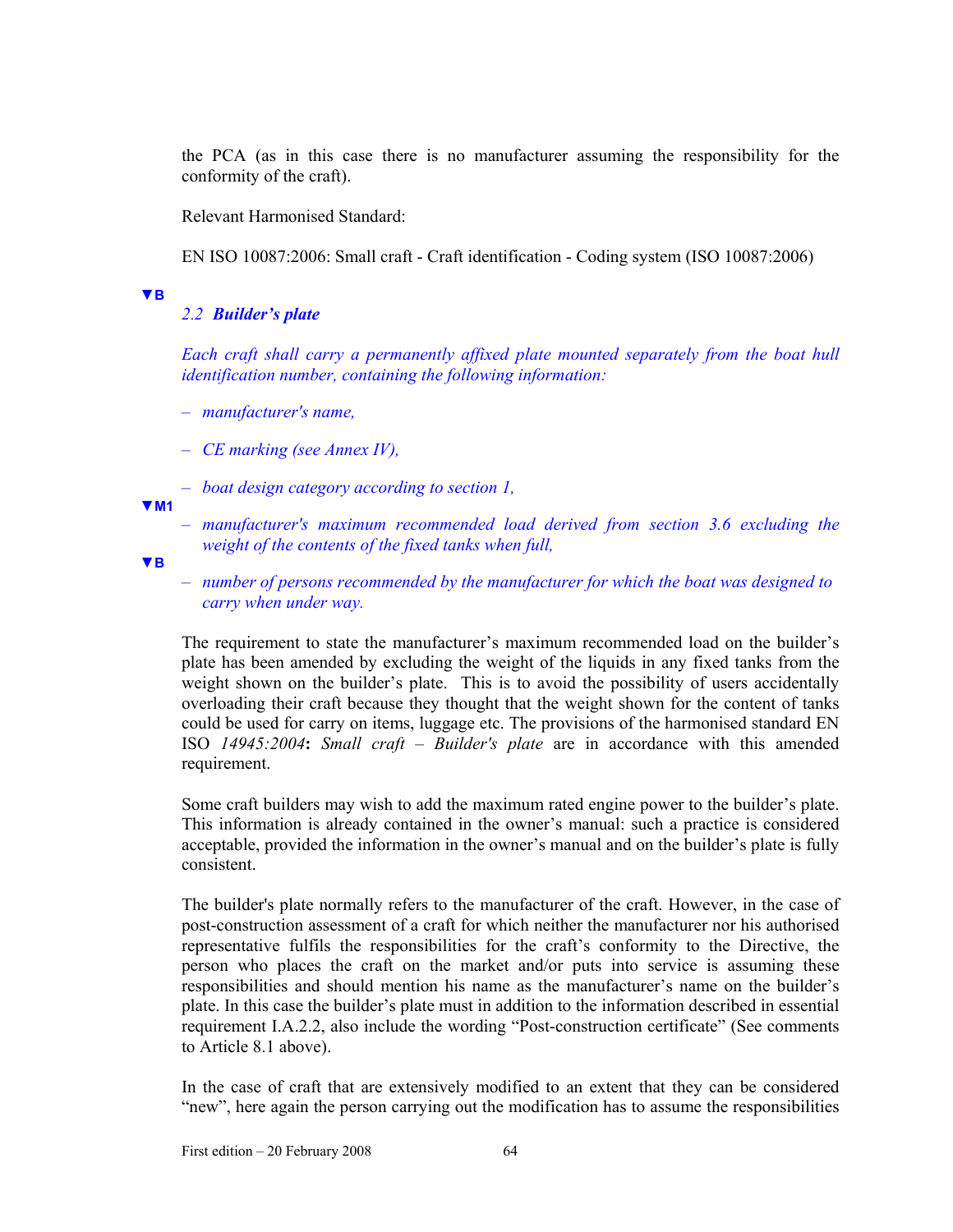for the conformity of the modified craft with the requirements of the Directive and will be considered as the manufacturer. As the re-building or modification could change the information on the original builder's plate (load capacity, number of persons and even builder's name) a new builder's plate should be provided in addition to the remaining requirements of the Directive.

Relevant Harmonised Standard:

EN ISO 14945:2004: Small craft — Builder's plate (ISO 14945:2004) EN ISO 14945:2004/AC:2005

#### **▼B**

## *2.3 Protection from falling overboard and means of reboarding*

### *Depending on the design category, craft shall be designed to minimise the risks of falling overboard and to facilitate reboarding.*

The basic principle indicating that essential requirements shall be complied with, "in so far as they apply" to the craft to be certified, shall be taken into account. Therefore, as far as this essential requirement is concerned, the reduction of the possibility of falling overboard and the provision of "means of reboarding" should be considered for all craft to be certified.

Relevant Harmonised Standard: EN ISO 15085:2003: Small craft – Man-overboard prevention and recovery (ISO 15085:2003)

#### **▼B**

## *2.4 Visibility from the main steering position*

*For motor boats, the main steering position shall give the operator, under normal conditions of use (speed and load), good all-round visibility.* 

Relevant Harmonised Standard: EN ISO 11591:2000: Engine-driven small craft - Field of vision from helm position (ISO 11591:2000)

#### **▼B**

#### *2.5 Owner's manual*

*Each craft shall be provided with an owner's manual in the official Community language or languages which may be determined by the Member State in which it is marketed in accordance with the Treaty. This manual should draw particular attention to risks of fire and flooding and shall contain the information listed in sections 2.2, 3.6 and 4 as well as the unladen weight of the craft in kilograms.* 

Relevant Harmonised Standards:

EN ISO 10240:2004: Small craft - Owner's manual (ISO 10240:2004) EN ISO 11192:2005: Small craft – Graphical symbols (ISO 11192:2005)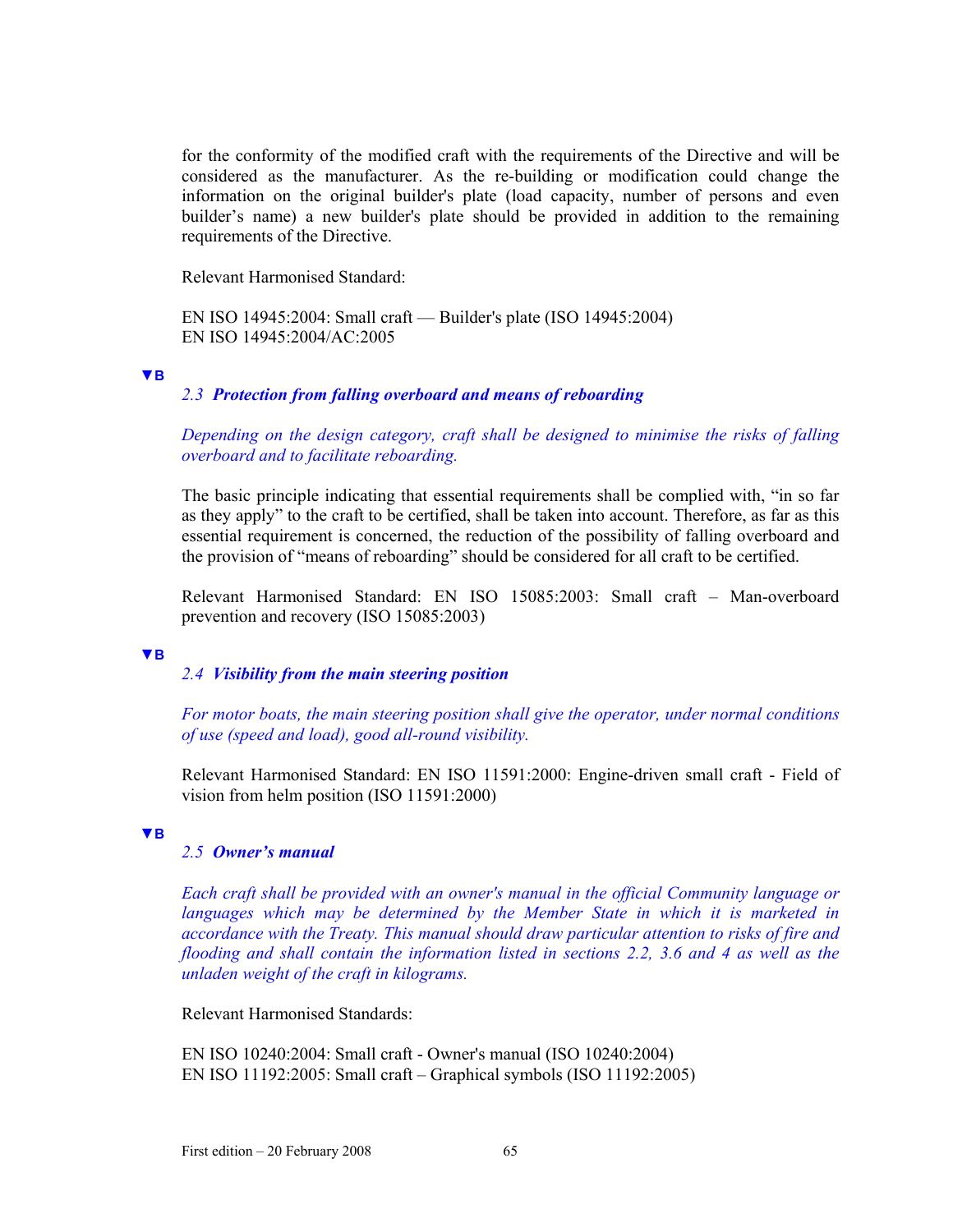The owner's manual is provided as guidance to the owner of the craft, most particularly on safety issues. This manual should be written in the language applicable to the EEA State onto the market of which the product is to be placed.

This manual should cover risks applicable to the type of craft. Information not relevant to the craft model must be deleted to avoid confusion.

The owner's manual does not have to include complete technical service information, but should contain a trouble-shooting part, for example how to change fuel filter or to get rid of air in the fuel system. Some sections of the manual may be filled in by hand, especially when related to one particular craft design.

#### 3. *INTEGRITY AND STRUCTURAL REQUIREMENTS* **▼B**

### *3.1 Structure*

*The choice and combination of materials and its construction shall ensure that the craft is strong enough in all respects. Special attention shall be paid to the design category according to section 1, and the manufacturer's maximum recommended load in accordance with section 3.6.* 

Relevant Harmonised Standards:

EN ISO 12215-1:2000: Small craft - Hull construction and scantlings – Part 1: Materials: Thermosetting resins, glass-fibre reinforcement, reference laminate (ISO 12215-1:2000)

EN ISO 12215-2:2002: Small craft - Hull construction and scantlings - Part 2: Materials: Core materials for sandwich construction, embedded materials (ISO 12215-2:2002)

EN ISO 12215-3:2002: Small craft - Hull construction and scantlings - Part 3: Materials: Steel, aluminium alloys, wood, other materials (ISO 12215-3:2002)

EN ISO 12215-4:2002: Small craft - Hull construction and scantlings - Part 4: Workshop and manufacturing (ISO 12215-4:2002)

EN ISO 6185-1:2001: Inflatable boats - Part 1: Boats with a maximum motor power rating of 4,5 kW (ISO 6185-1:2001)

EN ISO 6185-2:2001: Inflatable boats - Part 2: Boats with a maximum motor power rating of 4,5 kW to 15 kW inclusive (ISO 6185-2:2001)

EN ISO 6185-3:2001: Inflatable boats - Part 3: Boats with a maximum motor power rating of 15 kW and greater (ISO 6185-3:2001)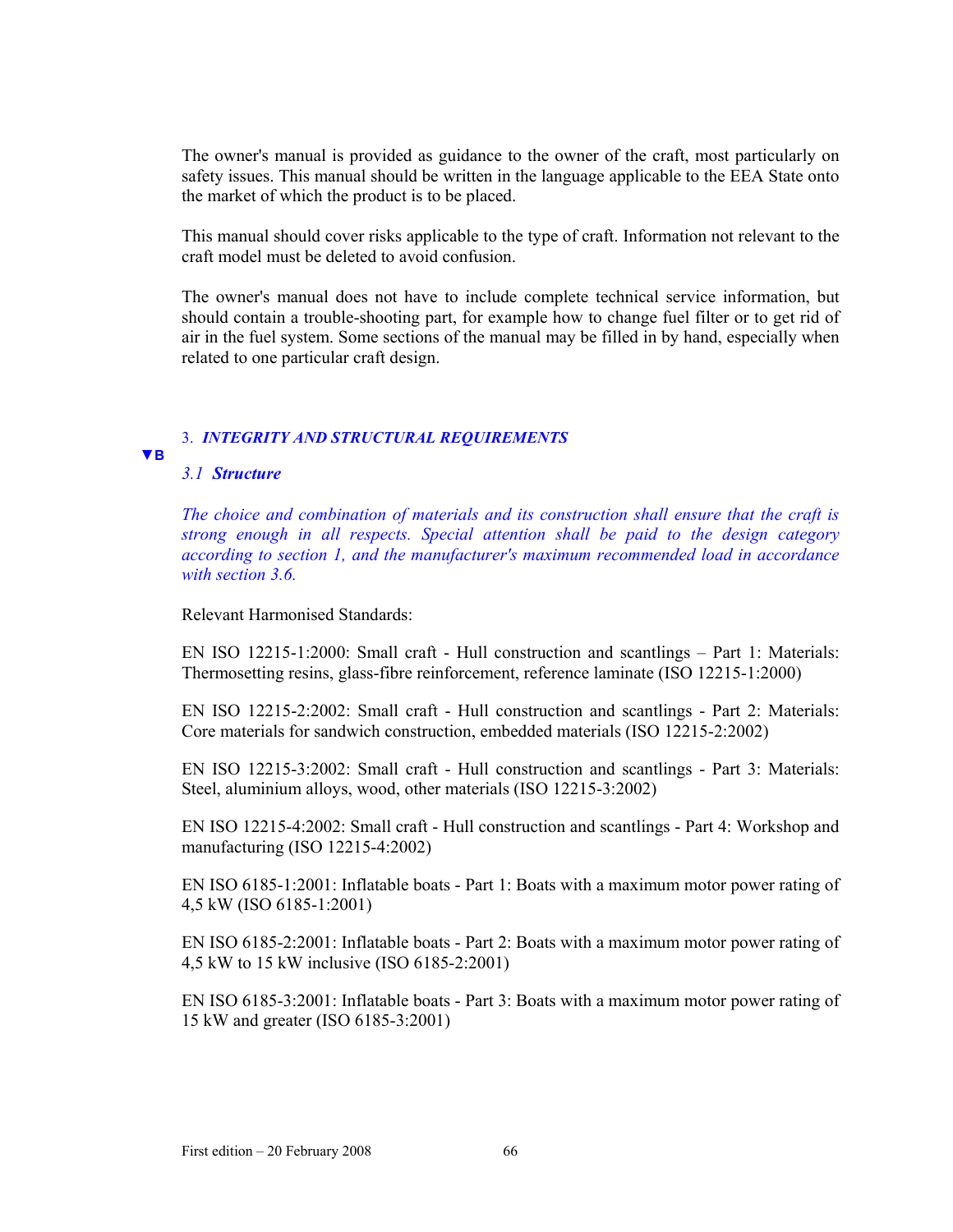## *3.2 Stability and freeboard*

**▼B**

*The craft shall have sufficient stability and freeboard considering its design category according to section 1 and the manufacturer's maximum recommended load according to section 3.6.* 

### *3.3 Buoyancy and flotation*

*The craft shall be constructed to ensure that it has buoyancy characteristics appropriate to its design category according to section 1.1, and the manufacturer's maximum recommended load according to section 3.6. All habitable multihull craft shall be so designed as to have sufficient buoyancy to remain afloat in the inverted position.* 

*Boats of less than six metres in length that are susceptible to swamping when used in their*  design category shall be provided with appropriate means of flotation in the swamped *condition.* 

Relevant Harmonised Standards:

EN ISO 12217-1:2002: Small craft – Stability and buoyancy assessment and categorisation - Part 1: Non-sailing boats of hull length greater than or equal to 6 m (ISO 12217-1:2002)

EN ISO 12217-2:2002: Small craft – Stability and buoyancy assessment and categorisation - Part 2: Sailing boats of hull length greater than or equal to 6 m (ISO 12217-2:2002)

EN ISO 12217-3:2002: Small craft – Stability and buoyancy assessment and categorisation - Part 3: Boats of hull length less than 6 m (ISO 12217-3:2002)

Sections 3.2 and 3.3 of the Essential Requirements and the above mentioned harmonised standards are specially referred to in Article 8 paragraph 2.(b) (i), first indent: for boats of design category C, from 2.5 to 12 m hull length, compliance with the above mentioned harmonised standards permits the manufacturer to use the internal production control (module A) without third party intervention.

#### **▼B**

### *3.4 Openings in hull, deck and superstructure*

*Openings in hull, deck (s) and superstructure shall not impair the structural integrity of the craft or its weathertight integrity when closed.* 

*Windows, portlights, doors and hatch covers shall withstand the water pressure likely to be encountered in their specific position, as well as point loads applied by the weight of persons moving on deck.* 

*Through hull fittings designed to allow water passage into the hull or out of the hull, below the waterline corresponding to the manufacturer's maximum recommended load according to section 3.6, shall be fitted with shutoff means which shall be readily accessible.* 

First edition  $-20$  February 2008 67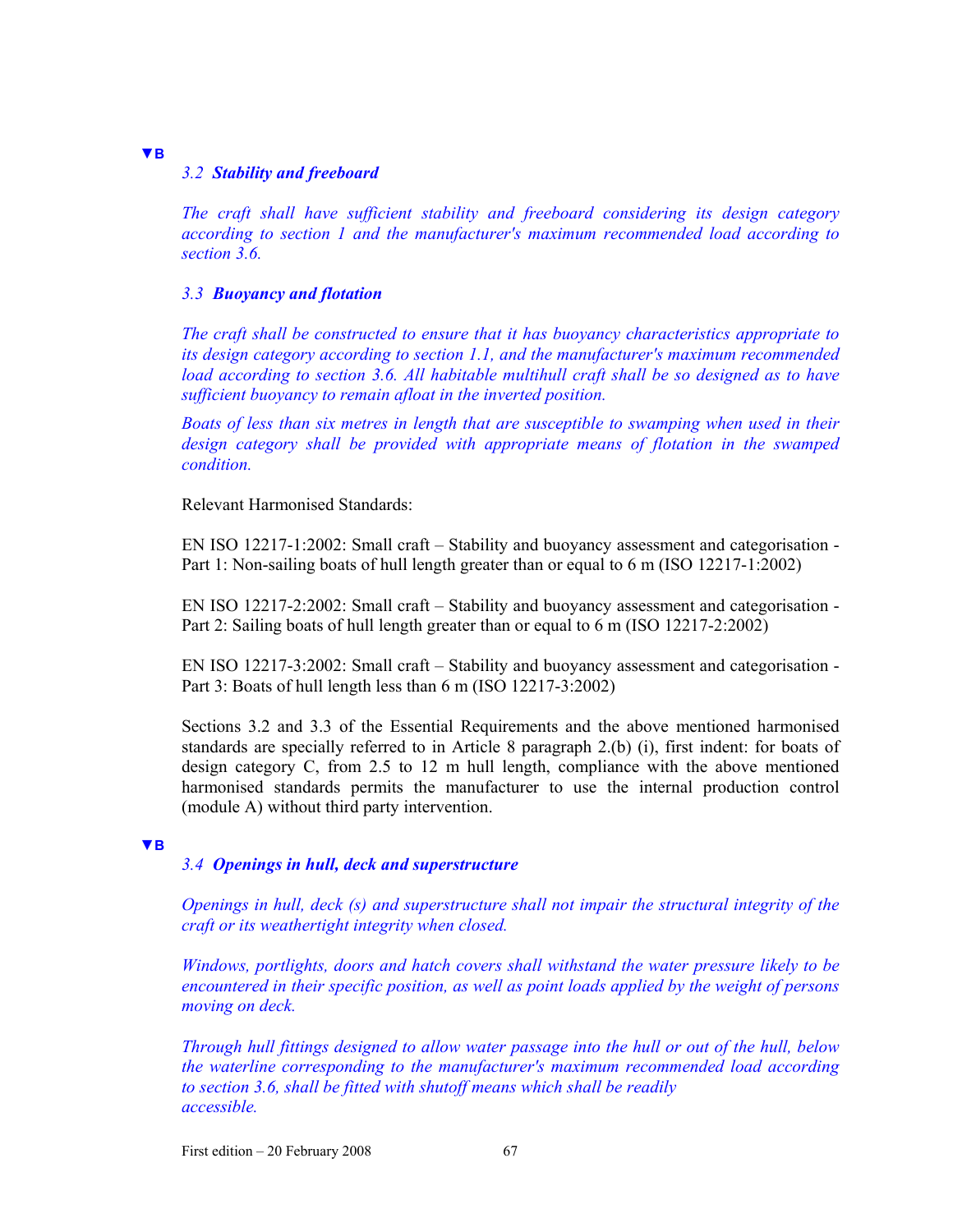Relevant Harmonised Standards:

EN ISO 9093-1:1997: Small craft - Seacocks and through hull fittings – Part 1: Metallic (ISO 9093-1:1994)

EN ISO 9093-2:2002: Small craft - Seacocks and through hull fittings – Part 2: Non-metallic (ISO 9093-2:2002)

EN ISO 12216:2002: Small craft – Windows, portlights, hatches, deadlights and doors - Strength and watertightness requirements (ISO 12216:2002)

The cockpit and windows, portlights and hatches may be included as possible tests, equivalent calculations or controls, in the assessment carried out by or on the responsibility of the Notified Body in the context of a module Aa conformity assessment (Annex VI), as it may be argued that the design and construction of these details are inseparable parts of the issue and therefore should also be assessed.

#### **▼B**

#### *3.5 Flooding*

*All craft shall be designed so as to minimise the risk of sinking.* 

*Particular attention should be paid where appropriate to:* 

- *cockpits and wells, which should be self-draining or have other means of keeping water out of the boat interior,*
- *ventilation fittings,*
- *removal of water by pumps or other means.*

Relevant Harmonised Standards:

EN ISO 11812: 2001: Small craft - Watertight cockpits and quick-draining cockpits (ISO 11812:2001)

EN ISO 15083:2003: Small craft – Bilge-pumping systems (ISO 15083:2003)

EN 28849:1993/A1:2000: Small craft - Electrically operated bilge pumps (ISO 8849:1990)

#### **▼M1**

## *3.6 Manufacturer's maximum recommended load*

*The manufacturer's maximum recommended load (fuel, water, provisions, miscellaneous equipment and people (in kilograms)) for which the boat was designed, shall be determined according to the design category (section 1), stability and freeboard (section 3.2) and buoyancy and flotation (section 3.3).*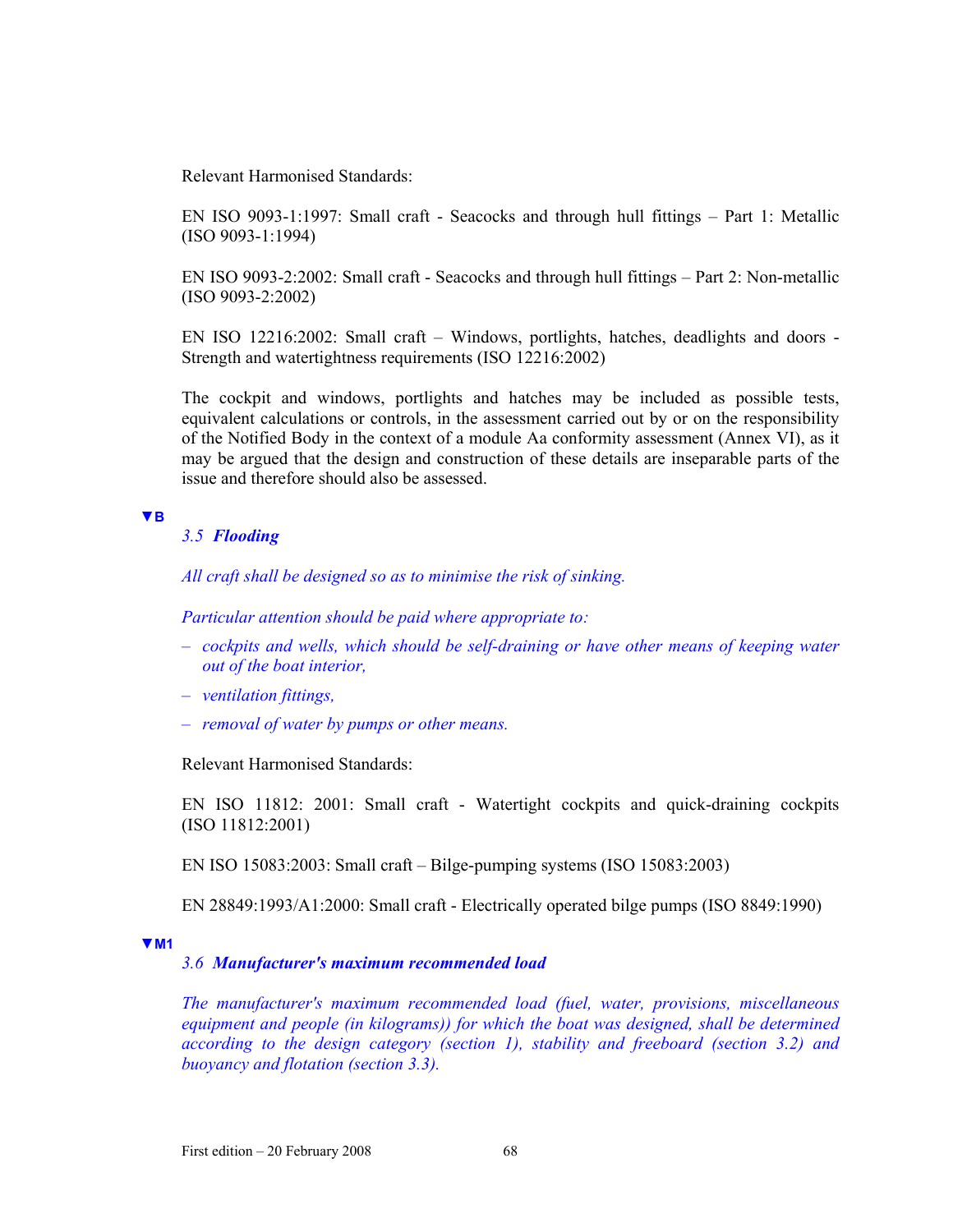The text of this essential requirement has been amended by deleting the words ',as marked on the builder's plate,' which figured after the word 'designed'. because the weight shown on the builder's plate will be less than the manufacturer's maximum recommended load for boats with fixed tanks. (See the amended text of essential requirement I.A.2.2 concerning the Builder's plate, specifying that this plate shall mention the manufacturer's maximum recommended load derived from section 3.6 excluding the weights of the contents of the fixed tanks when full.)

Relevant Harmonised Standard:

EN ISO 14946:2001: Small craft - Maximum load capacity (ISO 14946:2001)

EN ISO 14946:2001/AC:2005

This essential requirement governs the maximum load in relation to Design Category, stability and buoyancy and flotation. Fixed fuel and water tanks are to be assumed to be full when the recommended load is assigned and excluded from the load specified on the builder's plate.

The manufacturer's maximum recommended load is to be mentioned in the Owner's manual together with the load information specified on the builder's plate. (See essential requirement I.A.2.5 on the Owner's manual)

#### **▼B**

## *3.7 Liferaft stowage*

*All craft of categories A and B, and craft of categories C and D longer than six metres shall be provided with one or more stowage points for a liferaft (liferafts) large enough to hold the number of persons the boat was designed to carry as recommended by the manufacturer. This (these) stowage point(s) shall be readily accessible at all times.* 

This paragraph refers only to the need to provide a suitable point or space for a liferaft, where appropriate. It does not lay down dimensions for liferaft stowage nor does it specify that any specific fittings, brackets, lockers or tie-down points should be provided.

#### **▼B**

## *3.8 Escape*

*All habitable multihull craft over 12 metres long shall be provided with viable means of escape in the event of inversion.* 

*All habitable craft shall be provided with viable means of escape in the event of fire.* 

This essential requirement is linked to, but not covered by the essential requirement relating to stability (3.2), so far as inversion of habitable multihulls is concerned.

Habitable craft are those boats, which contain living space designed for sleeping in and which are equipped with bunks.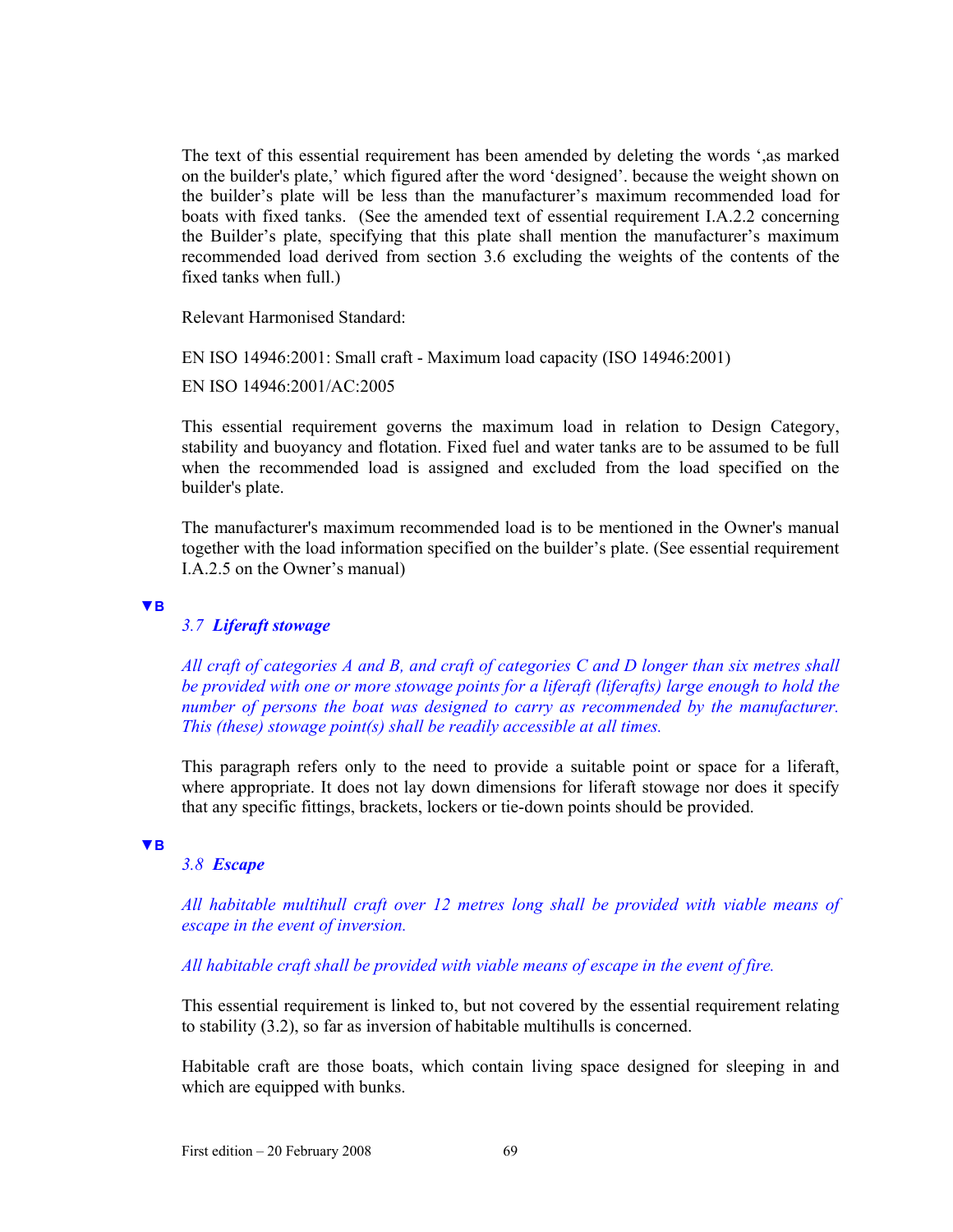Relevant Harmonised Standards:

EN ISO 9094-1:2003: Small craft - Fire protection – Part 1: Craft with a hull length of up to and including 15m (ISO 9094-1:2003)

EN ISO 9094-2:2002: Small craft - Fire protection – Part 2: Craft with a hull length of over 15m (ISO 9094-2:2002)

EN ISO 12216:2002: Small craft - Windows, portlights, hatches, deadlights and doors - Strength and watertightness requirements (ISO 12216:2002)

#### **▼B**

### *3.8 Anchoring, mooring and towing*

*All craft, taking into account their design category and their characteristics shall be fitted with one or more strong points or other means capable of safely accepting anchoring, mooring and towing loads.* 

Relevant Harmonised Standard:

EN ISO 15084:2003: Small craft - Anchoring, mooring and towing - Strong points (ISO 15084:2003)

#### **▼B**

### 4. *HANDLING CHARACTERISTICS*

*The manufacturer shall ensure that the handling characteristics of the craft are satisfactory*  with the most powerful engine for which the boat is designed and constructed. For all *recreational marine engines, the maximum rated engine power shall be declared in the owner's manual in accordance with the harmonised standard.* 

Relevant Harmonised Standards:

EN ISO 8665:1995/A1:2000 Small craft – Marine propulsion engines and systems: power measurements and declarations (ISO 8665:1994)

EN ISO 11592:2001: Small craft less than 8 m length of hull – Determination of maximum propulsion power rating (ISO 11592:2001)

The meaning of the last sentence of  $\S 4$  is to require that the owner's manual for the craft shall state the maximum rated engine power.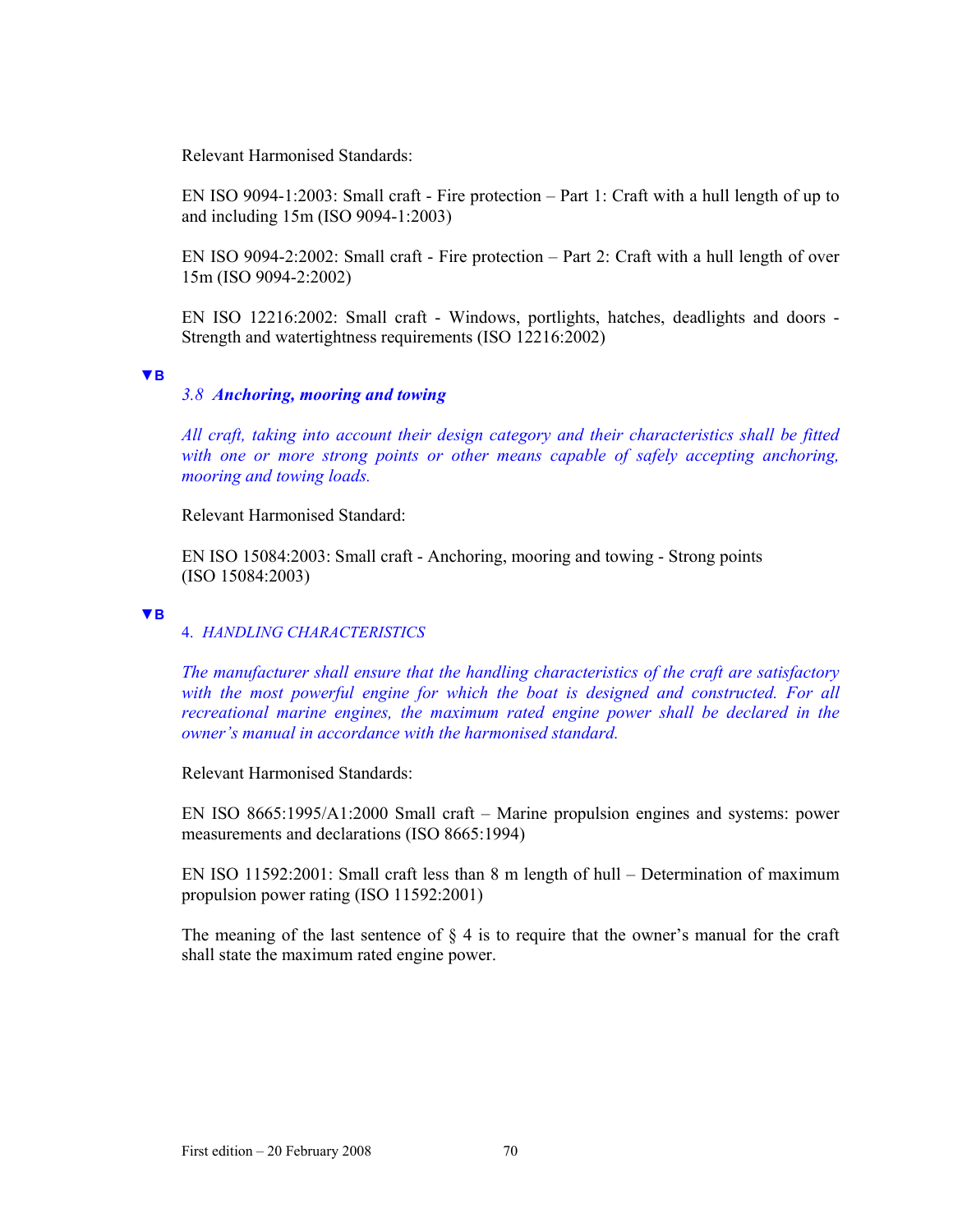## 5. *INSTALLATION REQUIREMENTS*

#### *5.1 Engines and engine spaces*

#### *5.1.1 Inboard engine*

**▼B**

*All inboard mounted engines shall be placed within an enclosure separated from living quarters and installed so as to minimise the risk of fires or spread of fires as well as hazards from toxic fumes, heat, noise or vibrations in the living quarters.* 

*Engine parts and accessories that require frequent inspection and/or servicing shall be readily accessible.* 

*The insulating materials inside engine spaces shall be non-combustible.* 

Relevant Harmonised Standards:

EN 28846:1993/A1:2000: Small craft – Electrical devices – Protection against ignition of surrounding flammable gases (ISO 8846:1990)

EN ISO 9094-1:2003: Small craft – Fire protection – Part 1: Craft with a hull length of up to and including 15m (ISO 9094-1:2003)

EN ISO 9094-2:2002: Small craft – Fire protection – Part 2: Craft with a hull length of over 15m (ISO 9094-2:2002)

EN ISO 7840:2004: Small craft – Fire resistant fuel hoses (ISO7840:2004)

EN ISO 10088: 2001: Small craft – Permanently installed fuel systems and fixed fuel tanks (ISO 10088:2001)

EN ISO 10133:2000: Small craft – Electrical equipment – Extra low- voltage DC installations (ISO 10133:2000)

EN ISO 11105:1997: Small craft – Ventilation of petrol engines and/or petrol tank compartments (ISO 11105:1997)

EN ISO 15584:2001: Small craft - -Inboard petrol engines – Engine-mounted fuel and electrical components (ISO 15584:2001)

EN ISO 16147:2002: Small craft – Inboard diesel engines – Engine-mounted fuel and electrical components (ISO 16147:2002)

Non-combustible material refers to materials not sustaining combustion.

Materials are considered to be non-combustible if the oxygen index is at least 21 when measured in accordance with ISO 4589, part 3, as referred to in EN ISO 9094-1:2003.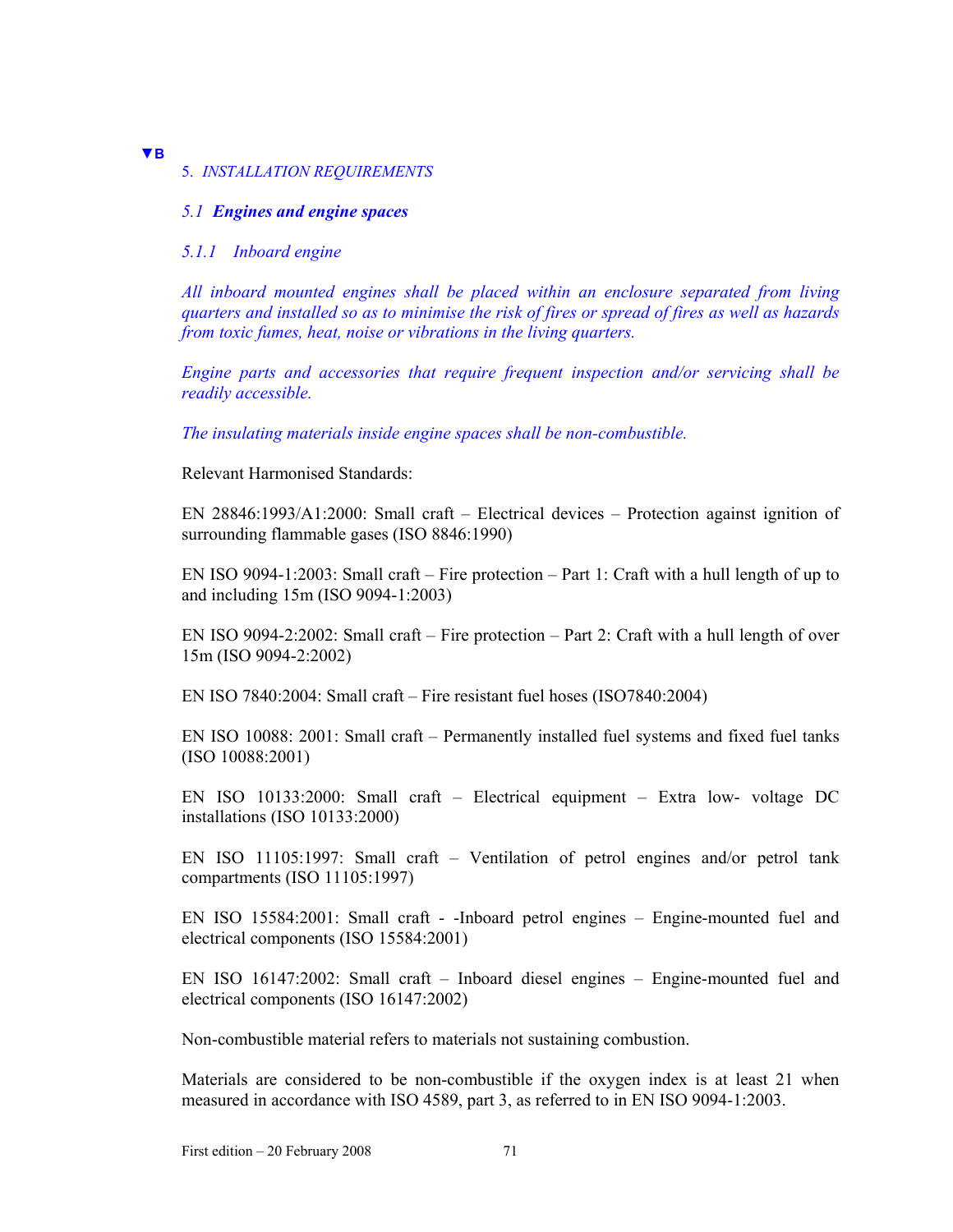# *5.1.2 Ventilation*

*The engine compartment shall be ventilated. The dangerous ingress of water into the engine compartment through all inlets must be prevented.* 

Relevant Harmonised Standards:

EN ISO 11105:1997: Small craft – Ventilation of petrol engine and/or petrol tank compartments (ISO 11105:1997)

EN ISO 12217-1:2002: Small craft – Stability and buoyancy assessment and categorisation – Part 1: Non-sailing boats of hull length greater than or equal to 6 m (ISO 12217-1:2002)

EN ISO 12217-2:2002: Small craft – Stability and buoyancy assessment and categorisation – Part 2: Sailing boats of hull length greater than or equal to 6 m (ISO 12217-2:2002)

EN ISO 12217-3:2002: Small craft – Stability and buoyancy assessment and categorisation – Part 3: Boats of hull length less than 6 m (ISO 12217-3:2002)

**▼B**

**▼B**

# *5.1.3 Exposed parts*

*Unless the engine is protected by a cover or its own enclosure, exposed moving or hot parts of the engine that could cause personal injury shall be effectively shielded.* 

**▼B**

*5.1.4 Outboard engines starting* 

*All boats with outboard engines shall have a device to prevent starting the engine in gear, except:* 

- *(a) when the engine produces less than 500 Newton's (N) of static thrust;*
- *(b) when the engine has a throttle limiting device to limit thrust to 500 N at the time of starting the engine.*

Relevant Harmonised Standard

EN ISO 11547:1995/A1:2000: Small craft – Start-in-gear protection (ISO 11547:1994)

#### **▼M1**

*5.1.5 Personal watercraft running without driver* 

*Personal watercraft shall be designed either with an automatic engine cut-off or with an automatic device to provide reduced speed, circular, forward movement when the driver dismounts deliberately or falls overboard.*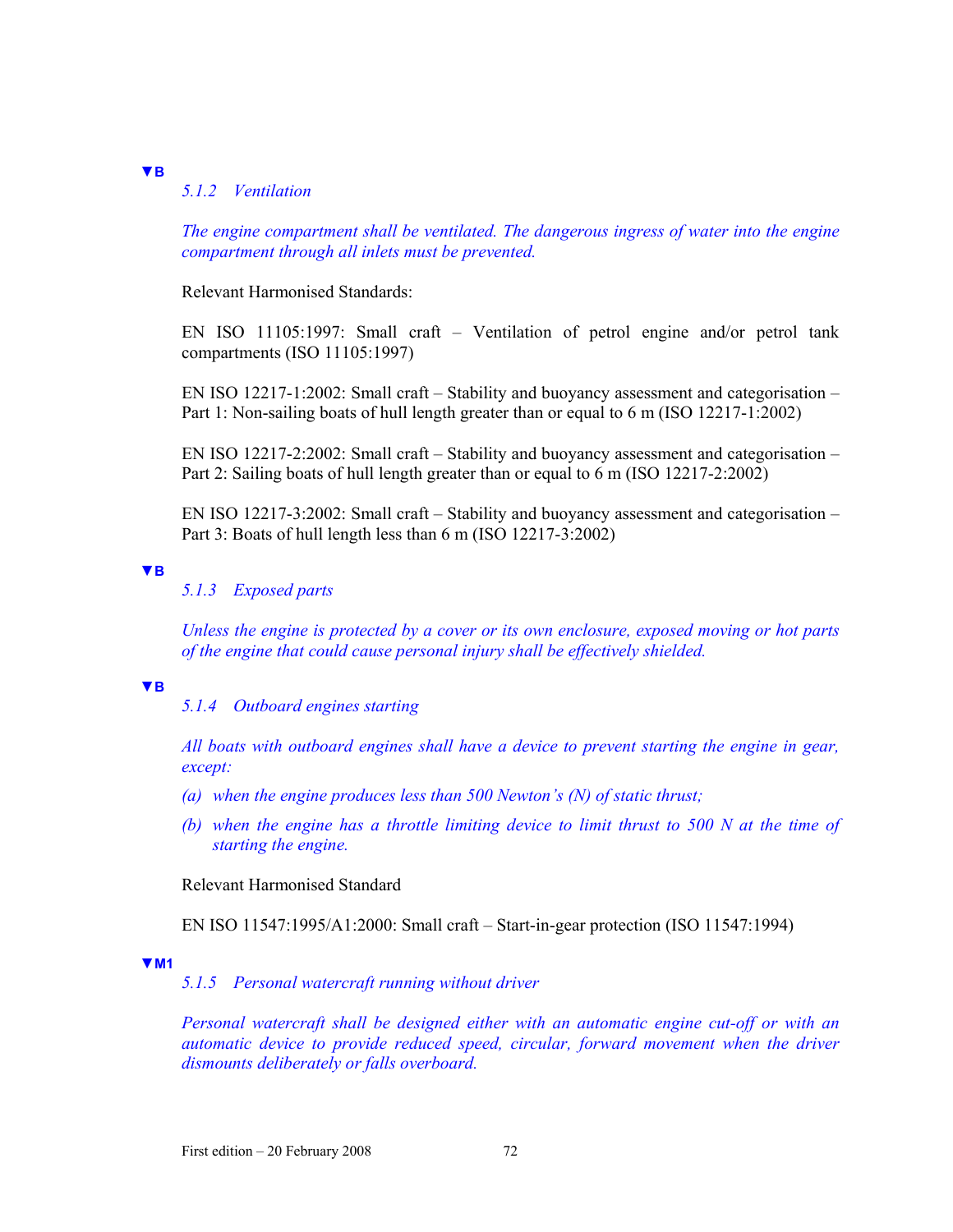This new essential requirement for personal watercraft has been introduced by the amending Directive 2003/44/EC, specifying that they have to be provided with an engine cut-off device, or a device to automatically reduce speed and to put the craft in a circular forward movement mode, to facilitate re-boarding when the driver dismounts deliberately or falls overboard when the craft is under way. Note that as for sailing dinghies that are capsizerecoverable as defined by EN ISO 12217 Part 3, the assumption has been made that the important requirement for a personal watercraft is the ability of the user to recover from a stability incident.

#### **▼B**

## *5.2 Fuel system*

## *5.2.1 General*

*The filling, storage, venting and fuel-supply arrangements and installations shall be designed and installed so as to minimise the risk of fire and explosion.* 

Relevant Harmonised Standards:

EN ISO 7840:2004: Small craft – Fire resistant fuel hoses (ISO 7840:2004)

EN ISO 8469:1995/A1:2000: Small craft – Non-fire resistant fuel hoses (ISO 8469:1994)

EN ISO 9094-1:2003 Small craft – Fire protection – Part 1: Craft with a hull length of up to and including 15m (ISO 9094-1:2003)

EN ISO 9094-2:2002 Small craft – Fire protection – Part 2: Craft with a hull length of over 15m (ISO 9094-2:2002)

EN ISO 10088:2001: Small craft – Permanently installed fuel systems and fuel tanks

(ISO 10088:2001)

EN ISO 11105:1997: Small craft – Ventilation of petrol engines and/or petrol tank compartments (ISO 11105:1997)

EN ISO 14895:2003: Small craft – Liquid-fuelled galley stoves (ISO 14895:2000)

EN ISO 15584:2001: Small craft - -Inboard petrol engines – Engine-mounted fuel and electrical components (ISO 15584:2001)

EN ISO 16147:2002: Small craft – Inboard diesel engines – Engine-mounted fuel and electrical components (ISO 16147:2002)

All fuel systems components from the fuel filling opening to the point of connection with the propulsion or auxiliary engine, such as i.e. filters, non-metallic and metallic, complying with EN ISO 10088:2001 as applicable, are presumed to comply with this essential requirement. All engine-mounted fuel and electrical components on diesel and petrol inboard-mounted engines complying with EN ISO 16147:2002 (diesel) and EN ISO 15584: 2001(petrol), are presumed to comply with this essential requirement.

*NB*: Portable fuel tanks and their portable hoses are considered to lie outside the scope of the Directive.(See comments to Annex II, section 4)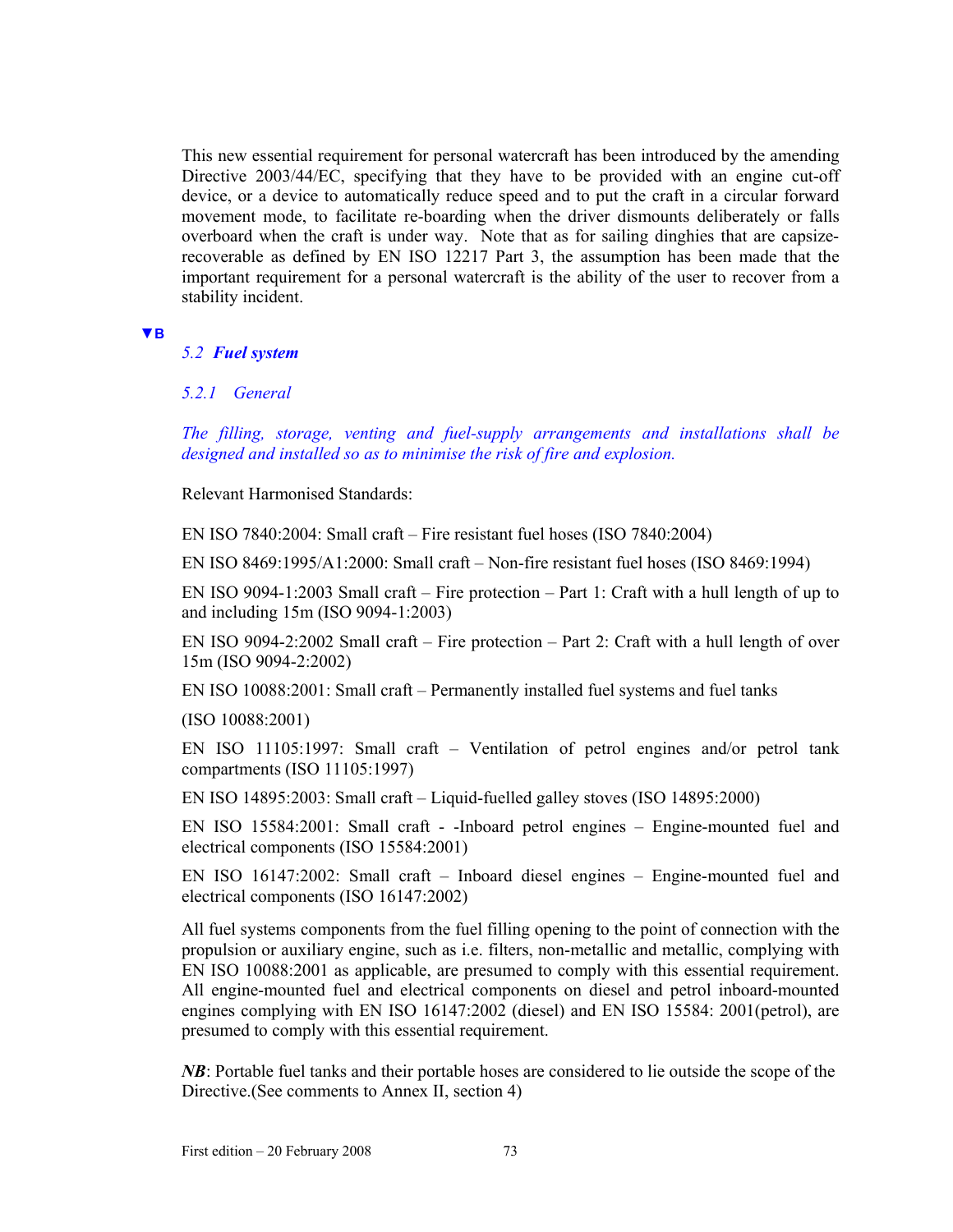# **▼M1**

# *5.2.2 Fuel tanks*

*Fuel tanks, lines and hoses shall be secured and separated or protected from any source of significant heat. The material the tanks are made of and their method of construction shall be according to their capacity and the type of fuel. All tank spaces shall be ventilated.* 

*Petrol fuel shall be kept in tanks which do not form part of the hull and are:* 

*(a) insulated from the engine compartment and from all other source of ignition;* 

*(b) separated from living quarters;* 

## *Diesel fuel may be kept in tanks that are integral with the hull.*

The amendments introduced to this essential requirement consist of replacing the references to "liquid fuel with a flash point below 55°C" and "liquid fuel with a flash point equal to or above 55°C" by a reference to "petrol fuel" and "diesel fuel" respectively.

All fuel tanks shall be provided with a means of preventing over or under-pressure during filling or draining by adjoining combustion machinery.

The definition of petrol fuel as having a flash point lower than 55°C and diesel fuel as having a flash point equal to or higher than 55°C is now obsolete.

Petrol is defined in EN ISO 10088:2001 as hydrocarbon fuel or blends thereof which are liquid at atmospheric pressure and are used in spark ignition engines.

Petrol fuel tanks can be installed in engine compartments according to EN ISO 10088:2001, as this will satisfy the requirements of point 5.2.2 (a).

Annex I.A, points 5.2.1 and 5.3 also apply to fuel supply arrangements and installations on the engine.

#### **▼B**

## *5.3 Electrical system*

*Electrical systems shall be designed and installed so as to ensure proper operation of the craft under normal conditions of use and shall be such as to minimise risk of fire and electric shock.* 

*Attention shall be paid to the provision of overload and short-circuit protection of all circuits, except engine starting circuits, supplied from batteries.* 

*Ventilation shall be provided to prevent the accumulation of gases, which might be emitted from batteries. Batteries shall be firmly secured and protected from ingress of water.*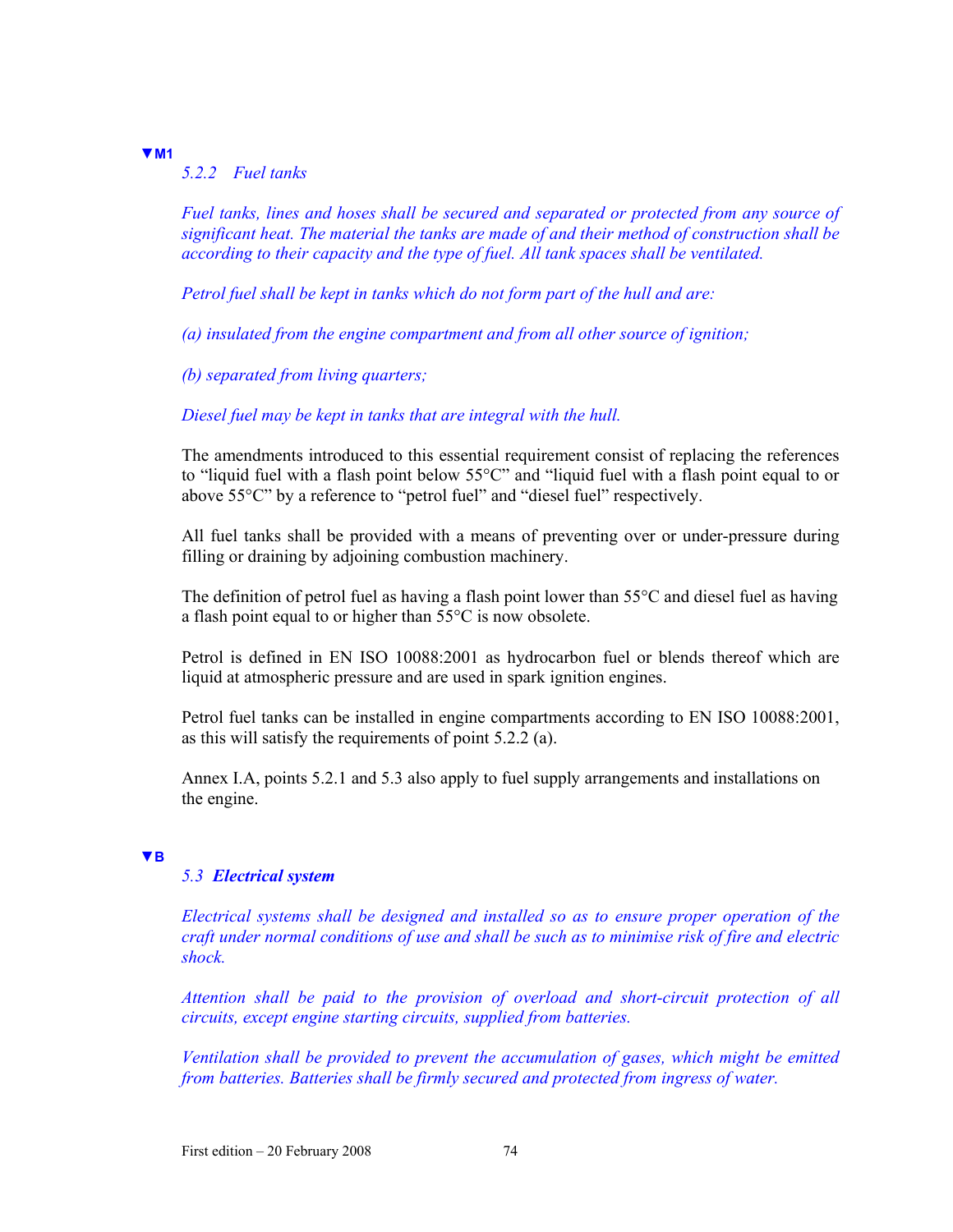Relevant Harmonised Standards:

EN ISO 10133:2000: Small craft – Electrical equipment – Extra-low-voltage d.c. installations (ISO 10133:2000)

EN ISO 13297:2000: Small craft – Electrical equipment – Alternating current installations (ISO 13297:2000)

EN ISO 28846:1993/A1:2000: Small craft – Electrical devices – Protection against ignition of surrounding flammable gases (ISO 8846:1990)

EN ISO 15584:2001: Small craft - -Inboard petrol engines – Engine-mounted fuel and electrical components (ISO 15584:2001)

EN ISO 16147:2002: Small craft – Inboard diesel engines – Engine-mounted fuel and electrical components (ISO 16147:2002)

EN 60092-507:2000: Electrical installations in ships – Part 507: Pleasure craft (This standard is applicable only to craft with three-phase electrical systems)

In so far as electrical safety is concerned the Low Voltage Directive (LVD) remains applicable. This is Council Directive 73/23/EEC of the 19 February 1973 on the harmonisation of laws of Member States relating to electrical equipment for use within certain voltage limits (LVD), as amended by Directive 93/68/EEC (Article 13) on the affixing and use of the CE marking.

Low voltage with regard to the Low Voltage Directive refers to 75 to 1500 volts DC or 50 to 1000 volts AC.

### **▼B**

### *5.4 Steering system*

# *5.4.1 General*

*Steering systems shall be designed, constructed and installed in order to allow the transmission of steering loads under foreseeable operating conditions.* 

Relevant Harmonised Standards:

EN 8847:2004: Small craft – Steering gear - cable and pulley systems (ISO 8847: 2004)

EN 8847:2004:/AC:2005

EN 28848:1993/A1:2000: Small craft – Remote steering systems (ISO 8848:1990)

EN ISO 10592:1995/A1:2000: Small craft – Hydraulic steering systems (ISO 10592:1994)

EN 29775:1993/A1:2000: Small craft – –Remote steering systems for single outboard motors of 15kW to 40 kW power (ISO 9775:1990)

EN ISO 13929:2001: Small craft – Steering gear – Geared link systems (ISO 13929:2001)

EN ISO 15652:2005: Small craft – remote steering systems for inboard mini jet boats (ISO 15652:2003)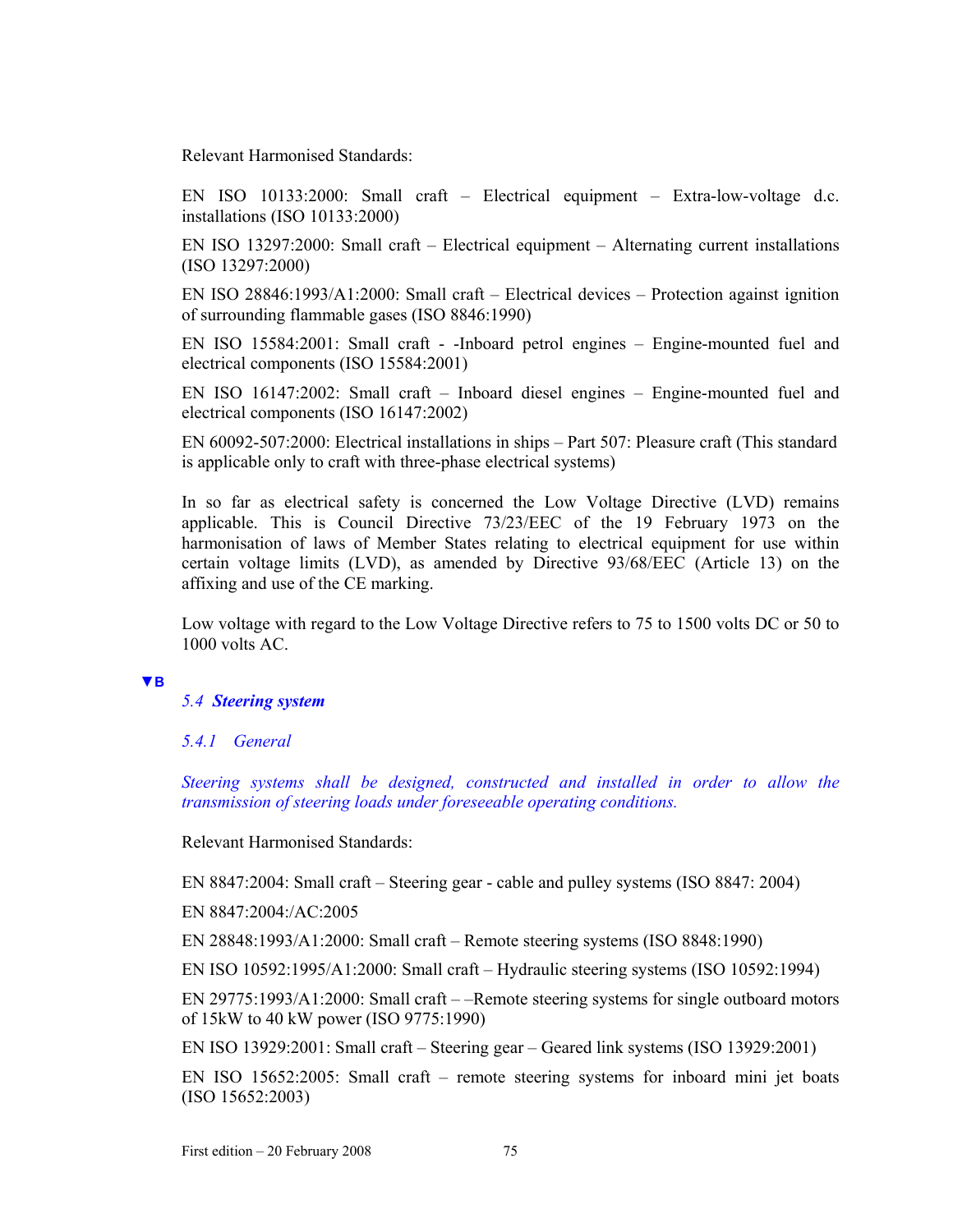## *5.4.1 Emergency arrangements*

Sailboat and single-engined inboard powered motor boats with remote-controlled rudder *steering systems shall be provided with emergency means of steering the craft at reduced speed.* 

In case of failure of the remote control system for the rudder steering, the emergency means of steering should enable a manual control of the rudder, e.g. by means of an emergency tiller or similar equipment.

#### **▼B**

## *5.5 Gas system*

Gas systems for domestic use shall be of the vapour-withdrawal type and shall be designed *and installed so as to avoid leaks and the risk of explosion and be capable of being tested for leaks. Materials and components shall be suitable for the specific gas used to withstand the stresses and exposures found in the marine environment.* 

*Each appliance shall be equipped with a flame failure device effective on all burners. Each gas-consuming appliance must be supplied by a separate branch of the distribution system, and each appliance must be controlled by a separate closing device. Adequate ventilation must be provided to prevent hazards from leaks and products of combustion.* 

*All craft with a permanently installed gas system shall be fitted with an enclosure to contain all gas cylinders. The enclosure shall be separated from the living quarters, accessible only from the outside and ventilated to the outside so that any escaping gas drains overboard. Any permanent gas system shall be tested after installation.* 

Relevant Harmonised Standard:

EN ISO 10239:2000: Small craft – Liquefied petroleum gas (LPG) systems (ISO 10239:2000)

### **▼B**

# *5.6 Fire protection*

*5.6.1 General* 

*The type of equipment installed and the layout of the craft shall take account of the risk and spread of fire. Special attention shall be paid to the surroundings of open flame devices, hot areas or engines and auxiliary machines, oil and fuel overflows, uncovered oil and fuel pipes and avoiding electrical wiring above hot areas of machines.* 

### **▼M1**

*5.6.2 Fire-fighting equipment* 

*Craft shall be supplied with fire-fighting equipment appropriate to the fire hazard, or the position and capacity of fire-fighting equipment appropriate to the fire hazard shall be indicated. The craft shall not be put into service until the appropriate fire-fighting equipment*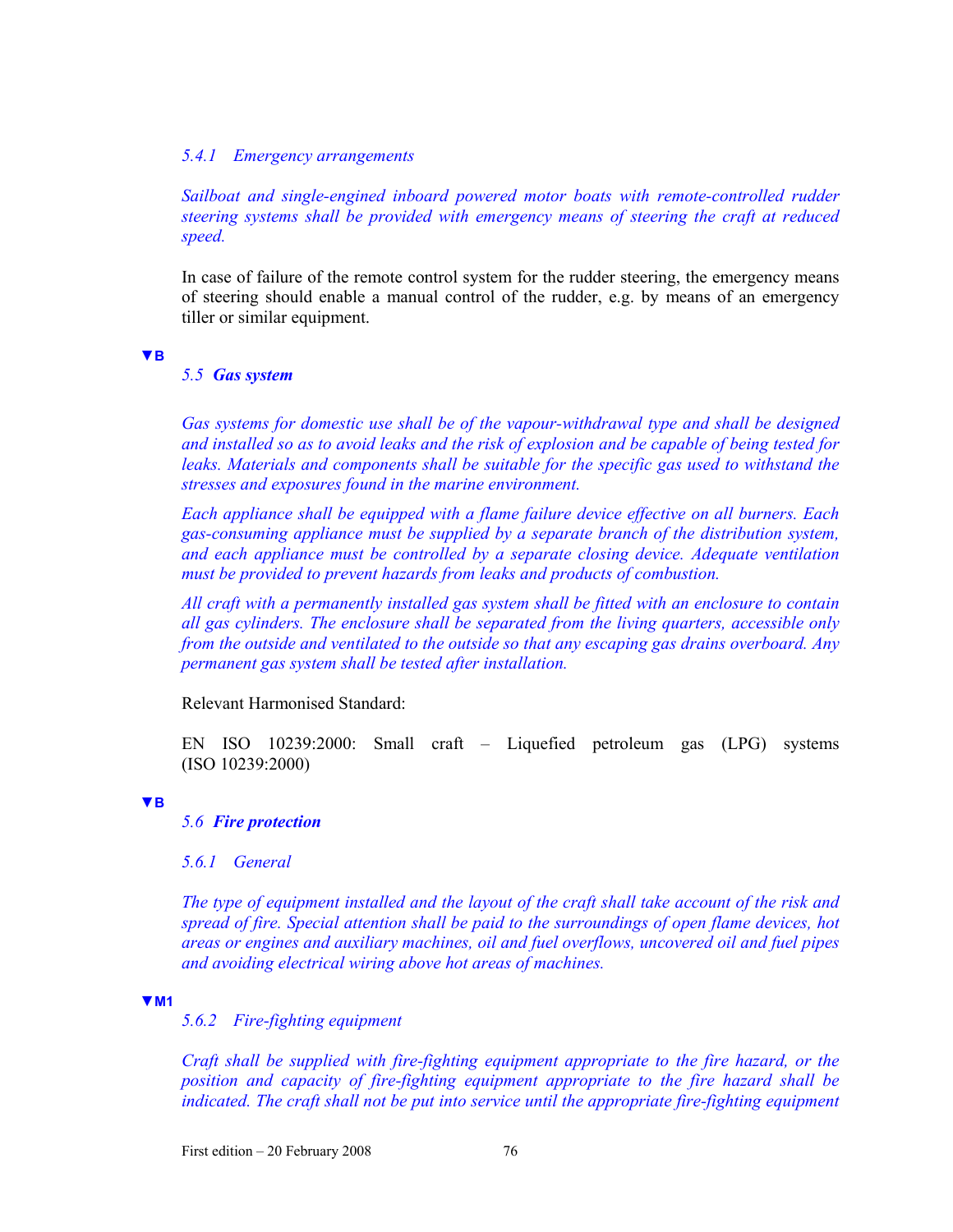is in place. Petrol engine enclosures shall be protected by a fire extinguishing system that *avoids the need to open the enclosure in the event of fire. Where fitted, portable fire extinguishers shall be readily accessible and one shall be so positioned that it can easily be reached from the main steering position of the craft.* 

The amended essential requirement provides that in case craft are not supplied with firefighting equipment, the position and capacity of fire-fighting equipment appropriate to the fire hazard has to be indicated. It is further specified that when this option is applied the craft shall not be put into service until the appropriate fire-fighting equipment is in place. This amendment takes into account that due to differing national regulations regarding firefighting equipment, only the requirement for designating the position for and the capacity of the fire-fighting equipment can be harmonised.

Relevant Harmonised Standards:

EN ISO 9094-1:2003: Small craft – Fire protection – Part 1: Craft with a hull length of up to and including 15m (ISO 9094-1:2003)

EN ISO 9094-2:2002 Small craft – Fire protection – Part 2: Craft with a hull length of over 15m (ISO 9094-2:2002)

#### **▼B**

# *5.7 Navigation lights*

*Where navigation lights are fitted, they shall comply with the 1972 COLREG or CEVNI regulations, as appropriate.* 

Navigation Lights have to comply with the 1972 COLREG or CEVNI Rules. Rule 1b of 1972 COLREG, however, allows different national requirements for local use. Moreover, COLREG 1972, Annex I, point 13 specifies that the construction of light and shapes and the installation on board the vessel shall be to the satisfaction of the appropriate authority of the State whose flag the vessel is entitled to fly.

#### **▼M1**

# *5.8 Discharge prevention and installations facilitating the delivery ashore of waste*

*Craft shall be constructed so as to prevent the accidental discharge of pollutants (oil, fuel, etc.) overboard.* 

*Craft fitted with toilets shall have either:* 

*(a) holding tanks, or* 

*(b) provision to fit holding tanks.* 

*Craft with permanently installed holding tanks shall be fitted with a standard discharge connection to enable pipes of reception facilities to be connected with the craft discharge pipeline.* 

*In addition, any through-the-hull pipes for human waste shall be fitted with valves which are capable of being secured in the closed position.* 

First edition  $-20$  February 2008 77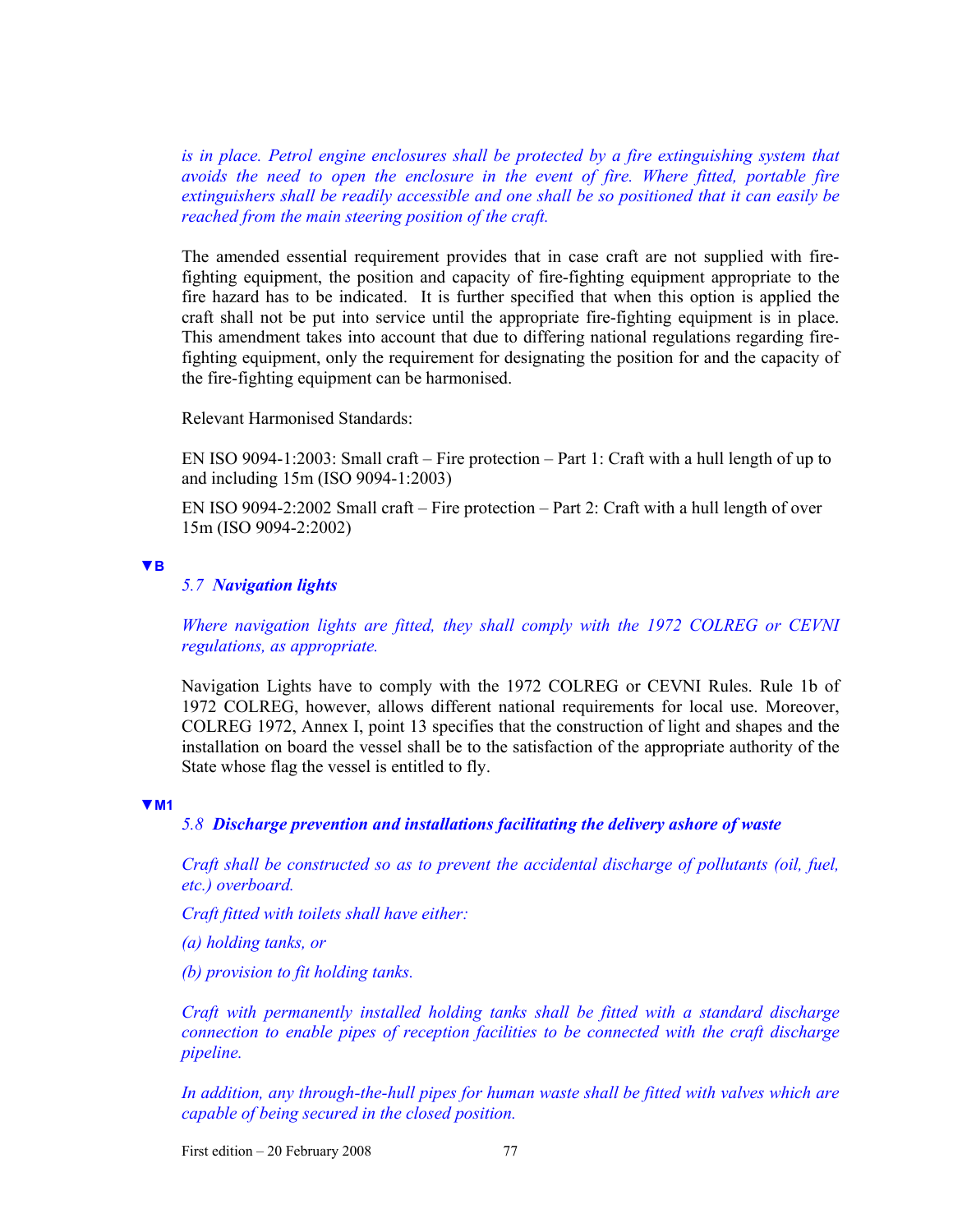The amendment to essential requirement 5.8.(b) above deletes the reference to fitting holding tanks "on a temporary basis in areas of use where the discharge of human waste is restricted". This means that irrespective of whether the area of use is an area where the discharge of human waste is restricted, craft with toilets shall always have a provision to fit holding tanks if no such tanks are fitted. The amended requirement may be met by providing any suitable space for fitting holding tanks. This space need not be maintained solely for the purpose of fitting a holding tank, but can be any space that could be adapted if needed.

The amendment also adds a requirement for craft with permanently installed holding tanks to be fitted with a standard outlet connection to enable discharge via a standard on-shore reception facility. The relevant harmonised standard EN ISO 8099:2000 *Toilet waste retention systems* provides details of standard discharge connections.

The amendment also changes the requirement that the valves to be fitted in any through-thehull piping for human waste should be "capable of being sealed shut" into "capable of being secured in the closed position". This amendment has been made to make it clear that the requirement can be met by securing the valve opening/closing device in the closed position, for example by securing a seacock lever arm in the closed position mechanically by a bolt, wire etc.

Relevant Harmonised Standard

EN ISO 8099:2000: Small craft – Waste water retention and treatment – Toilet waste retention systems (ISO 8099:2000)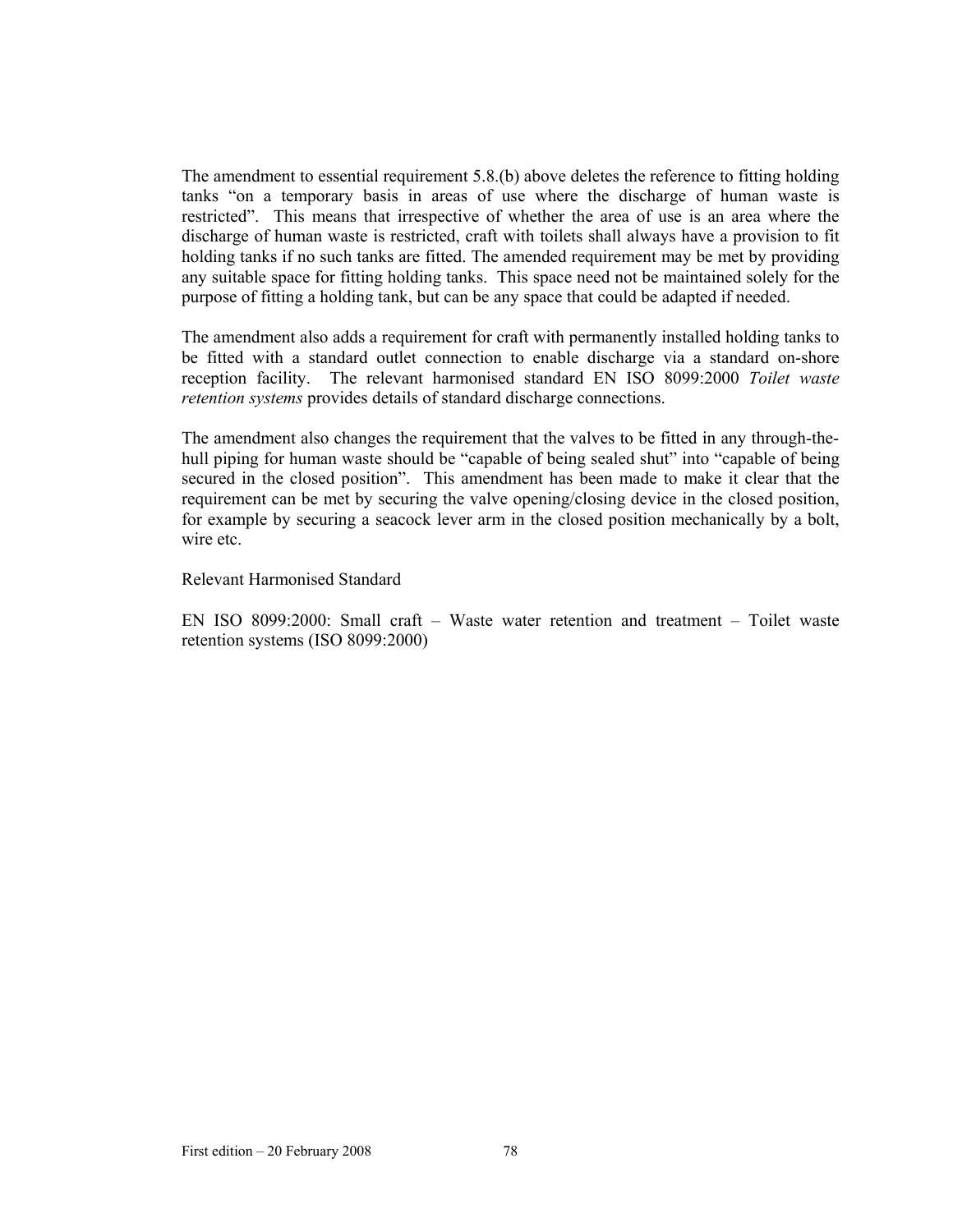# **B: ESSENTIAL REQUIREMENTS FOR EXHAUST EMISSIONS FROM PROPULSION ENGINES**

#### **▼M1**

# *B. Essential requirements for exhaust emissions from propulsion engines*

*Propulsion engines shall comply with the following essential requirements for exhaust emissions.* 

Annex I.B specifies the essential requirements for propulsion engines relating to exhaust emissions.

- 1. *ENGINE IDENTIFICATION*
- *1.1. Each engine shall be clearly marked with the following information:* 
	- *engine manufacturer's trademark or trade-name,*
	- *engine type, engine family, if applicable,*
	- *a unique engine identification number,*
	- *CE marking, if required under Article 10.*
- *1.2. These marks must be durable for the normal life of the engine and must be clearly legible and indelible. If labels or plates are used, they must be attached in such a manner that the fixing is durable for the normal life of the engine, and the labels/plates cannot be removed without destroying or defacing them.*
- *1.3. These marks must be secured to an engine part necessary for normal engine operation and not normally requiring replacement during the engine life.*

*1.4. These marks must be located so as to be readily visible to the average person after the engine has been assembled with all the components necessary for engine operation.* 

### 2. *EXHAUST EMISSION REQUIREMENTS*

*Propulsion engines shall be designed, constructed and assembled so that when correctly installed and in normal use, emissions shall not exceed the limit values obtained from the following table:*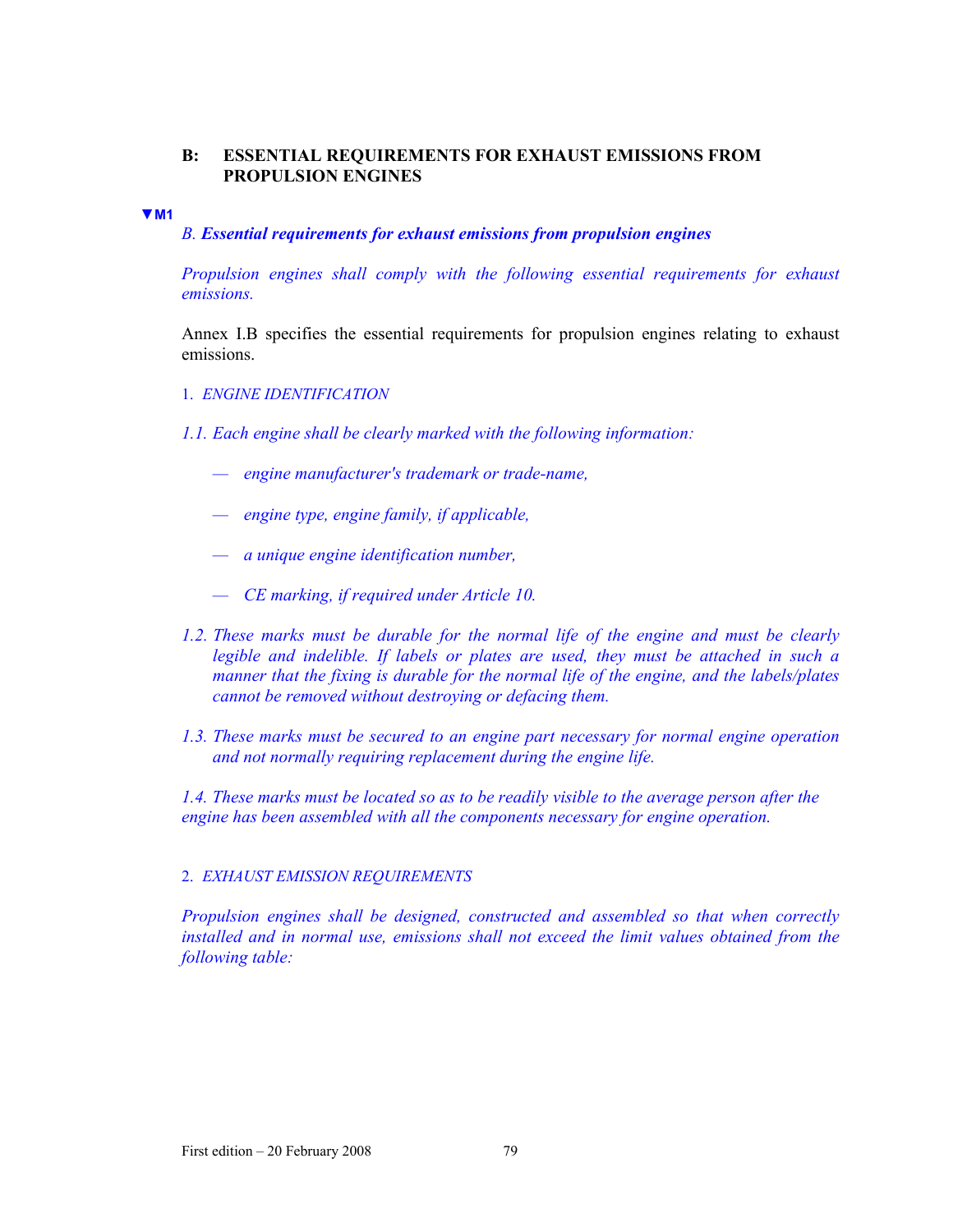|  | ۲. |  |  |
|--|----|--|--|
|  |    |  |  |

|                                      |                |                                                                                     |                  |                  |                    |                    |        | (g/kWh)                  |
|--------------------------------------|----------------|-------------------------------------------------------------------------------------|------------------|------------------|--------------------|--------------------|--------|--------------------------|
| Type                                 |                | Hydrocarbons<br>Carbon monoxide<br>$HC = A + B/P_N^{\ n}$<br>$CO = A + B/P_N^{\ n}$ |                  |                  | Nitrogen<br>oxides | Particulates<br>PT |        |                          |
|                                      | $\overline{A}$ | B                                                                                   | $\boldsymbol{n}$ | $\boldsymbol{A}$ | B                  | $\boldsymbol{n}$   | $NO_x$ |                          |
| Two-stroke<br>spark ignition         | 150,0          | 600,0                                                                               | 1,0              | 30,0             | 100.0              | 0.75               | 10,0   | <b>Not</b><br>applicable |
| <i>Four-stroke</i><br>spark ignition | 150,0          | 600,0                                                                               | 1,0              | 6,0              | 50,0               | 0,75               | 15,0   | <b>Not</b><br>applicable |
| Compression<br>ignition              | 5,0            | 0                                                                                   | 0                | 1,5              | 2.0                | 0,5                | 9,8    | 1,0                      |

*Where A, B and n are constants in accordance with the table,*  $P_N$  *is the rated engine power in kW* and the exhaust emissions are measured in accordance with the harmonised standard <sup>(\*)</sup>.

*For engines above 130 kW either E3 (IMO) or E5 (recreational marine) duty cycles may be used.* 

*( \*) EN ISO 8178-1:1996* 

It is required to use the harmonised standard for exhaust emission measurements, which is quoted as EN ISO 8178-1:1996 *Reciprocating internal combustion engines – Exhaust emission measurement* – Part 1*: Test-bed measurement of gaseous and particulate exhaust emissions*.

It should also be noted that that other parts of EN ISO 8178 may need to be referred to for application of the exhaust emission tests. EN ISO 8178-4 *Reciprocating internal combustion engines – Exhaust emission measurement* – Part 5: *Test cycles for different engine applications* defines the test cycles.

Reference is made to 130 kW as this is the engine power limit that IMO applies for the  $NO<sub>x</sub>$ requirements in Annex VI of the MARPOL convention. For engines covered by this Directive the E3 (IMO) or E5 (recreational marine) duty cycles may also be used for engine power below 130 kW.

# *The reference fuels to be used for the emissions test for engines fuelled with petrol and diesel shall be as specified in Directive 98/69/EC (Annex IX, Tables 1 and 2), and for those engines fuelled with Liquefied Petroleum Gas as specified in Directive 98/77/EC.*

The specifications of these reference fuels as specified in Directive 98/69/EC are given in Appendix 7 of this guide for petrol and diesel fuel. If, in the light of evolution of technical knowledge and new scientific evidence amendments to the specification for reference fuels would become necessary, these could be adopted using the Regulatory Committee procedure provided for in article 6a.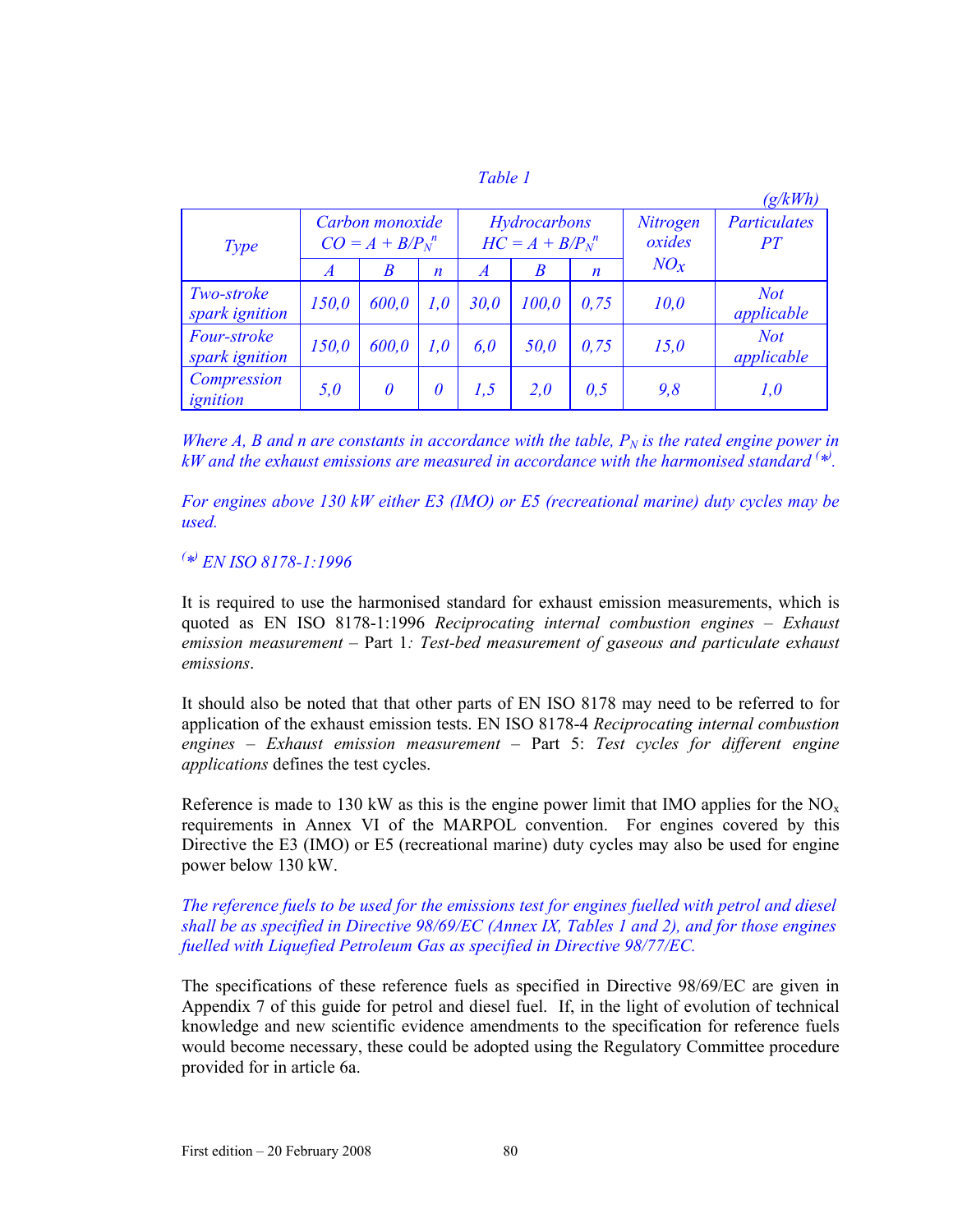### 3. *DURABILITY*

*The manufacturer of the engine shall supply engine installation and maintenance instructions, which if applied should mean that the engine in normal use will continue to comply with the above limits throughout the normal life of the engine and under normal conditions of use.* 

*This information shall be obtained by the engine manufacturer by use of prior endurance testing, based on normal operating cycles, and by calculation of component fatigue so that the necessary maintenance instructions may be prepared by the manufacturer and issued with all new engines when first placed on the market.* 

*The normal life of the engine is considered to mean:* 

- *(a) inboard or stern drive engines with or without integral exhaust: 480 hours or 10 years, whichever occurs first;*
- *(b) personal watercraft engines: 350 hours or five years, whichever occurs first;*
- *(c) outboard engines: 350 hours or 10 years, whichever occurs first.*

The engine manufacturer is responsible for endurance testing and calculation of component fatigue to ensure that these requirements for durability will be met. Involvement of a notified body in these tests must be in accordance with the requirements of the conformity assessment module chosen by the engine manufacturer, in accordance with Article 8.3.

## 4. *OWNER'S MANUAL*

*Each engine shall be provided with an owner's manual in the Community language or languages, which may be determined by the Member State in which the engine is to be marketed. This manual shall:* 

- *(a) provide instructions for the installation and maintenance needed to assure the proper functioning of the engine to meet the requirements of paragraph 3, (Durability);*
- *(b) specify the power of the engine when measured in accordance with the harmonised standard.*

The engine's power shall be measured in accordance with the harmonised standard EN ISO 8665:1995/A1:2000 *Marine propulsion engines and systems - Power measurements and declarations*. The engine power measured according to this standard must be specified by the engine manufacturer in the owner's manual supplied with the engine.

According to EN ISO 8665 the engine's power shall be declared as a single value accompanied by a statement of the engine speed and whether the power is crank shaft power or propeller shaft power. For engines sold with a complete propulsion unit the propeller shaft power shall be declared and for engines sold with reduction and/or reversing gear the power at the coupling to the propeller shaft declared.

The engine power and speed may alternatively be presented as a power curve (see also notes on calculation of the Power/displacement ratio in Annex I.C)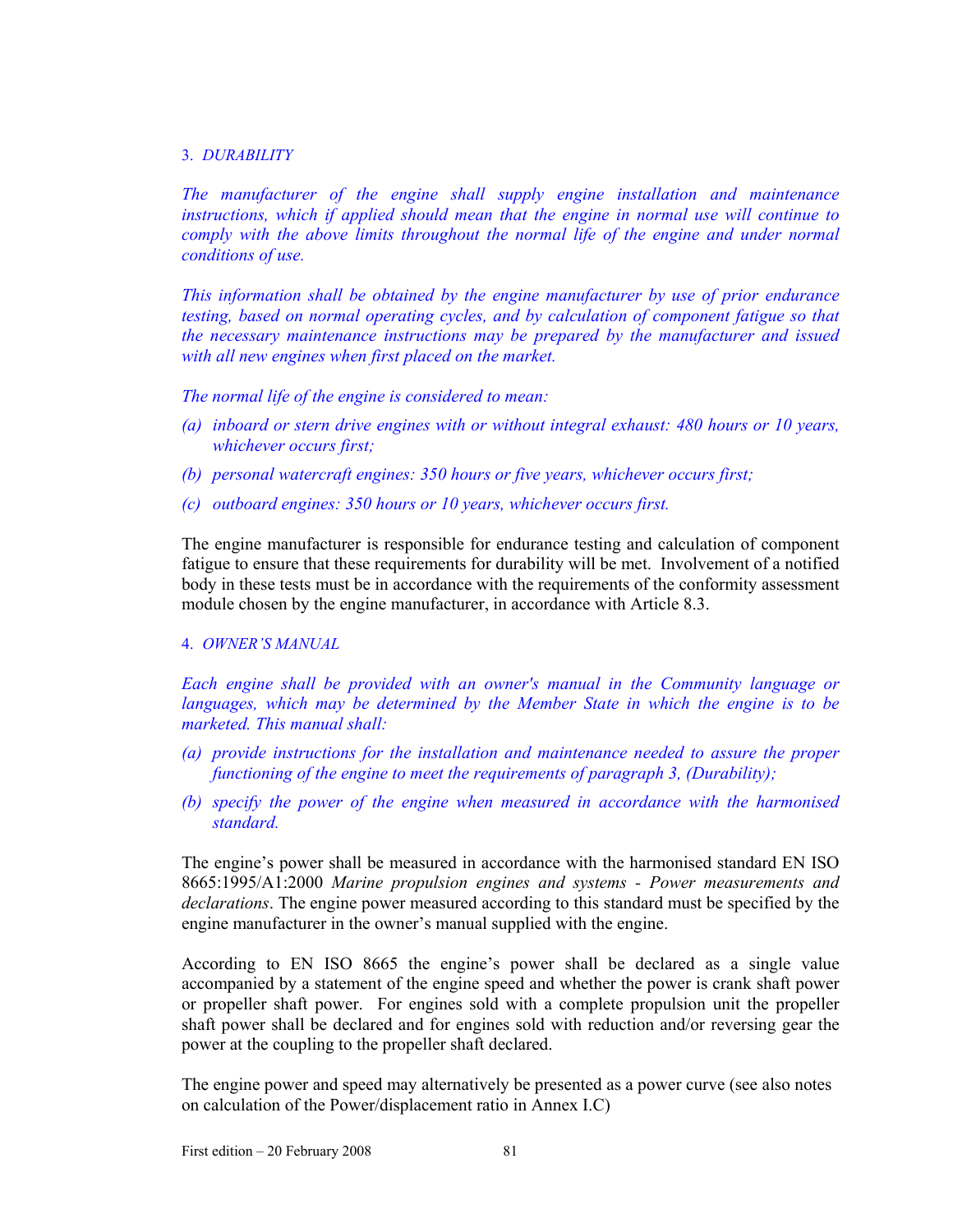# **C: ESSENTIAL REQUIREMENTS FOR NOISE EMISSIONS**

#### **▼M1**

## C. *Essential requirements for noise emissions*

*Recreational craft with inboard or stern drive engines without integral exhaust, personal watercraft and outboard engines and stern drive engines with integral exhaust shall comply with the following essential requirements for noise emissions.* 

Annex I.C specifies the new essential requirements for recreational craft with inboard or stern drive engines without integral exhaust, personal watercraft and outboard engines and stern drive engines with integral exhaust relating to noise emissions.

For personal watercraft and outboard engines and stern drive engines with integral exhaust the noise emission levels must be measured by tests as defined the harmonised standard as specified in 1.1 below. For recreational craft with inboard engines, or with stern drive engines without integral exhaust, conformity with the noise emission requirements may, depending on the speed and other design parameters of the craft, be demonstrated by one of 3 methods: measurement by tests as defined in the harmonised standard (point 1.1 below), application of the Froude number and power displacement ratio method (points 1.2 and 1.3 below) or application of the reference boat method (points 1.4 and 1.5 below).

- 1. *NOISE EMISSION LEVELS*
- *1.1. Recreational craft with inboard or stern drive engines without integral exhaust, personal watercraft and outboard engines and stern drive engines with integral exhaust shall be designed, constructed and assembled so that noise emissions measured in accordance with tests defined in the harmonised standard ( \*\*) shall not exceed the limit values in the following table:*

| Table 2                    |                                                       |  |  |  |
|----------------------------|-------------------------------------------------------|--|--|--|
| <b>Single Engine Power</b> | <b>Maximum Sound Pressure</b><br>$Level = L_{pASmax}$ |  |  |  |
| In kW                      | $In$ $dB$                                             |  |  |  |
| $P_N \leq 10$              | 67                                                    |  |  |  |
| $10 < P_N \leq 40$         | 72                                                    |  |  |  |
| $P_N > 40$                 | 75                                                    |  |  |  |

where  $PN$  = rated engine power in kW at rated speed and  $L_{pASmax}$  = maximum sound *pressure level in dB.* 

*For twin-engine and multiple-engine units of all engine types an allowance of 3 dB may be applied.* 

*( \*\*) EN ISO 14509*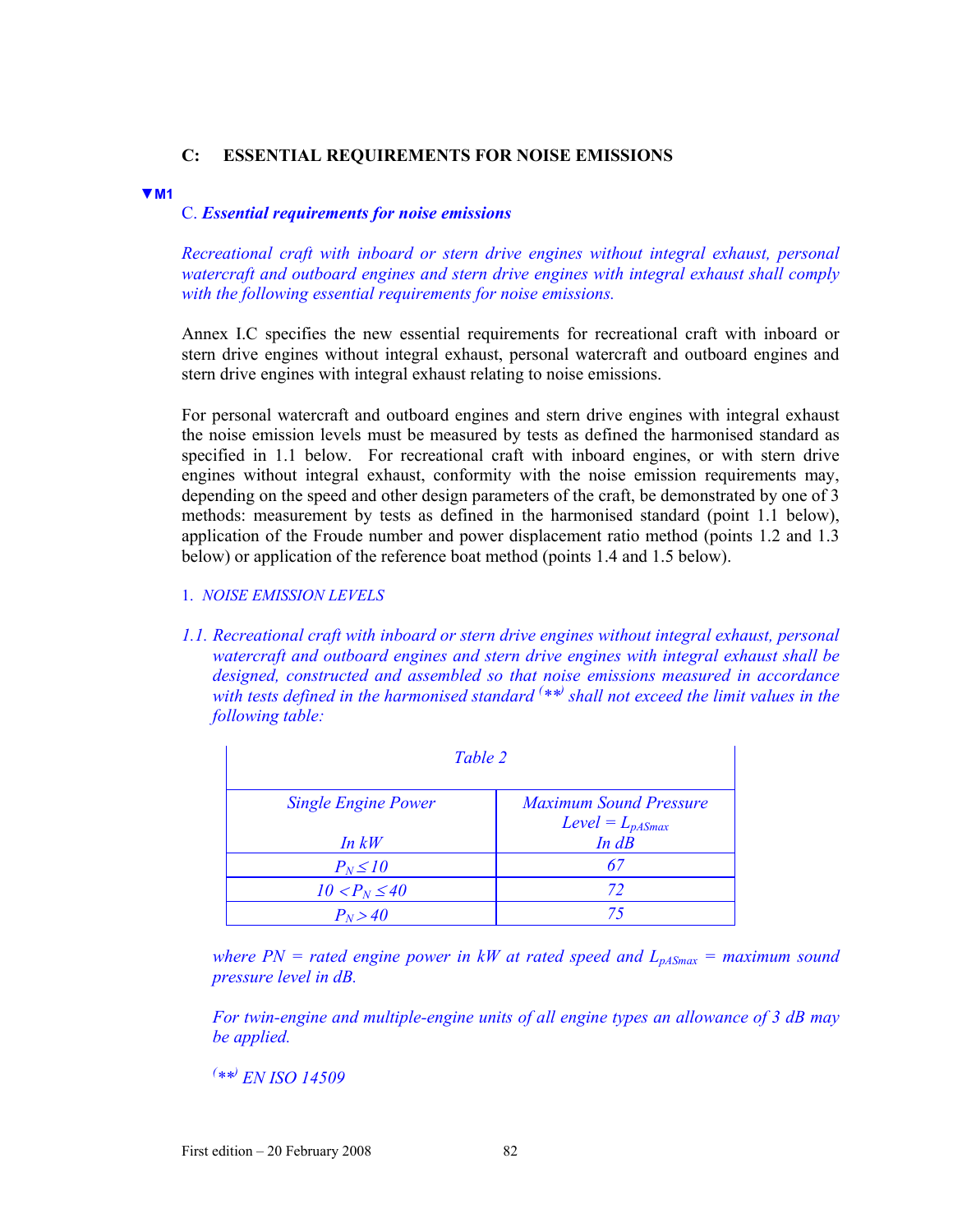The current version of the harmonised standard EN ISO 14509 that specifies the noise emission measurement tests is EN ISO 14509:2000 and Amendment A1:2004 *Measurement of airborne sound emitted by powered recreational craft*. The standard provides for the noise emissions of outboard engines to be measured when they are installed on standard boats and the amendment provides for noise emission measurement of sterndrive engines with integral exhausts using standard craft.

*1.2 As an alternative to sound measurement tests, recreational craft with inboard engine configuration or stern drive engine configuration, without integral exhaust, shall be deemed to comply with these noise requirements if they have a Froude number of*  $\leq 1,1$ *and a power displacement ratio of ≤ 40 and where the engine and exhaust system are installed in accordance with the engine manufacturer's specifications.* 

Recreational craft with inboard propulsion engines, or with stern drive engines without integral exhaust, that have a Froude number of  $\leq 1,1$  and a power displacement ratio of  $\leq 40$ as specified below, and where the engine and exhaust system are installed in accordance with the engine manufacturer's specifications are deemed to comply with the Directive's noise emission requirements without the need for noise emission measurement tests. Such craft will typically be displacement (non-planing) motor boats or sailing boats with auxiliary inboard engines – see the example calculations below*.* 

Where this alternative is applied the calculations and details of the engine and exhaust system installation, which must be in accordance with the engine manufacturer's specifications, must be recorded and a statement made in the declaration of conformity for the craft according to Annex XV.

## *1.3 "Froude number" shall be calculated by dividing the maximum boat speed V (m/s) by the square root of the waterline length lwl (m) multiplied by a given gravitational constant, (g = 9,8 m/s2)*   $Fn = Error!$

The maximum boat speed V  $(m/s)$  to be used in the above equation is to be taken as if measured with the craft at performance test mass  $(m<sub>P</sub>)$  condition and the corresponding Lwl (m) as specified in EN ISO 8666:2002 *Small craft - Principal data*.

*"Power displacement ratio" shall be calculated by dividing the engine power P (kW) by the boat's displacement, D (t) =***Error!**

The engine power (P) to be used for calculation of the power displacement ratio in the above equation is the propeller shaft power (or the crank shaft power in accordance with EN ISO 8665:1995/A1:2000 (see clarifications under clause 4 of part B of Annex I)).

The power has to be expressed in Kw (note that where engine power data available are expressed in Horse Power (hp), the kilowatt (kW) power is obtained from multiplying the horse power data by 0,75).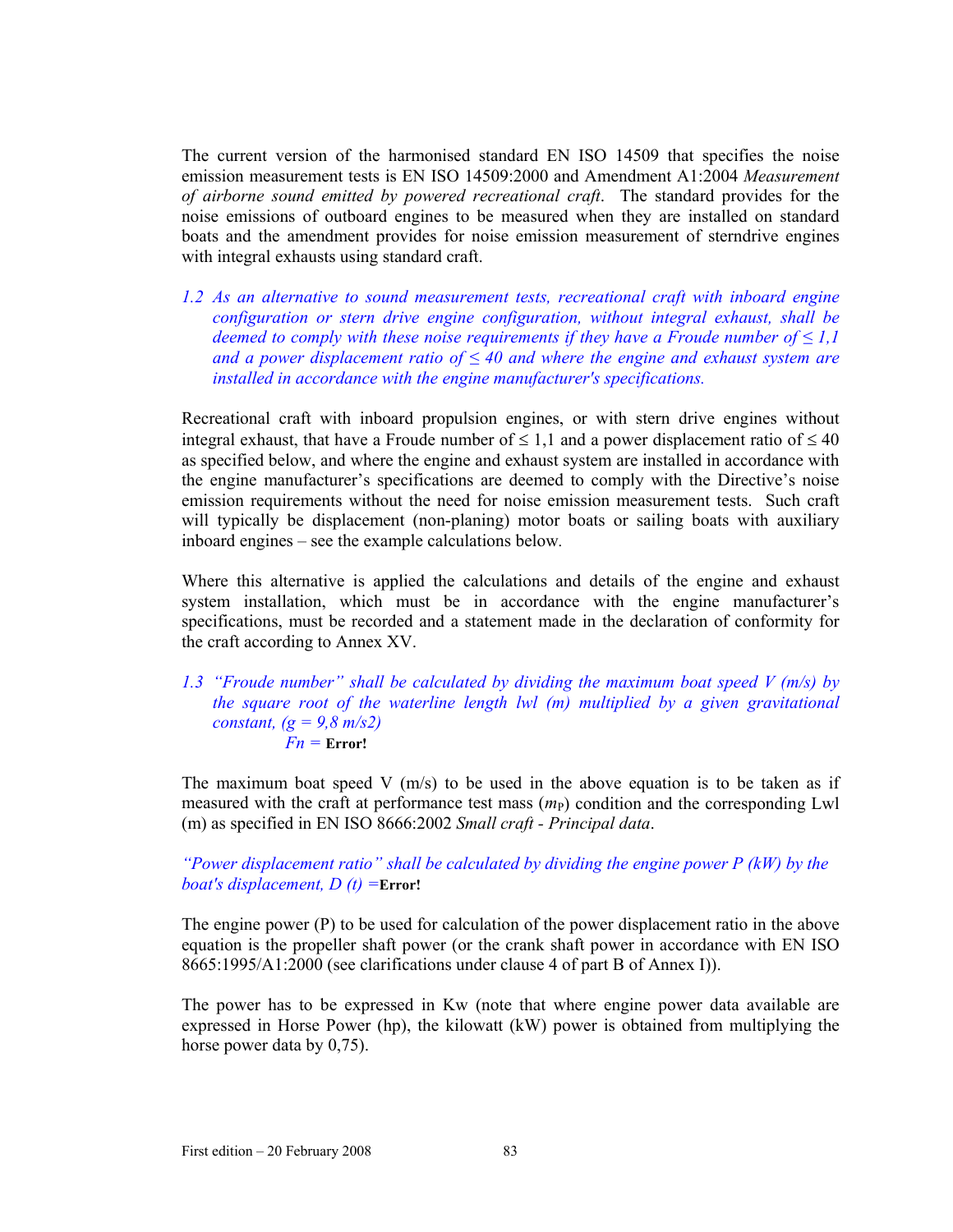The displacement (D) to be used in the above equation is the boat's displacement at performance test mass (*m*P) condition according to EN ISO 8666:2002 *Small craft - Principal data* in tonnes (Kg/1000). Some examples of these calculations are given below.

### **Examples of 'Froude number' and 'Power displacement ratio' calculations**

1) A typical motor cruiser could be as follows:

| Waterline length          | $Lwl = 7.8$ metres                                                                                                                                                                                                                                                                                                                        |
|---------------------------|-------------------------------------------------------------------------------------------------------------------------------------------------------------------------------------------------------------------------------------------------------------------------------------------------------------------------------------------|
| Displacement              | $D = 4$ tonnes                                                                                                                                                                                                                                                                                                                            |
| Engine power              | $P = 35hp = 26 kW$                                                                                                                                                                                                                                                                                                                        |
| Speed (max)               | $V = 8$ knots = 4,1 metres per second                                                                                                                                                                                                                                                                                                     |
| $\mathbf{m}$ $\mathbf{m}$ | $\mathbf{1}$ , $\mathbf{1}$ , $\mathbf{1}$ , $\mathbf{1}$ , $\mathbf{1}$ , $\mathbf{1}$ , $\mathbf{1}$ , $\mathbf{1}$ , $\mathbf{1}$ , $\mathbf{1}$ , $\mathbf{1}$ , $\mathbf{1}$ , $\mathbf{1}$ , $\mathbf{1}$ , $\mathbf{1}$ , $\mathbf{1}$ , $\mathbf{1}$ , $\mathbf{1}$ , $\mathbf{1}$ , $\mathbf{1}$ , $\mathbf{1}$ , $\mathbf{1}$ , |

The 'Froude number' would be calculated from:  $Fn = \frac{4,1}{\text{Error}!} = \frac{0,47}{1,67}$ 

The Power Displacement ratio would be:  $P/D = 26/4 = 6.5$ 

As the 'Froude number' is less than 1,1 and the Power displacement ratio is less than 40 the craft in question will be deemed to comply with the noise emissions.

2) A sailing yacht could be as follows:

| Water line length | $Lwl = 11,13$ metres                  |
|-------------------|---------------------------------------|
| Displacement      | $D = 12,56$ tonnes                    |
| Engine power      | $P = 56hp = 42 kW$                    |
| Speed (max)       | $V = 9$ knots = 4,6 metres per second |

The 'Froude number' would be calculated from:  $Fn = \frac{4.6}{\text{Error!}} = 0.44$ 

The Power Displacement ratio would be:  $P/D = 42/12,56 = 3.34$ 

As the 'Froude number' is less than 1,1 and the Power displacement ratio is less than 40 the yacht in question will be deemed to comply with the noise emissions.

3) A faster motor cruiser could be as follows:

| Waterline length                                          | $Lwl = 10,2$ metres                     |        |         |
|-----------------------------------------------------------|-----------------------------------------|--------|---------|
| Displacement                                              | $D = 6$ tonnes                          |        |         |
| Engine power                                              | $P = 300hp = 225 kW$                    |        |         |
| Speed (max)                                               | $V = 22$ knots = 11,3 metres per second |        |         |
| The 'Froude number' would be calculated from: $Fn = 11.3$ |                                         |        | $= 113$ |
|                                                           |                                         | Error! |         |

| The Power Displacement ratio would be: | $P/D = 225/6 = 37.5$ |
|----------------------------------------|----------------------|
|----------------------------------------|----------------------|

The Power displacement ratio is less than 40 but the 'Froude number' is more than 1,1 so the craft in question fails the criteria. This method may therefore not be applied and the craft must be tested in accordance with the pass-by test of ISO 14509 to establish if it complies with the noise emission requirements (or apply the reference boat method, if applicable).

Chart for Froude number (Fn):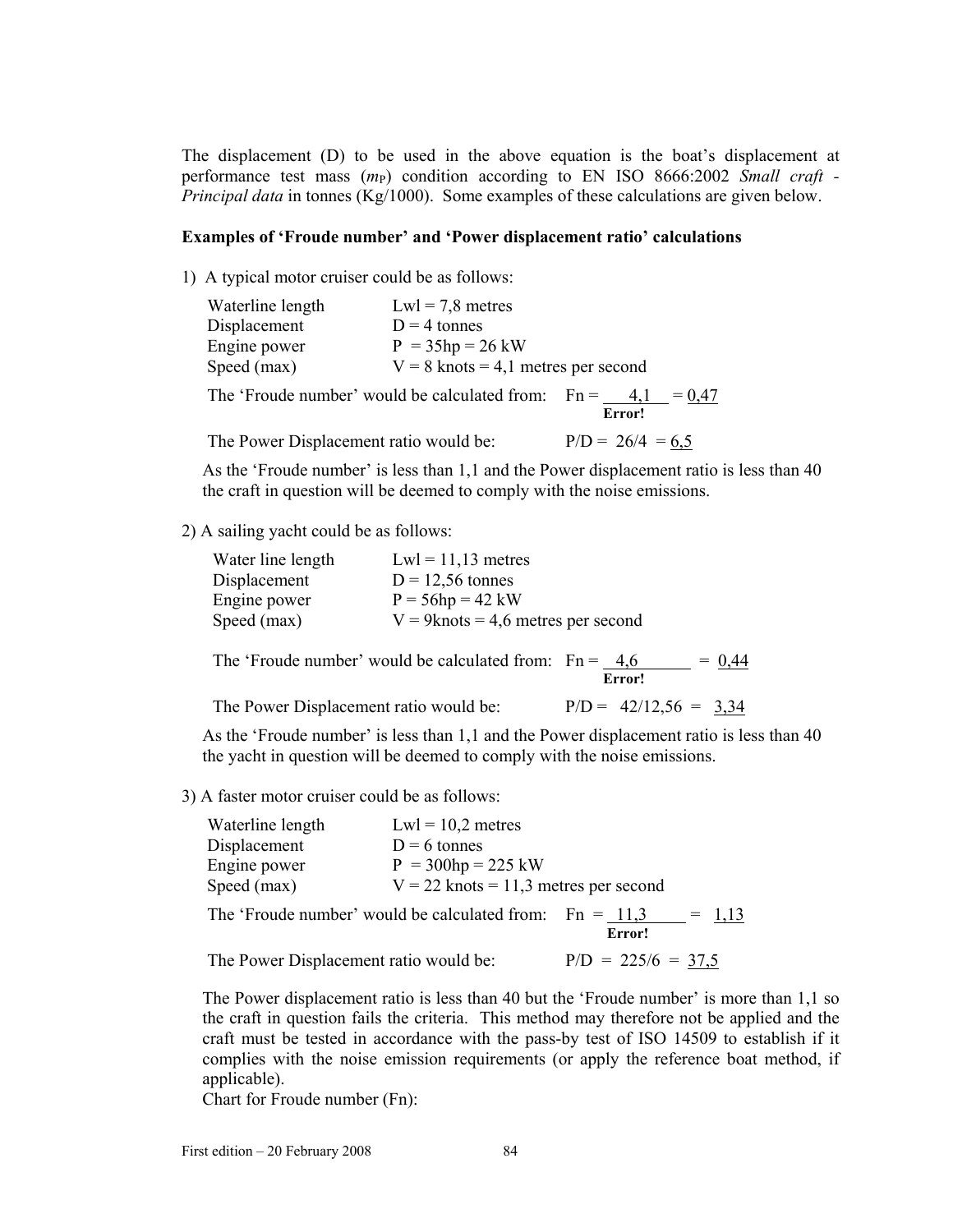

Chart for Power Displacement Ratio:



*1.4. As a further alternative to sound measurement tests, recreational craft with inboard or stern drive engine configurations without integral exhaust, shall be deemed to comply with these noise requirements if their key design parameters are the same as or compatible with those of a certified reference boat to tolerances specified in the harmonised standard.*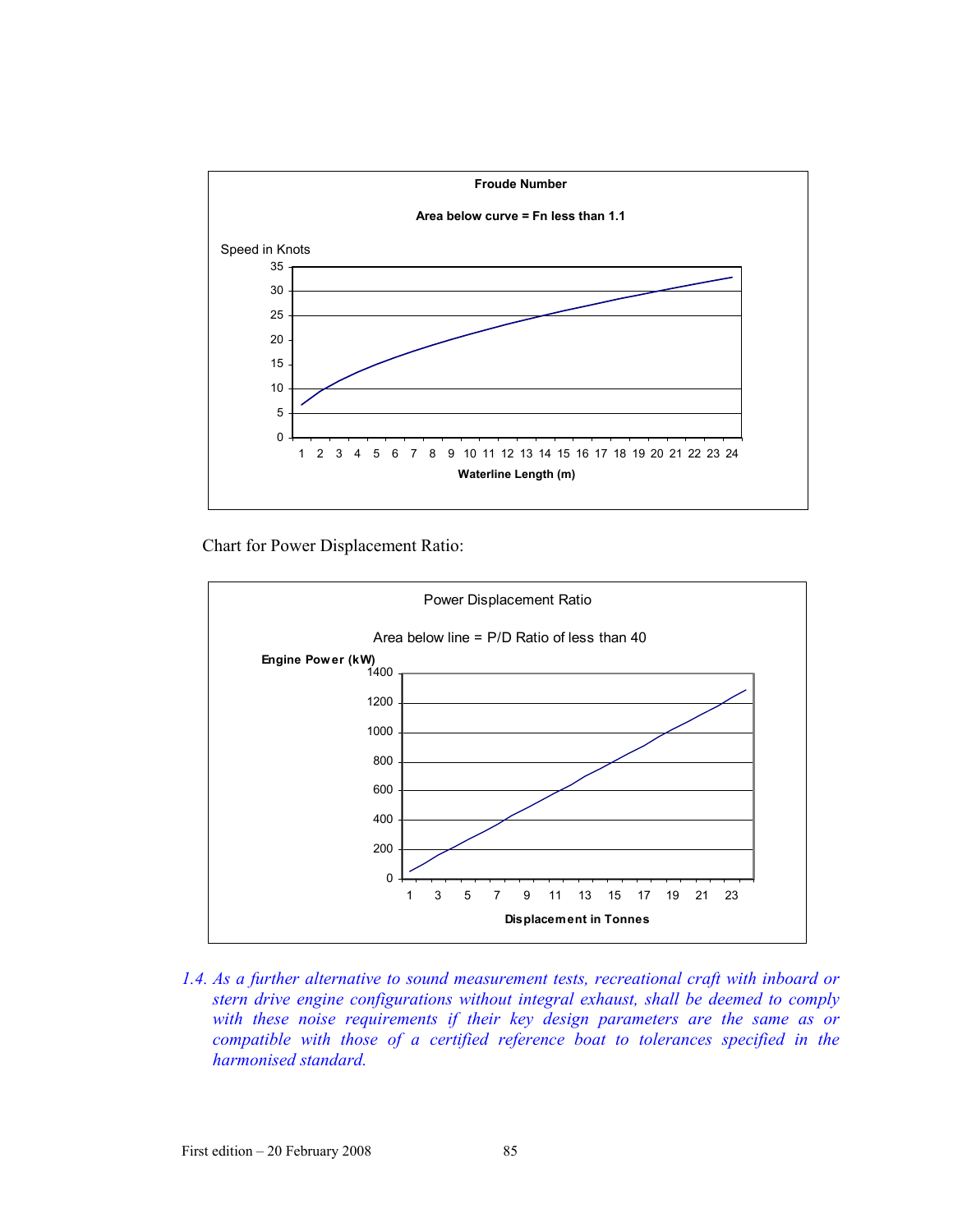*1.5. "Certified reference boat" shall mean a specific combination of hull/inboard engine or stern drive engine without integral exhaust that has been found to comply with the noise emission requirements, when measured in accordance with section 1.1, and for which all appropriate key design parameters and sound level measurements have been included subsequently in the published list of certified reference boats.* 

This alternative to noise emission testing to demonstrate compliance with the noise emission requirements of recreational craft with inboard propulsion engines, or stern drive engines without integral exhausts, may be used if it can be demonstrated that the key design parameters of the craft are the same as or compatible with those of a certified reference boat to tolerances specified in the harmonised standard. The key design parameters to be compared and tolerances are specified in the harmonised standard EN ISO 14509-2:2006 *Measurement of airborne sound emitted by powered recreational craft* – Part 2: *Sound Assessment using reference craft*.

The concept of using reference boats was developed to reduce the potential costs for demonstrating compliance of sound emissions regulations. In particular, to avoid a situation where craft manufacturers might have to test each and every hull/engine model configuration.

A 'certified reference boat' may be any hull/engine combination that has been subject to a full pass-by sound test in accordance with EN ISO 14509:2000/A1:2004 – *Measurement of airborne sound emitted by powered recreational craft*. Providing the hull/engine combination passes the Directive's specified sound level requirements for its engine size, the appropriate key design parameters of that hull/engine combination may then be added to the list of certified reference boats. The published list of certified reference boats will be held centrally. Full details of this list will be available for consultation to all boat-builders and/or engine manufacturers, whether large or small, and other interested parties, such as notified bodies.

Subsequently, boat-builders wishing to use this method to establish compliance of a new hull/engine combination may choose a reference boat from the list that is most similar to their production hull/engine combination. They would then carry out a comparison between the key hull/engine design parameters of the candidate craft against those of the chosen reference boat to establish compatibility. If the key design parameters of both hull/engine combinations are the same within the tolerances specified in the standard then the candidate craft is deemed to comply with the Directive's noise requirements without the need for any sound testing. The key design parameters relate to the craft's principle dimensions, engine specifications and the effectiveness of the exhaust system.

In addition to providing this comparative method, which involves no sound testing, the current draft of prEN ISO 14509-3:2007 - *Airborne sound emitted by powered recreational craft – Part 3 Sound assessment using calculation and measurements procedures* provides an alternative comparative method in which the key design parameters for the engine and exhaust system are replaced by measurement of the engine sound over the transom of the craft when it is operating under power. This alternative does not require information on the engine and exhaust system as the engine noise of the craft under consideration is measured. This means that this alternative can only be applied to a complete boat that may be tested when underway.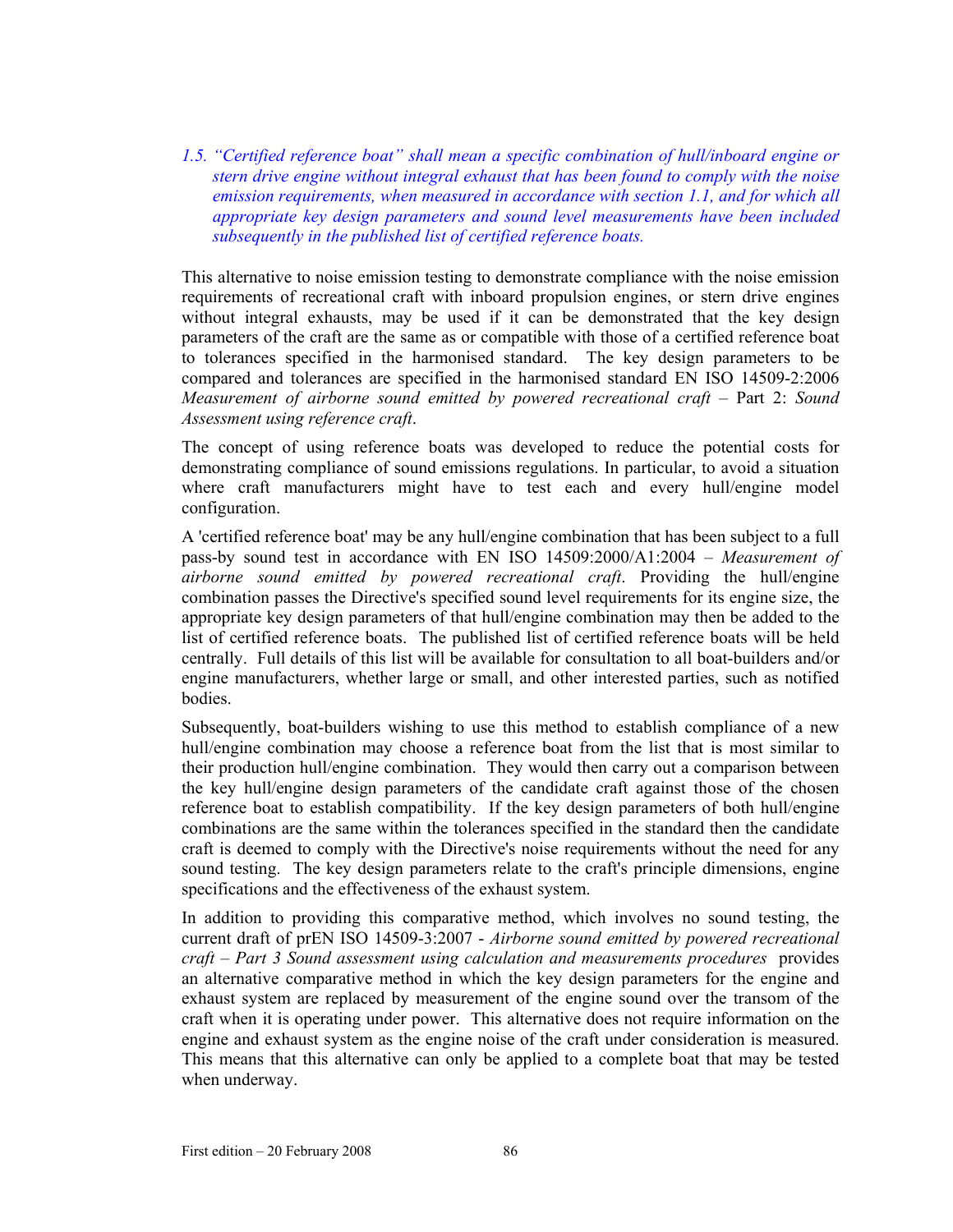## 2. *OWNER'S MANUAL*

*For recreational craft with inboard engine or stern drive engines with or without integral exhaust and personal watercraft, the owner's manual required under Annex I.A Section 2.5, shall include information necessary to maintain the craft and exhaust system in a condition that, insofar as is practicable, will ensure compliance with the specified noise limit values when in normal use.* 

Introduces a new requirement for the owner's manual supplied with the recreational craft or personal watercraft to specify information on maintenance of the craft, engine and exhaust system to ensure continued compliance with the noise limits. With respect to stern drive engines with integral exhaust this requirement is satisfied by keeping a copy of the owner's manual for the engine with the owner's manual for the craft, provided that the owner's manual for the engine provides instructions as laid out in the requirements above.

*For outboard engines, the owner's manual required under Annex I.B.4 shall provide instructions necessary to maintain the outboard engine in a condition, that insofar as is practicable, will ensure compliance with the specified noise limit values when in normal use.'* 

The owner's manual supplied with the outboard engine shall include information on maintenance to ensure continued compliance with the noise emission limits.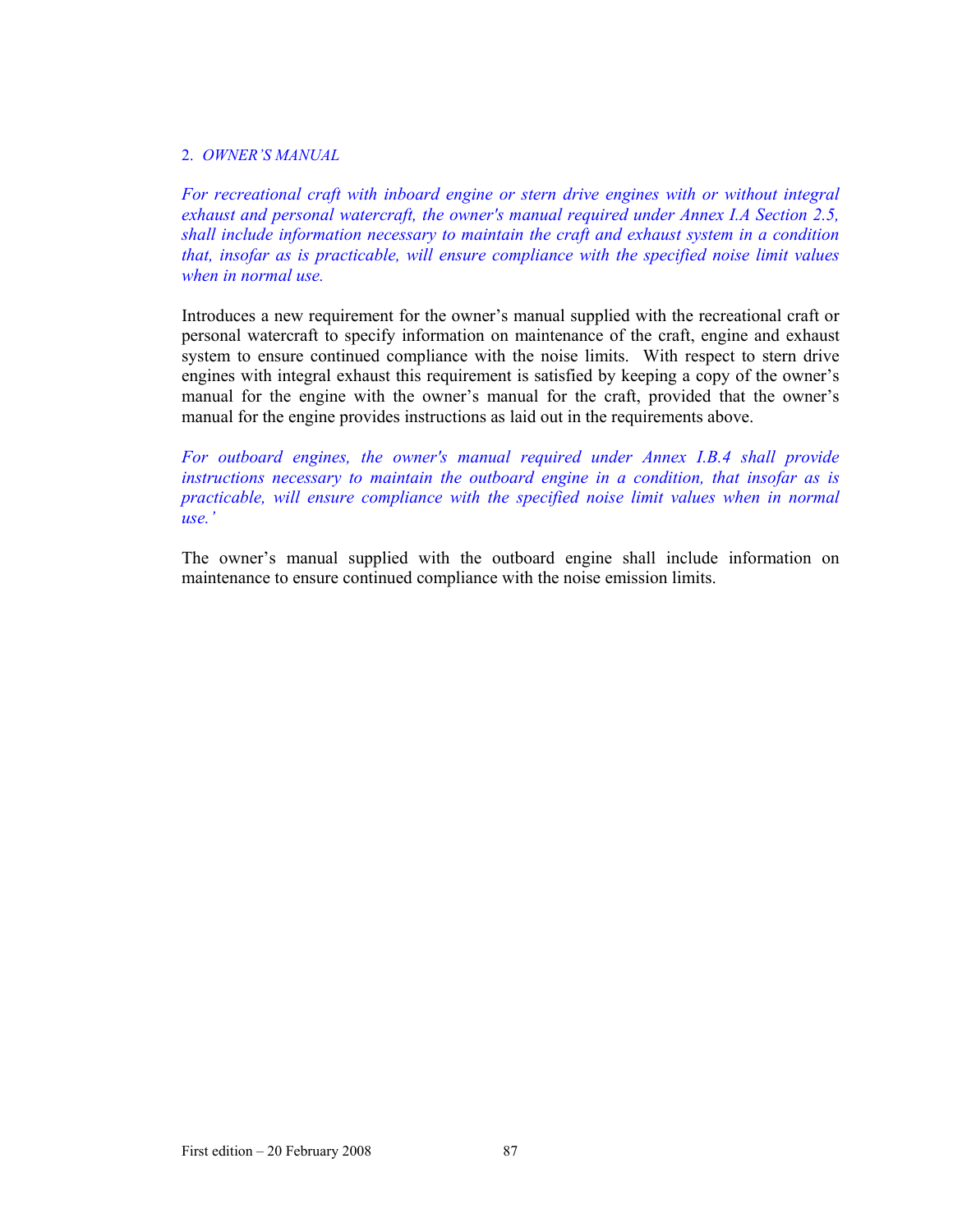# **ANNEX II: COMPONENTS**

Annex II gives five specific components listed under the Directive, which when placed on the market separately and when intended for installation require their own conformity assessment procedure, including CE marking. According to Article 8.2.(e), five conformity assessment modules or combinations of modules can be applied to them. All these modules imply a third party intervention, either in the design phase only (module B+C) or in the design and production phase (module B+D, or B+F, or G or H) which has to take place before the component is placed separately on the market.

**▼B**

## *ANNEX II*

# *COMPONENTS*

1. *Ignition-protected equipment for inboard and stern drive engines*

For ignition-protected equipment for inboard and stern drive petrol engines and petrol fuel tank spaces, refer to Annex I.A, points 5.1.1 and 5.2.2, first indent.

It is the intention here to emphasise the risk of ignition of flammable gases. This risk is significantly greater with petrol, as defined in EN ISO 10088:2001, than with other lessvolatile fuels. For this reason petrol engine installations (i.e. those using low-flashpoint fuel) are directly specified. However, ignition risks should be recognised in all installations.

### 2. *Start-in-gear protection devices for outboard engines*

For start-in-gear protection for outboard engines: refer in Annex I to point 5.1.4.

Relevant Harmonised Standard: EN ISO 11547:1995/A1:2000: Small craft – Start-in-gear protection (ISO 11547:1994)

3. *Steering wheels, steering mechanisms and cable assemblies*

For steering wheels, steering mechanisms and cable assemblies: refer to Annex I.A, points 5.4.1. and 5.4.2.

Relevant Harmonised Standards:

EN ISO 13929:2001: Small craft – Steering gear – geared link systems (ISO 13929:2001)

EN ISO 8847:2004: Small craft – Steering gear – Cable and pulley systems (ISO 8847:2004) EN ISO 8847:2004/AC:2005

EN ISO 28848:1993/A1:2000: Small craft – Remote steering systems (ISO 8848:1990)

EN ISO 29775:1993/A1:2000: Small craft – Remote steering systems for single outboard motors of 15 kW to 40 kW power (ISO 9775:1990)

EN ISO 15652:2005: Small craft – remote steering systems for inboard mini jet boats (ISO 15652:2003)

First edition – 20 February 2008 88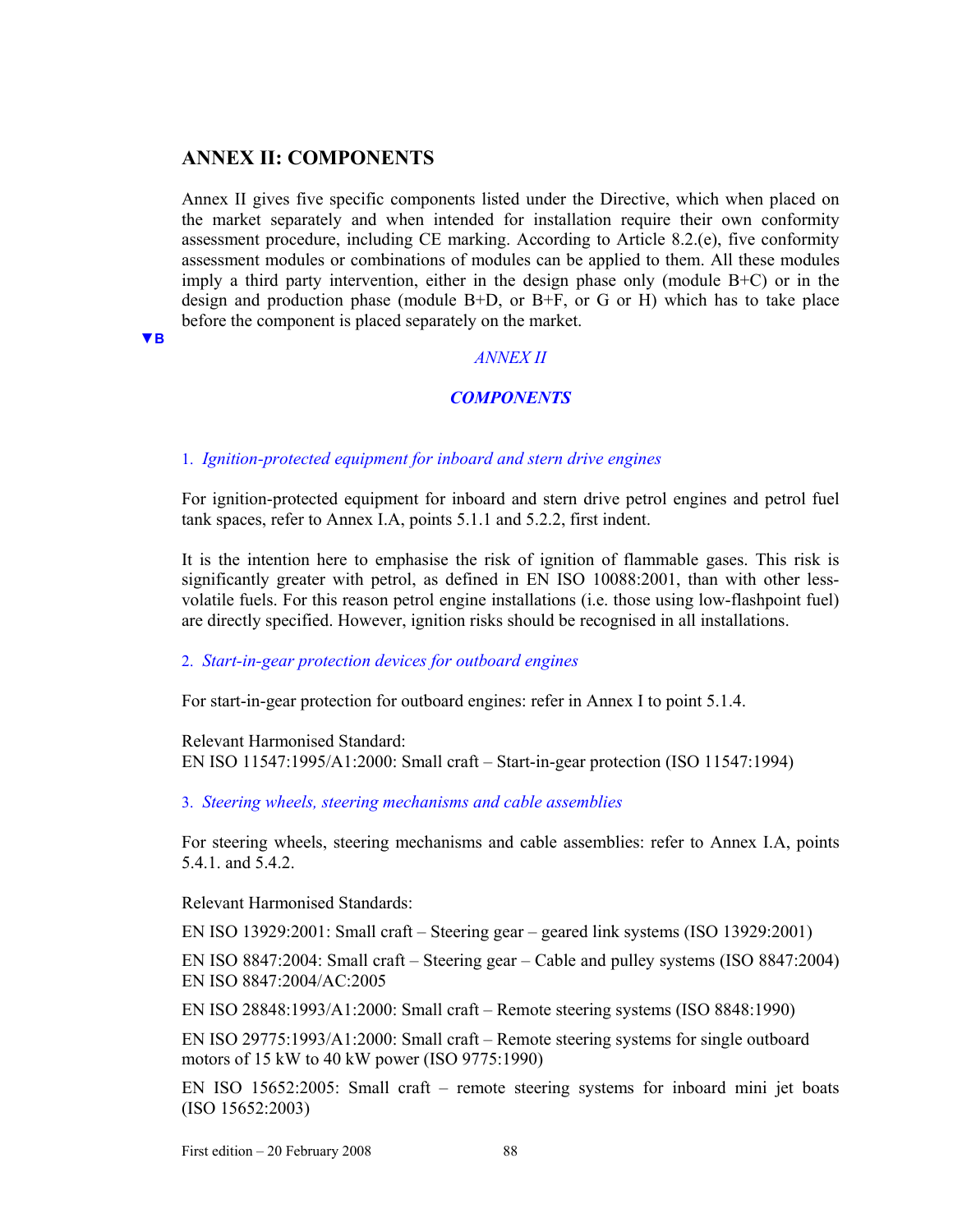# **▼M1**

## 4. *Fuel tanks intended for fixed installations and fuel hoses*

The amendment specifies that fuel tanks intended for fixed (permanent) installation in craft are covered by Annex II only when placed on the market separately as components. Accordingly portable fuel tanks of any capacity are excluded from the scope of Annex II and therefore should not bear the CE marking for this Directive. Fuel tanks that are an integral part of the structure of the craft are also excluded from the scope of Annex II and therefore should not bear the CE marking. See also the comments to Article 1.1.(iii)**.**

For fuel tanks and fuel hoses: refer to Annex I.A, point 5.2.2. for fuel tanks and point 5.2.1. for fuel hoses. See point 1 above with regard to petrol.

#### **▼B**

# 5. *Prefabricated hatches and portlights*

For prefabricated hatches and portlights: refer to Annex I.A, point 3.4.

A portlight is considered to be any port or window above the maximum load waterline whose watertightness is essential to maintain the integrity of the freeboard area.

Relevant Harmonised Standard:

EN ISO 12216: 2002: Small craft – Windows, portlights, hatches, deadlights and doors strength and watertightness requirements (ISO 12216:2002)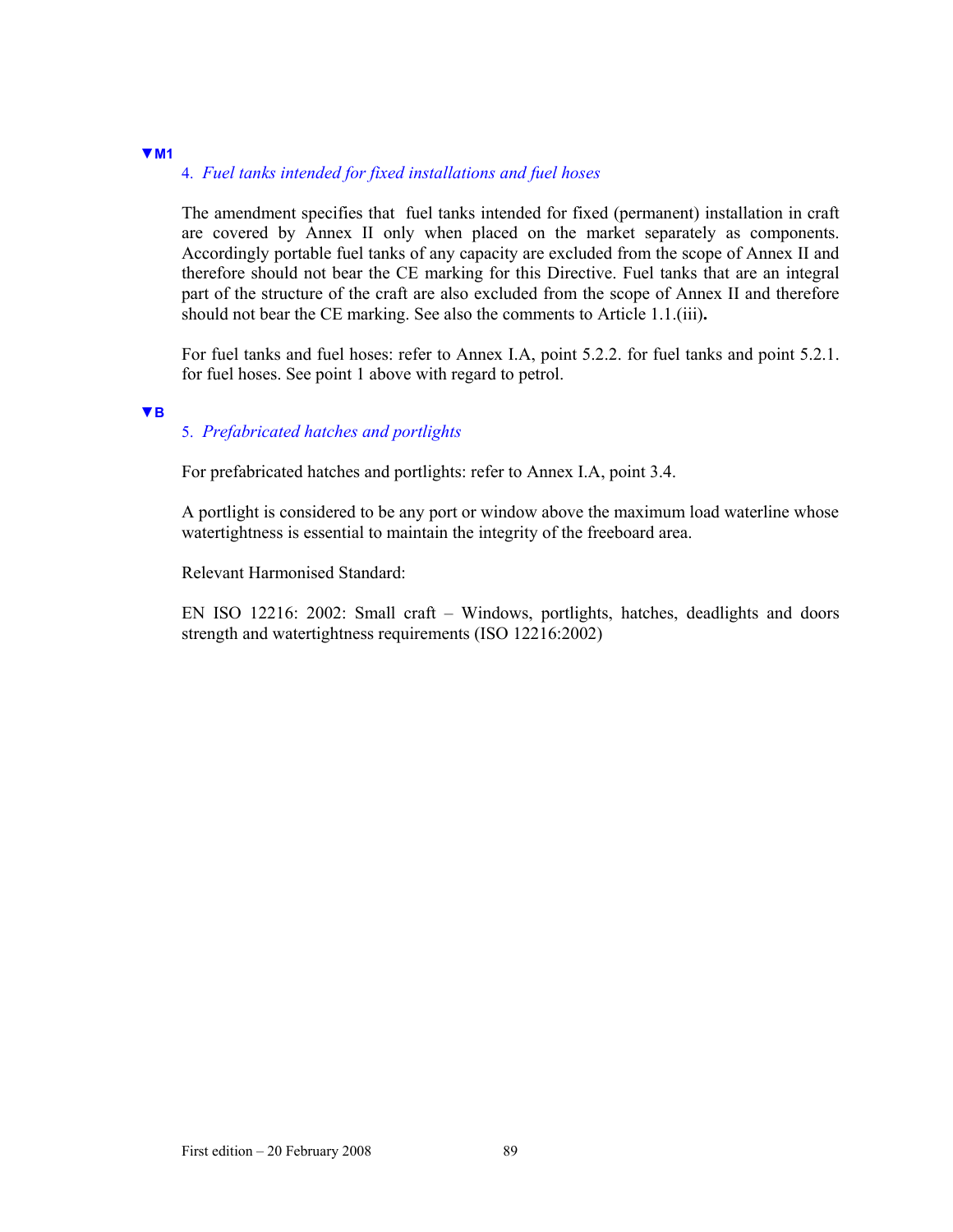# **ANNEX III: DECLARATION BY THE BUILDER**

**▼B**

#### *ANNEX III*

# **DECLARATION BY THE BUILDER OR HIS AUTHORISED REPRESENTATIVE ESTABLISHED IN THE COMMUNITY OR THE PERSON RESPONSIBLE FOR PLACING ON THE MARKET**

#### *(Article 4 (2) and (3))*

- (*a) The declaration by the builder or his authorised representative established in the Community referred to in Article 4 (2) (partly completed craft) shall contain the following:* 
	- *the name and address of the builder,*
	- *the name and address of the representative of the builder established in the Community or, if appropriate, of the person responsible for the placing on the market,*
	- *a description of the partly completed craft,*
	- *a statement that the partly completed craft is intended to be completed by others and that it complies with the essential requirements that apply at this stage of construction.*
- *(b) The declaration by the builder, his authorised representative established in the Community or the person responsible for placing on the market referred to in Article 4(3) (components) shall contain the following:* 
	- *the name and address of the builder,*
	- *the name and address of the representative of the builder established in the Community or, if appropriate, of the person responsible for the placing on the market,*
	- *a description of the component*
	- *a statement that the component complies with the relevant essential requirements.*

The declaration of the builder or his authorised representative established in the Community or the person responsible for the placing on the market, in the case of partly completed craft (Article 4(2)) and in the case of components (Article 4(3)), is self explanatory.

Reference is made to the definitions given under Article 1.3.(h) and 1.3.(i) of "manufacturer" and "authorised representative".

Some confusion may exist in the case of a boat destined to be fitted with an outboard engine. In this case the "boat" is effectively finished/completed by the boat builder and requires only the outboard engine to be provided. Many of these boat types are placed on the market without an engine, this being provided/purchased at the choice of the eventual owner: they are however suitable to be put into service. Reference should be made in this respect to Annex XV.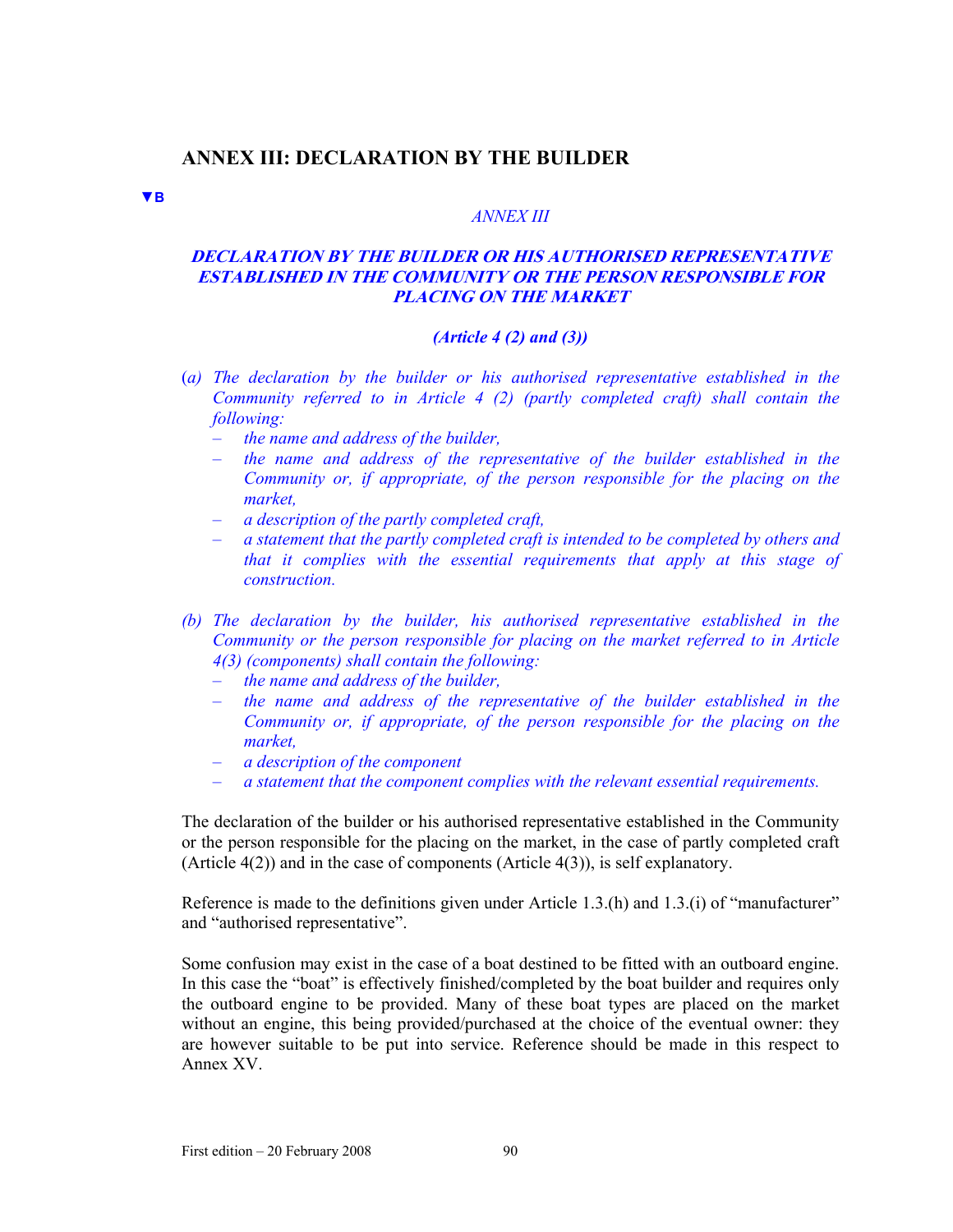When a manufacturer places a craft, requiring for its propulsion an inboard engine or a stern-drive engine without an integral exhaust, on the market without such an engine being mounted, this is considered to be a partly completed boat under the Directive. The requirements of Annex I would therefore apply. In these few instances the engine is selected by the end user and not fitted by the boat manufacturer, prior to placing it on the market. It is considered that, in these cases, the owner of the craft will either fit the engine on his own or seek appropriate professional assistance to fit the engine in accordance with the instructions of the engine manufacturer. The owner of the craft, or the person placing the completed craft on the market and/or putting into service, will then take responsibility to complete the remaining conformity assessment requirements and CE mark the boat accordingly.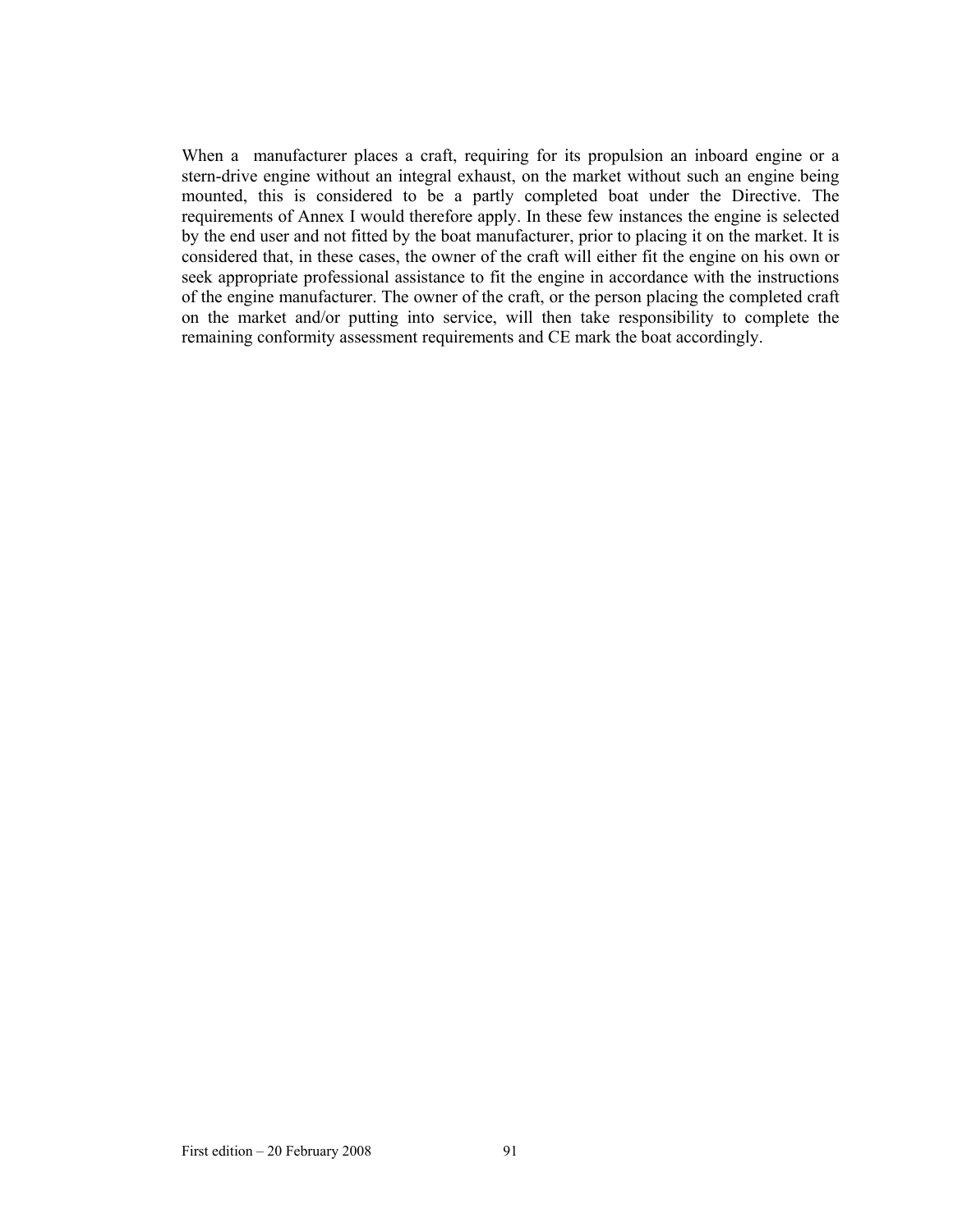# **ANNEX IV: CE MARKING**

### *ANNEX IV*

# **CE MARKING**

*The CE conformity marking must consist of the initials "CE" taking the following form:* 



*If the marking is reduced or enlarged, the proportions given in the above graduated drawing must be respected.* 

*The various elements of the CE marking must have about the same vertical dimension, which shall not be less than 5 mm.* 

### **▼C1**

**▼B**

*The CE marking is followed by the identification number of the notified body, if it intervenes in the control of production.* 

A corrigendum was published in the Official Journal of the European Communities, N° L 127, 10.6.1995, p.27, where it was stated that in the last sentence of this annex, the words "as well as by the last two figures of the year that the CE marking is affixed" are to be deleted. The text of the Directive reads as shown above.

First edition – 20 February 2008 92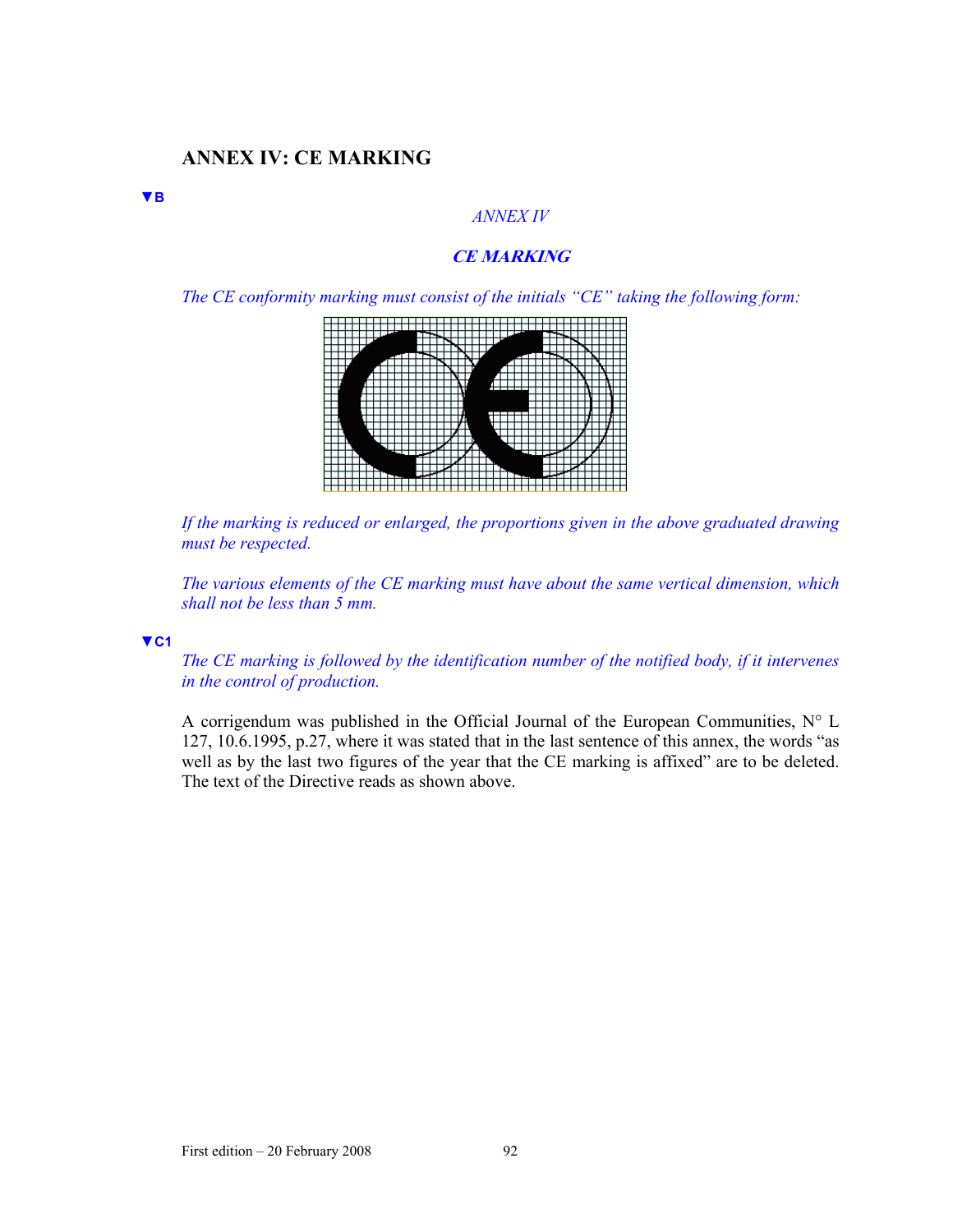# **ANNEX V: INTERNAL PRODUCTION CONTROL (Module A)**

**▼B**

### *ANNEX V*

# **INTERNAL PRODUCTION CONTROL**

### **(Module A)**

- *1. The manufacturer or his authorised representative established within the Community, who carries out the obligations laid down in point 2, ensures and declares that the products concerned satisfy the requirements of the Directive that apply to them. The manufacturer or his authorised representative established within the Community shall affix the CE marking to each product and draw up a written declaration of conformity (see Annex XV).*
- *2. The manufacturer shall establish the technical documentation described in paragraph 3 and he or his authorised representative established within the Community shall keep it for a period ending at least 10 years after the last product has been manufactured at the disposal of the relevant national authorities for inspection purposes.*

*Where neither the manufacturer nor his authorised representative is established within the Community, the obligation to keep the technical documentation available shall be the responsibility of the person who places the product on the Community market.* 

- *3. Technical documentation shall enable the conformity of the products with the requirements of the Directive to be assessed. It shall, as far as relevant for such assessment, cover the design, manufacture and operation of the product (see Annex XIII).*
- *4. The manufacturer or his authorised representative shall keep a copy of the declaration of conformity with the technical documentation.*
- *5. The manufacturer shall take all measures necessary in order that the manufacturing process shall ensure compliance of the manufactured products with the technical documentation referred to in point 2 and with the requirements of the Directive that apply to them.*

Annex V describes the conformity assessment module A: 'internal production control', where the manufacturer takes himself full responsibility for declaring that the products concerned satisfy the requirements of the directive, without any third-party intervention.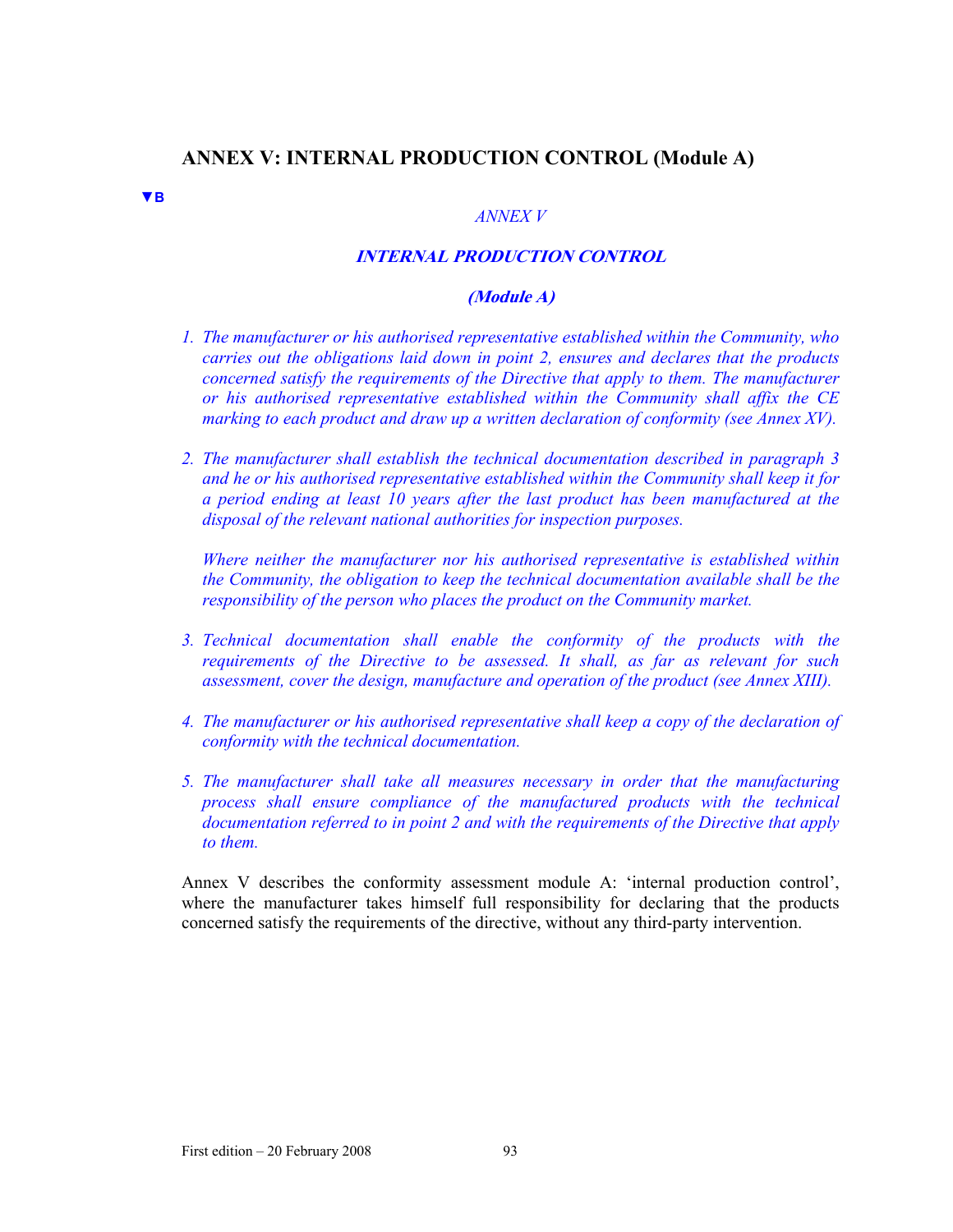# **ANNEX VI: INTERNAL PRODUCTION CONTROL PLUS TESTS (Module Aa, option 1)**

#### **▼M1**

## *ANNEX VI*

#### **INTERNAL PRODUCTION CONTROL PLUS TESTS**

### **(Module Aa, option 1)**

*This module consists of module A, as referred to in Annex V, plus the following supplementary requirements:* 

The requirements of this annex have been arranged so that part A describes the procedures for assessment of the design and construction requirements of recreational craft and personal watercraft according to module Aa and part B describes procedures for assessment of noise emissions of recreational craft with inboard or stern drive engines without integral exhaust and personal watercraft

#### *A. Design and construction*

*On one or several boats representing the production of the manufacturer one or more of the following tests, equivalent calculation or control shall be carried out by the manufacturer or on his behalf:* 

- *(a) test of stability according to section 3.2 of the Essential Requirements (Annex IA);*
- *(b) test of buoyancy characteristics according to section 3.3 of the Essential Requirements (Annex IA).*

*Provisions common to both variations:* 

*These tests or calculations or control shall be carried out under the responsibility of a notified body chosen by the manufacturer.* 

Annex VI, Part A, describes the procedure for assessing the design and construction of recreational craft and personal watercraft in accordance with Module Aa, option 1, whereby the module A procedure is supplemented by:

- test of stability according to point 3.2 of the Essential Requirements in Annex I.A,
- test of buoyancy characteristics according to point 3.3 of the Essential Requirements in Annex I.A.

These tests (or calculations or control) are carried out on the responsibility of a notified body chosen by the manufacturer.

The first sentence of Annex VI, Part A, shall be understood to mean that tests, or equivalent calculation or control shall be carried out by the manufacturer, or on his behalf, to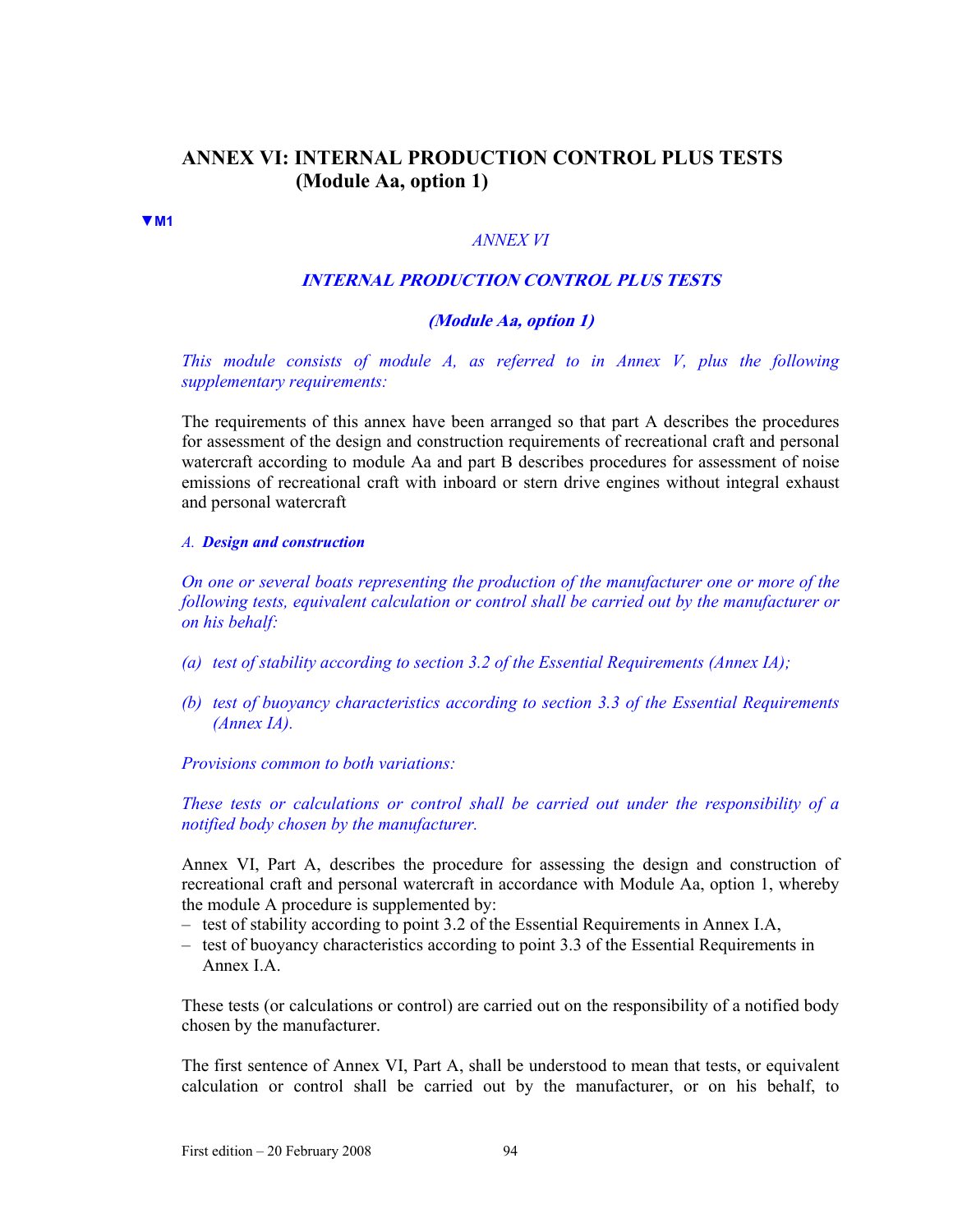demonstrate that the craft meet the essential requirements of Annex I.A, points 3.2 and 3.3, as applicable.

In discussions with the manufacturer the notified body should agree on the type, number and scope of the tests, equivalent calculations or controls to be undertaken, and the number of craft upon which they have to be applied.

It shall be the notified body's responsibility to ensure that such test, equivalent calculation or control shall be carried out to demonstrate conformity with points 3.2 and 3.3 of the essential requirements of Annex I.A.

Module Aa requires notified body intervention only for stability and buoyancy for the craft under review. It should be noted that there is no requirement for notified body intervention in the manufacturing process.

For recreational craft, the conformity assessment requirements of module Aa remain the same as originally specified in Directive 94/25/EC, except that the requirement to affix the notified body's distinguishing number during the manufacturing process has been deleted.

If the conformity of the design and construction of personal watercraft is assessed according to module Aa, the tests, calculations or controls applied to demonstrate compliance with the stability and buoyancy requirements as specified in (a) and (b) above shall be carried out by the personal watercraft manufacturer or on his behalf under the responsibility of the notified body chosen by the manufacturer. Under this responsibility it is to the discretion of the notified body to witness these tests and/or check these calculations.

### *B. Noise emissions*

*For recreational craft fitted with inboard or stern drive engines without integral exhaust and for personal watercraft:* 

*On one or several craft representing the production of the craft manufacturer, the sound emission tests defined in Annex I.C shall be carried out by the craft manufacturer, or on his behalf, under the responsibility of a notified body chosen by the manufacturer.* 

Recreational craft with inboard propulsion engines, or with stern drive engines without integral exhaust, and personal watercraft must use the harmonised standard (EN ISO 14509) for measurement of noise emissions (except for recreational craft with inboard propulsion engines or stern drive engines without integral exhaust in the case when one of the two alternative methods referred to in Annex I, part C can be applied). If the manufacturer applies for conformity assessment according to module Aa these noise emission measurement tests must be conducted under the responsibility of a notified body. The noise emission measurement tests may be carried out by the manufacturer and witnessed and/or checked by the notified body. Alternatively the tests may be conducted by another party appointed by the manufacturer and witnessed and/or checked by the notified body, or conducted by the notified body. Another party appointed by the manufacturer could be the notified body itself, if that body has been assigned by a Member State for this purpose.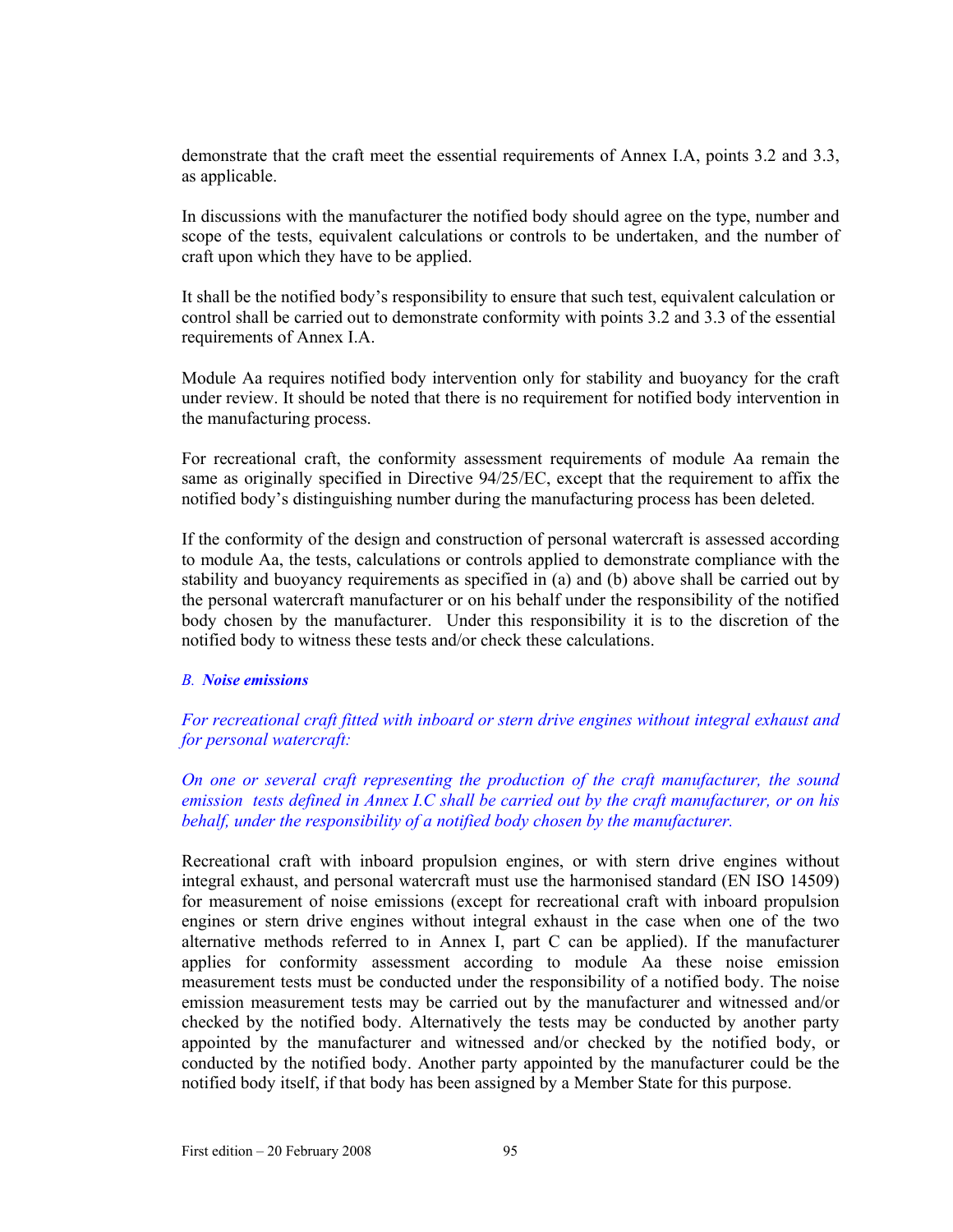*For outboard engines and stern drive engines with integral exhaust:* 

*On one or several engines of each engine family representing the production of the engine manufacturer, the sound emission tests defined in Annex I.C shall be carried out by the engine manufacturer, or on his behalf, under the responsibility of a notified body chosen by the manufacturer.* 

*Where more than one engine of an engine family is tested, the statistical method described in Annex XVII shall be applied to ensure conformity of the sample.* 

For outboard engines and stern drive engines with integral exhaust, the noise emission tests must be conducted in accordance with the harmonised standard (EN ISO 14509) using 'standard craft' as defined by the standard. If the manufacturer applies for conformity assessment according to module Aa these tests must be carried out under the responsibility of a notified body. The noise emission tests may be carried out by the engine manufacturer and witnessed and/or checked by the notified body. Alternatively the test may be conducted by another party appointed by the engine manufacturer and witnessed and/or checked by the notified body. Another party appointed by the manufacturer could be the notified body itself, if that body has been assigned by a Member State for this purpose.

The tests may be conducted on one engine from each engine family (see definition in Article 1.3.(g)) in the manufacturer's range, in which case the engine selected must be chosen to provide noise emission characteristics representative of all engines in that engine family. Where more than one engine is tested the average result of the sample and standard deviation shall be calculated according to Annex XVII to determine compliance.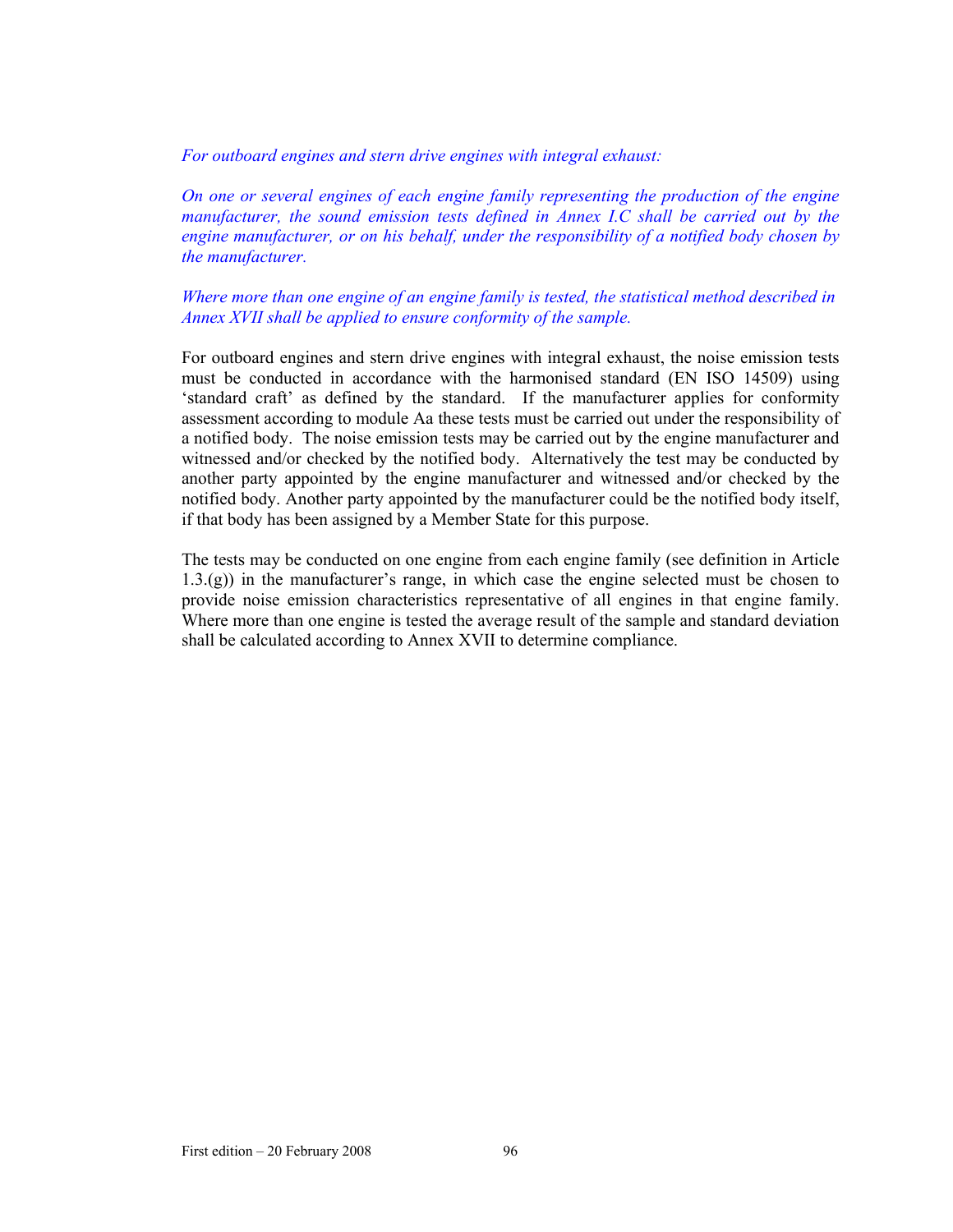# **ANNEX VII: EC TYPE-EXAMINATION (Module B)**

#### *ANNEX VII*

## **EC TYPE-EXAMINATION**

### **(Module B)**

- *1. A notified body ascertains and attests that a specimen, representative of the production envisaged, meets the provisions of the Directive that apply to it.*
- *2. The application for the EC type-examination shall be lodged by the manufacturer or his authorised representative established within the Community with a notified body of his choice*

*The application shall include:* 

**▼B**

- *the name and address of the manufacturer and, if the application is lodged by the authorised representative, his name and address in addition,*
- *a written declaration that the same application has not been lodged with any other notified body,*
- *the technical documentation, as described in point 3.*

*The applicant shall place at the disposal of the notified body a specimen, representative of the production envisaged and hereinafter called 'type' (1).* 

*The notified body may request further specimens if needed for carrying out the test programme.* 

- *3. The technical documentation shall enable the conformity of the product with the requirements of the Directive to be assessed. It shall, as far as relevant for such assessment, cover the design, manufacture and functioning of the product (see Annex XIII).*
- *4. The notified body shall:*
- *4.1. examine the technical documentation, verify that the type has been manufactured in conformity with the technical documentation and identify the elements which have been designed in accordance with the relevant provisions of the standards referred to in Article 5, as well as the components which have been designed without applying the relevant provisions of those standards;*
- *4.2. perform or have performed the appropriate examinations and necessary tests to check*  whether, where the standards referred to in Article 5 have not been applied, the *solutions adopted by the manufacturer meet the Essential Requirements of the Directive;*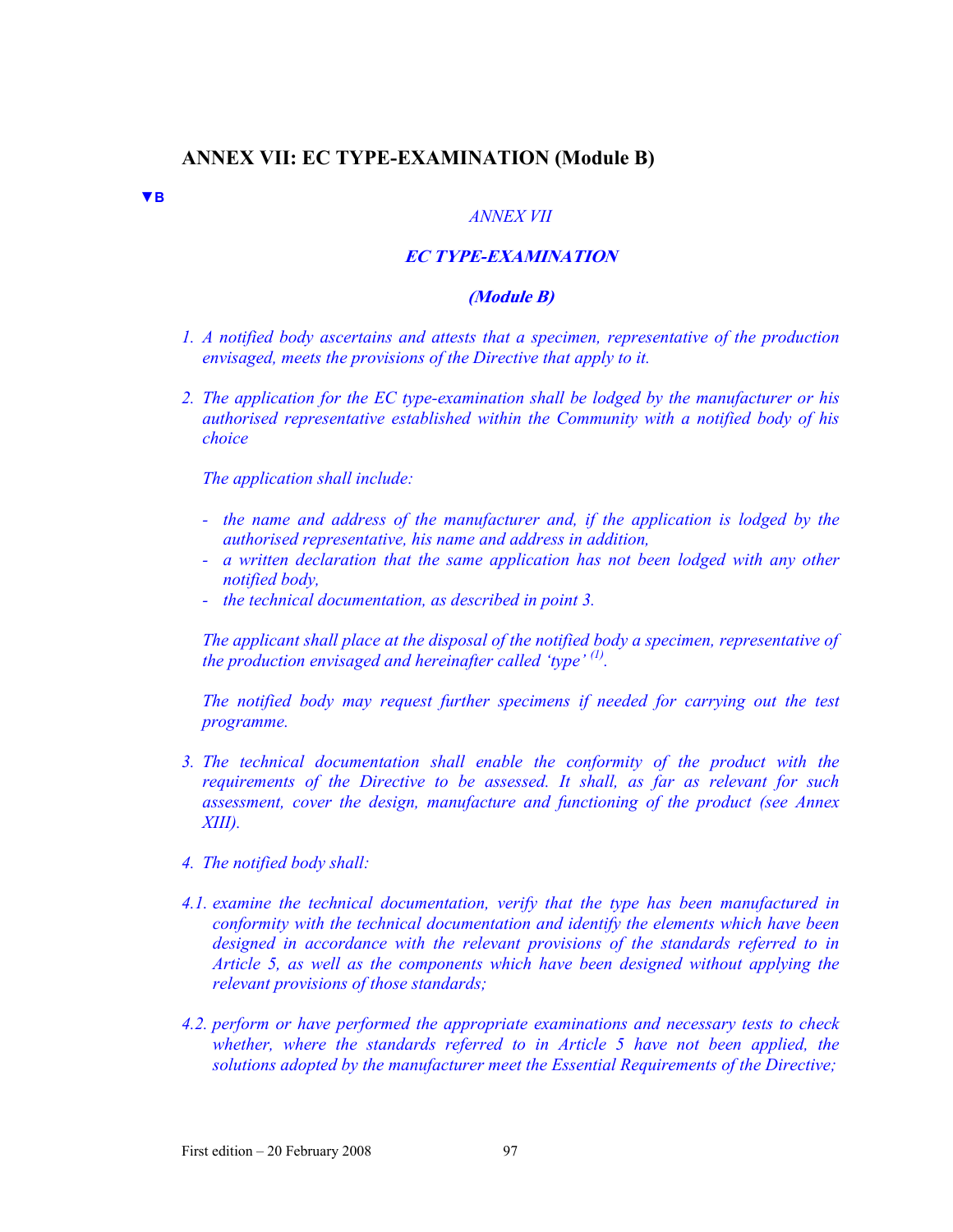- *4.3. perform or have performed the appropriate examinations and necessary tests to check whether, where the manufacturer has chosen to apply the relevant standards, these have actually been applied;*
- *4.4. agree with the applicant the location where the examinations and necessary tests shall be carried out.*
- *5. Where the type meets the provisions of the Directive, the notified body shall issue an EC type-examination certificate to the applicant. The certificate shall contain the name and address of the manufacturer, conclusions of the examination, conditions for its validity and the necessary data for identification of the approved type.*

*A list of the relevant parts of the technical documentation shall be annexed to the certificate and a copy kept by the notified body.* 

*If the manufacturer is denied a type certification, the notified body shall provide detailed reasons for such denial.* 

- *6. The applicant shall inform the notified body that holds the technical documentation concerning the EC type-examination certificate of all modifications to the approved product which must receive additional approval where such changes may affect the conformity with the essential requirements or the prescribed conditions for use of the product. This additional approval is given in the form of an addition to the original EC type-examination certificate.*
- *7. Each notified body shall communicate to the other notified bodies the relevant information concerning the EC type-examination certificates and additions issued and withdrawn.*
- *8. The other notified bodies may receive copies of the EC type-examination certificates and/or their additions. The annexes to the certificates shall be kept at the disposal of the other notified bodies.*
- *9. The manufacturer or his authorised representative shall keep with the technical documentation copies of EC type-examination certificates and their additions for a period ending at least 10 years after the last product has been manufactured.*

*Where neither the manufacturer nor his authorised representative is established within the Community, the obligation to keep the technical documentation available shall be the responsibility of the person who places the product on the Community market.* 

 $\alpha$ <sup>(i)</sup> A type may cover several versions of the product provided that the differences between the versions do not *affect the level of safety and the other requirements concerning the performance of the product.* 

Annex VII describes module B: the EC type-examination, which is coupled in this directive with module C or D or E or F.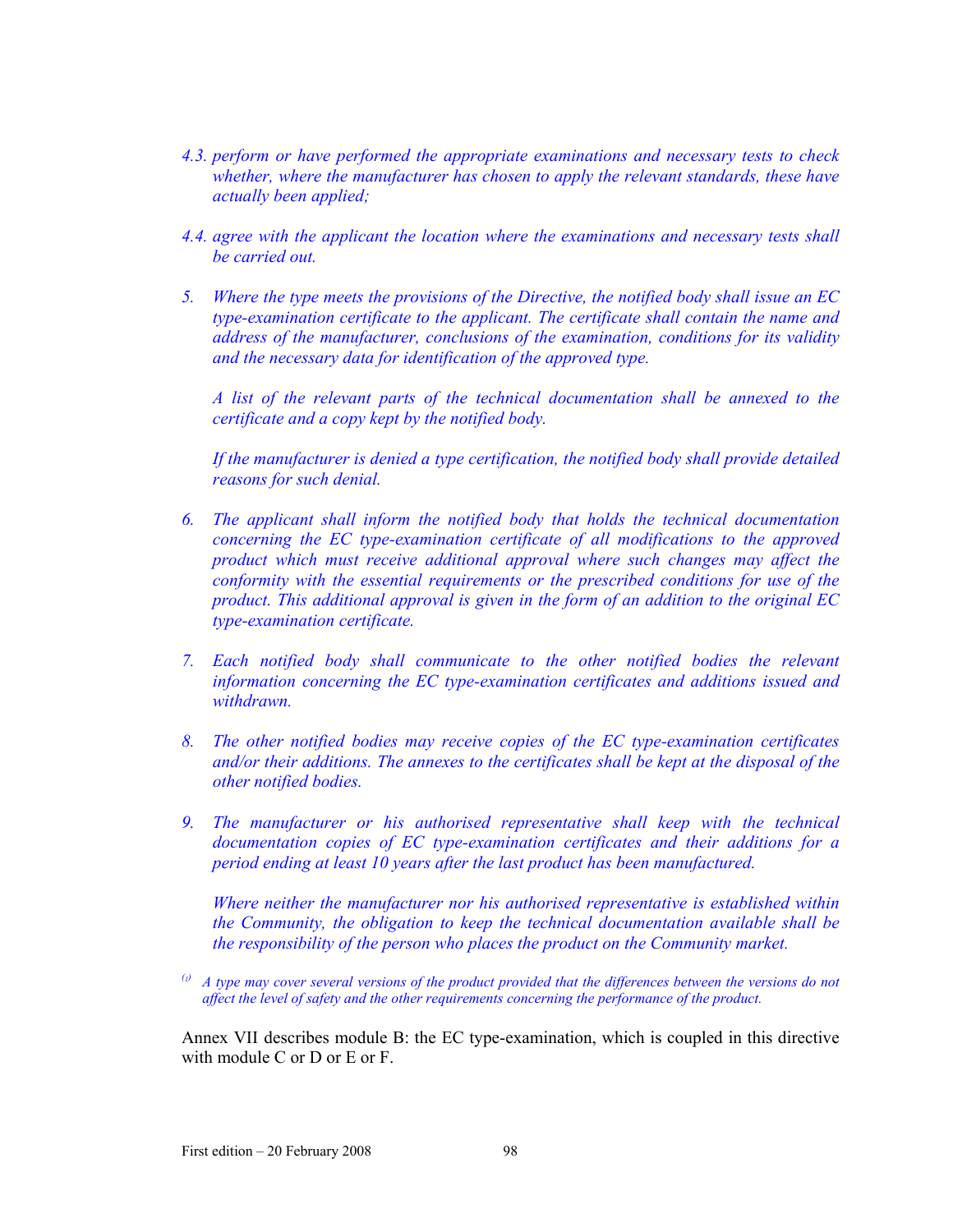The text of Annex VII for EC type-examination has not been amended, but this module is now also available for conformity assessment of personal watercraft against the design and construction requirements, and for assessing conformity of propulsion engines with the exhaust emission requirements.

Where this module is selected by an engine manufacturer for assessing the compliance of his engines with the exhaust emission requirements, the specimen chosen as "a specimen representative of the production envisaged" for application of this module, should be one 'parent engine' from each engine family (definition in Article 1.3.(g)) in the manufacturer's range. Each parent engine selected must be chosen to provide exhaust emission characteristics representative of all engines in that engine family (note that details on selection of parent engines for exhaust emission tests in general are given in Directive 97/68/EC and EN ISO 8178- details incorporated in Appendix 6 of this guide). If the parent engine meets the exhaust emission requirements, the engine family it represents is then typeapproved in accordance with this Directive, not just the engine model tested. Where an engine is not part of an engine family, it is the individual engine model that is to be typeapproved.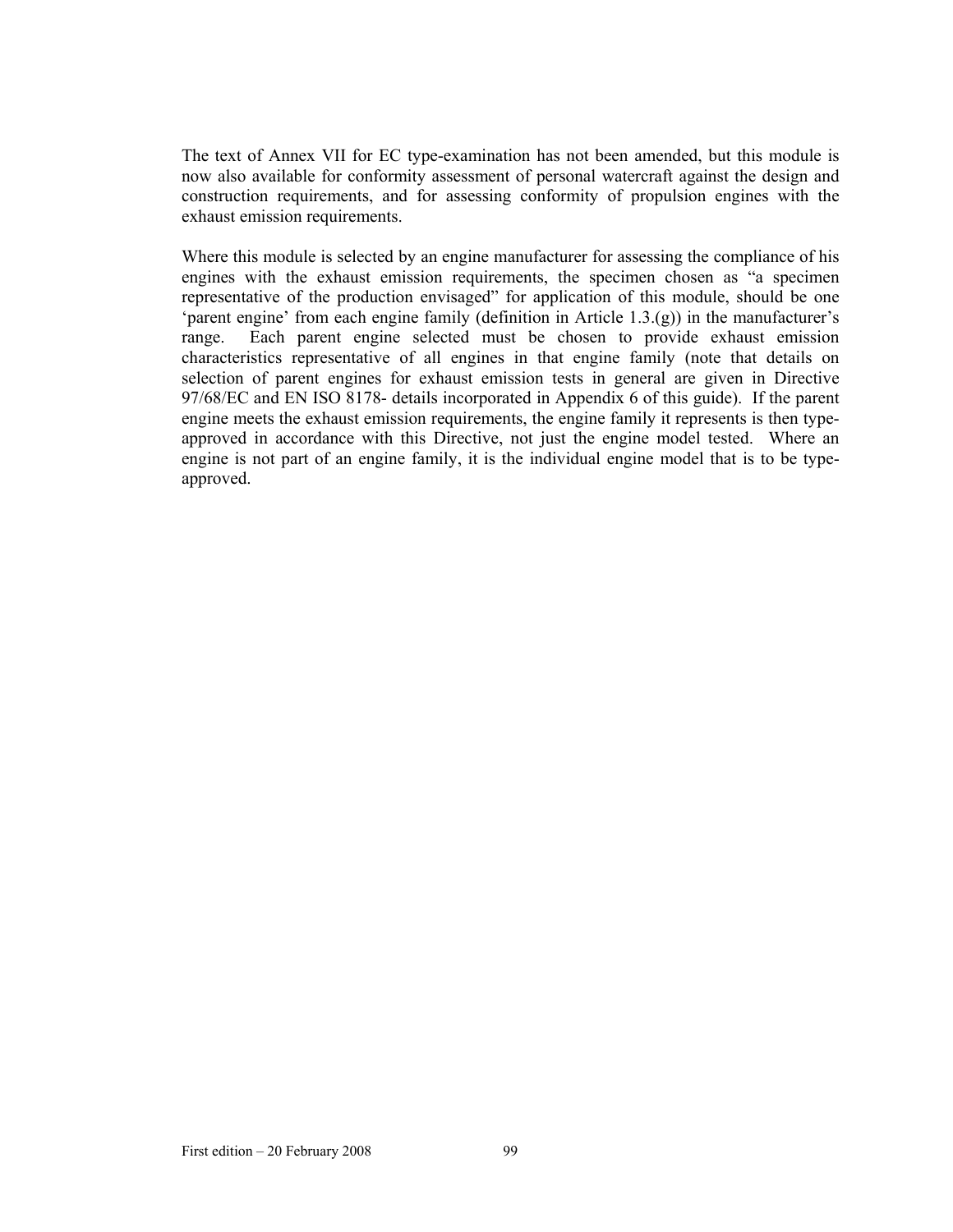# **ANNEX VIII: CONFORMITY TO TYPE (Module C)**

### **▼B**

#### *ANNEX VIII*

# **CONFORMITY TO TYPE**

### **(Module C)**

- *1. The manufacturer or his authorised representative established within the Community ensures and declares that the products concerned are in conformity with the type as described in the EC type-examination certificate and satisfy the requirements of the Directive that applies to them. The manufacturer shall affix the CE marking to each product and draw up a written declaration of conformity (see Annex XV).*
- *2. The manufacturer shall take all measures necessary to ensure that the manufacturing process assures compliance of the manufactured products with the type as described in the EC type-examination certificate and with the requirements of the Directive that apply to them.*
- *3. The manufacturer or his authorised representative shall keep a copy of the declaration of conformity for a period ending at least 10 years after the last product has been manufactured.*

*Where neither the manufacturer nor his authorised representative is established within the Community, the obligation to keep the technical documentation available shall be the responsibility of the person who places the product on the Community market (see Annex XIII).* 

#### **▼M1**

*4. With regard to the assessment of conformity with the exhaust emission requirements of this Directive and if the manufacturer is not working under a relevant quality system as described in Annex XII, a notified body chosen by the manufacturer may carry out or have carried out product checks at random intervals. When the quality level appears unsatisfactory or when it seems necessary to verify the validity of the data presented by the manufacturer, the following procedure shall be used:* 

*An engine is taken from the series and subjected to the test described in Annex I.B. Test engines shall have been run in, partially or completely, according to the manufacturer's specifications. If the specific exhaust emissions of the engine taken from the series exceed the limit values according to Annex I.B, the manufacturer may ask for measurements to be done on a sample of engines taken from the series and including the engine originally taken. To ensure the conformity of the sample of engines defined above with the requirements of the Directive, the statistical method described in Annex XVII shall be applied.* 

ANNEX VIII describes module C, which is the conformity to type module, which has always to be used in combination with module B (EC type-examination).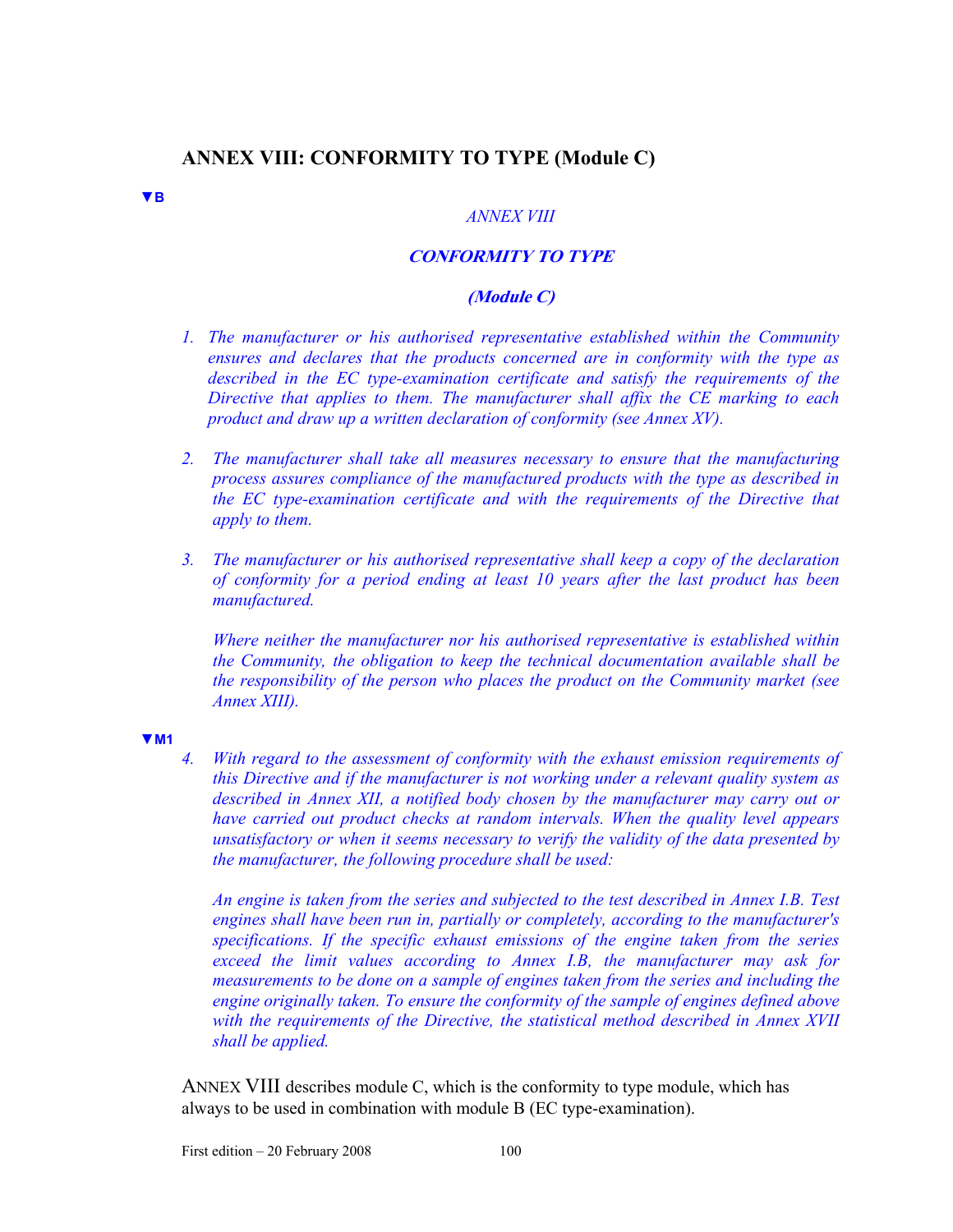No intervention of a notified body is required for the conformity assessment under module C, unless this module is used for assessing the conformity of engines with the exhaust emission requirements and the engine manufacturer is not working under a relevant quality system as described in Annex XII. In such case the procedure for involving a notified body in the production phase as described in section 4 has to be applied.

The requirements in section 4 have been added through amending Directive 2003/44/EC. For application of this addition to module C for engine exhaust emissions, the notified body referred to in the first paragraph shall be the notified body chosen by the manufacturer for the application of EC type-examination (module B) described above.

The reference to 'an engine taken from the series' in the second paragraph of section 4 means an engine taken from the series production of the engine family for an EC type-examined engine family under module B, or an engine taken from the series production of the engine model series where the engine model is not part of an EC-type examined engine family, but has been EC-type examined as engine model.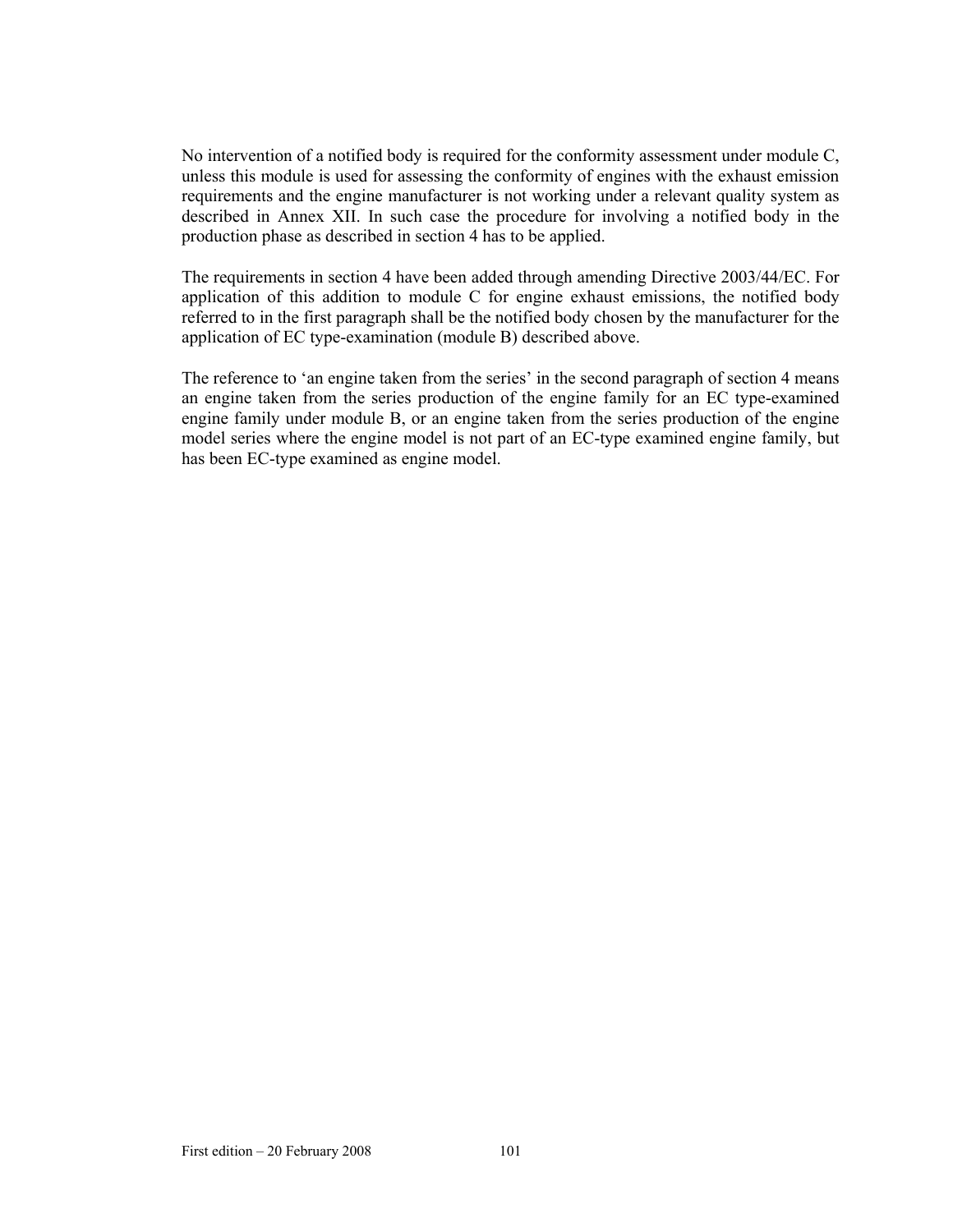# **ANNEX IX: PRODUCTION QUALITY ASSURANCE (Module D)**

**▼B**

### *ANNEX IX*

# **PRODUCTION QUALITY ASSURANCE**

### **(Module D)**

- *1. The manufacturer who satisfies the obligations of point 2 ensures and declares that the products concerned are in conformity with the type as described in the EC type examination certificate and satisfy the requirements of the Directive that apply to them. The manufacturer or his authorised representative established within the Community shall affix the CE marking to each product and draw up a written declaration of conformity (see Annex XV). The CE marking shall be accompanied by the distinguishing number of the notified body responsible for the monitoring as specified in point 4.*
- *2. The manufacturer shall operate an approved quality system for production, final product inspection and testing as specified in paragraph 3 and shall be subject to monitoring as specified in point 4.*
- *3. Quality system*
- *3.1. The manufacturer shall lodge an application for assessment of his quality system with a notified body of his choice, for the products concerned.*

*The application shall include:* 

- *all relevant information for the product category envisaged,*
- *the documentation concerning the quality system,*
- *where appropriate, the technical documentation of the approved type (see Annex XIII) and a copy of the EC type-examination certificate.*
- *3.2. The quality system shall ensure compliance of the products with the type as described in the EC type-examination certificate and with the requirements of the Directive that apply to them.*

*All the elements, requirements and provisions adopted by the manufacturer shall be documented in a systematic and orderly manner in the form of written policies, procedures and instructions. The quality system documentation must permit a consistent interpretation of the quality programmes, plan, manuals and records.* 

*It shall contain in particular an adequate description of:* 

- *the quality objectives and the organisational structure, responsibilities and powers of the management with regard to product quality,*
- *the manufacturing, quality control and quality assurance techniques, processes and systematic actions that will be used,*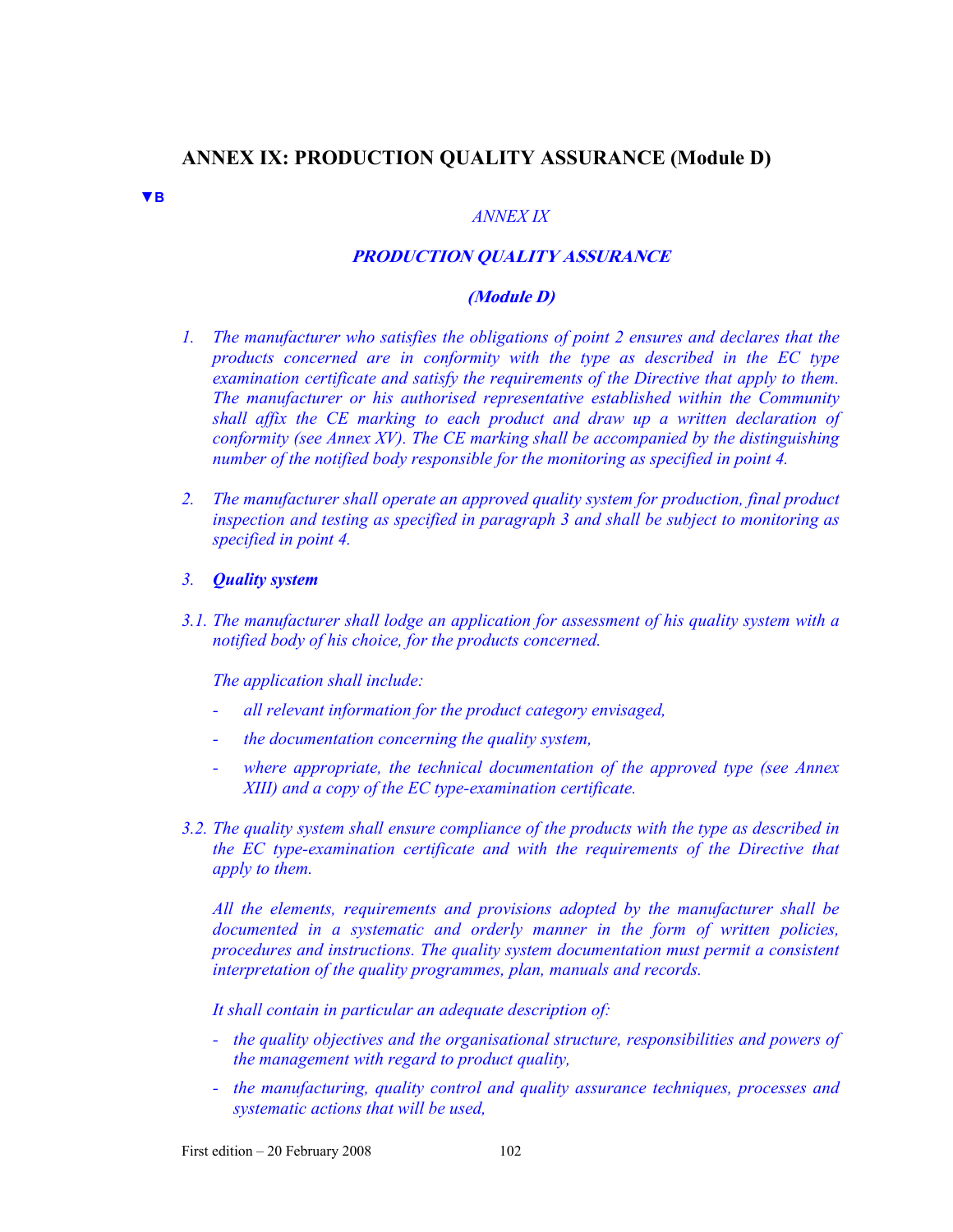- *the examinations and tests that will be carried out before, during and after manufacture, and the frequency with which they will be carried out,*
- *the quality records, such as inspection reports and test data, calibration data, qualification reports of the personnel concerned, etc.,*
- the means to monitor the achievement of the required product quality and the *effective operation of the quality system.*
- *3.3. The notified body shall assess the quality system to determine whether it satisfies the requirements referred to in point 3.2. It shall presume conformity with these requirements in respect of quality systems that implement the relevant harmonised standard.*

*The auditing team shall have at least one member with experience of evaluation in the product technology concerned. The evaluation procedure shall include an inspection visit to the manufacturer's premises.* 

*The decision shall be notified to the manufacturer. The notification shall contain the conclusions of the examination and the reasoned assessment decision.* 

*3.4. The manufacturer shall undertake to fulfil the obligations arising out of the quality system as approved and to uphold it so that it remains adequate and efficient.* 

*The manufacturer or his authorised representative shall keep the notified body that has approved the quality system informed of any intended updating of the quality system.* 

*The notified body shall evaluate the modifications proposed and decide whether the amended quality system will still satisfy the requirements referred to in paragraph 3.2 or whether a reassessment is required.* 

It shall notify its decisions to the manufacturer. The notification shall contain the *conclusions of the examination and the reasoned assessment decision.* 

- *4. Surveillance under the responsibility of the notified body*
- *4.1. The purpose of surveillance is to make sure that the manufacturer duly fulfils the obligations arising out of the approved quality system.*
- *4.2. The manufacturer shall allow the notified body entrance for inspection purposes to the locations of manufacture, inspection and testing, and storage and shall provide it with all necessary information, in particular:* 
	- *the quality system documentation,*
	- *the quality records, such as inspection reports and test data, calibration data, qualification reports of the personnel concerned, etc.*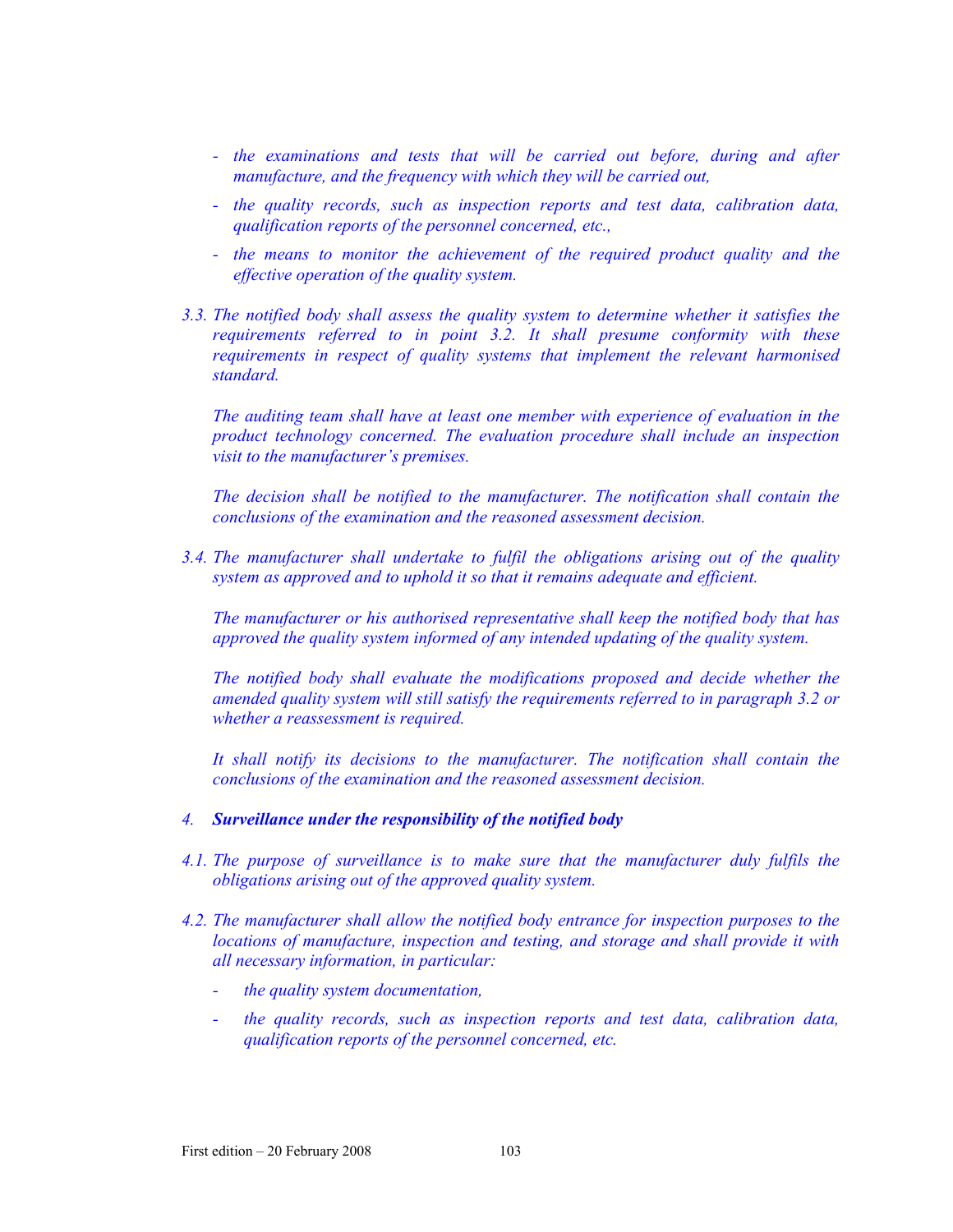- *4.3. The notified body shall periodically carry out audits to make sure that the manufacturer maintains and applies the quality system and shall provide an audit report to the manufacturer.*
- *4.4. Additionally the notified body may pay unexpected visits to the manufacturer. During such visits the notified body may carry out, or cause to be carried out, tests to verify that the quality system is functioning correctly, if necessary. The notified body shall provide the manufacturer with a visit report and, if a test has taken place, with a test report.*
- *5. The manufacturer shall, for a period ending at least 10 years after the last product has been manufactured, keep at the disposal of the national authorities:* 
	- *the documentation referred to in the second indent of the second subparagraph of point 3.1,*
	- *the updating referred to in the second subparagraph of point 3.4,*
	- *the decision and reports from the notified body which are referred to in the final subparagraph of point 3.4, point 4.3 and point 4.4.*
- *6. Each notified body shall give the other notified bodies the relevant information concerning the quality system approvals issued and withdrawn.*

ANNEX IX describes the module D, which is the Production Quality Assurance module, and which has always to be used in combination with module B (EC type-examination).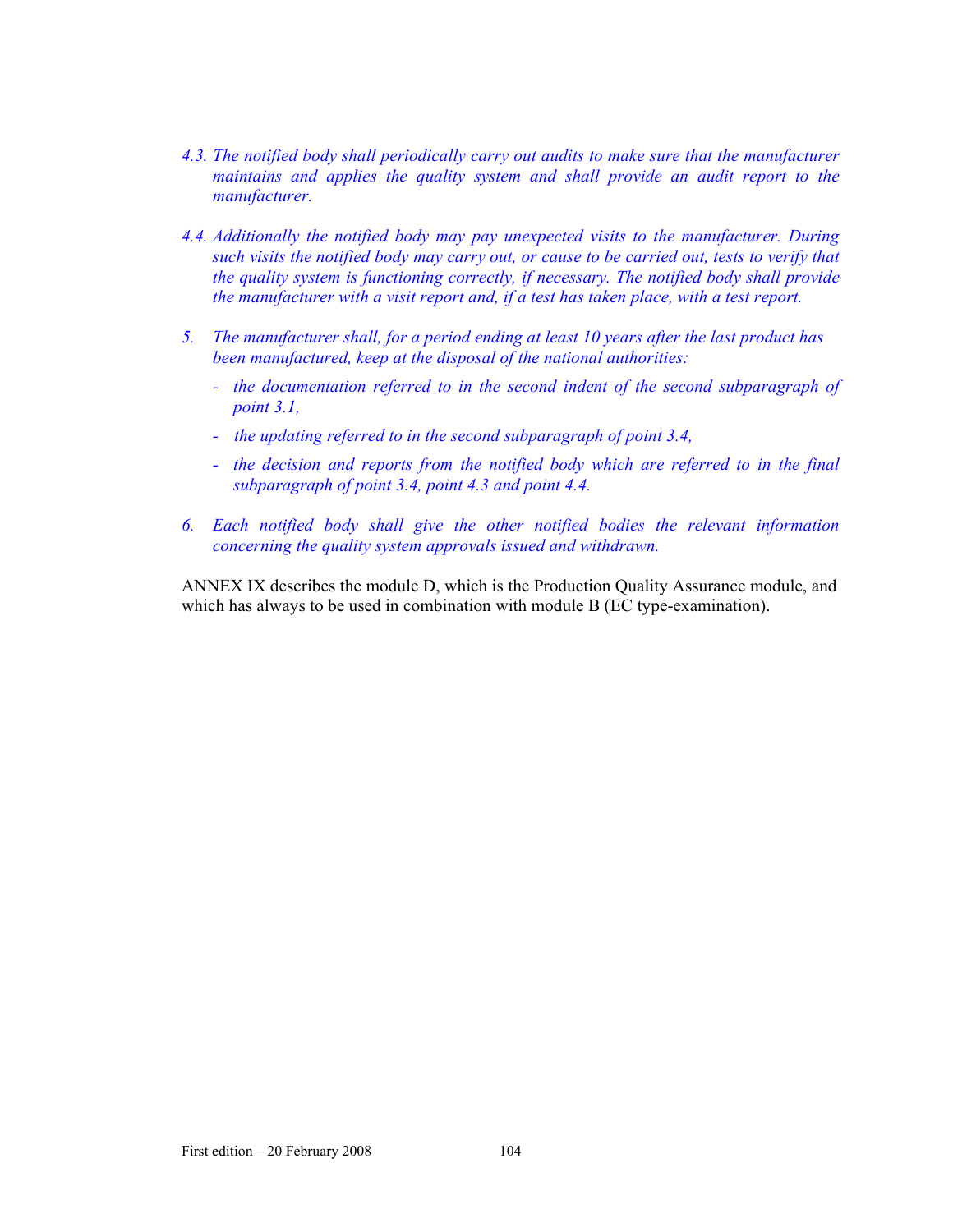# **ANNEX X: PRODUCT VERIFICATION (Module F)**

**▼B**

#### *ANNEX X*

### **PRODUCT VERIFICATION**

# **(Module F)**

- *1. This module describes the procedure whereby a manufacturer or his authorised representative established within the Community checks and attests that the products subject to the provisions of point 3 are in conformity with the type as described in the EC type-examination certificate and satisfy the requirements of the Directive that apply to them.*
- *2. The manufacturer shall take all measures necessary in order that the manufacturing process ensures conformity of the products with the type as described in the EC type examination certificate and with the requirements of the Directive that apply to them. The manufacturer or his authorised representative established within the Community shall affix the CE marking to each product and shall draw up a declaration of conformity (see Annex XV).*
- *3. The notified body shall carry out the appropriate examinations and tests in order to check the conformity of the product with the requirements of the Directive either by examination and testing of every product as specified in point 4 or by examination and testing of products on a statistical basis, as specified in point 5, at the choice of the manufacturer.*
- *3a. The manufacturer or his authorised representative shall keep a copy of the declaration of conformity for a period ending at least 10 years after the last product has been manufactured.*
- *4. Verification by examination and testing of every product*
- *4.1. All products shall be individually examined and appropriate tests as set out in the relevant standard(s) referred to in Article 5 or equivalent tests shall be carried out in order to verify their conformity with the type as described in the EC type-examination certificate and the requirements of the Directive that apply to them.*
- *4.2. The notified body shall affix, or cause to be affixed, its distinguishing number to each approved product and draw up a written certificate of conformity relating to the tests carried out.*
- *4.3. The manufacturer or his authorised representative shall ensure that he is able to supply the notified body's certificates of conformity on request.*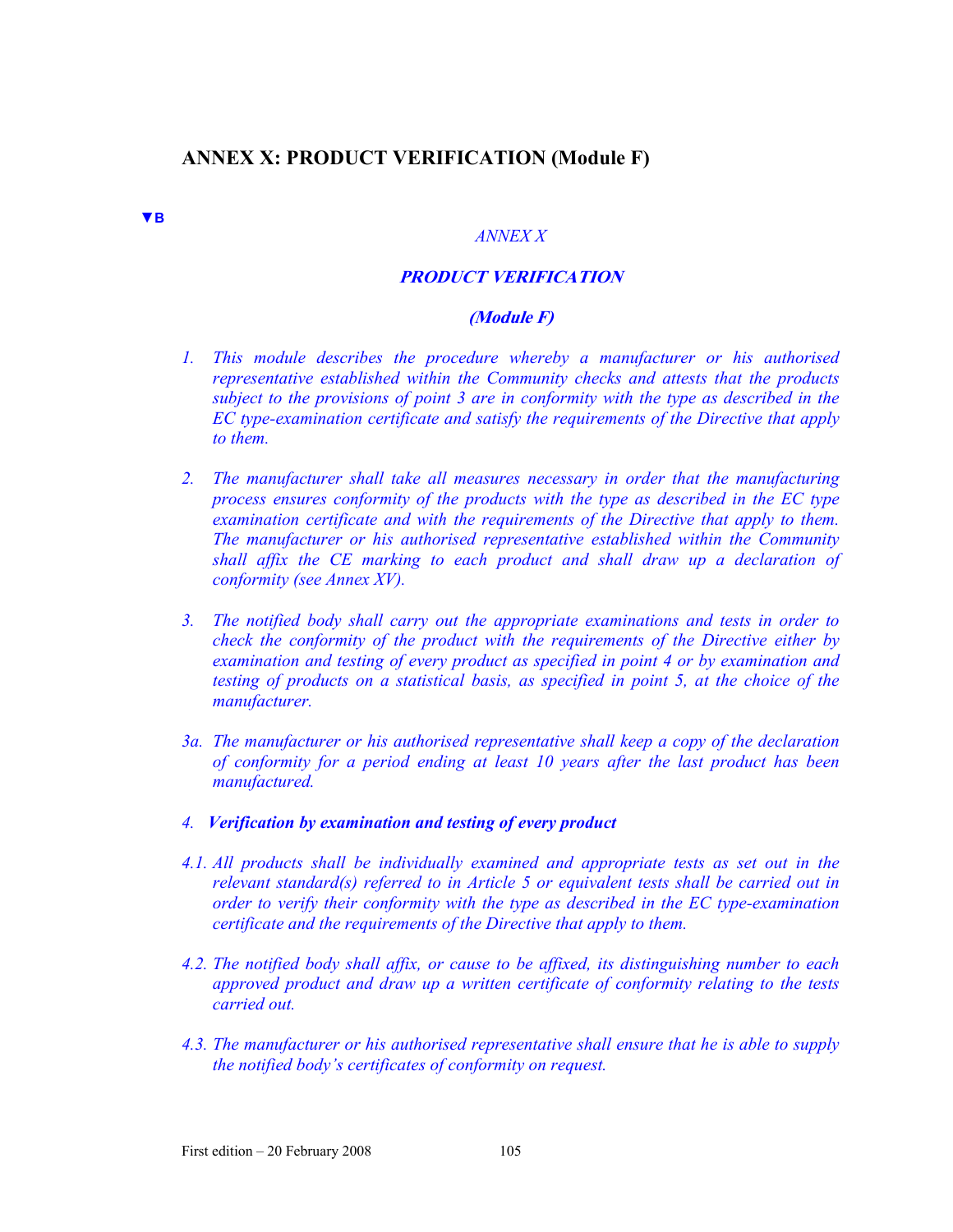## *5. Statistical verification*

- *5.1. The manufacturer shall present his products in the form of homogeneous lots and shall take all measures necessary in order that the manufacturing process ensures the homogeneity of each lot produced.*
- *5.2. All products shall be available for verification in the form of homogeneous lots. A random sample shall be drawn from each lot. Products in a sample shall be individually examined and appropriate tests as set out in the relevant standard(s) referred to in Article 5, or equivalent tests, shall be carried out to ensure their conformity with the requirements of the Directive which apply to them and to determine whether the lot is accepted or rejected.*
- *5.3. The statistical procedure shall use the following elements:* 
	- *the statistical method to be applied,*
	- *the sampling plan with its operational characteristics.*

**▼M1**

# *For the assessment of conformity with the exhaust emission requirements, the procedure defined in Annex XVII shall be applied.*

This amendment to section 5.3 adds a reference to Annex XVII (statistical method) for statistical verification of a sample with respect to exhaust emissions. It should be noted that also in module Aa (Annex VI) and module C (Annex VIII) a reference is made to this statistical method for verification of compliance with the exhaust emission requirements by an engine family.

### **▼B**

*5.4. In the case of accepted lots, the notified body shall affix, or cause to be affixed, its distinguishing number to each product and shall draw up a written certificate of conformity relating to the tests carried out. All products in the lot may be put on the market except those products from the sample which were found not to be in conformity.* 

*If a lot is rejected, the notified body or the competent authority shall take appropriate measures to prevent the putting on the market of that lot. In the event of frequent rejection of lots the notified body may suspend the statistical verification.* 

*The manufacturer may, under the responsibility of the notified body, affix the latter's distinguishing number during the manufacturing process.* 

*5.5. The manufacturer or his authorised representative shall ensure that he is able to supply the notified body's certificates of conformity on request.* 

Annex  $X$  describes the module  $F$ , which is the Product Verification module, and which has always to be used in combination with module B (EC type-examination).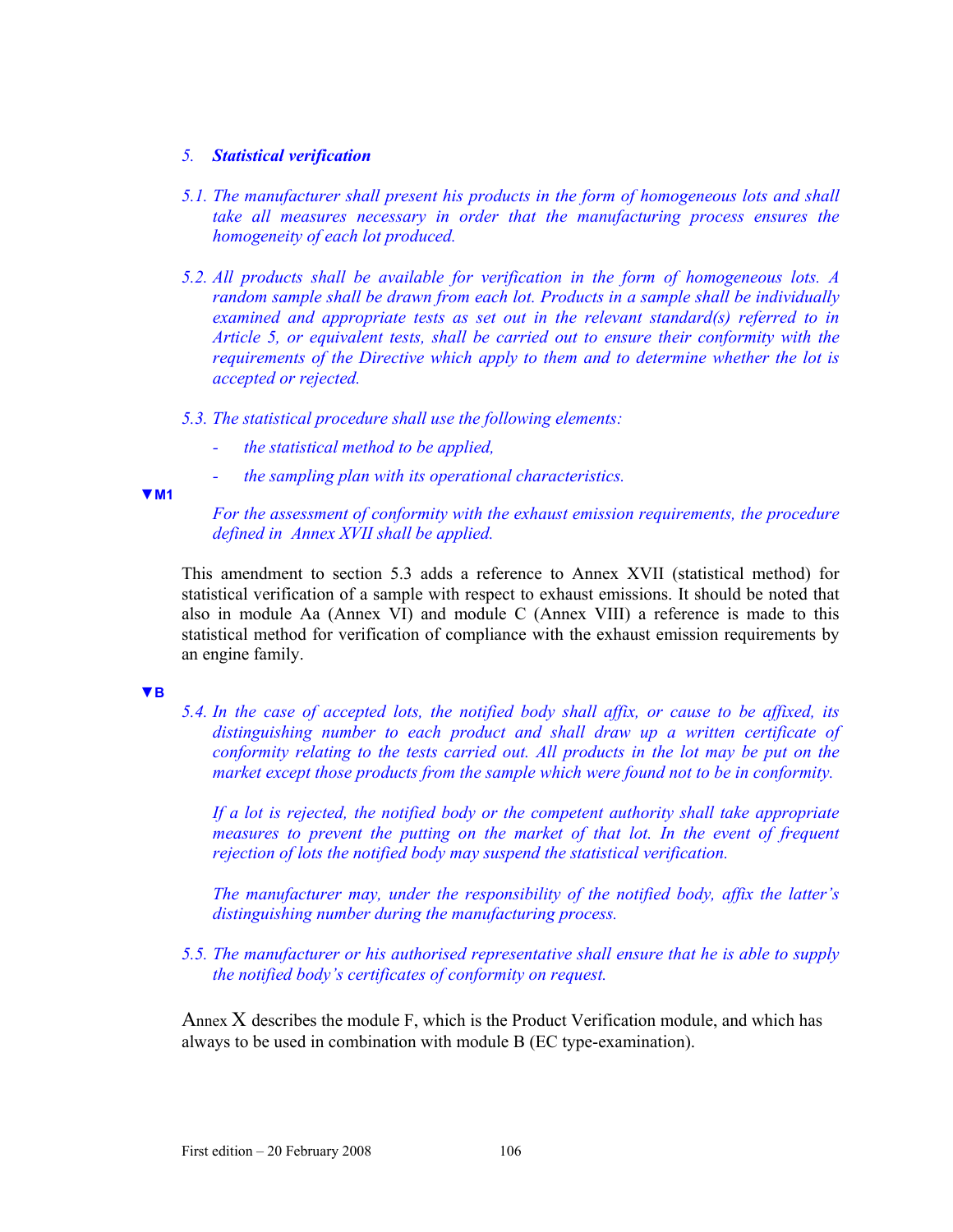# **ANNEX XI: UNIT VERIFICATION (Module G)**

**▼B**

## *ANNEX XI*

## **UNIT VERIFICATION**

### **(Module G)**

- *1. This module describes the procedure whereby the manufacturer ensures and declares that the product concerned, which has been issued with the certificate referred to in point 2, conforms to the requirements of the Directive that apply to it. The manufacturer or his authorised representative established within the Community shall affix the CE marking to the product and draw up a declaration of conformity (see Annex XV).*
- *2. The notified body shall examine the individual product and carry out the appropriate tests as set out in the relevant standard(s) referred to in Article 5, or equivalent tests, to ensure its conformity with the relevant requirements of the Directive.*

*The notified body shall affix, or cause to be affixed, its distinguishing number on the approved product and shall draw up a certificate of conformity concerning the tests carried out.* 

*3. The aim of the technical documentation is to enable conformity with the requirements of the Directive to be assessed and the design, manufacture and operation of the product to be understood (see Annex XIII).* 

Annex XI describes the module G, which is the Unit Verification module.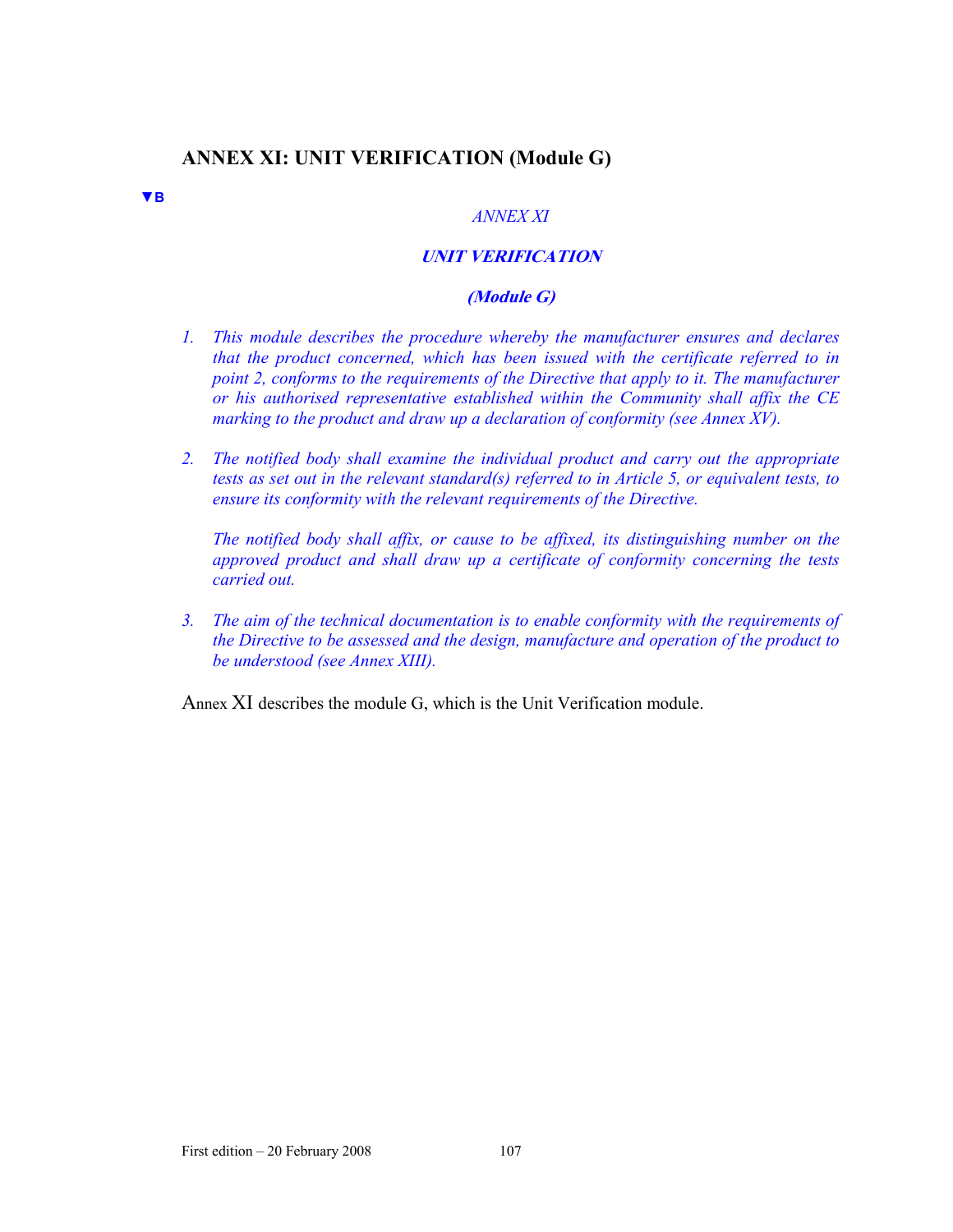# **ANNEX XII: FULL QUALITY ASSURANCE (Module H)**

**▼B**

#### *ANNEX XII*

# **FULL QUALITY ASSURANCE**

#### **(Module H)**

- *1. This module describes the procedure whereby the manufacturer who satisfies the obligations of paragraph 2 ensures and declares that the products concerned satisfy the requirements of the Directive that apply to them. The manufacturer or his authorised representative established within the Community shall affix the CE marking to each product and draw up a written declaration of conformity (see Annex XV). The CE marking shall be accompanied by the distinguishing number of the notified body responsible for the surveillance as specified in point 4.*
- *2. The manufacturer shall operate an approved quality system for design, manufacture and final product inspection and testing as specified in point 3 and shall be subject to surveillance as specified in point 4.*
- *3. Quality system*
- *3.1. The manufacturer shall lodge an application for assessment of his quality system with a notified body.*

*The application shall include:* 

- *all relevant information for the product category envisaged,*
- *the quality system's documentation.*
- *3.2. The quality system shall ensure compliance of the products with the requirements of the Directive that apply to them.*

*All the elements, requirements and provisions adopted by the manufacturer shall be documented in a systematic and orderly manner in the form of written policies, procedures and instructions. This quality system documentation shall ensure a common understanding of the quality policies and procedures such as quality programmes, plans, manuals and records.* 

*It shall contain in particular an adequate description of:* 

- *the quality objectives and the organisational structure, responsibilities and powers of the management with regard to design and product quality,*
- *the technical design specifications, including standards, that will be applied and, where the standards referred to in Article 5 will not be applied in full, the means that will be used to ensure that the essential requirements of the Directive that apply to the products will be met,*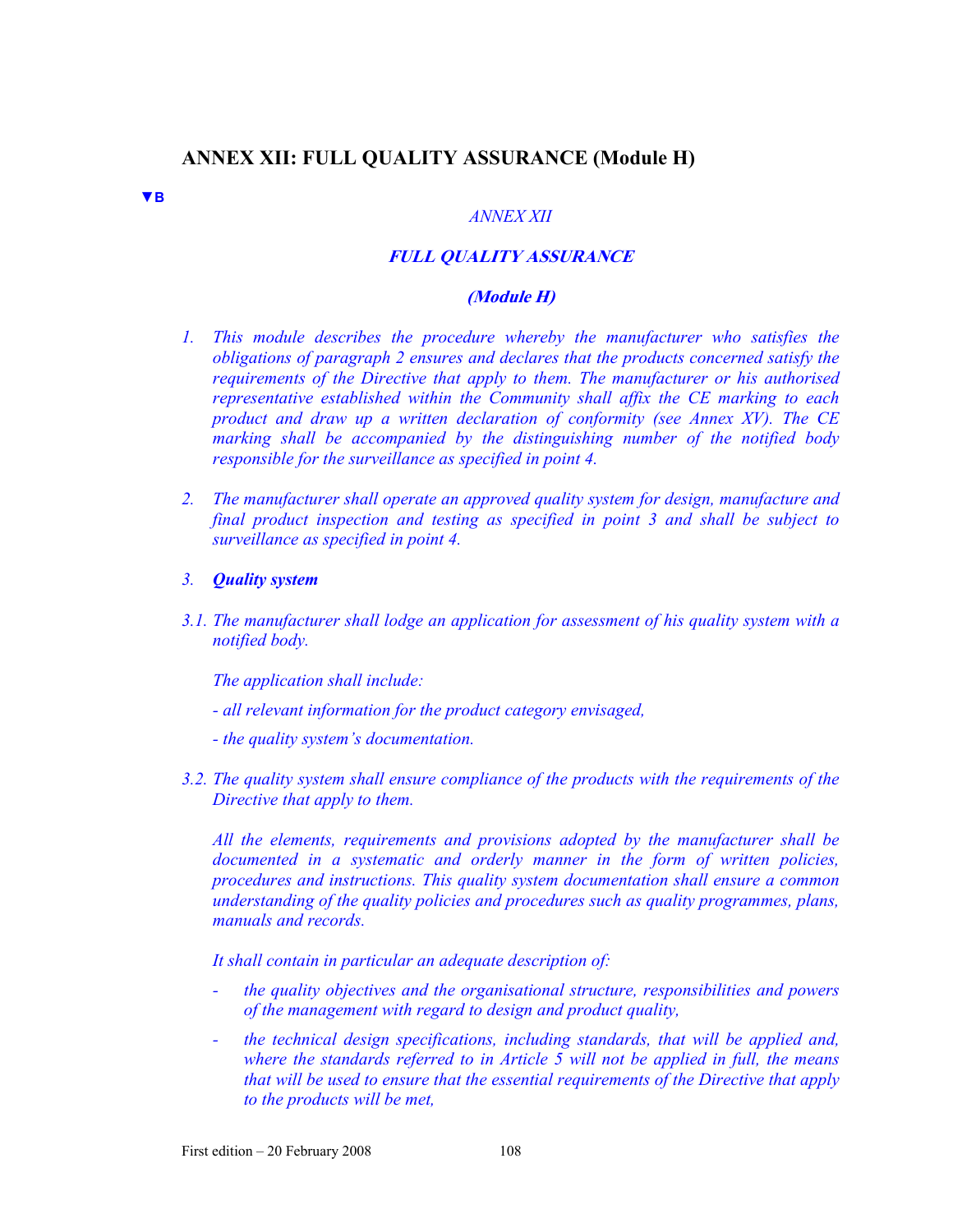- *the design control and design verification techniques, processes and systematic actions that will be used when designing the products pertaining to the product category covered,*
- *the corresponding manufacturing, quality control and quality assurance techniques, processes and systematic actions that will be used,*
- *the examinations and tests that will be carried out before, during and after manufacture, and the frequency with which they will be carried out,*
- *the quality records, such as inspection reports and test data, calibration data, qualification reports of the personnel concerned, etc.,*
- *the means to monitor the achievement of the required design and product quality and the effective operation of the quality system.*
- *3.3. The notified body shall assess the quality system to determine whether it satisfies the requirements referred to in point 3.2. It shall presume compliance with these requirements in respect of quality systems that implement the relevant harmonised standard (EN 29001).*

*The auditing team shall have at least one member experienced as an assessor in the product technology concerned. The evaluation procedure shall include an assessment visit to the manufacturer's premises.* 

*The decision shall be notified to the manufacturer. The notification shall contain the conclusions of the examination and the reasoned assessment decision.* 

*3.4. The manufacturer shall undertake to fulfil the obligations arising out of the quality system as approved and to uphold it so that it remains adequate and efficient.* 

*The manufacturer or his authorised representative shall keep the notified body that has approved the quality system informed of any intended updating of the quality system.* 

*The notified body shall evaluate the modifications proposed and decide whether the amended quality system will still satisfy the requirements referred to in paragraph 3.2 or whether a reassessment is required.* 

*It shall notify its decision to the manufacturer. The notification shall contain the conclusions of the examination and the reasoned assessment decision.* 

#### *4. EC surveillance under the responsibility of the notified body*

- *4.1. The purpose of surveillance is to make sure that the manufacturer duly fulfils the obligations arising out of the approved quality system.*
- *4.2. The manufacturer shall allow the notified body entrance for inspection purposes to the locations of design, manufacture, inspection and testing, and storage, and shall provide it with all necessary information, in particular:* 
	- *the quality system documentation,*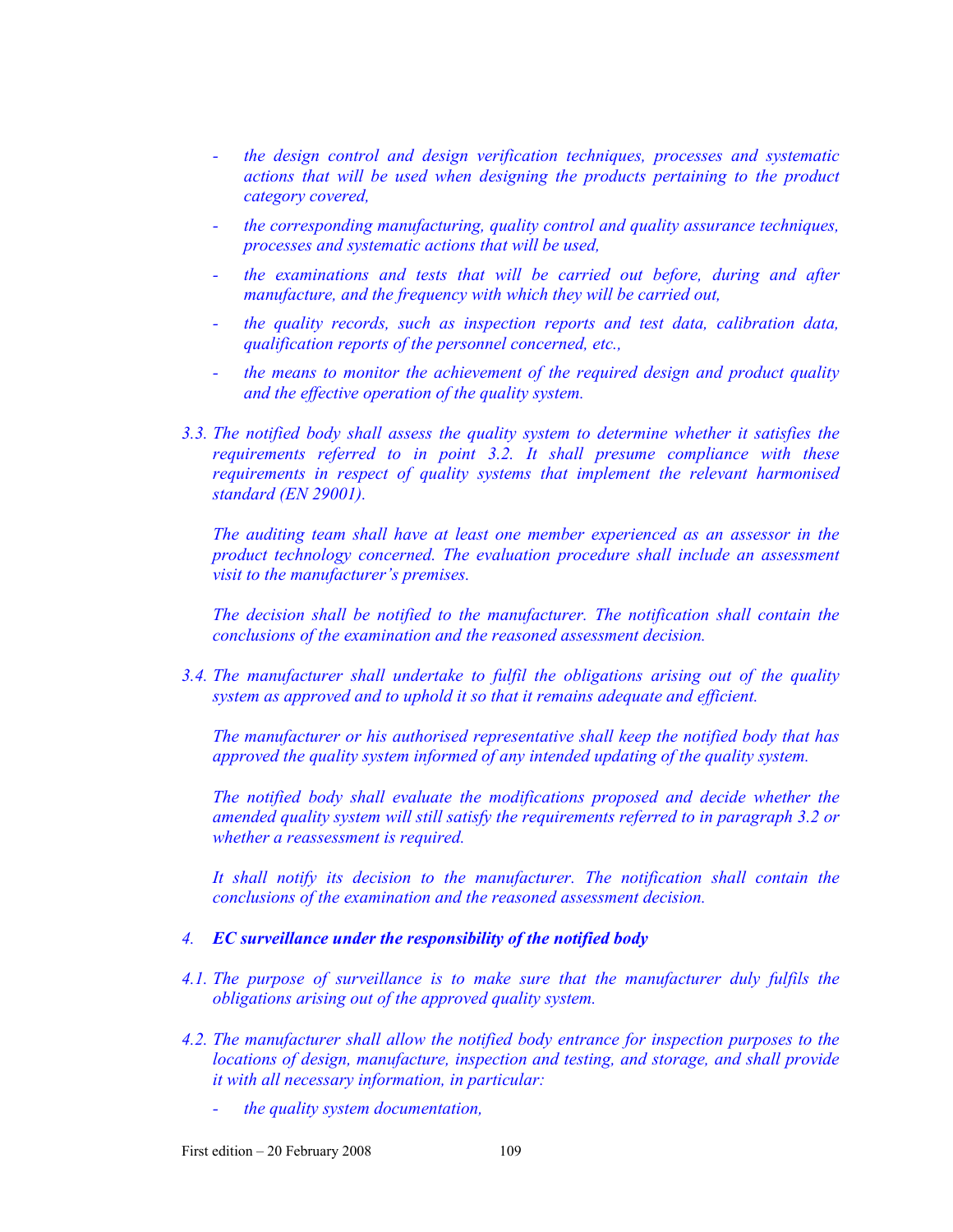- *the quality records as foreseen by the design part of the quality system, such as results of analyses, calculations, tests, etc.,*
- *the quality records as foreseen by the manufacturing part of the quality system, such as inspection reports and test data, calibration data, qualification reports of the personnel concerned, etc.*
- *4.3. The notified body shall periodically carry out audits to make sure that the manufacturer maintains and applies the quality system and shall provide an audit report to the manufacturer.*
- *4.4. Additionally the notified body may pay unexpected visits to the manufacturer. At the time of such visits, the notified body may carry out tests or have them carried out in order to check the proper functioning of the quality system where necessary; it shall provide the manufacturer with a visit report and, if a test has been carried out, with a test report.*
- *5. The manufacturer shall, for a period ending at least 10 years after the last product has been manufactured, keep at the disposal of the national authorities:* 
	- *the documentation referred to in the second indent of the second subparagraph of point 3.1,*
	- *the updating referred to in the second subparagraph of point 3.4,*
	- *the decisions and reports from the notified body which are referred to in the final subparagraph of point 3.4, point 4.3 and point 4.4.*
- *6. Each notified body shall forward to the other notified bodies the relevant information concerning the quality system approvals issued and withdrawn.*

Annex IX describes the module H, which is the Full Quality Assurance module.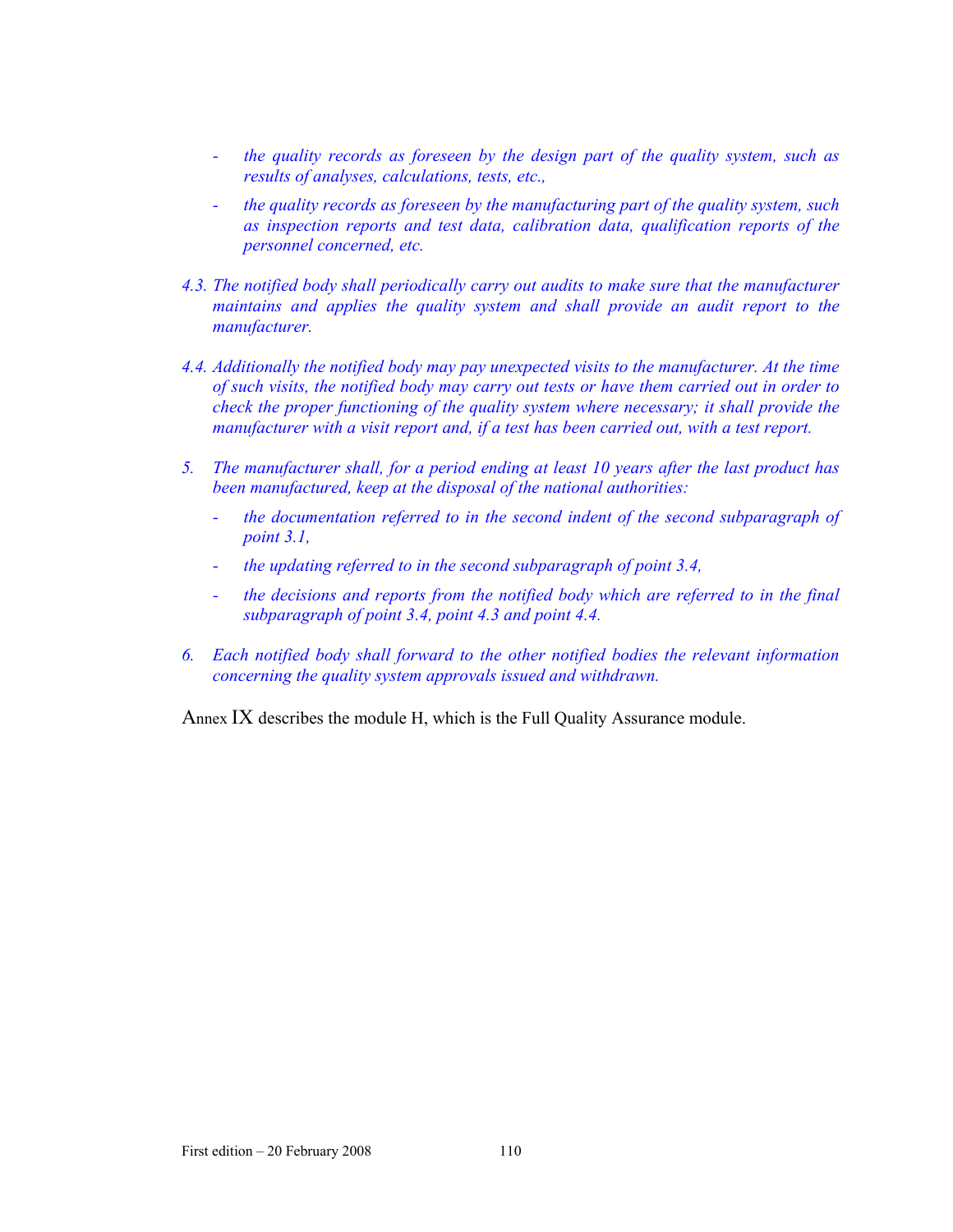# **ANNEX XIII: TECHNICAL DOCUMENTATION SUPPLIED BY THE MANUFACTURER**

**▼M1**

#### *ANNEX XIII*

#### *TECHNICAL DOCUMENTATION SUPPLIED BY THE MANUFACTURER*

*The technical documentation referred to in Annexes V, VII, VIII, IX, XI and XVI must comprise all relevant data or means used by the manufacturer to ensure that components or craft comply with the essential requirements relating to them.* 

*The technical documentation shall enable understanding of the design, manufacture and operation of the product, and shall enable assessment of conformity with the requirements of this Directive.* 

*The documentation shall contain so far as relevant for assessment:* 

- *(a) a general description of the type,*
- *(b) conceptual design and manufacturing drawings and schemes of components, subassemblies, circuits, etc.,*
- *(c) descriptions and explanations necessary for the understanding of said drawings and schemes and the operation of the product,*
- *(d) a list of the standards referred to in Article 5, applied in full or in part, and descriptions of the solutions adopted to fulfil the essential requirements when the standards referred to in Article 5 have not been applied,*
- *(e) results of design calculations made, examinations carried out, etc.,*
- *(f) test reports, or calculations namely on stability according to section 3.2 of the Essential Requirements and on buoyancy according to section 3.3 thereof (Annex I.A),*
- *(g) exhaust emissions test reports demonstrating compliance with section 2 of the Essential Requirements (Annex I.B)*

Requirement (g) has been added through the amending Directive 2003/44/EC to cover exhaust emissions. The test report should record all exhaust emissions measured in accordance with the harmonised standard EN ISO 8178-1:1996, the duty cycle and the reference fuels used to demonstrate compliance with the exhaust emission limits.

## *(h) sound emissions test reports or reference boat data demonstrating compliance with section 1 of the Essential Requirements (Annex I.C).*

Requirement (h) has been added through the amending Directive 2003/44/EC to cover noise emissions. The test report should record all noise emissions measured in accordance with the tests defined in harmonised standard EN ISO 14509 to demonstrate compliance with the noise emission limits. Alternatively if compliance with these limits is demonstrated by means of the certified reference boat concept, the technical documentation has to contain all data on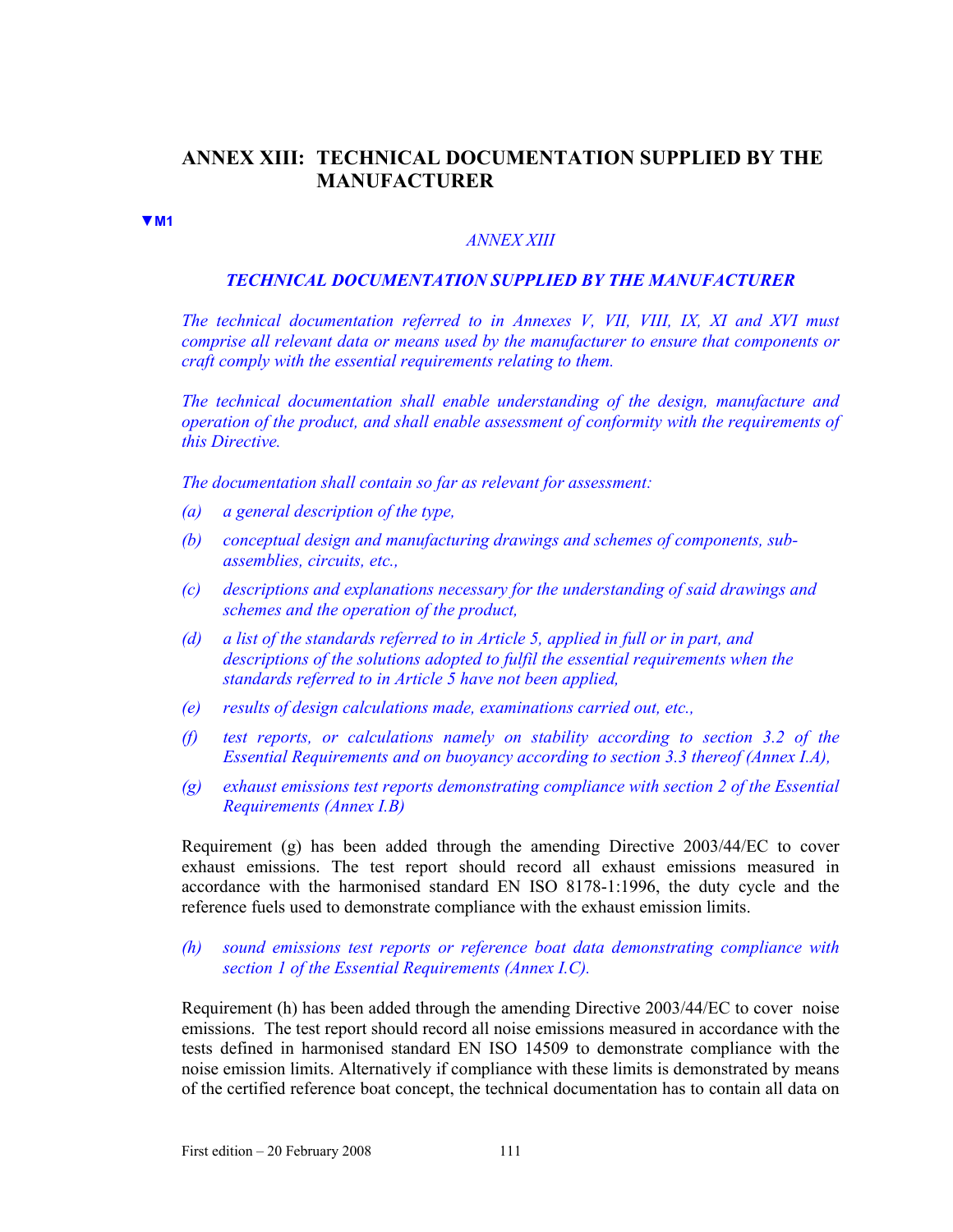the key design parameters of the craft for which compliance with the noise limits is to be demonstrated.

Annex XIII describes the content the technical documentation, which has to be supplied by the manufacturer when using one of the following conformity assessment modules: A (and by extension Aa), B, C, D, E and G. These conformity assessment modules also require that the manufacturer has to keep the technical documentation for a period of at least 10 years after the last product has been manufactured at the disposal of the relevant national authorities for inspection purposes.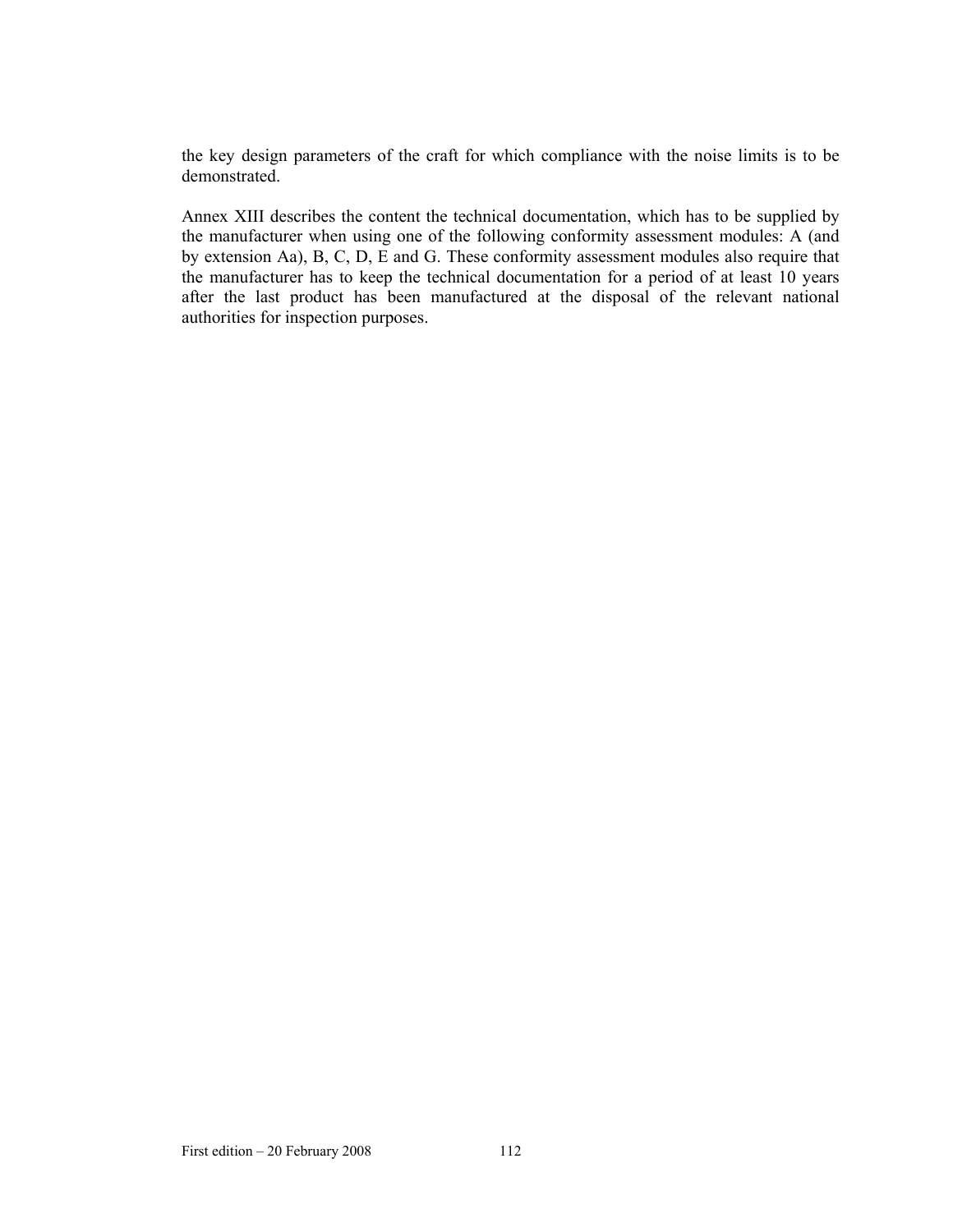# **ANNEX XIV: MINIMUM CRITERIA TO BE TAKEN INTO ACCOUNT BY MEMBER STATES FOR THE NOTIFICATION OF BODIES**

**▼B**

#### *ANNEX XIV*

# *MINIMUM CRITERIA TO BE TAKEN INTO ACCOUNT BY MEMBER STATES FOR THE NOTIFICATION OF BODIES*

#### **▼M1**

- *1. The body, its director and the staff responsible for carrying out the verification tests shall not be the designer, manufacturer, supplier or installer of the products referred to in Article 1 which they inspect, nor the authorised representative of any of these parties. They shall not become either involved directly or as authorised representatives in the*  design, construction, marketing or maintenance of the said products. This does not *preclude the possibility of exchanges of technical information between the manufacturer and the body.*
- *1a. A notified body must be independent and must not be controlled by the manufacturers or by suppliers.*

The amendment 1a strengthens the criterion concerning the independence of notified bodies.

#### **▼B**

- *2. The body and its staff shall carry out the verification tests with the highest degree of professional integrity and technical competence and shall be free from all pressures and inducements, particularly financial, which might influence their judgement or the result of the inspection, especially from persons or groups of persons with an interest in the result of verifications.*
- *3. The body shall have at its disposal the necessary staff and possess the necessary facilities to enable it to perform properly the administrative and technical tasks connected with verification; it shall also have access to the equipment required for special verification.*
- *4. The staff responsible for inspection shall have:* 
	- *sound technical and professional training,*
	- *satisfactory knowledge of the requirements of the tests they carry out and adequate experience of such tests,*
	- *the ability to draw up the certificates, records and reports required to authenticate the performance of the tests.*
- *5. The impartiality of inspection staff shall be guaranteed. Their remuneration shall not depend on the number of tests carried out or on the results of such tests.*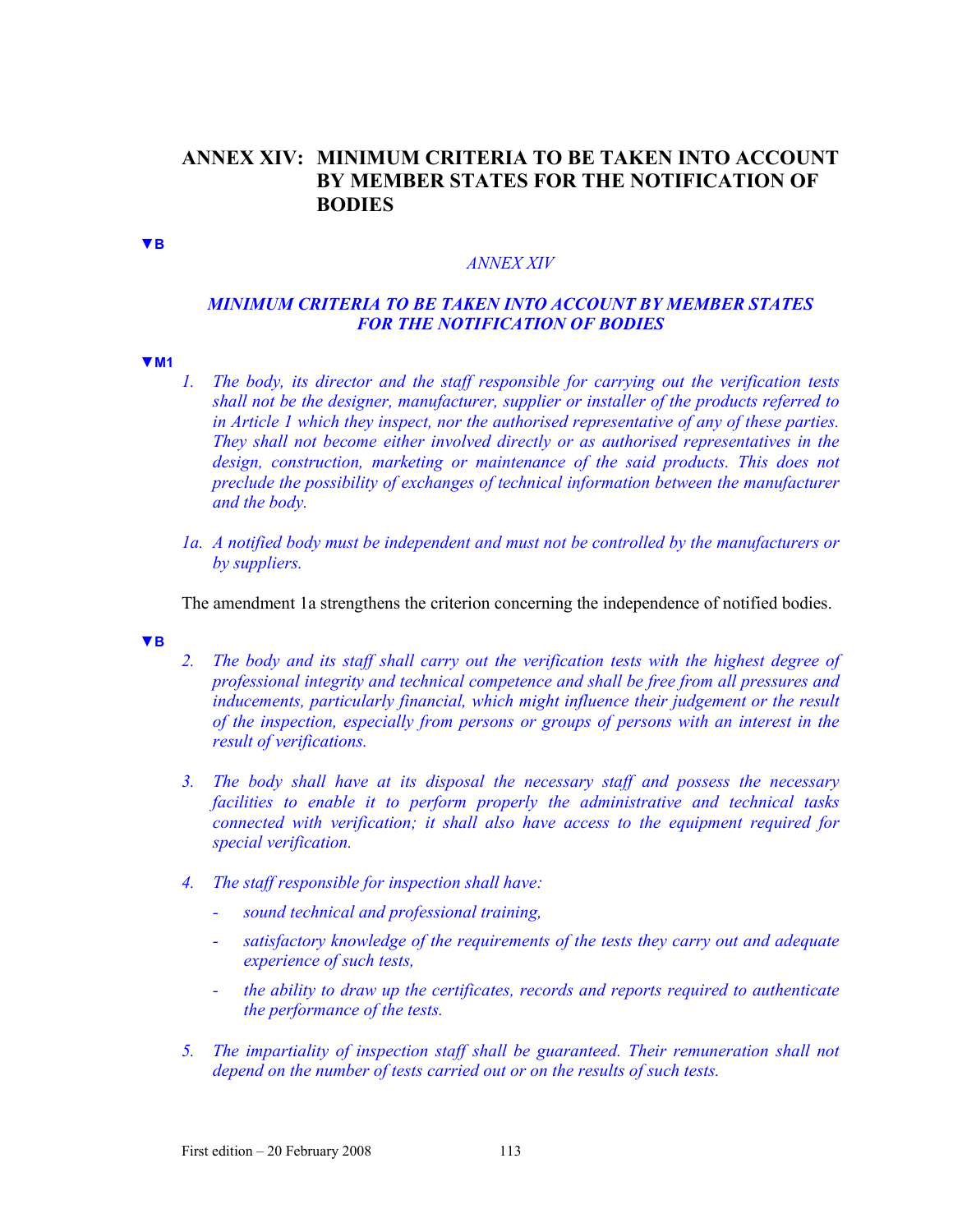- *6. The body shall take out liability insurance unless its liability is assumed by the State in accordance with national law, or the Member State itself is directly responsible for the tests.*
- *7. The staff of the body shall be bound to observe professional secrecy with regard to all information gained in carrying out its tasks (except vis-à-vis the competent administrative authorities of the State in which its activities are carried out) under the Directive or any provision of national law giving effect to it.*

Annex XIV specifies the minimum criteria to be taken into account by Member States for the notification of bodies.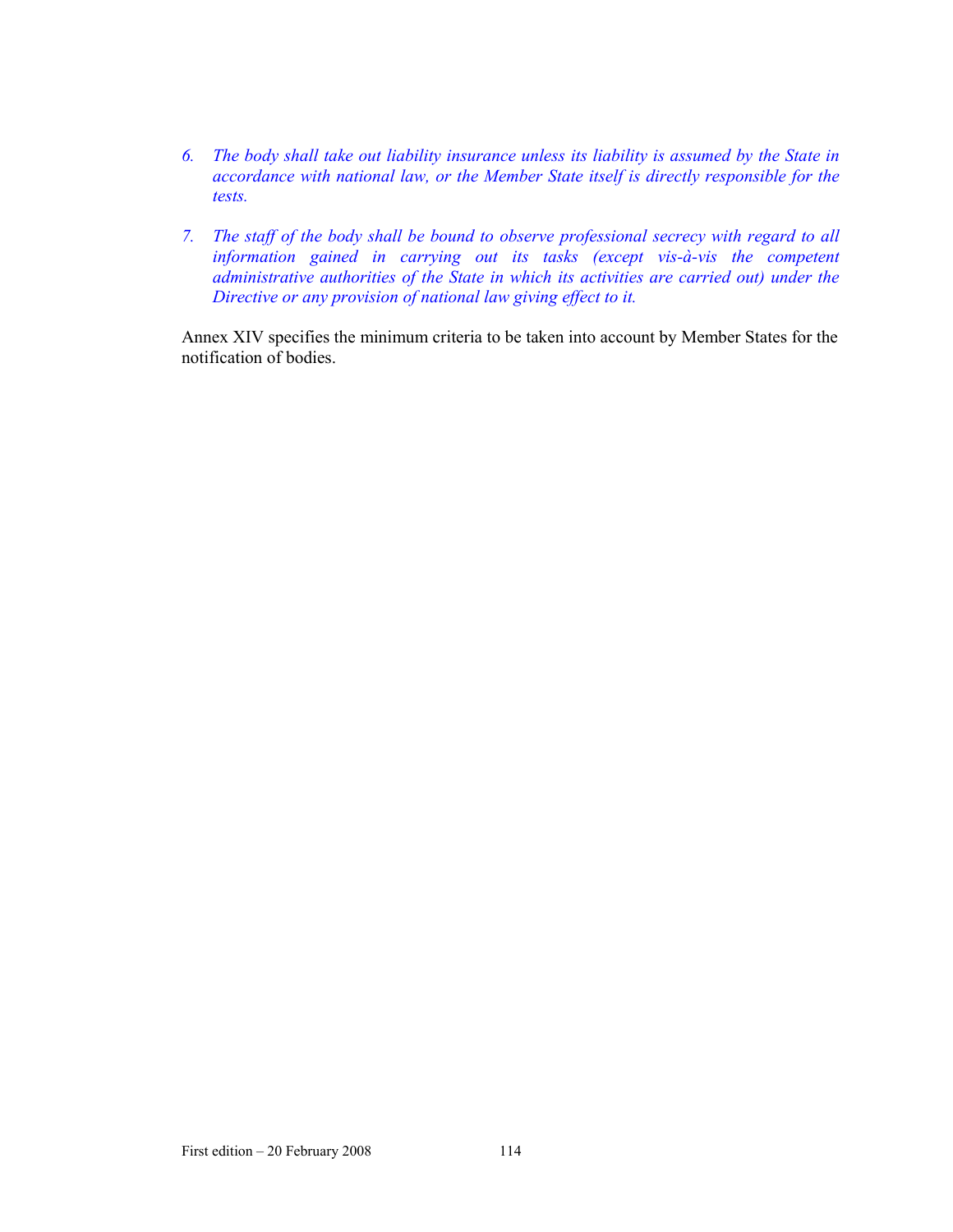### **ANNEX XV: WRITTEN DECLARATION OF CONFORMITY**

**▼M1**

#### *ANNEX XV*

## *WRITTEN DECLARATION OF CONFORMITY*

- *1. The written declaration of conformity to the provisions of the Directive must always accompany:* 
	- *(a) the recreational craft and the personal watercraft and must be included with the owner's manual (Annex I.A section 2.5),*
	- *(b) the components, as referred to in Annex II,*
	- *(c) propulsion engines and must be included with the owner's manual (Annex I.B.4).*

The amendment adds requirements to supply a declaration of conformity with personal watercraft and all propulsion engines covered by the amended Directive and to include this in the owner's manual of the craft, or respectively the engine.

- 2. The written declaration of conformity shall include the following  $(*)$ .
	- *(a) name and address of the manufacturer or his authorised representative established in the Community ( \*\*) ,*
	- *(b)* description of the product defined in point  $1^{(***)}$ ,
	- *(c) references to the relevant harmonised standards used, or references to the specifications in relation to which conformity is declared,*
	- *(d) where appropriate, the references of the other Community Directives applied,*
	- *(e) where appropriate, reference to the EC type-examination certificate issued by a notified body,*
	- *(f) where appropriate, the name and address of the notified body,*
	- *(g) identification of the person empowered to sign on behalf of the manufacturer or his authorised representative established within the Community.*
- *3. With regard to:* 
	- *inboard engines and stern drive propulsion engines without integral exhaust,*
	- *engines type-approved according to Directive 97/68/EC which are in compliance with stage II provided for in section 4.2.3 of Annex I of the latter Directive and,*
	- *engines type-approved according to Directive 88/77/EEC,*

*the declaration of conformity shall include in addition to the information of point 2, a statement of the manufacturer that the engine will meet the exhaust emission requirements of this Directive, when installed in a recreational craft, in accordance with the manufacturer's supplied instructions and that this engine must not be put into service until the recreational craft into which it is to be installed has been declared in conformity, if so required, with the relevant provision of the Directive;*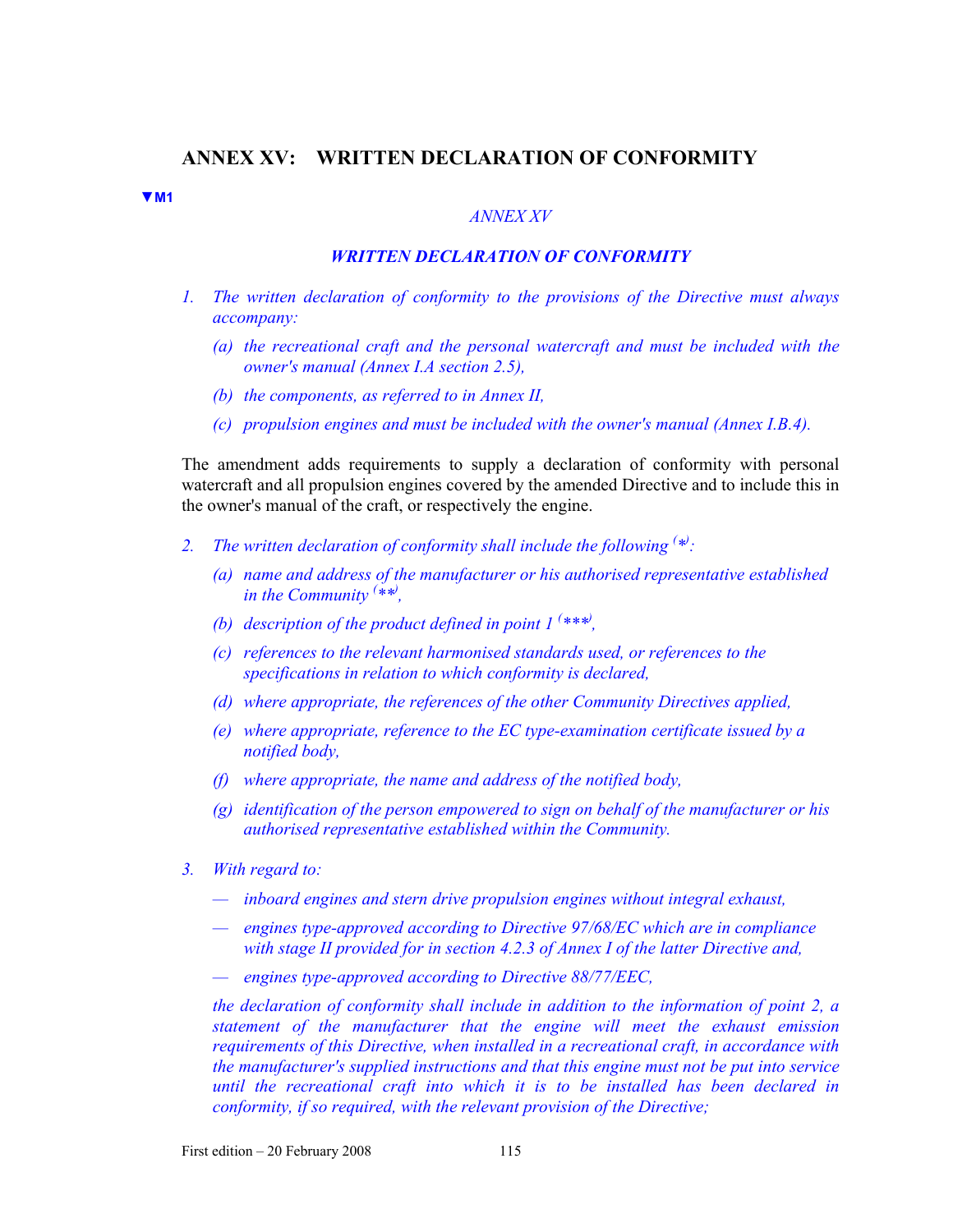*( \*) Must be drawn up in the language(s) as provided for under section 2.5 of Annex I.A.*

- *( \*\*) Business name and full address; the authorised representative must also give the business name and address of the manufacturer.*
- *( \*\*\*) Description of the product make, type, serial number, where appropriate.*

Sections 2 and 3 of Annex XV specify the contents of the written declaration of conformity to the provisions of the Directive.

The Administrative Co-ordination Working Group of Market Surveillance Authorities in the Member States (ADCO) developed common forms for the Declaration of Conformity, respectively for recreational craft, personal watercraft, propulsion engines and for postconstruction assessment, which are re-produced below.

These forms have been used by the market surveillance authorities as a model to develop national versions of the declaration of conformity in the official language(s) of the Member State. Although the use of these common forms is not mandatory, it is highly recommended, since it will facilitate their acceptance throughout the EEA as they provide all the essential information judged necessary by the market surveillance authorities in the EEA Member States.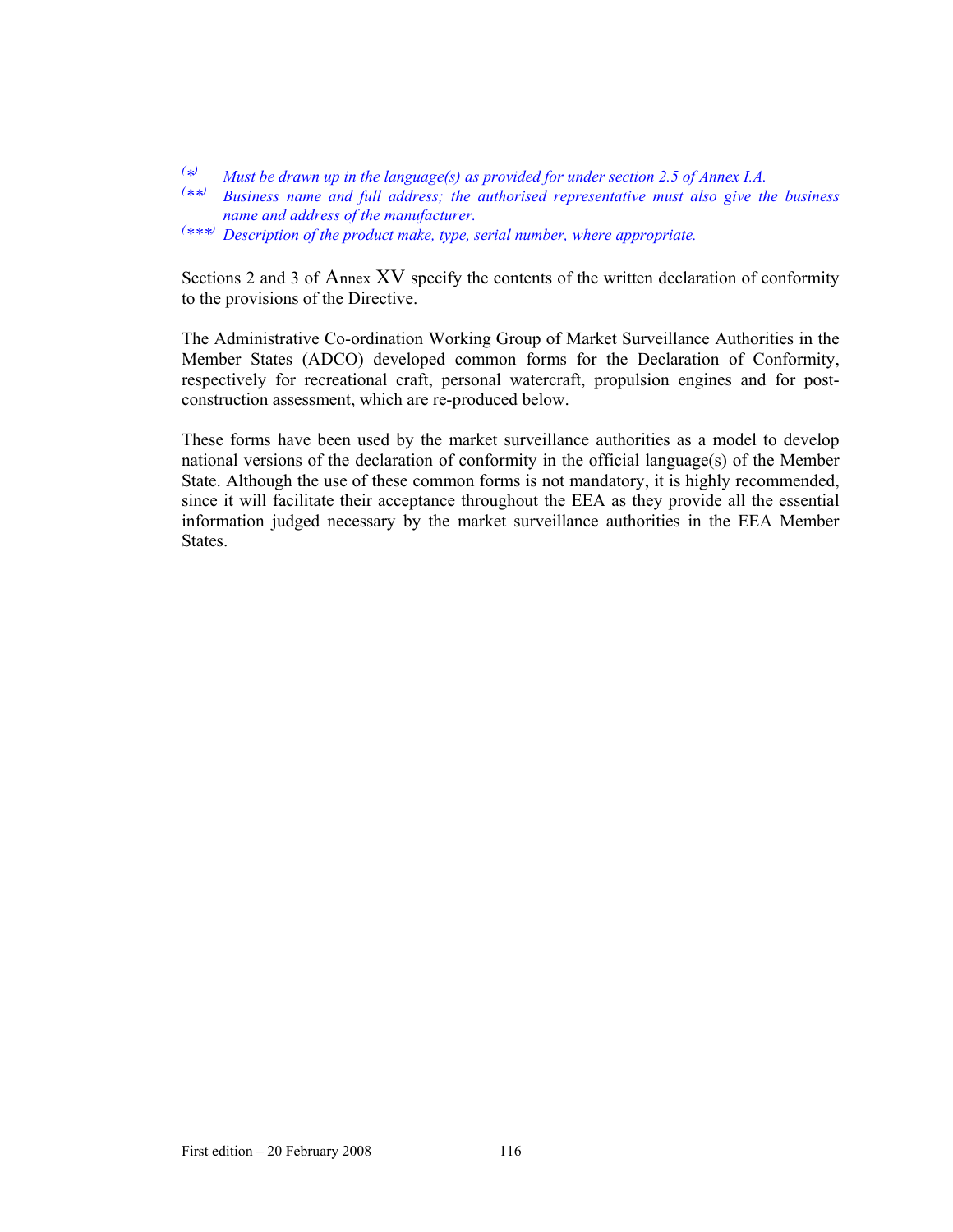#### **Declaration of Conformity of Recreational Craft with the Design, Construction and Noise Emission requirements of Directive 94/25/EC as amended by Directive 2003/44/EC**  *(To be completed by boat builder)*

|                                                                                                                                       | <b>Name of Authorised Representative</b> (if applicable):                                           |                                                                                        |                                                                                    |
|---------------------------------------------------------------------------------------------------------------------------------------|-----------------------------------------------------------------------------------------------------|----------------------------------------------------------------------------------------|------------------------------------------------------------------------------------|
|                                                                                                                                       |                                                                                                     |                                                                                        |                                                                                    |
|                                                                                                                                       |                                                                                                     |                                                                                        |                                                                                    |
|                                                                                                                                       | Town: Post Code: Country: ID Number:                                                                |                                                                                        | $\sqrt{ }$<br>$\sqrt{2}$                                                           |
|                                                                                                                                       |                                                                                                     |                                                                                        | <b>Name of Notified Body for <u>noise emission assessment</u></b> (if applicable): |
|                                                                                                                                       |                                                                                                     |                                                                                        | Address: Post Code: Country: Country: ID Number:                                   |
| Module used for construction assessment:<br>Module used for noise emission assessment :<br><b>Other Community Directives applied:</b> |                                                                                                     | $\vert$   A   A   G   H                                                                | $\Box A$ $\Box A$ a $\Box B+C$ $\Box B+D$ $\Box B+E$ $\Box B+F$ $\Box G$ $\Box H$  |
| <b>DESCRIPTION OF CRAFT</b><br>Brand name of the craft:                                                                               | <b>Craft Identification Number</b>                                                                  | Type or number:                                                                        |                                                                                    |
| Type of craft:<br>$\Box$ sailboat<br>$\Box$ inflatable                                                                                | $\Box$ motorboat<br>$\Box$ other (specify): $\Box$                                                  | <b>Type of main Propulsion:</b><br>$\Box$ sails<br>$\Box$ diesel engine<br>$\Box$ oars | $\Box$ petrol engine<br>$\Box$ electric motor                                      |
| Type of hull:<br>$\Box$ monohull                                                                                                      | $\Box$ multihull<br>$\Box$ other (specify):                                                         | Type of engine:<br>$\Box$ outboard                                                     | $\Box$ inboard<br>□z or sterndrive without integral exhaust                        |
| <b>Construction material:</b><br>$\Box$ aluminium, aluminium alloys<br>$\Box$ steel, steel alloys                                     | $\Box$ plastic, fiber reinforced plastic<br>$\Box$ wood                                             | $\Box$ z or sterndrive with integral exhaust                                           | $\Box$ other (specify): $\Box$                                                     |
| $\Box$ other (specify):<br>Maximum Design Category: $A \Box B \Box C \Box D \Box$                                                     |                                                                                                     | <b>Deck</b><br>$\Box$ fully decked<br>$\Box$ open                                      | $\Box$ partly decked                                                               |
| Engine power: Max. Recommended: _____ kW,<br>Installed:                                                                               | kW (if applicable)<br>Length of hull $L_h$ : ______ m Beam of hull $B_h$ : ____ m Draught T: ____ m |                                                                                        |                                                                                    |

This declaration of conformity is issued under the sole responsibility of the manufacturer. I declare on behalf of the craft manufacturer that the craft mentioned above complies with all applicable essential requirements in the way specified (and is in conformity with the type for which above mentioned EC type examination certificate has been issued)<sup>1</sup>.

| Name and function:                                                                                                 | Signature and title:       |
|--------------------------------------------------------------------------------------------------------------------|----------------------------|
| (identification of the person empowered to sign on behalf of the manufacturer<br>or his authorised representative) | (or an equivalent marking) |
| Place and date of issue:                                                                                           | $(vr/month/day)$ / /       |

1 delete text between brackets if no EC type examination certificate has been issued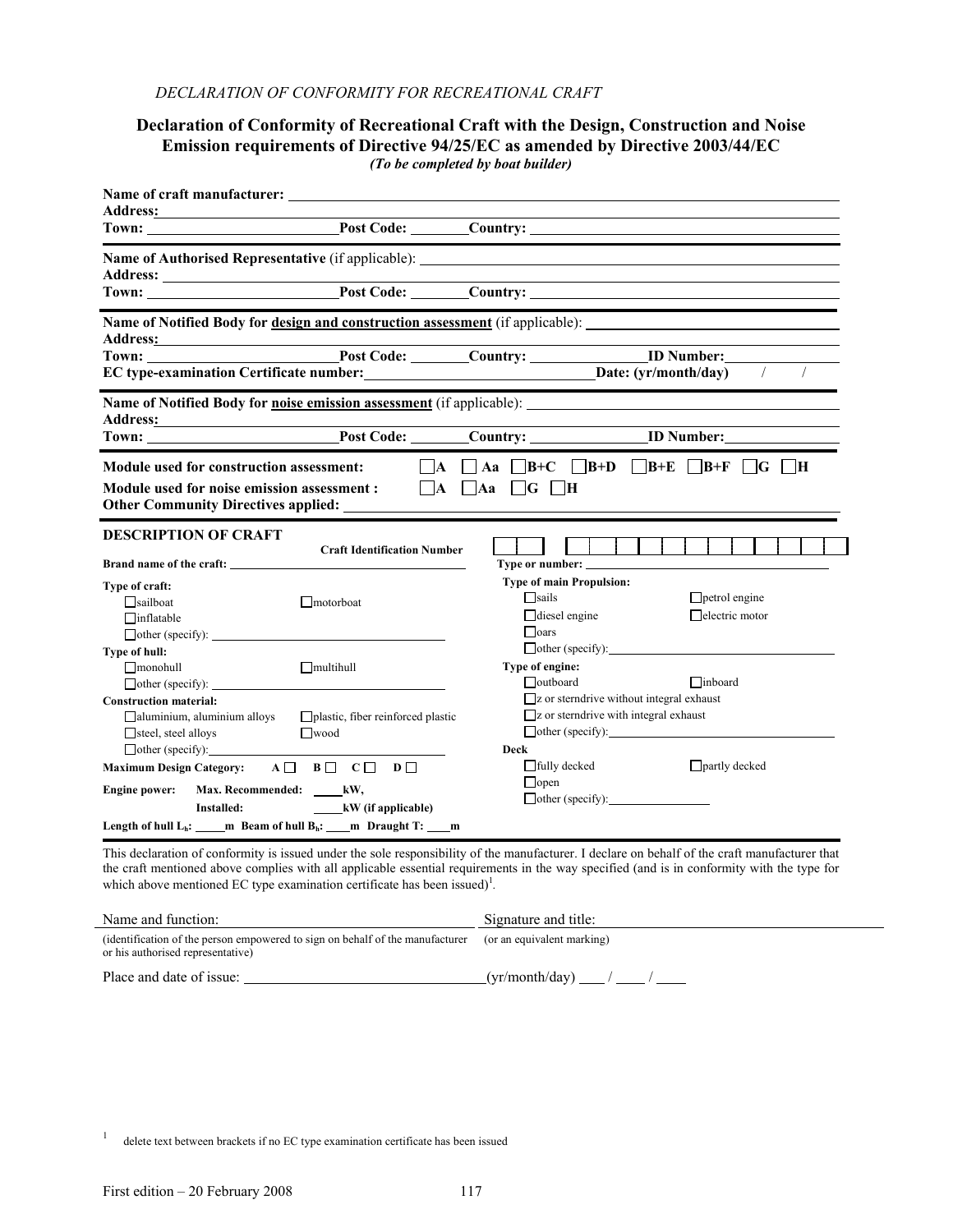| <b>Essential requirements</b><br>(reference to relevant articles in<br>Annex IA & IC of the Directive) | <b>Standards</b> | Other normative<br>document/ methods | Technical file | Please specify in more detail<br>(*: Mandatory Standards)    |
|--------------------------------------------------------------------------------------------------------|------------------|--------------------------------------|----------------|--------------------------------------------------------------|
| <b>General requirements (2)</b>                                                                        | $\boxtimes$      |                                      |                | EN ISO 8666:2002 *                                           |
| Craft Identification Number - CIN (2.1)                                                                | $\boxtimes$      |                                      |                | EN ISO 10087:2006 *                                          |
| Builder's Plate (2.2)                                                                                  |                  |                                      |                |                                                              |
| Protection from falling overboard and means of reboarding (2.3)                                        |                  |                                      |                |                                                              |
| Visibility from the main steering position (2.4)                                                       |                  |                                      |                |                                                              |
| Owner's manual (2.5)                                                                                   |                  |                                      |                |                                                              |
| Integrity and structural requirements (3)                                                              |                  |                                      |                |                                                              |
| Structure (3.1)                                                                                        |                  |                                      |                |                                                              |
| Stability and freeboard (3.2)                                                                          |                  |                                      |                |                                                              |
| Buoyancy and floatation (3.3)                                                                          |                  |                                      |                |                                                              |
| Openings in hull, deck and superstructure (3.4)                                                        |                  |                                      |                |                                                              |
| Flooding (3.5)                                                                                         |                  |                                      |                |                                                              |
| Manufacturer's maximum recommended load (3.6)                                                          |                  |                                      |                |                                                              |
| Liferaft stowage (3.7)                                                                                 |                  |                                      |                |                                                              |
| Escape (3.8)                                                                                           |                  |                                      |                |                                                              |
| Anchoring, mooring and towing (3.9)                                                                    |                  |                                      |                |                                                              |
| Handling characteristics (4)                                                                           |                  |                                      |                |                                                              |
| Engines and engine spaces (5.1)                                                                        |                  |                                      |                |                                                              |
| Inboard engine (5.1.1)                                                                                 |                  |                                      |                |                                                              |
| Ventilation (5.1.2)                                                                                    |                  |                                      |                |                                                              |
| Exposed parts (5.1.3)                                                                                  |                  |                                      |                |                                                              |
| Outboard engine starting (5.1.4)                                                                       |                  |                                      |                |                                                              |
| Fuel system (5.2)                                                                                      |                  |                                      |                |                                                              |
| General - fuel system (5.2.1)                                                                          |                  |                                      |                |                                                              |
| Fuel tanks (5.2.2)                                                                                     |                  |                                      |                |                                                              |
| Electrical systems (5.3)                                                                               |                  |                                      |                |                                                              |
| Steering systems (5.4)                                                                                 |                  |                                      |                |                                                              |
| General - steering system (5.4.1)                                                                      |                  |                                      |                |                                                              |
| Emergency arrangements (5.4.2)                                                                         |                  |                                      |                |                                                              |
| Gas systems (5.5)                                                                                      |                  |                                      |                |                                                              |
| Fire protection (5.6)                                                                                  |                  |                                      |                |                                                              |
| General - fire protection (5.6.1)                                                                      |                  |                                      |                |                                                              |
| Fire-fighting equipment (5.6.2)                                                                        |                  |                                      |                |                                                              |
| <b>Navigation lights (5.7)</b>                                                                         |                  |                                      |                |                                                              |
| Discharge prevention (5.8)                                                                             |                  |                                      |                |                                                              |
| Annex I.B - Exhaust Emissions                                                                          |                  |                                      |                | see the Declaration of Conformity of the engine manufacturer |
| <b>Annex I.C - Noise Emissions</b>                                                                     |                  |                                      |                |                                                              |
| Noise emission levels (I.C.1)                                                                          |                  |                                      |                |                                                              |
| Owner's manual (I.C.2)                                                                                 |                  |                                      |                |                                                              |

 $\begin{array}{c} \rule{0pt}{2ex} \rule{0pt}{2ex} \rule{0pt}{2ex} \rule{0pt}{2ex} \rule{0pt}{2ex} \rule{0pt}{2ex} \rule{0pt}{2ex} \rule{0pt}{2ex} \rule{0pt}{2ex} \rule{0pt}{2ex} \rule{0pt}{2ex} \rule{0pt}{2ex} \rule{0pt}{2ex} \rule{0pt}{2ex} \rule{0pt}{2ex} \rule{0pt}{2ex} \rule{0pt}{2ex} \rule{0pt}{2ex} \rule{0pt}{2ex} \rule{0pt}{2ex} \rule{0pt}{2ex} \rule{0pt}{2ex} \rule{0pt}{2ex} \rule{0pt}{$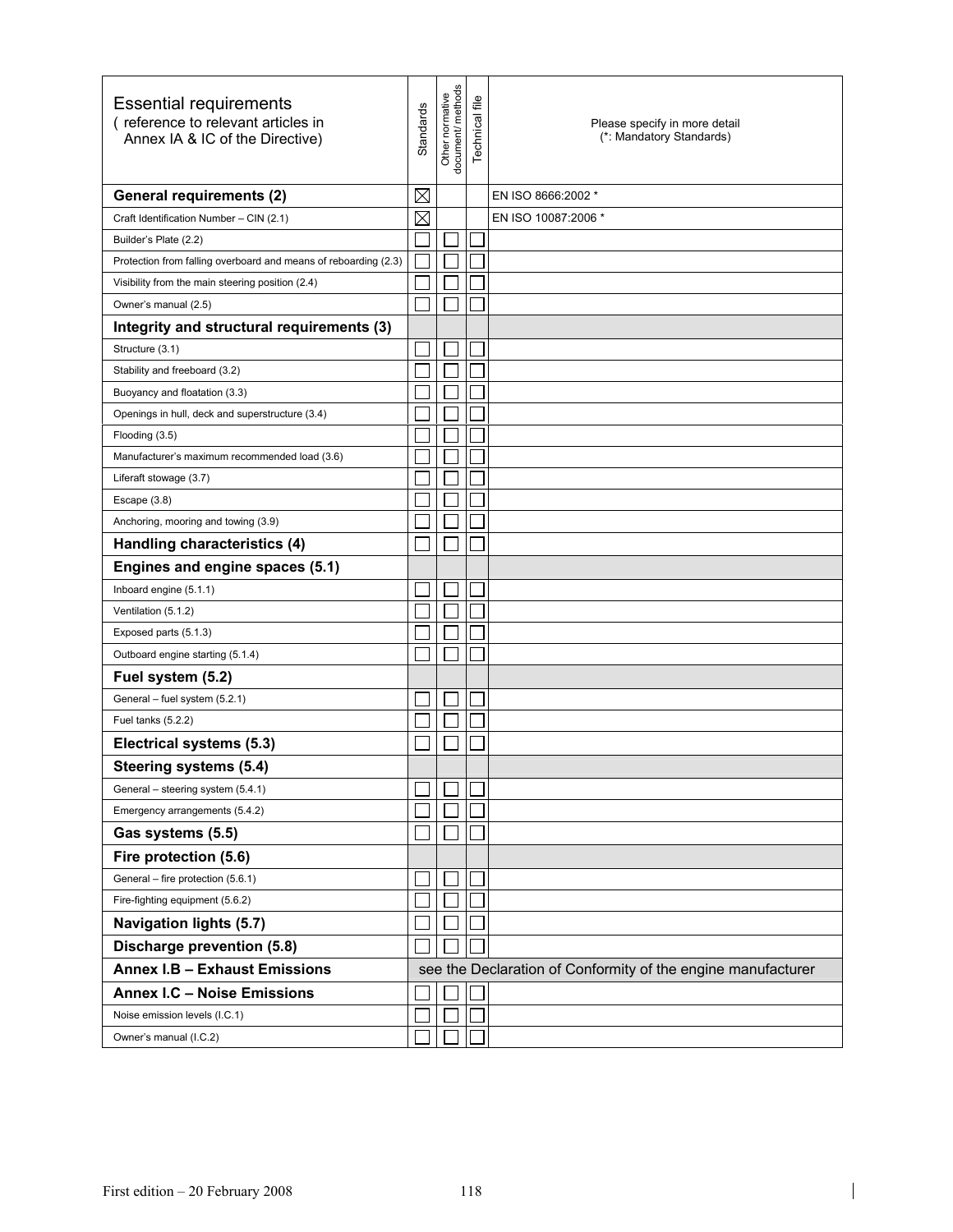#### *DECLARATION OF CONFORMITY FOR PERSONAL WATERCRAFT*

## **Declaration of Conformity for Personal Watercraft (PWC) with the requirements of Directive 94/25/EC as amended by Directive 2003/44/EC**

| <b>Address:</b>                                                                                                   |                                                                                                                                                                                                                                                                                           |                                    |                |                                                             |  |  |  |
|-------------------------------------------------------------------------------------------------------------------|-------------------------------------------------------------------------------------------------------------------------------------------------------------------------------------------------------------------------------------------------------------------------------------------|------------------------------------|----------------|-------------------------------------------------------------|--|--|--|
|                                                                                                                   |                                                                                                                                                                                                                                                                                           |                                    |                |                                                             |  |  |  |
|                                                                                                                   |                                                                                                                                                                                                                                                                                           |                                    |                |                                                             |  |  |  |
|                                                                                                                   |                                                                                                                                                                                                                                                                                           |                                    |                |                                                             |  |  |  |
| ECtype-examination Certificate number (if applicable): __________________________                                 |                                                                                                                                                                                                                                                                                           |                                    |                |                                                             |  |  |  |
|                                                                                                                   |                                                                                                                                                                                                                                                                                           |                                    |                |                                                             |  |  |  |
| Name of Notified Body for exhaust emissions assessment:<br>ECtype-examination Certificate number (if applicable): |                                                                                                                                                                                                                                                                                           |                                    |                |                                                             |  |  |  |
| for construction:                                                                                                 | Conformity assessment modules used:<br>$A \square$ Aa $\square$ B+C $\square$ B+D $\square$ B+E $\square$ B+F $\square$ G $\square$ H $\square$<br>for noise emissions : Aa $\Box$ G $\Box$ H $\Box$ for exhaust emissions: B+C $\Box$ B+D $\Box$ B+E $\Box$ B+F $\Box$ G $\Box$ H $\Box$ |                                    |                |                                                             |  |  |  |
| <b>DESCRIPTION OF CRAFT</b><br><b>Craft model Identification Number</b>                                           | <b>Other Community Directives applied:</b><br><b>XXXII</b><br><b>Design Category:</b> $\Box$ C<br>$\Box$ D<br>Model name / description of the craft:                                                                                                                                      |                                    |                |                                                             |  |  |  |
| <b>ESSENTIAL REQUIREMENTS</b>                                                                                     | standards                                                                                                                                                                                                                                                                                 | other normative<br>document/method | technical file | Please specify in more detail<br>$(* =$ mandatory standard) |  |  |  |
| I.A design and construction                                                                                       | П                                                                                                                                                                                                                                                                                         | П                                  | П              |                                                             |  |  |  |
| I.B exhaust emissions                                                                                             | $\Box^*$                                                                                                                                                                                                                                                                                  | П                                  | П              | *EN ISO 8178-1:1996                                         |  |  |  |
| I.C noise emissions                                                                                               | $\Box^*$                                                                                                                                                                                                                                                                                  | $\Box$                             | П              | *EN ISO 14509                                               |  |  |  |
| <b>IDENTIFICATION OF ENGINE(S) COVERED BY THIS DECLARATION OF CONFORMITY</b>                                      |                                                                                                                                                                                                                                                                                           |                                    |                |                                                             |  |  |  |
| <b>Combustion cycle::</b><br>Name of engine model<br>and/or engine family:                                        | $\Box$ 2 stroke $\Box$ 4 stroke<br>Unique engine identification number(s) or engine<br>family code(s)                                                                                                                                                                                     |                                    |                | <b>EC Type-examination certificate</b><br>(for exhaust)     |  |  |  |
|                                                                                                                   |                                                                                                                                                                                                                                                                                           |                                    |                |                                                             |  |  |  |

**This declaration of conformity is issued under the sole responsibility of the PWC manufacturer. I declare on behalf of the PWC manufacturer that the craft model and engine(s) mentioned above comply with all applicable essential requirements in the way specified [and**  are in conformity with the type for which above mentioned EC type-examination certificate(s) has(have) been issued]<sup>1</sup>.

| Name / function:                                          | Signature and title:                         |
|-----------------------------------------------------------|----------------------------------------------|
| (identification of the person empowered to sign on behalf | (or an equivalent marking)                   |
| of the PWC manufacturer or his authorised representative) | <b>Date and place of issue:</b> $(vv/mm/dd)$ |

<sup>1</sup> delete text between square brackets if no EC type-examination or type-approval certificate(s) has(have) been issued

 $\overline{\phantom{a}}$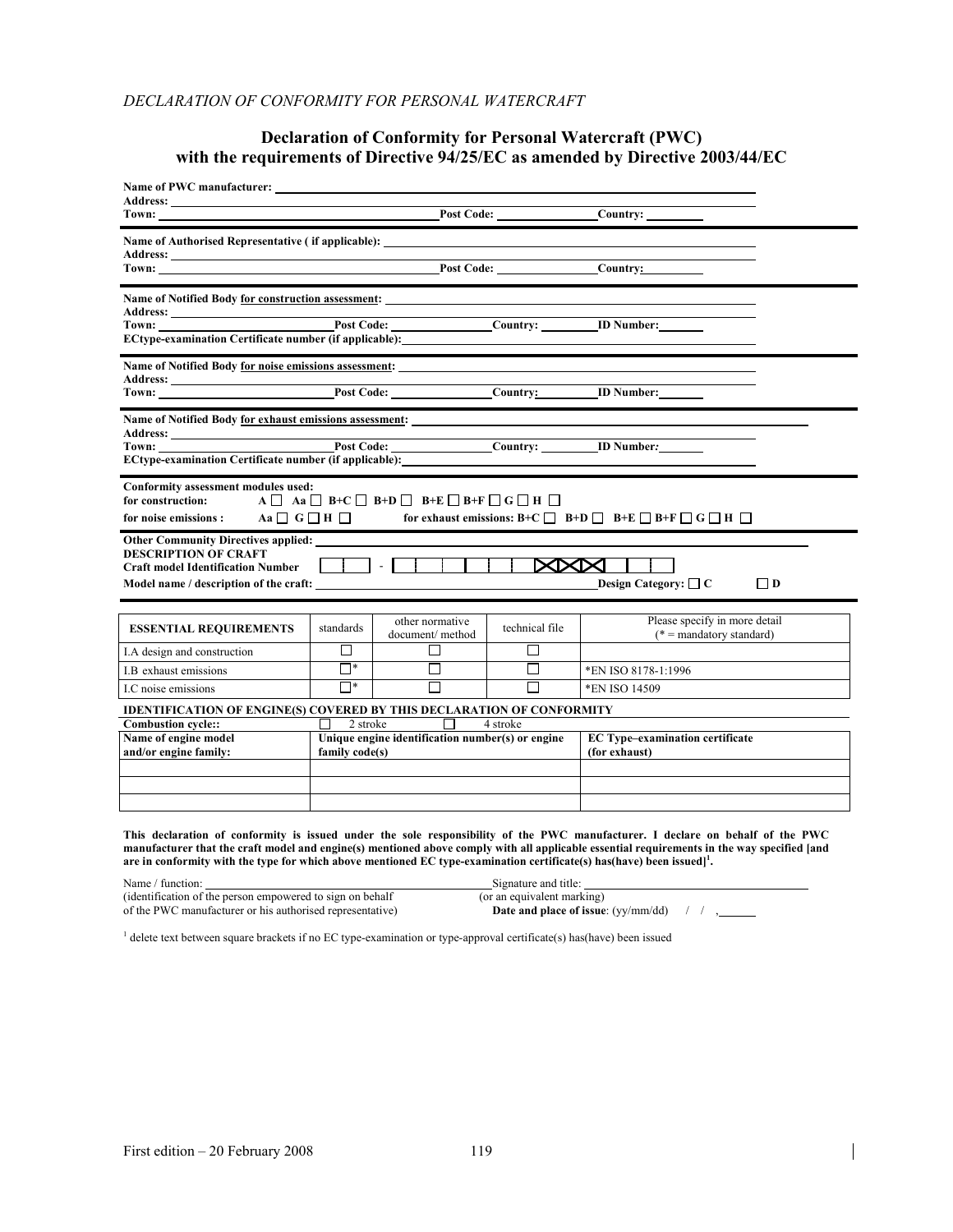#### *DECLARATION OF CONFORMITY FOR PROPULSION ENGINES*

#### **Declaration of Conformity for Recreational Craft Propulsion Engines with the requirements of Directive 94/25/EC, as amended by Directive 2003/44/EC**  *(To be completed by manufacturer of outboard engines or stern drive engines with integral exhaust)* Revision No:

| Address: <u>Address:</u> Address: <b>Address:</b> Address: <b>Address:</b> Address: <b>Address:</b> Address: <b>Address:</b> Address: <b>Address:</b> Address: <b>Address: Address: Address: Address: Address: <b>Address: Address: Address: Address: Address: A</b></b>                                                                                                                                                              |           |                                    |                                       |                                                                   |                                                             |  |
|---------------------------------------------------------------------------------------------------------------------------------------------------------------------------------------------------------------------------------------------------------------------------------------------------------------------------------------------------------------------------------------------------------------------------------------|-----------|------------------------------------|---------------------------------------|-------------------------------------------------------------------|-------------------------------------------------------------|--|
| <b>Town:</b> Town: Town: Town: Town: Town: Town: Town: Town: Town: Town: Town: Town: Town: Town: Town: Town: Town: Town: Town: Town: Town: Town: Town: Town: Town: Town: Town: Town: Town: Town: Town: Town: Town: Town: Town: Town                                                                                                                                                                                                   |           |                                    |                                       |                                                                   |                                                             |  |
|                                                                                                                                                                                                                                                                                                                                                                                                                                       |           |                                    |                                       |                                                                   |                                                             |  |
|                                                                                                                                                                                                                                                                                                                                                                                                                                       |           |                                    |                                       |                                                                   |                                                             |  |
| Name of Notified Body for noise emissions assessment:                                                                                                                                                                                                                                                                                                                                                                                 |           |                                    |                                       |                                                                   |                                                             |  |
|                                                                                                                                                                                                                                                                                                                                                                                                                                       |           |                                    |                                       |                                                                   |                                                             |  |
| Conformity assessment module used for exhaust emissions: B+C $\Box$ B+D $\Box$ B+E $\Box$ B+F $\Box$ G $\Box$ H $\Box$<br>or engine type-approved according to:<br>Conformity assessment module used for noise emissions: $A \Box Aa \Box G \Box H \Box$<br>Other Community Directives applied:                                                                                                                                       |           |                                    |                                       | <b>Solution</b> stage II of Directive 97/68/EC Directive 88/77/EC |                                                             |  |
| DESCRIPTION OF ENGINE(s) AND ESSENTIAL REQUIREMENTS<br><b>Engine Type:</b><br>z or sterndrive without integral exhaust<br>ப<br>П<br>Inboard engine                                                                                                                                                                                                                                                                                    |           |                                    | <b>Fuel Type:</b><br>Diesel<br>Petrol |                                                                   | <b>Combustion cycle:</b><br>2 stroke<br>4 stroke            |  |
| This declaration of conformity is issued under the sole responsibility of the manufacturer. I declare on behalf of the engine manufacturer that the<br>engine(s) mentioned above complies (comply) with all applicable essential requirements in the way specified [and is (are) in conformity with the<br>type(s) for which above mentioned EC type-examination or type approval certificate(s) has (have) been issued] <sup>3</sup> |           |                                    |                                       |                                                                   |                                                             |  |
| <b>Essential requirements</b>                                                                                                                                                                                                                                                                                                                                                                                                         | standards | other normative<br>document/method | technical file                        |                                                                   | Please specify in more detail<br>$(* =$ mandatory standard) |  |
| Annex I.B - Exhaust Emissions                                                                                                                                                                                                                                                                                                                                                                                                         |           |                                    |                                       |                                                                   |                                                             |  |

| B.1 engine identification         |    |  |  |                     |  |  |  |
|-----------------------------------|----|--|--|---------------------|--|--|--|
| B.2 exhaust emission requirements | ⊣∗ |  |  | *EN ISO 8178-1:1996 |  |  |  |
| B.3 durability                    |    |  |  |                     |  |  |  |
| B.4 owner's manual                |    |  |  |                     |  |  |  |
| Annex I.C - Noise Emissions       |    |  |  |                     |  |  |  |
| C.1 Noise emission levels         |    |  |  | *EN ISO 14509       |  |  |  |
| C.2 Owner's Manual                |    |  |  |                     |  |  |  |

#### **IDENTIFICATION OF ENGINE(S) COVERED BY THIS DECLARATION OF CONFORMITY**

| Name of engine model  | Unique engine identification number(s) or engine | <b>EC Type-examination certificate</b> |
|-----------------------|--------------------------------------------------|----------------------------------------|
| and/or engine family: | family code(s)                                   | or type-approval certificate number    |
|                       |                                                  |                                        |
|                       |                                                  |                                        |
|                       |                                                  |                                        |

*Name / function*: *Signature and title*:

(identification of the person empowered to sign on behalf (or an equivalent marking)

of the engine manufacturer or his authorised representative) Date and place of issue: (yy/mm/dd) / / ,

<sup>3</sup> delete text between square brackets if no EC type-examination or type-approval certificate has been issued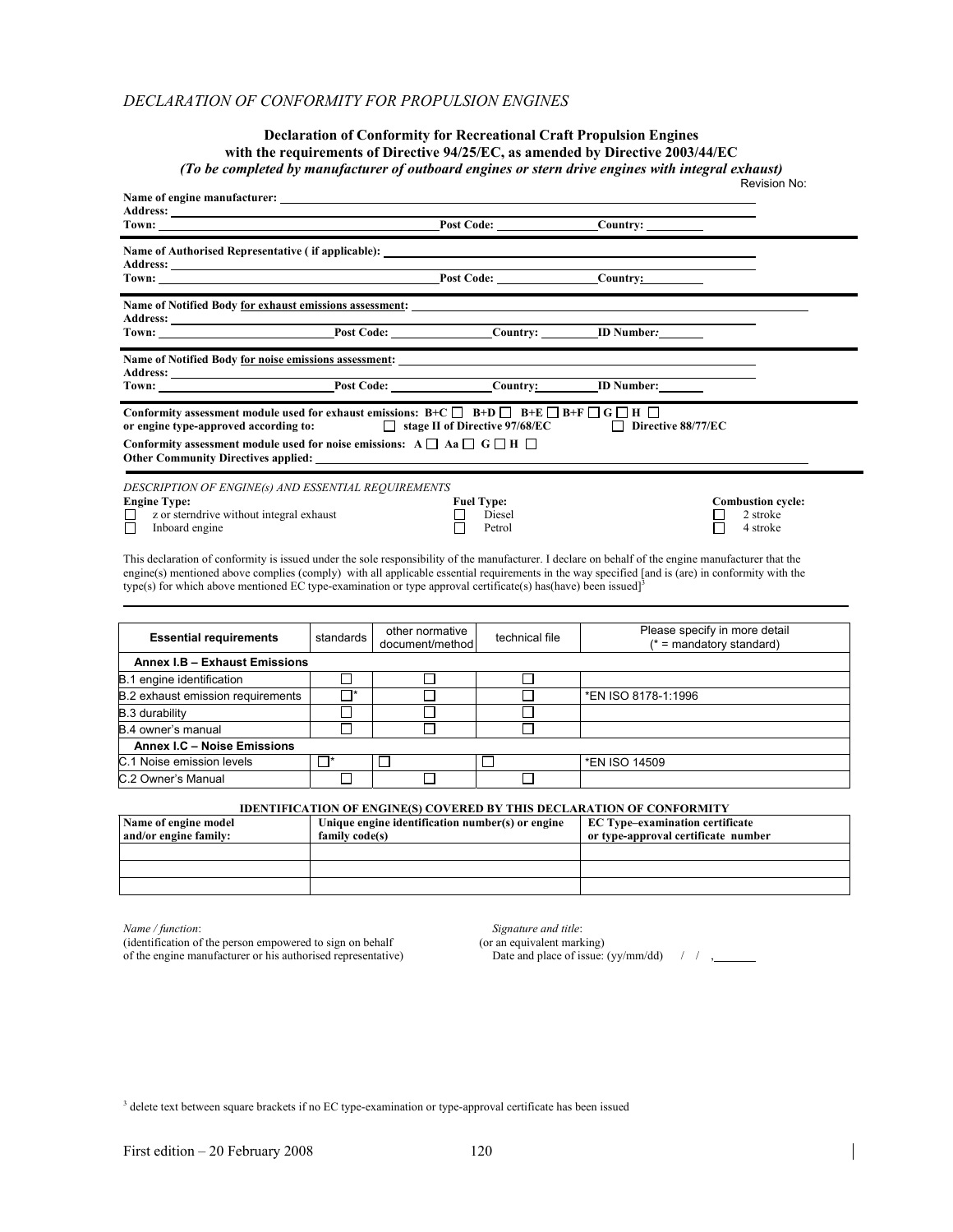#### **Declaration of Conformity of Recreational Craft to the Post Construction Assessment requirements of Directive 94/25/EC as amended by Directive 2003/44/EC**  *(To be completed by the person who places the craft on the market or puts it into service)*

#### **Name of the person who places the craft on the market or puts it into service**:

|                                                                                                                                                        | Address: No. 2016. The Committee of the Committee of the Committee of the Committee of the Committee of the Committee of the Committee of the Committee of the Committee of the Committee of the Committee of the Committee of |                                                                                                                                           |                                                 |
|--------------------------------------------------------------------------------------------------------------------------------------------------------|--------------------------------------------------------------------------------------------------------------------------------------------------------------------------------------------------------------------------------|-------------------------------------------------------------------------------------------------------------------------------------------|-------------------------------------------------|
| PCA-examination Report number:                                                                                                                         | Date: $(yr/month/day)$ /                                                                                                                                                                                                       | Post Code: ____________________Country: __________ID Number: ____________________                                                         |                                                 |
| <b>DESCRIPTION OF CRAFT</b>                                                                                                                            | <b>Craft Identification Number</b><br><b>Brand name of the craft:</b> Type or number:                                                                                                                                          |                                                                                                                                           |                                                 |
| Type of craft:<br>$\Box$ sailboat<br>$\Box$ inflatable<br>$\Box$ other (specify):                                                                      | $\Box$ motorboat                                                                                                                                                                                                               | <b>Type of main Propulsion:</b><br>□sails<br>$\Box$ diesel engine<br>$\Box$ oars                                                          | $\Box$ petrol engine<br>$\Box$ electric motor   |
| Type of hull:<br>$\Box$ monohull                                                                                                                       | $\Box$ multihull<br>$\Box$ other (specify):                                                                                                                                                                                    | Type of engine:<br>$\Box$ outboard                                                                                                        | $\Box$ other (specify):<br>$\Box$ inboard       |
| <b>Construction material:</b><br>aluminium, aluminium alloys<br>$\Box$ steel, steel alloys                                                             | plastic, fiber reinforced plastic<br>$\Box$ wood                                                                                                                                                                               | $\Box$ z or sterndrive without integral exhaust<br>$\Box$ z or sterndrive with integral exhaust<br>$\Box$ other (specify):<br><b>Deck</b> |                                                 |
| $\Box$ other (specify):<br>Maximum Design Category: $A \Box$ $B \Box$ $C \Box$<br>Engine power: Max. Recommended: kW,<br>Installed: kW (if applicable) | $D \Box$                                                                                                                                                                                                                       | $\Box$ fully decked<br>$\Box$ open                                                                                                        | $\Box$ partly decked<br>$\Box$ other (specify): |
| Length of hull $L_h$ : _____ m Beam of hull $B_h$ : ____ m Draught T: ____ m                                                                           |                                                                                                                                                                                                                                |                                                                                                                                           |                                                 |

This declaration of conformity is issued under the sole responsibility of the person who places the craft on the market or puts it into service.

I declare on that the craft mentioned above complies with all applicable essential requirements in the way specified in and is in conformity with the notified body PCA-examination Report issued in its respect and annexed to this DoC.

| Name and function: | Signature and title: |
|--------------------|----------------------|
|                    |                      |

(identification of the person empowered to sign) (or an equivalent marking)

Date and place of issue:  $(yr/month/day)$  / \_\_/ \_\_/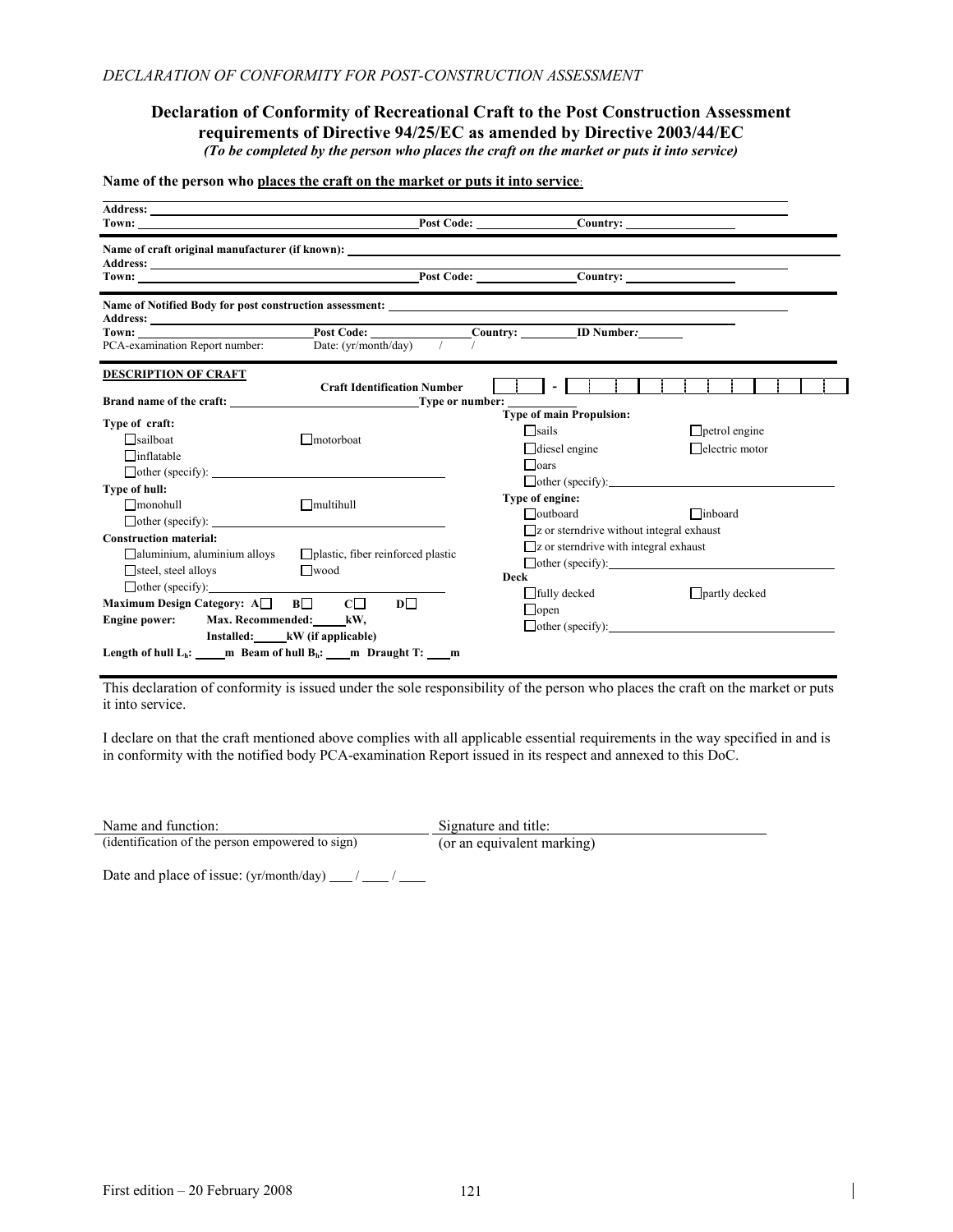# **ANNEX XVI: PRODUCT QUALITY ASSURANCE (Module E)**

#### **▼M1**

## *ANNEX XVI*

#### *PRODUCT QUALITY ASSURANCE (MODULE E)*

- *1. This module describes the procedure whereby the manufacturer who satisfies the obligations of point 2 ensures and declares that the products concerned are in conformity with the type as described in the EC type-examination certificate and satisfy the requirements of the directive that apply to them. The manufacturer or his authorised representative established within the Community must affix the CE mark to each product and draw up a written declaration of conformity. The CE mark must be accompanied by the identification symbol of the notified body responsible for surveillance as specified in point 4.*
- *2. The manufacturer must operate an approved quality system for final product inspection and testing as specified in point 3 and must be subject to surveillance as specified in point 4.*
- *3. Quality system*
- *3.1. The manufacturer must lodge an application for assessment of his quality system for the products concerned, with a notified body of his choice.*

*The application must include:* 

- *all relevant information for the product category envisaged,*
- *the quality system's documentation,*
- *if applicable, the technical documentation of the approved type and a copy of the EC type-examination certificate.*
- *3.2. Under the quality system, each product must be examined and appropriate tests as set out in the relevant standard(s) referred to in Article 5 or equivalent tests shall be carried out in order to ensure its conformity with the relevant requirements of the directive. All the elements, requirements and provisions adopted by the manufacturer must be documented in a systematic and orderly manner in the form of written policies, procedures and instructions. This quality system documentation must ensure a common understanding of the quality programmes, plans, manuals and records.*

*It must contain in particular an adequate description of:* 

- *the quality objectives and the organisational structure, responsibilities and powers of the management with regard to product quality,*
- *the examinations and tests that will be carried out after manufacture,*
- *the means to monitor the effective operation of the quality system,*
- *quality records, such as inspection reports and test data, calibration data, qualification reports of the personnel concerned, etc.*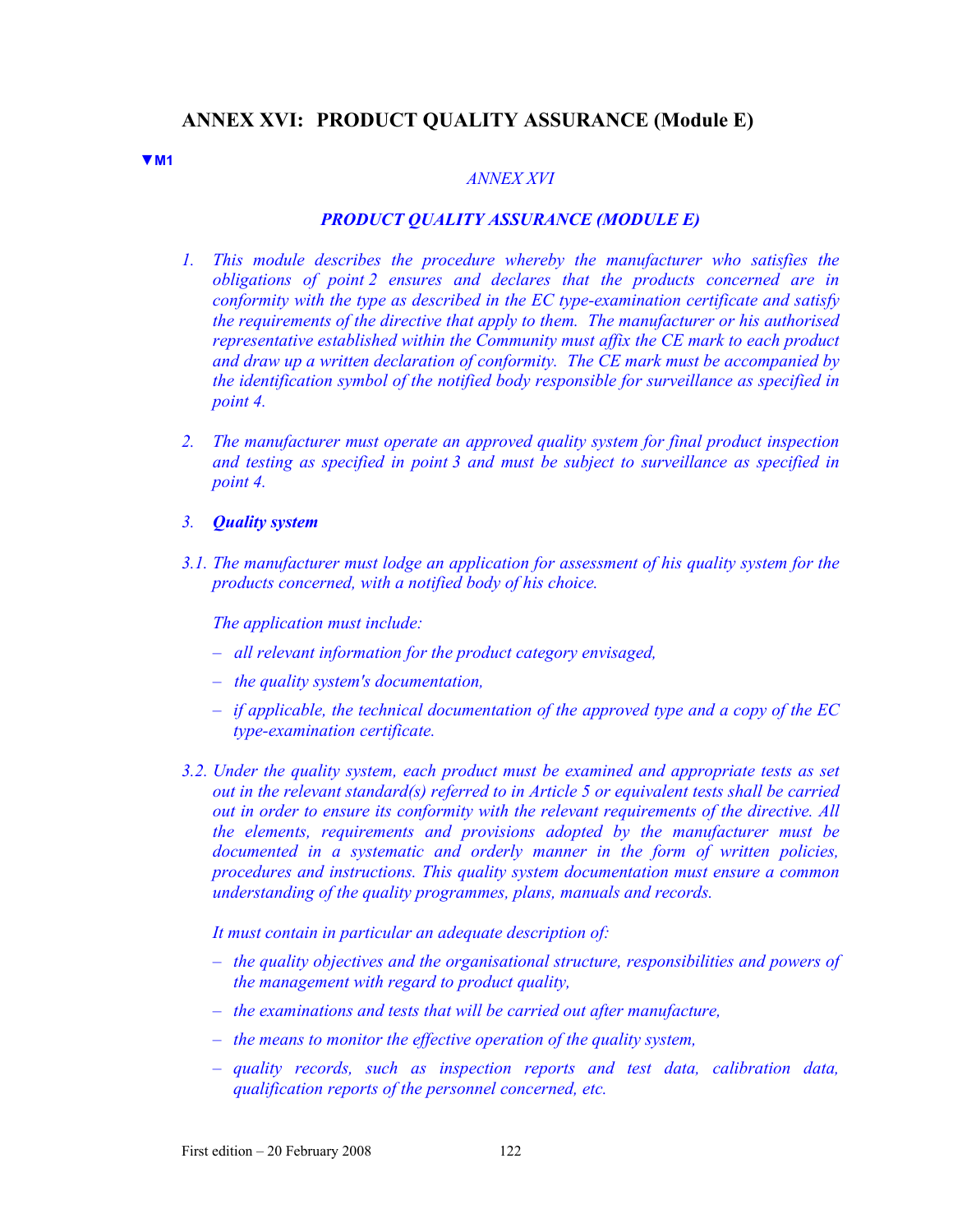*3.3. The notified body must assess the quality system to determine whether it satisfies the requirements referred to in point 3.2.* 

*It presumes conformity with these requirements in respect of quality systems that implement the relevant harmonised standard.* 

*The auditing team must have at least one member experienced as an assessor in the product technology concerned. The assessment procedure must include an assessment visit to the manufacturer's premises.* 

*The decision must be notified to the manufacturer. The notification must contain the conclusions of the examination and the reasoned assessment decision.* 

*3.4. The manufacturer must undertake to fulfil the obligations arising from the quality system as approved and to maintain it in an appropriate and efficient manner.* 

*The manufacturer or his authorised representative must keep the notified body which has approved the quality system informed of any intended updating of the quality system.* 

*The notified body must evaluate the modifications proposed and decide whether the modified quality system will still satisfy the requirements referred to in point 3.2 or whether a re-assessment is required.* 

*It must notify its decision to the manufacturer. The notification must contain the conclusions of the examination and the reasoned assessment decision.* 

- *4. Surveillance under the responsibility of the notified body*
- *4.1. The purpose of surveillance is to make sure that the manufacturer duly fulfils the obligations arising out of the approved quality system.*
- *4.2. The manufacturer must allow the notified body entrance for inspection purposes to the locations of inspection, testing and storage and shall provide it with all necessary information, in particular:* 
	- *the quality system documentation,*
	- *the technical documentation,*
	- *the quality records, such as inspection reports and test data, calibration data, qualification reports of the personnel concerned, etc.*
- *4.3. The notified body must periodically carry out audits to ensure that the manufacturer maintains and applies the quality system and must provide an audit report to the manufacturer.*
- *4.4. Additionally, the notified body may pay unexpected visits to the manufacturer. At the time of such visits, the notified body may carry out tests or have them carried out in order to check the proper functioning of the quality system where necessary; it must provide the manufacturer with a visit report and, if a test has been carried out, with a test report.*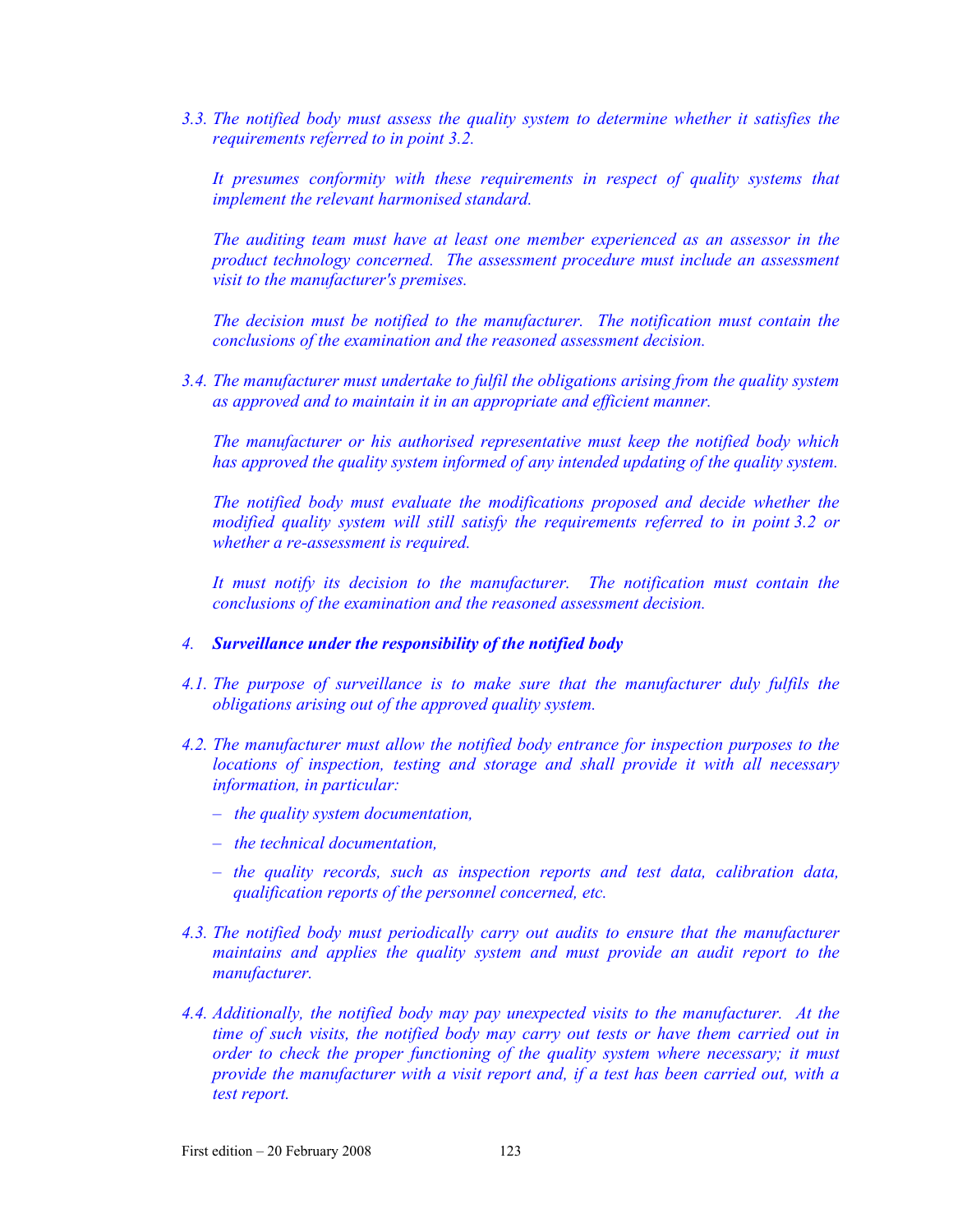- *5. The manufacturer must, for a period ending at least 10 years after the last product has been manufactured, keep at the disposal of the national authorities:* 
	- *the documentation referred to in the third indent of the second subparagraph of point 3.1,*
	- *the updating referred to in the second subparagraph of point 3.4,*
	- *the decisions and reports from the notified body which are referred to in the final subparagraph of point 3.4, points 4.3 and 4.4.*
- *6. Each notified body must forward to the other notified bodies the relevant information concerning the quality system approvals issued and withdrawn.*

Annex XVI has been added through amending Directive 2003/44/EC and describes conformity assessment module E, always to be used in combination with EC-type approval (Module B), and which can only be used when specified by Article 8 (i.e. not for components and not for noise emissions).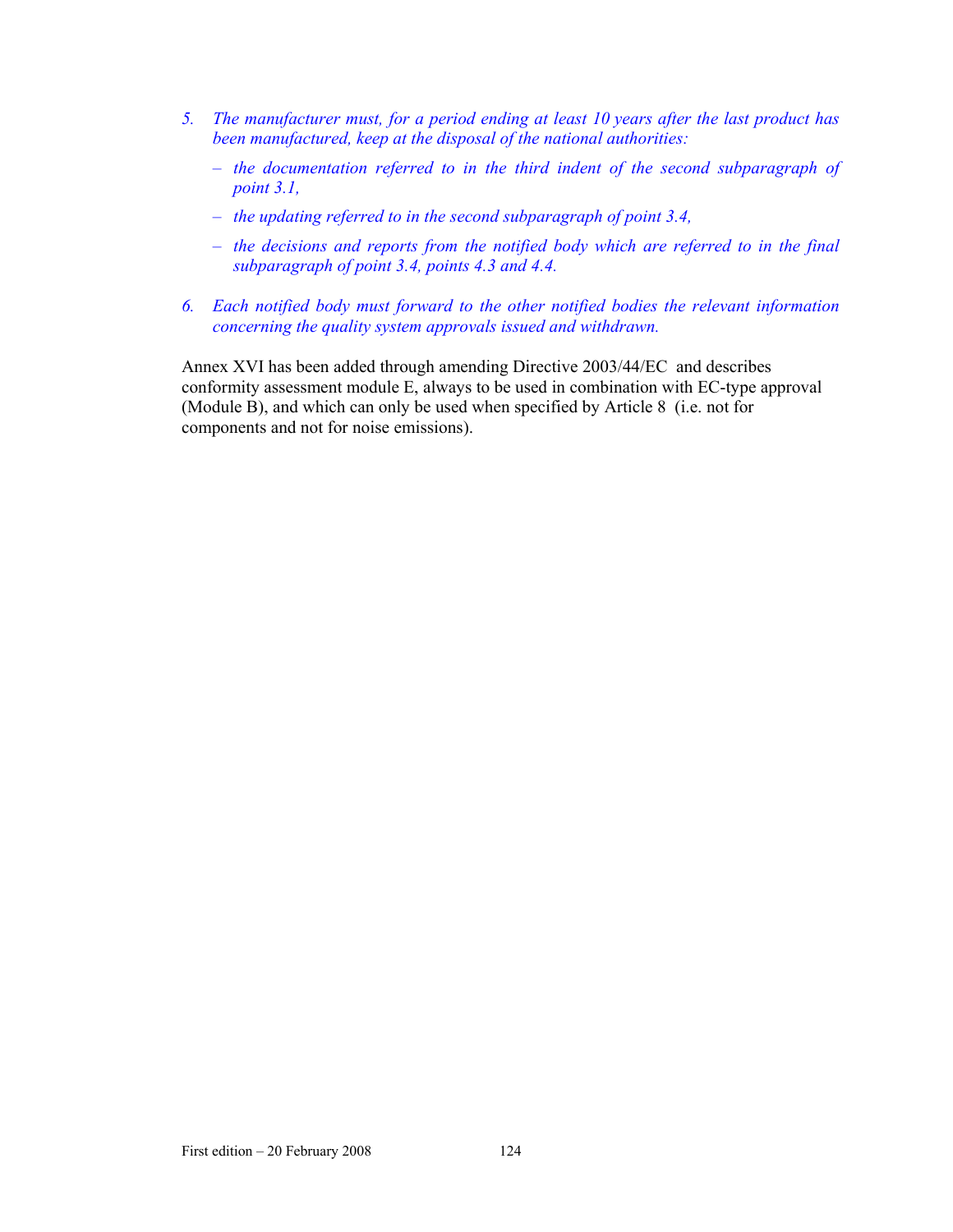# **ANNEX XVII: CONFORMITY OF PRODUCTION ASSESSMENT FOR EXHAUST AND NOISE EMISSIONS**

#### **▼M1**

#### *ANNEX XVII*

## *CONFORMITY OF PRODUCTION ASSESSMENT FOR EXHAUST AND NOISE EMISSIONS*

- *1. For verifying the conformity of an engine family, a sample of engines is taken from the series. The manufacturer shall decide the size (n) of the sample, in agreement with the notified body.*
- *2. The arithmetical mean X of the results obtained from the sample shall be calculated for each regulated component of the exhaust and noise emission. The production of the series shall be deemed to conform to the requirements ("pass decision") if the following condition is met:*

 $X + k$  *S ≤L S is standard deviation, where:*   $S^2 = \sum (x - X)^2 / (n - 1)$ *X = the arithmetical mean of the results x = the individual results of the sample L = the appropriate limit value n = the number of engines in the sample k = statistical factor depending on n (see table)* 

|  |  | 2 3 4 5 6 7 8 9                                                                                                      |  |         |
|--|--|----------------------------------------------------------------------------------------------------------------------|--|---------|
|  |  | $\mid$ 0,973 $\mid$ 0,613 $\mid$ 0,489 $\mid$ 0,421 $\mid$ 0,376 $\mid$ 0,342 $\mid$ 0,317 $\mid$ 0,296 $\mid$ 0,279 |  |         |
|  |  |                                                                                                                      |  | 18   19 |
|  |  | $0,265$   $0,253$   $0,242$   $0,233$   $0,224$   $0,216$   $0,210$   $0,203$   $0,198$                              |  |         |

*If n* ≥ 20 then  $k = 0.860 / √n$ .

This annex has been added through amending Directive 2003/44/EC to provide details of the statistical method to be applied to engine samples selected from an engine family for conformity assessment of exhaust and noise emissions under modules Aa, C and F.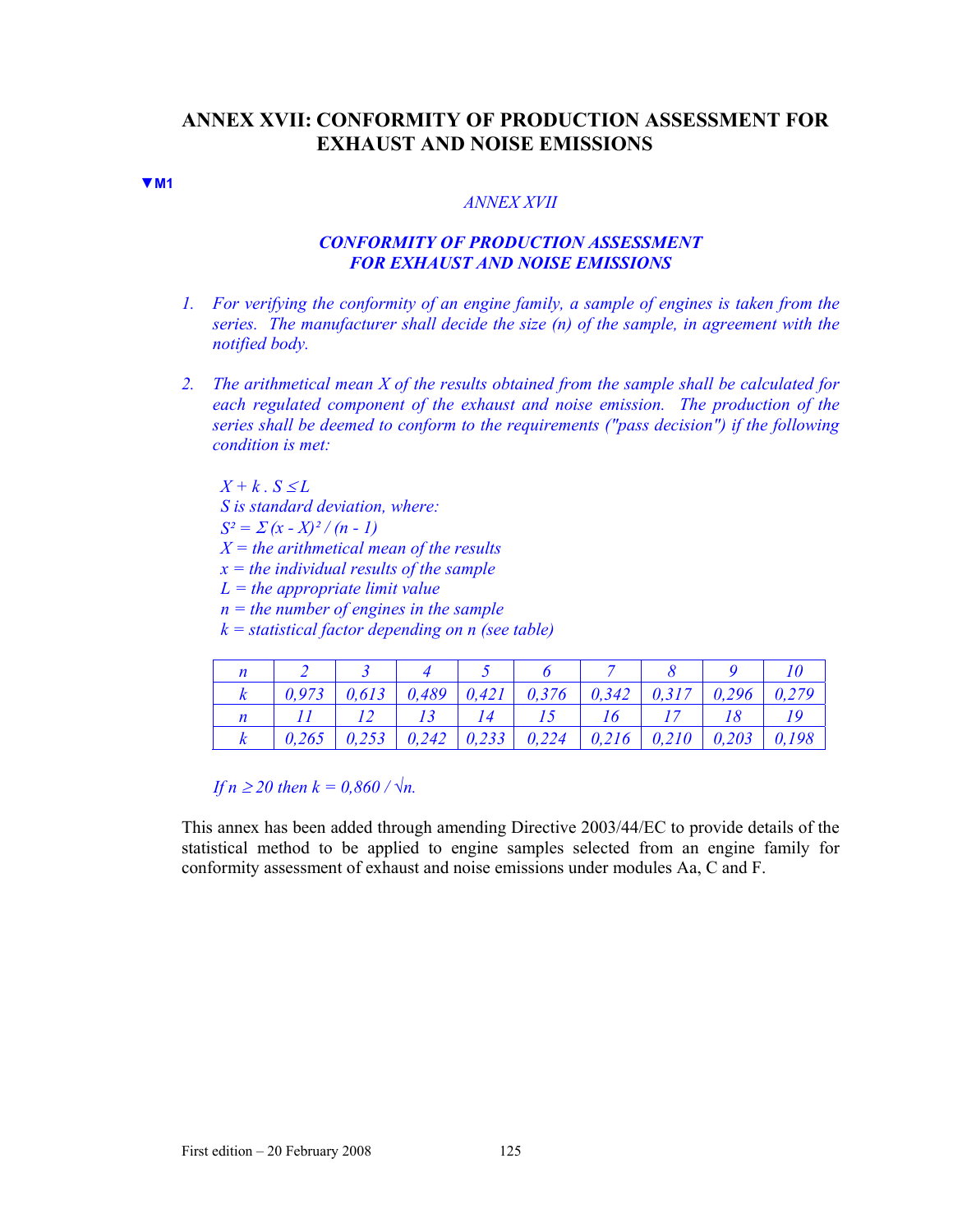# **SPECIFIC PROVISIONS FOR DIRECTIVE 2003/44/EC**

### **ARTICLE 2: REVIEW CLAUSE**

#### **▼M1**

**▼M1**

## *Article 2*

*By 31 December 2006 the Commission shall submit a report on the possibilities of further improving the environmental characteristics of engines and consider inter alia the need to revise the boat design categories. If deemed appropriate, in the light of this report, the Commission shall by 31 December 2007 submit appropriate proposals to the European Parliament and the Council. The Commission shall in the light of the experience gained take account of:* 

- *(a) the need to further reduce emissions of air pollutants and noise in order to meet environment protection requirements;*
- *(b) the possible benefits of a system for 'in-use compliance';*
- *(c) the availability of cost efficient techniques for controlling emissions;*
- *(d) the need to reduce evaporation and spill of fuel;*
- *(e) the possibility of agreeing on international standards for exhaust and noise emissions;*
- *(f) possible simplifications of the system for conformity assessment procedures.*

This article specifies the next steps to be undertaken by the Commission to investigate the appropriateness of developing proposals for further improving the environmental performance of recreational marine engines.

### **ARTICLE 3: TRANSPOSITION, IMPLEMENTATION AND TRANSITIONAL ARRANGEMENTS**

## *Article 3*

*1. Member States shall adopt and publish the laws, regulations and administrative provisions necessary to comply with the requirements of this Directive by 30 June 2004. They shall immediately inform the Commission thereof.* 

*Member States shall apply such measures as from 1 January 2005* 

- *2. Member States shall permit the placing on the market and/or putting into service of products which comply with the rules in force in their territory on the date of entry into force of this Directive, as follows:* 
	- *(a) until 31 December 2005 for the products falling under Article 1(1)(a);*
	- *(b) until 31 December 2005 for compression ignition and four-stroke spark ignition engines; and,*
	- *(c) until 31 December 2006 for two-stroke spark ignition engines.*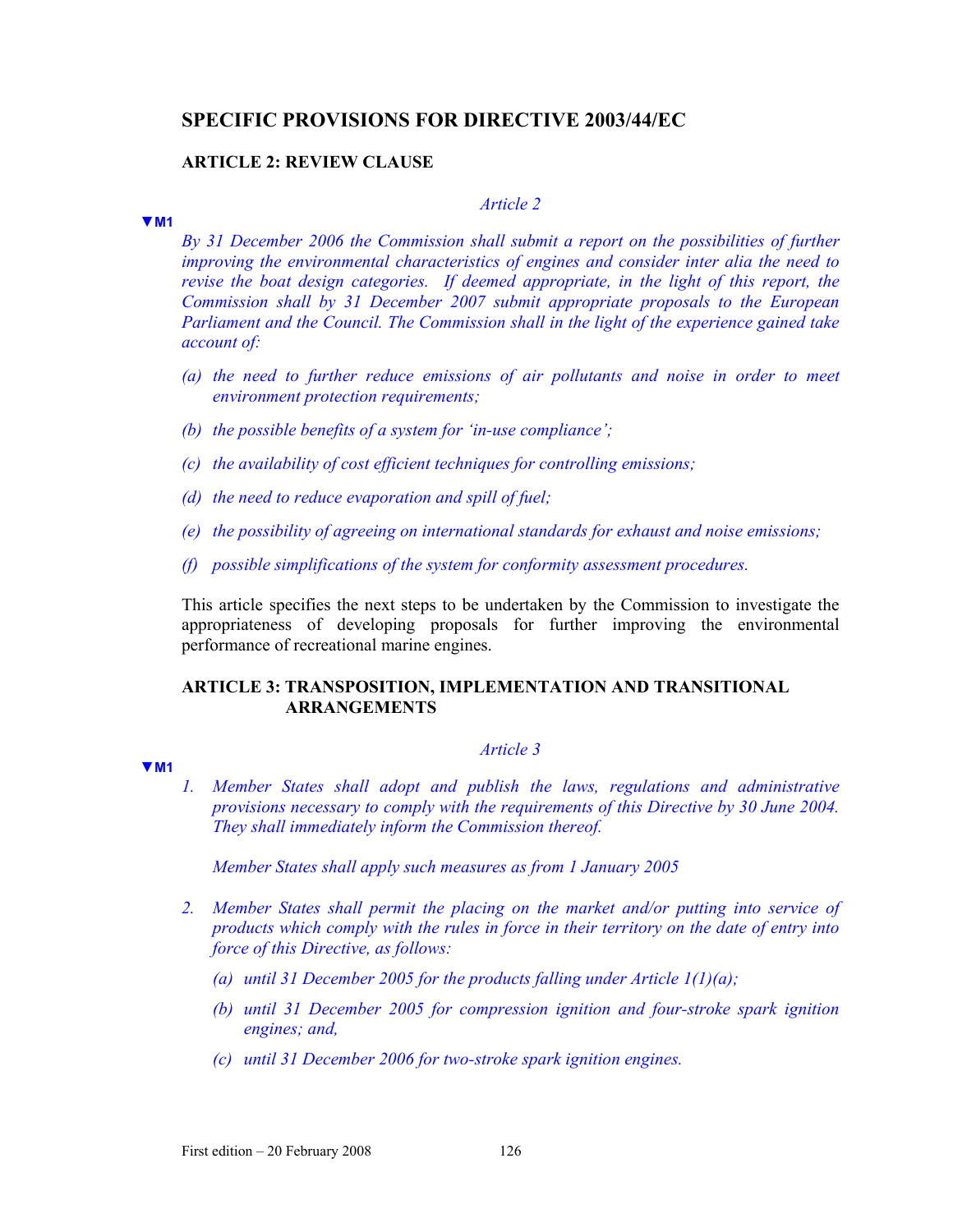Article 3.1 specifies the deadlines by which the Member States have to transpose the provisions of the Directive into their national legislation (30 June 2004) and start applying them (as from  $1<sup>st</sup>$  January 2005).

Article 3.2 specifies the deadlines until which the following transitional provisions may apply. From  $1<sup>st</sup>$  January 2005 until these deadlines products that do not comply with the provisions of Directive 2003/44/EC may be placed on the market and/or put into service in the territory of a Member State provided that these products comply with the rules that were in force in that territory on the date of entry into force of that Directive  $(i.e.26<sup>th</sup>$  August 2003). If a Member State did not have any rules in place on that date, a product can be placed on the market and/or put into service in the territory of that Member State until the applicable deadline, even if that product does not comply with the provisions of Directive 2003/44/EC. As all Member States had national rules in place transposing the provisions of Directive 94/25/EC, products covered by the scope of that Directive have at least to comply with the requirements of that Directive. After these transitional deadlines no products may be placed on the market and/or put into service unless they do comply with Directive 2003/44/EC.

- *3. When Member States adopt the measures referred to in paragraph 1, they shall contain a reference to this Directive or shall be accompanied by such reference on the occasion of their official publication. The methods of making such reference shall be laid down by Member States.*
- *4. Member States shall communicate to the Commission the text of the provisions of national law which they adopt in the field governed by this Directive.*

### **ARTICLE 4: PENALTIES**

#### *Article 4*

**▼M1**

*Member States shall determine the penalties applicable to breaches of the national provisions adopted pursuant to this Directive. The penalties shall be effective, proportionate and dissuasive.* 

# **ARTICLE 5: ENTRY INTO FORCE**

#### **▼M1**

*This Directive shall enter into force on the day of its publication in the Official Journal of the European Union.* 

*Article 5*

The Directive has been published in the Official Journal  $N^{\circ}$  L214 of 26 August 2003, pages 18 to 35. (See Appendix 2 for the consolidated text of the Directive)

## **ARTICLE 6: ADDRESSEE**

*Article 6*

#### **▼M1**

*This Directive is addressed to the Member States.*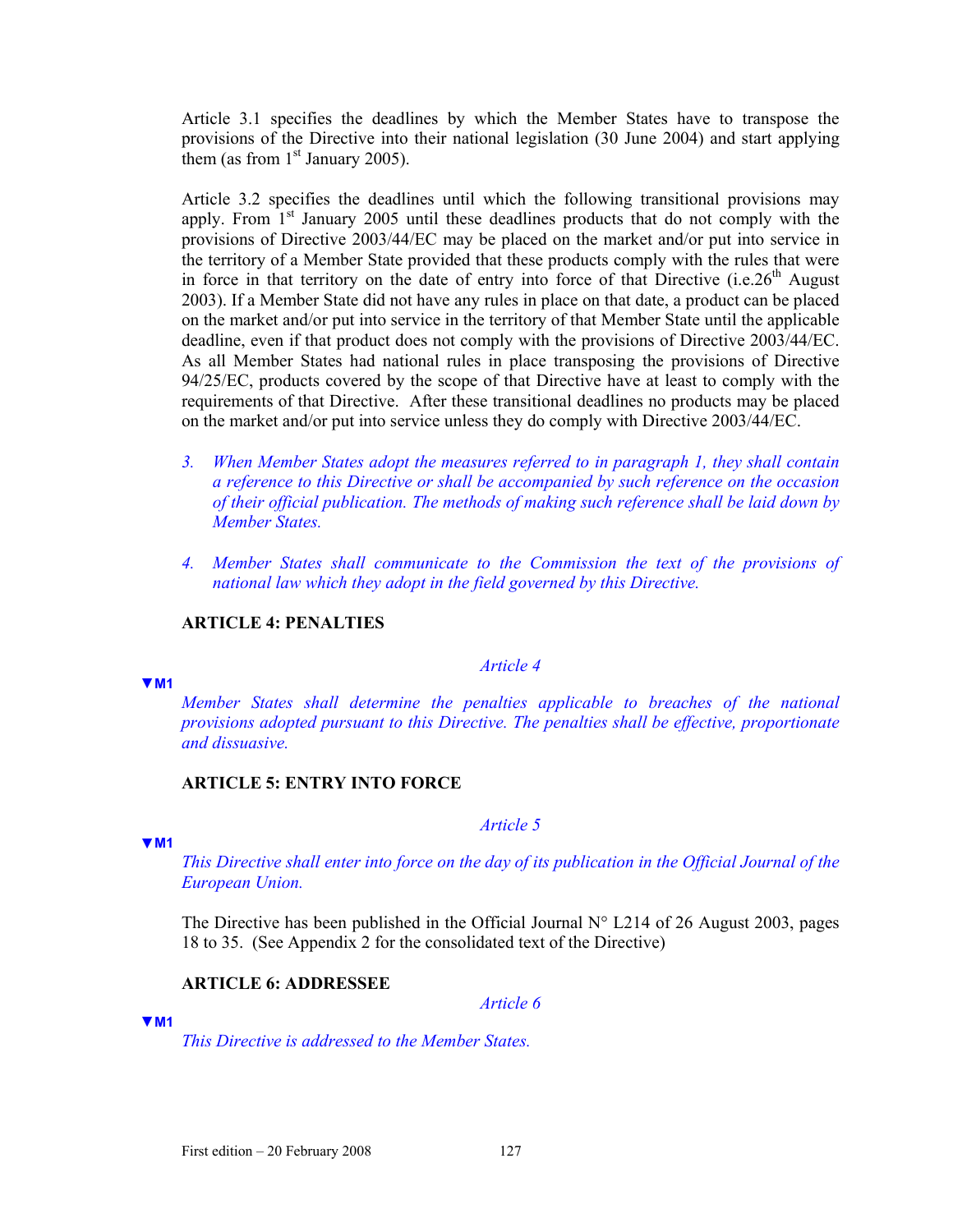# **APPENDIX 1**: **PREAMBLE AND JUSTIFICATIONS**

**▼B**

*DIRECTIVE 94/25/EC OF THE EUROPEAN PARLIAMENT AND OF THE COUNCIL of 16 June 1994 on the approximation of the laws, regulations and administrative provisions of the Member States relating to recreational craft* 

*THE EUROPEAN PARLIAMENT AND THE COUNCIL OF THE EUROPEAN UNION,* 

*Having regard to the Treaty establishing the European Community, and in particular Article 100a thereof,* 

*Having regard to the proposal from the Commission,* 

*Having regard to the opinion of the Economic and Social Committee,* 

*Acting in accordance with the procedure laid down in Article 189b of the Treaty,* 

*Whereas the internal market is to comprise an area without internal frontiers in which the free movement of goods, persons, services and capital is ensured;* 

The first recital is taken from the second paragraph of Article 7a (formerly 8a) of the Treaty establishing the single market. Article 100a, the legal basis of the Directive, is cited in the first paragraph of this Article as one of the provisions on the basis of which the Community adopts measures for the progressive establishment of the single market.

*Whereas the laws, regulations and administrative provisions in force in the various Member States relating to the safety characteristics of recreational craft differ in scope and content; whereas such disparities are liable to create barriers to trade and unequal conditions of competition within the internal market.* 

The second recital stipulates that the laws, regulations and administrative provisions of the Member States which differ in scope and content (and must be harmonised) are those relating to the safety characteristics of recreational craft. These concern only the safety characteristics for the construction of recreational craft and not any other provisions.

*Whereas harmonisation of national legislation is the only way in which to remove these barriers to free trade; whereas this objective cannot be satisfactorily achieved by the individual Member States; whereas this Directive merely lays down the requirements vital to freedom of movement for recreational craft;* 

The third recital justifies harmonisation by means of the Directive, the transpositions of which replace the former national provisions, on the grounds that this is the only way in which to remove the barriers to trade.

It has been possible to quantify the effects of these barriers to trade: the Member States with national laws in this area covered about 70% of market demand from domestic production, while other Member States covered only about 50%. This recital also restricts the scope of the Directive to laying down essential construction requirements to remove barriers to trade.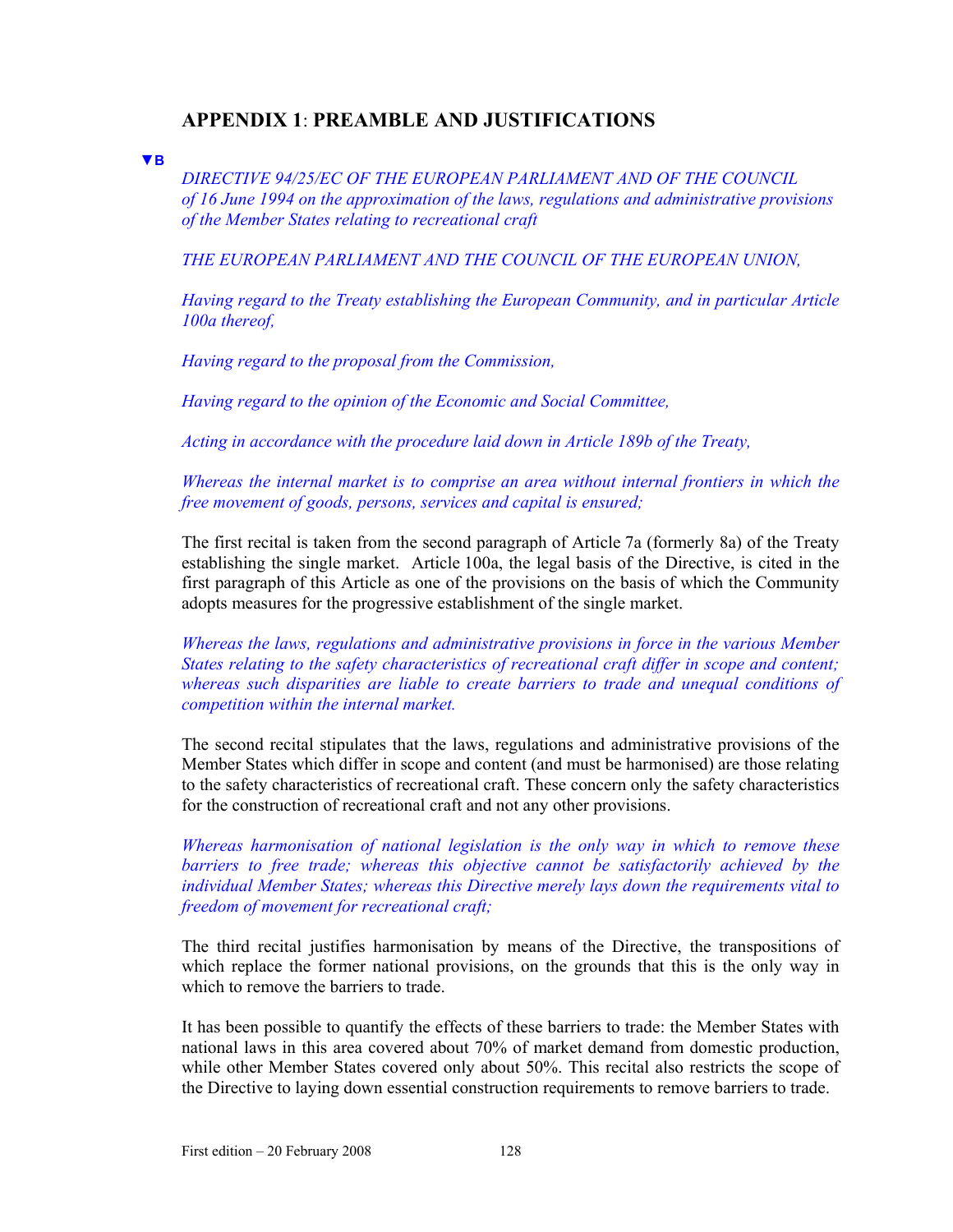*Whereas this Directive should cover only recreational craft of a minimum length of 2,5 m and a maximum length of 24 m, derived from the ISO standards;* 

The fourth recital introduces Article 1 and stipulates the hull length (Lh) of the recreational craft concerned, namely 2.5 to 24 m inclusive.

*Whereas the removal of technical barriers in the field of recreational craft and their components, to the extent that they cannot be removed by mutual recognition of equivalence*  among all the Member States, should follow the new approach set out in the Council *resolution of 7 May 1985 (4) which calls for the definition of essential requirements on safety and other aspects which are important for the general well-being; whereas paragraph 3 of Article 100a provides that, in its proposals, concerning health, safety, environmental protection and consumer protection, the Commission will take as a base a high level of protection; whereas the essential requirements constitute the criteria with which recreational craft, partly completed craft and their components when separate and when installed must comply;* 

The fifth recital again justifies the Directive on the grounds that some Member States do not have any laws, regulations or administrative provisions that could be the subject of mutual recognition of equivalence between the Member States.

This recital also brings the Directive under the "new approach" and in particular paragraph 3 of Article 100a, which states that Commission proposals concerning health, safety, environmental protection and consumer protection will take as a base, a high level of protection. Although safety is the field normally covered by the "New Approach" Directives, this Directive is the first in which the environment has been specifically covered by one of the essential product construction requirements.

*Whereas, therefore, this Directive sets out essential requirements only; whereas, in order to facilitate the task of proving compliance with the essential requirements, harmonised European standards are necessary for recreational craft and their components as referred to in Annex II; whereas harmonised European standards are drawn up by private bodies and must retain their non-mandatory status; whereas, for this purpose, the European Committee for Standardisation (CEN) and the European Committee for Electrotechnical Standardisation (Cenelec) are recognised as the bodies competent to adopt harmonised standards which follow the general guidelines for co-operation between the Commission and those two bodies, signed on 13 November 1984; whereas, for the purposes of this Directive, a harmonised standard is a technical specification (European Standard or harmonisation document) adopted by one or other of those bodies, or by both, at the prompting of the Commission pursuant to Council Directive 83/189/EEC of 28 March 1983 laying down a procedure for the provision of information in the field of technical standards and regulations (5) and pursuant to the general guidelines referred to above;* 

The sixth recital repeats the need for compliance with the essential requirements of the Directive and the role of harmonised standards to facilitate the task of proving compliance with the essential requirements while retaining their non-mandatory status.

*Whereas, in view of the nature of the risks involved in the use of recreational craft and their components, it is necessary to establish procedures applying to the assessment of compliance with the essential requirements of the Directive; whereas these procedures must be devised* 

First edition – 20 February 2008 129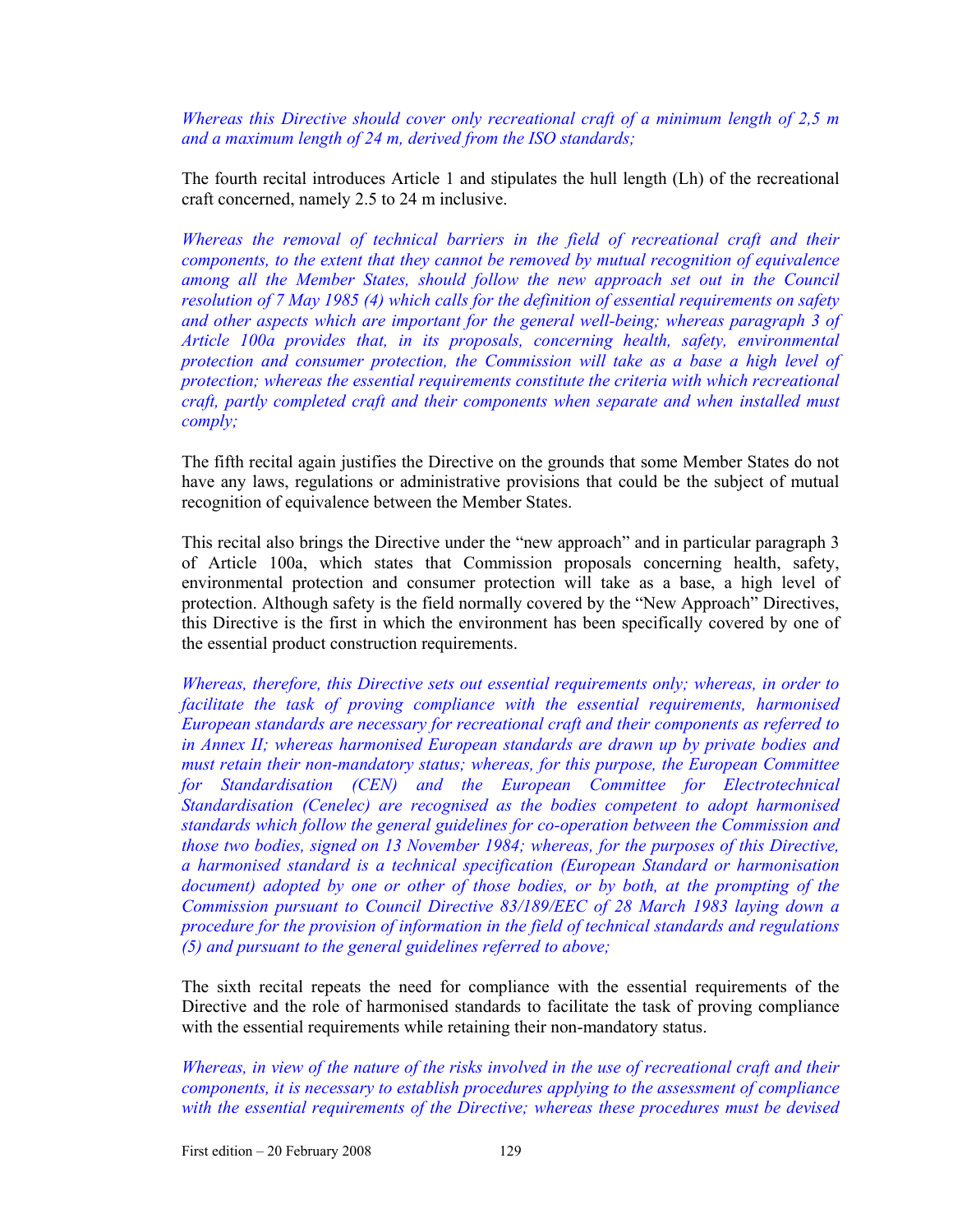*in the light of the level of risk which may be inherent in recreational craft and their components; whereas, therefore, each category of conformity must be supplemented by an appropriate procedure or a choice between several equivalent procedures; whereas the procedures adopted comply with Council Decision 93/465/EEC of 22 July 1993 concerning the modules for the various phases of the conformity assessment procedures and the rules for the affixing and use of the CE conformity marking which are intended to be used in the technical harmonisation Directives;* 

The seventh recital justifies the adoption of different procedures for the assessment of compliance with the essential requirements depending on the level of risk inherent in the recreational craft.

*Whereas the Council has provided for the affixing of the CE marking by either the manufacturer or his authorised representative within the Community; whereas that mark means that the recreational craft and components comply with all the essential requirements and assessment procedures provided for by the Community law applying to the product;* 

The eighth recital explains the meaning of CE marking, namely to indicate compliance with the essential requirements and the conformity assessment procedures applying to the product.

*Whereas it is appropriate that the Member States, as provided for by Article 100a (5) of the Treaty, may take provisional measures to limit or prohibit the placing on the market and the use of recreational craft or constituent products thereof in cases where they present a particular risk to the safety of persons and, where appropriate, domestic animals or property, provided that the measures are subject to a Community control procedure;* 

The ninth recital introduces the safeguard clause in Article 7.

*Whereas the recipients of any decision taken as part of this Directive must be aware of the reasons behind that decision and the means of appeal open to them;* 

The tenth recital introduces the transparency clause in Articles 11 and 12.

*Whereas it is necessary to provide for a transitional arrangement enabling recreational craft and their components manufactured in compliance with the national regulations in force at the date of adoption of this Directive to be marketed and placed in service;* 

The eleventh recital explains the need for the transitional arrangement provided for in Article 13 (3).

*Whereas this Directive does not contain any provisions directed towards limiting the use of the recreational craft after it has been put into service;* 

The twelfth recital makes it clear that no provision in the Directive is intended to restrict the use of recreational craft.

*Whereas the construction of recreational craft may have an impact on the environment to the extent that the craft may discharge polluting substances; whereas it is therefore necessary to include provisions on the protection of the environment in the Directive, in so far as those*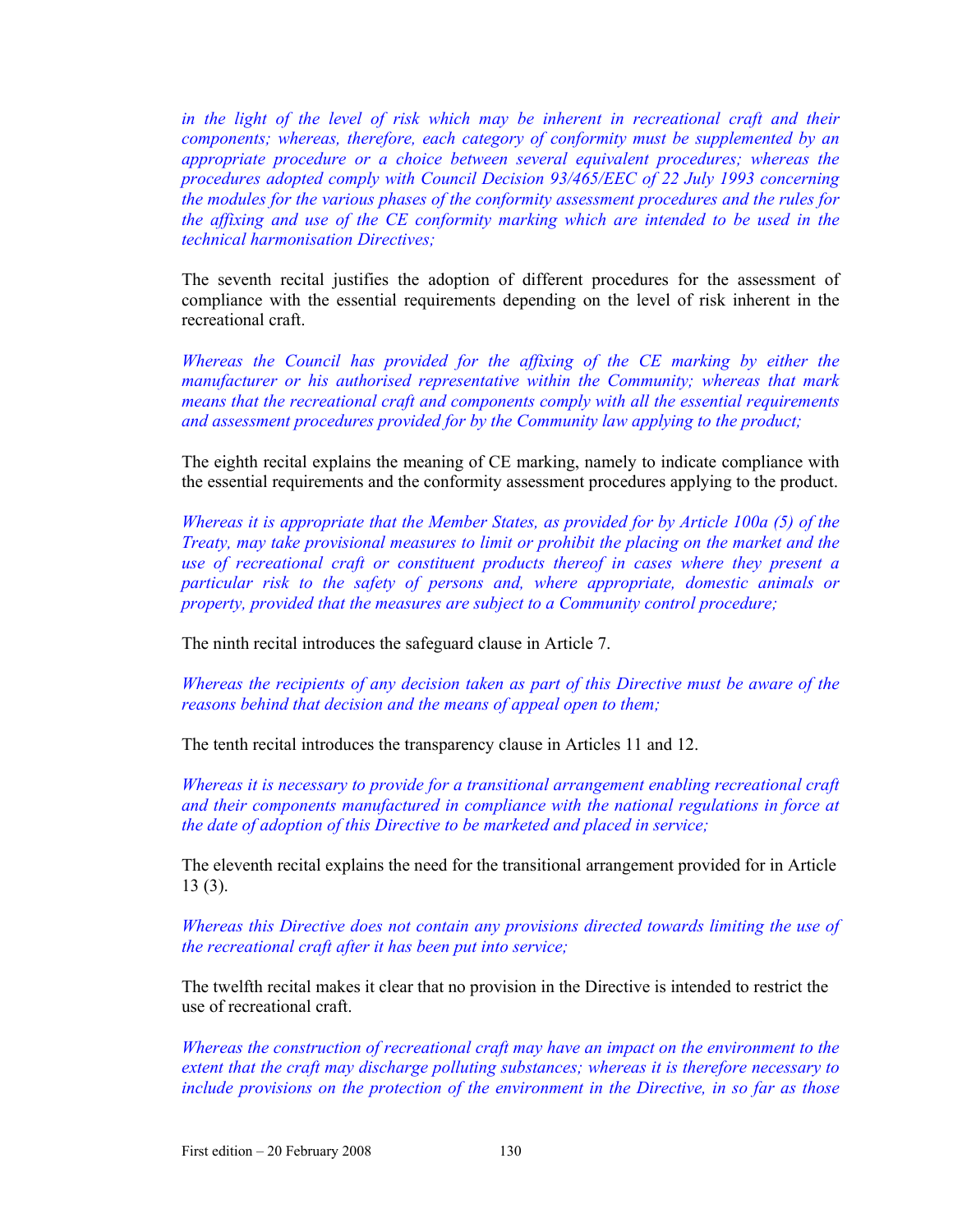*provisions concern the construction of recreational craft from the point of view of its direct impact on the environment;* 

The thirteenth recital introduces the essential construction requirements, which must be provided for in the design of recreational craft in order to protect the environment.

*Whereas the provisions of this Directive should not affect Member States' entitlement to lay down, in accordance with the Treaty, such requirements as they may deem necessary concerning navigation on certain waters for the purpose of protection of the environment, the fabric of waterways and ensuring safety on waterways, provided that this does not mean that the recreational craft is modified in a way not specified in this Directive;* 

The fourteenth and last recital underpins the twelfth recital and indicates that, in accordance with the Treaty, the Member States may lay down requirements concerning navigation on certain waters provided that this does not mean that the recreational craft is modified in away not specified in the Directive.

*HAVE ADOPTED THIS DIRECTIVE:*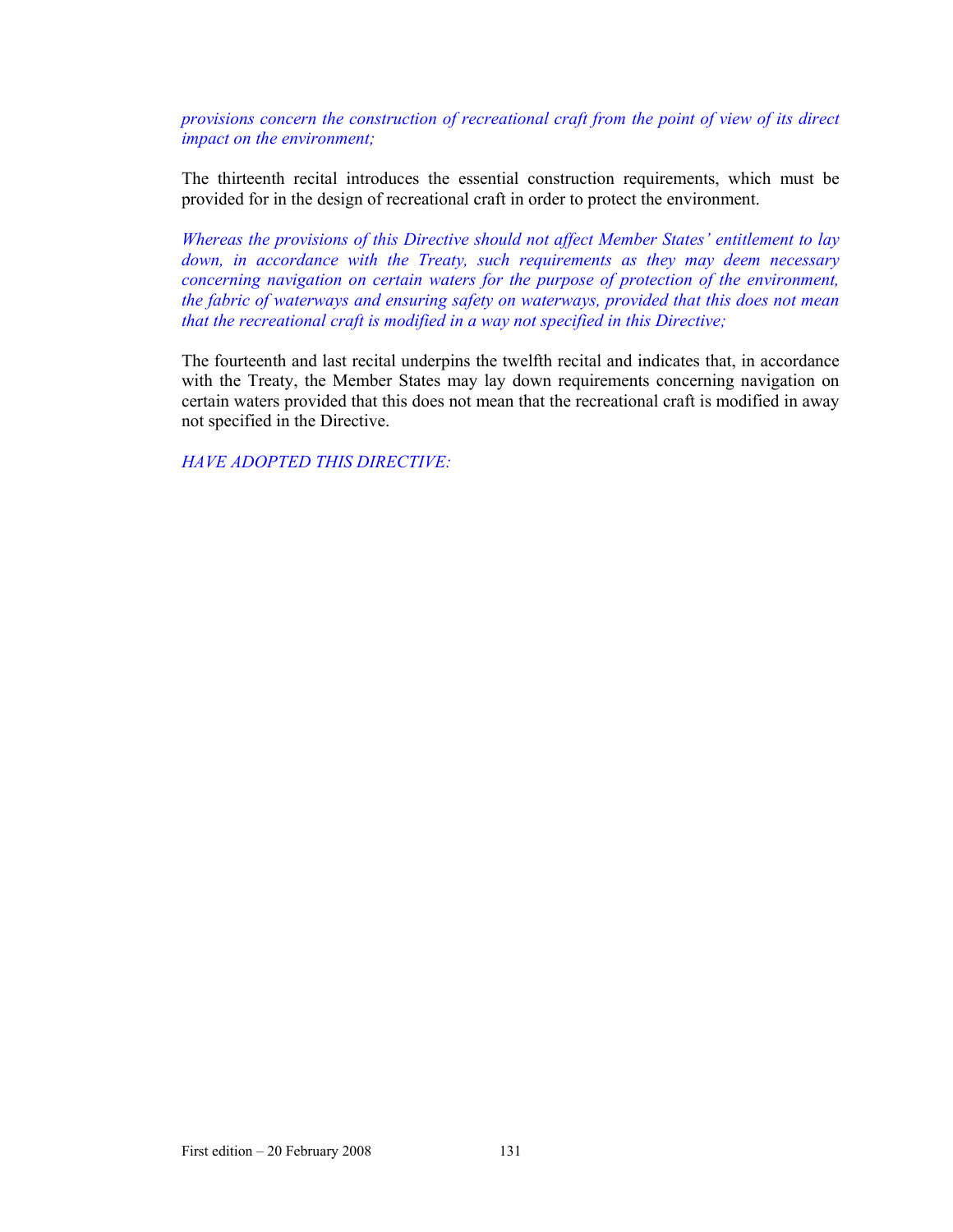**▼M1**

*DIRECTIVE 2003/44/EC OF THE EUROPEAN PARLIAMENT AND OF THE COUNCIL of 16 June 2003 amending Directive 94/25/EC on the approximation of the laws, regulations and administrative provisions of the Member States relating to recreational craft* 

*THE EUROPEAN PARLIAMENT AND THE COUNCIL OF THE EUROPEAN UNION, Having regard to the Treaty establishing the European Community, and in particular Article 95 thereof,* 

*Having regard to the proposal from the Commission (1),* 

*Having regard to the opinion of the European Economic and Social Committee (2),* 

*Acting in accordance with the procedure laid down in Article 251 of the Treaty (3) in the light of the joint text approved by the Conciliation Committee on 9 April 2003,* 

*Whereas:* 

*(1) Developments since the adoption of Directive 94/25/EC of the European Parliament and of the Council of 16 June 1994 on the approximation of the laws, regulations and administrative provisions of the Member States relating to recreational craft (4) have made it necessary to amend that Directive.* 

The first recital states that developments since the adoption of Directive 94/25/EC relating to recreational craft have made it necessary to amend the Directive. The Commission was led to consider this amendment to include environmental aspects following the introduction of national legislation covering exhaust and sound emissions of recreational craft in several Member states. This was most notably seen in Germany, Switzerland, Austria and Sweden.

Member States, industry and users observed that separate national legislations on emissions might constitute an obstacle to the free movement of trade and fragment the internal market. EU harmonisation of emissions limits achieved by amendment of Directive 94/25/EC would ensure a fair and viable trading basis for the sale of recreational marine craft and engines throughout Europe.

*(2) Directive 94/25/EC does not cover personal watercraft, while since its adoption some Member States have introduced laws, regulations and administrative provisions concerning such craft.* 

The second recital explains why personal watercraft which were excluded from Directive 94/25/EC are now included within the scope of this Directive. This was necessary as some of the separate national legislations on emissions referred to above also covered personal watercraft.

*(3) The propulsion engines on recreational craft and personal watercraft produce exhaust emissions of carbon monoxide (CO), hydrocarbons (HC), nitrogen oxides (NOx), noise emissions and particle emissions which affect both human health and the environment.* 

The third recital identifies the elements of exhaust emissions, which together with noise emissions, may be harmful to both human health and the environment.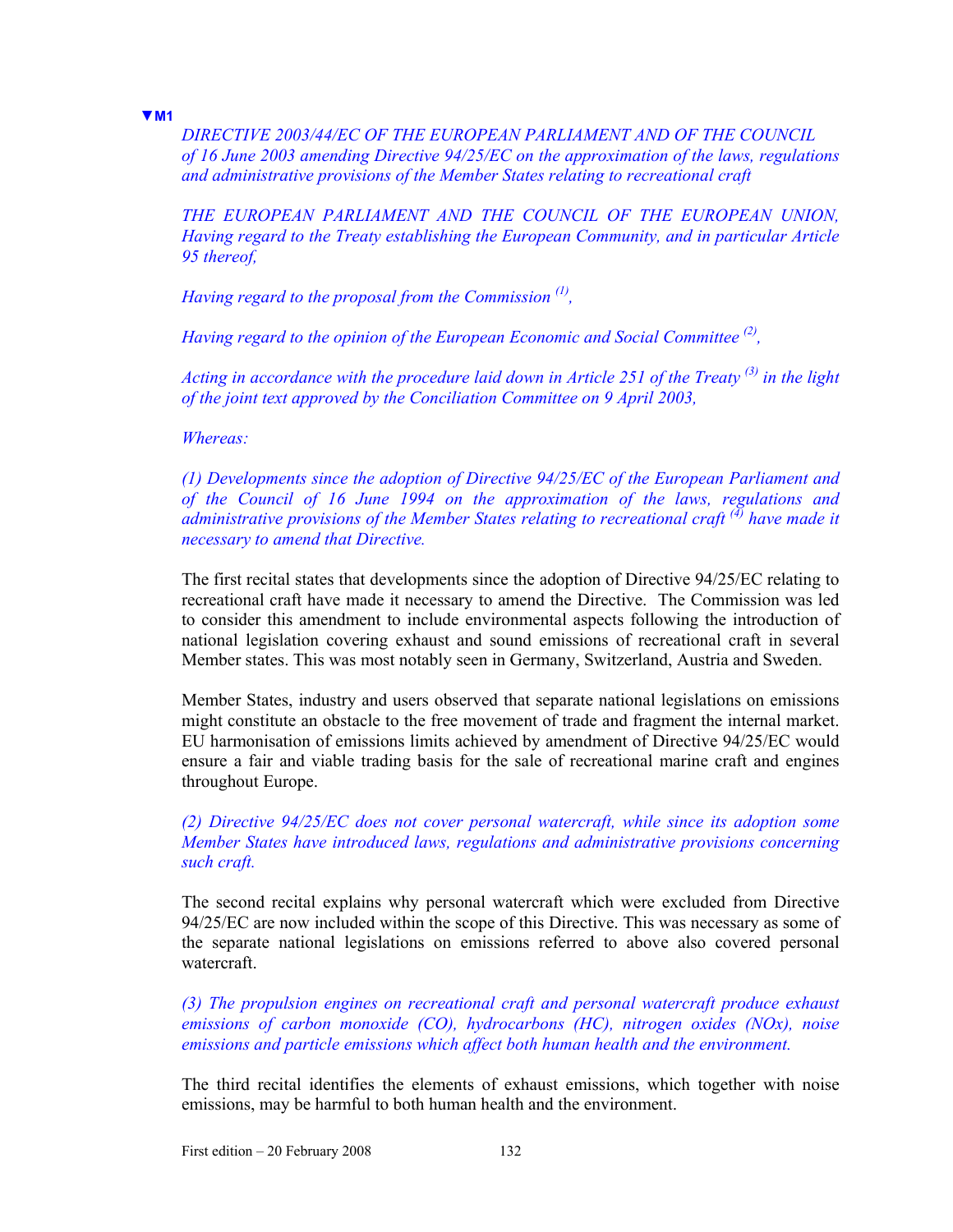*(4) Exhaust emissions produced by the engines of such recreational craft and personal watercraft and noise emissions produced by such craft are also not covered by Directive 94/25/EC.* 

The fourth recital notes that the exhaust and sound emissions produced by recreational craft and personal watercraft and their engines are not covered by Directive 94/25/EC.

*(5) It is now necessary to integrate environmental protection requirements into the various Community activities in order to promote sustainable development. Such provisions, which are already the subject of the Council Resolution of 3 December 1992 concerning the relationship between industrial competitiveness and environmental protection (5), were taken up in the conclusions of the Industry Council of 29 April 1999.* 

The fifth recital states that in accordance with the common policy it is necessary to integrate environmental protection requirements into the various Community activities.

*(6) Laws, regulations and administrative provisions are in force in some Member States limiting noise and exhaust emissions from recreational craft and engines in order to protect human health, the environment and, where appropriate, domestic animal health. Those measures differ and are likely to affect the free movement of such products and constitute barriers to trade within the Community.* 

The sixth recital notes that the national laws in force limiting noise and exhaust emissions from recreational craft and engines are likely to lead to barriers to trade within the Community.

*(7) In the framework of Directive 98/34/EC of the European Parliament and of the Council of 22 June 1998 laying down a procedure for the provision of information in the field of technical standards and regulations and of rules on Information Society services (6) Member States have notified draft national regulations aimed at reducing noise and exhaust emissions from the engines of recreational craft. Such technical regulations are considered, like the national provisions already in force, to be likely to affect the free movement of such products or to create obstacles to the proper functioning of the internal market. It is therefore necessary to draw up a binding Community instrument.* 

The seventh recital refers to notification of proposed national regulations limiting noise and exhaust emissions from the engines of recreational craft as further justification for drawing up Community regulations.

*(8) The harmonisation of national laws is the only way to abolish such barriers to trade and unfair competition found in the internal market. The objective of limiting noise and exhaust emissions cannot be satisfactorily met by the Member States individually. The measures provided for in this Directive lay down only the essential requirements for the free movement of recreational craft, personal watercraft and all the types of engines to which this Directive applies.* 

The eight recital justifies harmonisation by means of the Directive, the transpositions of which replace the former national provisions, on the grounds that this is the only way in which to remove the barriers to trade.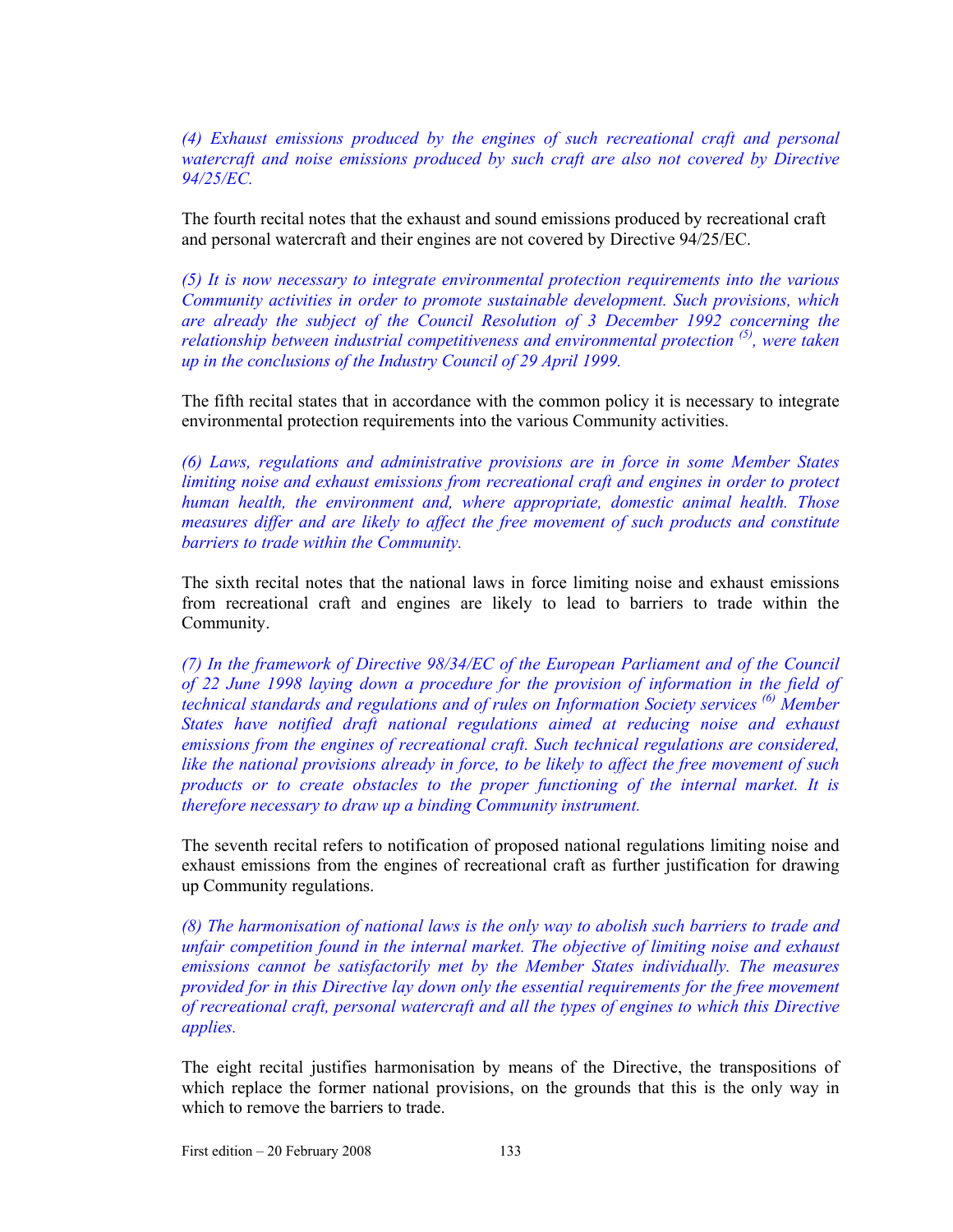*(9) These measures are in accordance with the principles set out in the Council Resolution of 7 May 1985 on a new approach to technical harmonisation and standards(7), with reference being made to harmonised European standards.* 

This paragraph explains that the measures introduced by the Directive are in line with the principles of the "new approach" by using references to harmonised standards.

*(10) The provisions on exhaust and noise emissions laid down in this Directive should apply to all engines, whether inboard, outboard or stern drive with or without integral exhaust, and to personal watercraft in order to ensure optimum effectiveness in the protection of human health and the environment. Engines undergoing major modifications should be included as regards exhaust emissions. Craft with stern drive engines without integral exhausts or inboard propulsion engine installations undergoing major craft conversion should be included as regards noise emissions when placed on the Community market within five years following conversion.* 

This paragraph clarifies that the new exhaust and noise emission requirements will apply to inboard, outboard or stern drive engines of recreational craft and to personal watercraft in order to ensure protection of human health and the environment.

It also states that the provisions will extend to the modification of engines for exhaust emissions and conversion of recreational craft with inboard propulsion engines or stern drive engines without integral exhausts. The extent of modifications permitted without invoking these provisions is defined in the Directive and the latter provision on compliance with noise emissions in case of craft conversion applies only if the craft is placed on the market within five years following the conversion.

*(11) Conformity with the essential requirements for emissions from the engines concerned is essential to protect human health and the environment. Maximum authorised levels should be laid down for exhaust emissions of carbon monoxide (CO), hydrocarbons (HC), nitrogen oxide (NOx) and particulate pollutants. As far as noise emissions are concerned, the maximum levels should be broken down as a function of the power of such engines and the number and type of engines on board. These measures should be consistent with all other measures to reduce engine emissions in order to protect human beings and the environment.* 

The eleventh recital specifies the exhaust emissions that are limited by the Directive and that the noise limits depend on the power of the engines and the number and type of engines on board.

*(12) Member States should consider introducing national support measures to encourage the use of synthetic biodegradable lubrication oils to reduce water pollution by recreational craft. The introduction of measures at Community level should be considered during the review of this Directive.* 

Recital 12 requests that Member States should encourage the use of synthetic biodegradable lubrication oils for marine engines to further reduce the possibility of water pollution resulting from oil spillage.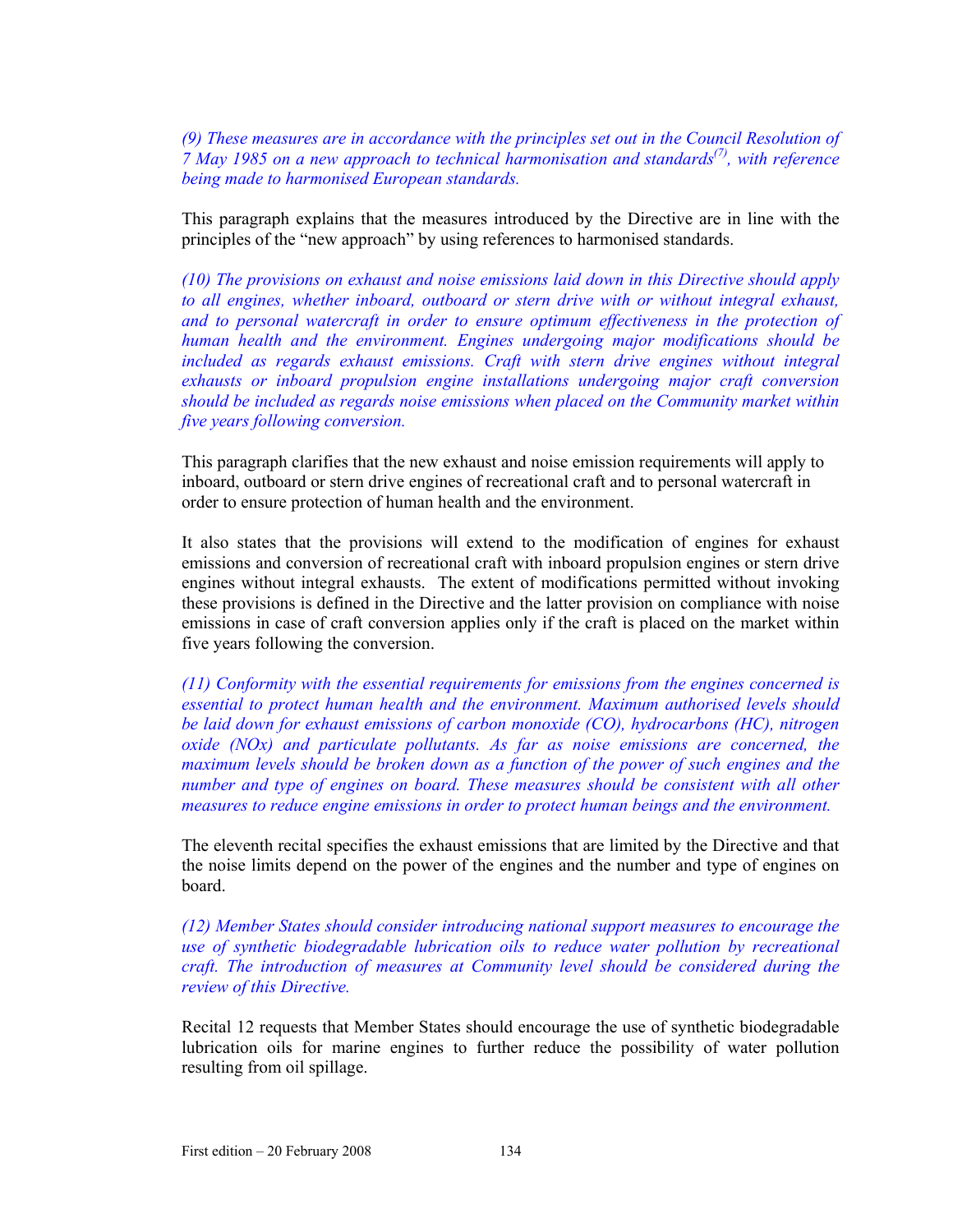*(13) For the two types of emission in question, the data certifying their conformity should always accompany the recreational craft, personal watercraft or engine.* 

Recital 13 refers to the Declaration of Conformity (Annex XV) and the respective owner's manuals in which it has to be included (Annex I.A.2.5 for recreational craft and personal watercraft and Annex I.B.4 for propulsion engines). In these Declarations of Conformity, conformity with the noise or exhaust emissions or both is declared, including the references to the harmonised standards used in relation to which conformity is declared.

*(14) Harmonised European standards, in particular as regards the measurement of levels and test methods, make it easier to demonstrate conformity with the essential requirements, also in the case of emissions from the recreational craft and personal watercraft covered by this Directive.* 

The fourteenth recital refers to the role of harmonised standards to facilitate the task of proving compliance with the essential requirements, and indicates the need for harmonised standards to cover emissions from the recreational craft and personal watercraft (and design and construction of personal watercraft).

*(15) In view of the nature of the risks involved, it is necessary to adopt conformity assessment procedures to ensure the necessary level of protection. The manufacturer or his authorised representative or, if they do not fulfil their obligations, the person placing the product on the market and/or putting it into service, should ensure that the products covered by this Directive comply with relevant essential requirements, when they are placed on the market and/or put into service. Adequate procedures should be laid down which provide a choice between procedures with equivalent stringency. Those procedures should comply with Council Decision 93/ 465/EEC of 22 July 1993 concerning the modules for the various phases of the conformity assessment procedures and the rules for the affixing and use of the CE conformity marking which are intended to be used in technical harmonisation Directives.* 

The fifteenth recital justifies the adoption of different procedures for the assessment of compliance with the essential requirements depending on the level of risk inherent in the craft. The amendments to the Directive increase the number of options available for conformity assessment.

*(16) As far as exhaust emissions are concerned, all types of engines, including personal*  watercraft and other similar powered craft, should bear the CE mark affixed by the *manufacturer or his authorised representative within the Community, except inboard engines and stern drive engines without integral exhaust, engines type-approved according to stage II of Directive 97/68/EC<sup>(9)</sup> and engines type-approved according to Directive 88/77/ EEC<sup>(10)</sup> which should be accompanied by the manufacturer's declaration of conformity. As far as noise emissions are concerned, only outboard engines and stern drive engines with integral exhaust must bear the CE mark affixed by the manufacturer or his authorised representative or the person placing the product on the market and/or putting it into service within the Community. For noise emissions and for all types of engines, except outboard engines and of stern drive engines with integral exhaust, the CE mark affixed on the craft demonstrates conformity with the relevant essential requirements.* 

Recital 16 refers to the extension of the requirement for CE marking under this Directive to personal watercraft, outboard engines and stern drive engines with integral exhaust.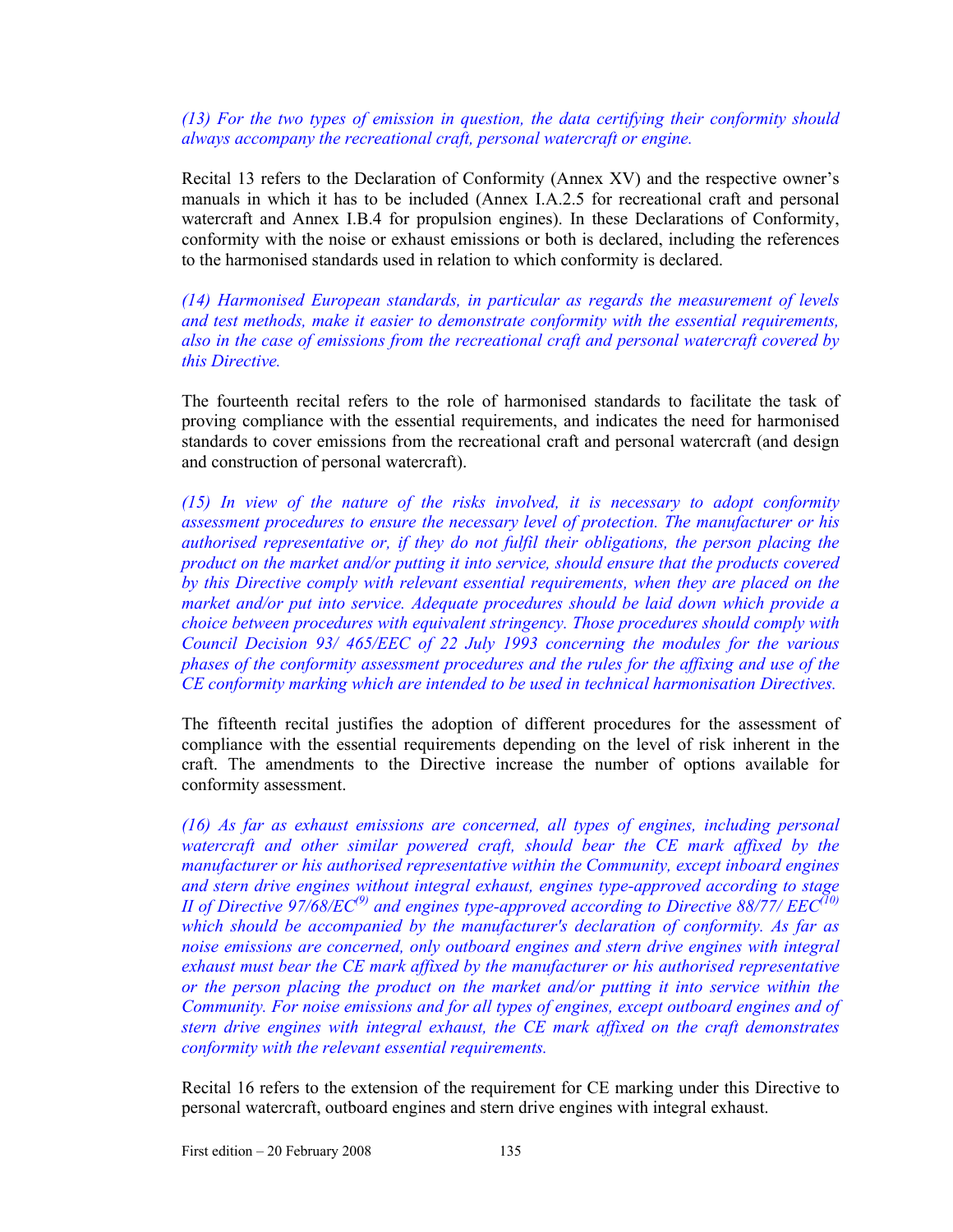*(17) Directive 94/25/EC should be amended also to take account of manufacturing needs, which require a greater choice of certification procedures.* 

The amendments to the Directive increase the number of options available for conformity assessment.

*(18) For the sake of legal certainty and to ensure the safe use of recreational craft, it is necessary to clarify a number of technical issues relating to the essential construction requirements of recreational craft concerning the boat design categories, the maximum recommended load, the craft identification number, the fuel tanks, the fire fighting equipment and the discharge prevention.* 

Recital 18 refers to amendments made by this Directive to some existing essential requirements of Directive 94/25/EC, mainly for clarification, as deemed necessary in the light of experience gained since implementation of Directive 94/25/EC.

*(19) The Commission should closely monitor the evolution of engine technology and the need to meet future environmental protection requirements in order to examine the possibility of further reducing emission limit values for noise and exhaust emissions.* 

Recital 19 refers to the Directive's requirement for the Commission to monitor developments in engine technology. From this follows the requirement that the Commission will report to the European Parliament and the Council within two years on possible amendment to the emission requirements and possible in-use compliance testing of engines.

*(20) In order to facilitate the application of measures concerning the efficient functioning of legislation, the procedure establishing a close co-operation between the Commission and Member States in the framework of a Committee should be maintained and reinforced.* 

Recital 20 refers to the provisions of Article 6a requiring to introduce a Regulatory Committee to adapt certain provisions of the Directive in the light of technical progress.

*(21) The measures necessary for the implementation of this Directive should be adopted in accordance with Council Decision 1999/468/EC of 28 June 1999 laying down the procedures for the exercise of implementing powers conferred on the Commission (1).* 

*(22) It is necessary to provide for a transitional arrangement enabling certain products complying with the national rules in force on the date of entry into force of this Directive to be placed on the market and/or put into service,* 

The final recital explains the need for the transitional arrangement provided for in Article 3.

HAVE ADOPTED THIS DIRECTIVE:

 $\mathcal{L}_\text{max}$  and the contract of the contract of the contract of the contract of the contract of the contract of the contract of the contract of the contract of the contract of the contract of the contract of the contrac

<sup>(1)</sup> OJ C 62 E, 27.2.2001, p. 139 and OJ C 51 E, 26.2.2002, p. 339.

<sup>(2)</sup> OJ C 155, 29.5.2001, p. 1.

<sup>(3)</sup> Opinion of the European Parliament of 5 July 2001 (OJ C 65 E, 14.3.2002, p. 310), Council Common Position of 22 April 2002 (OJ C 170 E, 16.7.2002, p. 1) and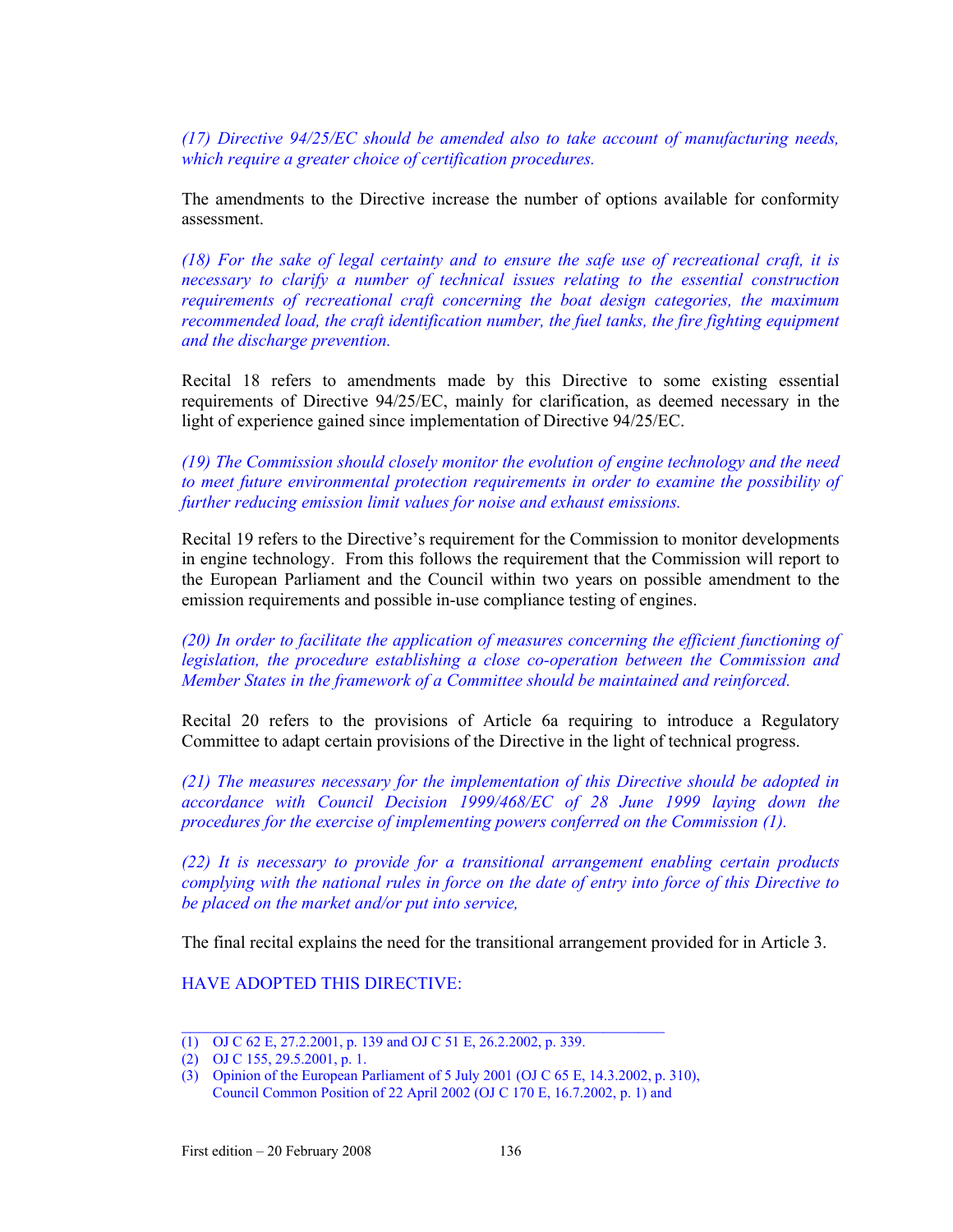Decision of the European Parliament of 26 September 2002 (not yet published in the Official Journal). European Parliament Decision of 14 May 2003 and Council Decision of 19 May 2003.

- (4) OJ L 164, 30.6.1994, p. 15.
- (5) OJ C 331, 16.12.1992, p. 5.
- (6) OJ L 204, 21.7.1998, p. 37. Directive as amended by Directive 98/48/EC (OJ L 217, 5.8.1998, p. 18).
- (7) OJ C 136, 4.6.1985, p. 1.
- (8) OJ L 220, 30.8.1993, p. 23.
- (9) OJ L 59, 27.2.1998, p. 1. Directive as amended by Commission Directive 2001/63/EC (OJ L 227, 23.8.2001, p. 41).
- (10) OJ L 36, 9.2.1988, p. 33. Directive as last amended by Commission Directive 2001/27/EC, (OJ L 107, 18.4.2001, p. 10).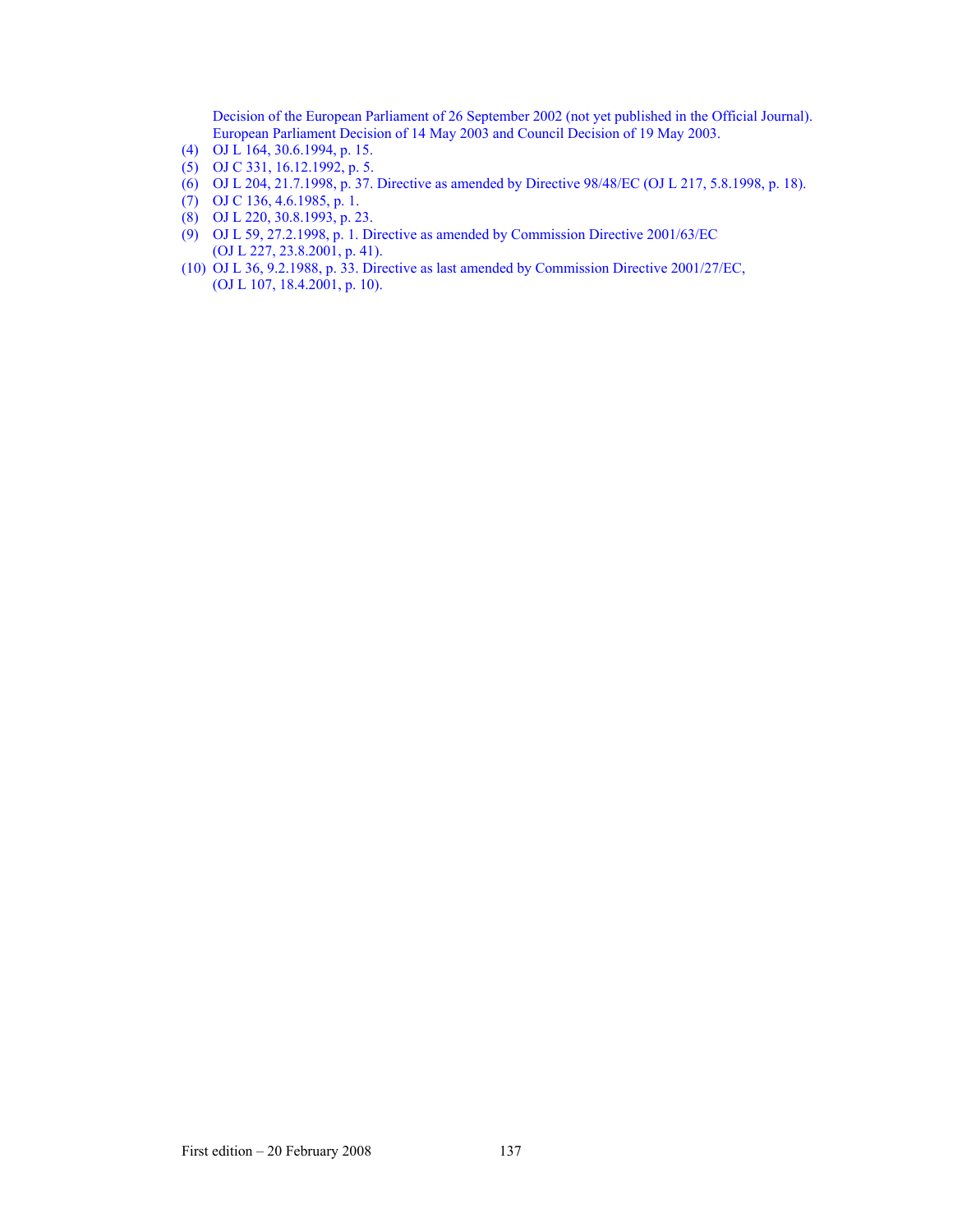# **APPENDIX 2**: **CONSOLIDATED TEXT OF DIRECTIVE 94/25/EC AS AMENDED BY DIRECTIVE 2003/44/EC**

For a consolidated text of Directive 94/25/EC as amended by 2003/44/EC please consult the Commission's website at following URL: http://eur-lex.europa.eu/LexUriServ/LexUriServ.do?uri=CONSLEG:1994L0025:20031120:EN:PDF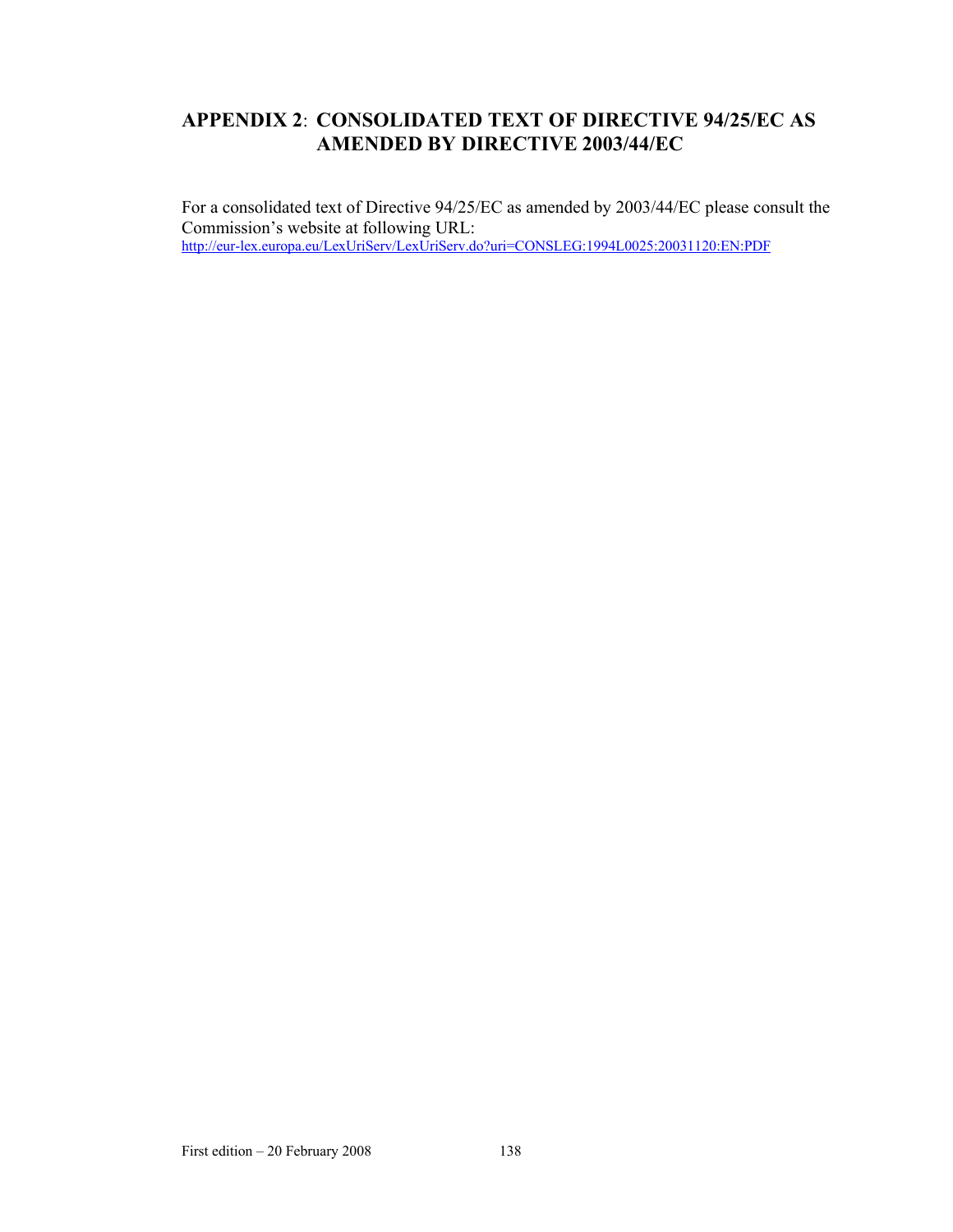# **APPENDIX 3**: **PROVISIONS OF DIRECTIVE 94/25/EC THAT HAVE BEEN AMENDED BY DIRECTIVE 2003/44/EC**

| Directive 94/25/EC                                    | Relevant provision under Directive 2003/44/EC     |
|-------------------------------------------------------|---------------------------------------------------|
| Article 1.1 (scope)                                   | Article $1.1(a)$                                  |
| Article 1.2 (definition of recreational craft)        | Article $1.3(a)$                                  |
| Article 1.3 (exclusions)                              | Article $1.2(a)$                                  |
| Article 4.1 (free movement of products)               | Article 4.1                                       |
| Article 4.2 (free movement of partly completed boats) | Article 4.2                                       |
| Article 4.3 (free movement of components)             | Article 4.3                                       |
| Article 4.4 (trade fairs, exhibitions, etc.)          | Article 4.5                                       |
| Article 4.5 (CE marking covering other Directives)    | Article 4.6                                       |
| Article 7.1 (safeguard clause)                        | Article 7.1                                       |
| Article 7.3 (non-compliant CE-marked products)        | Article 7.3                                       |
| Article 8 (choice of conformity assessment modules)   | Article 8.1                                       |
| Article 8.1 (for categories A and B)                  | Article $8.2$ (a)                                 |
| Article 8.2 (for category C)                          | Article $8.2$ (b)                                 |
| Article 8.3 (for category D)                          | Article $8.2$ (c)                                 |
| Article 8.4 (for components)                          | Article $8.2$ (e)                                 |
| Article $10(1)$ (CE marking)                          | Article $10(1)$                                   |
| Article $10(2)$                                       | Article $10(2)$                                   |
| Article $10(3)$                                       | Article $10(3)$                                   |
| Annex I.1 (boat design categories)                    | Annex I.A.1 (boat design categories A and D       |
|                                                       | changed)                                          |
| Annex I.2 .1 (hull identification)                    | Annex I.A.2.1 (changed into craft identification) |
| Annex I.2.2, $4th$ indent (maximum recommended load   | Annex I.A.2.2, $4th$ indent                       |
| on builder's plate)                                   |                                                   |
| Annex I.3.6 (maximum recommended load as marked       | Annex $I.A.3.6$                                   |
| on builder's plate)                                   |                                                   |
| Annex I.5.2.2 (fuel tanks)                            | Annex I.A.5.2.2                                   |
| Annex I.5.6.2 (fire-fighting equipment)               | Annex I.A.5.6.2                                   |
| Annex I.5.8 (discharge prevention)                    | Annex I.A.5.8                                     |
| Annex II.4 (fuel tanks and fuel hoses)                | Annex $II.4$                                      |
| Annex VI                                              | Annex VI.A                                        |
| Annex XIII                                            | Annex XIII                                        |
| Annex XIV.1                                           | Annex XIV.1                                       |
| Annex XV                                              | Annex XV                                          |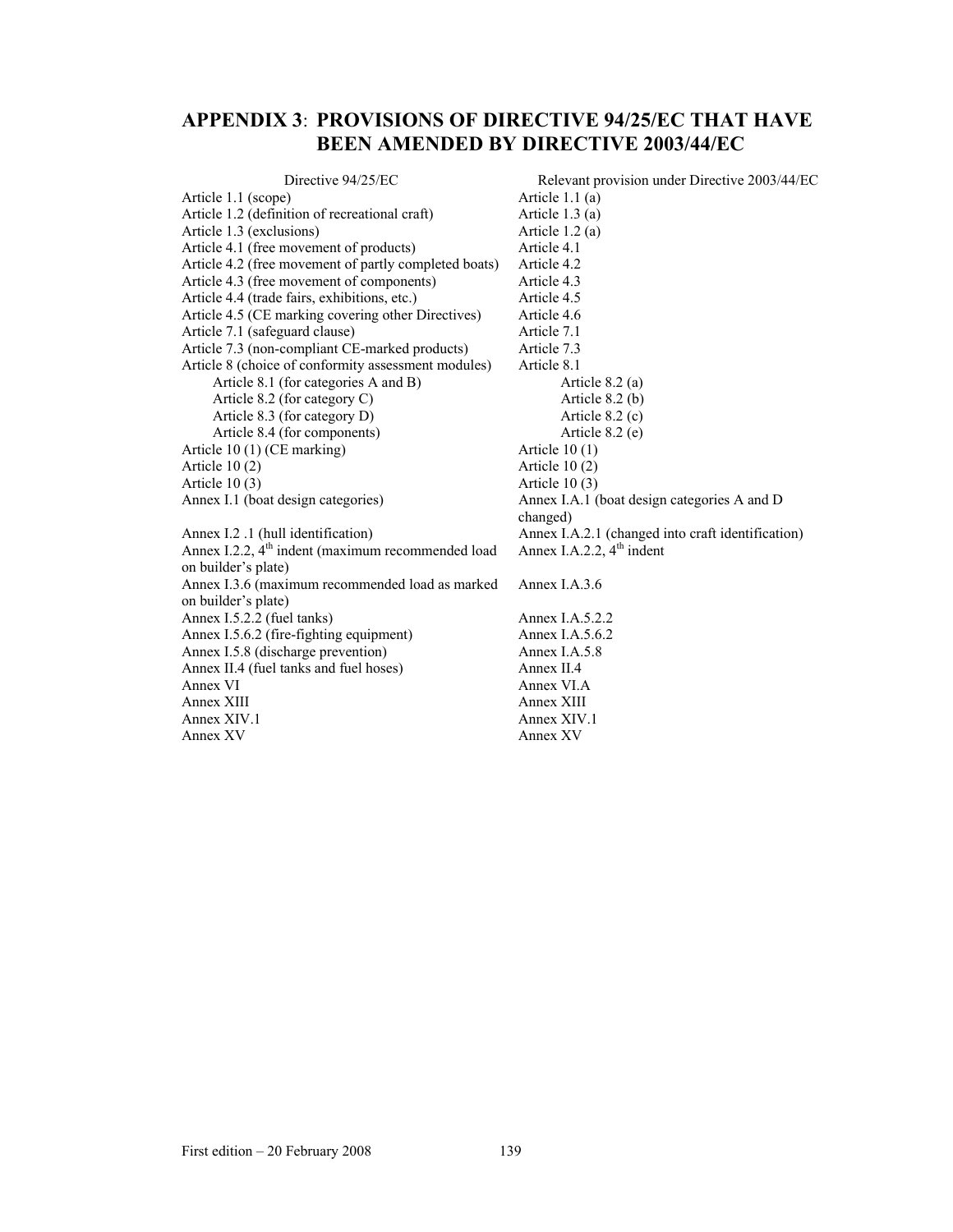# **APPENDIX 4: STANDARDS HARMONISED UNDER DIRECTIVE 94/25/EC, AS AMENDED BY DIRECTIVE 2003/44/EC**

For updates on publication of harmonised standards in the Official Journal, please consult the Commission's website at following URL:

http://ec.europa.eu/enterprise/newapproach/standardization/harmstds/reflist/reccraft.html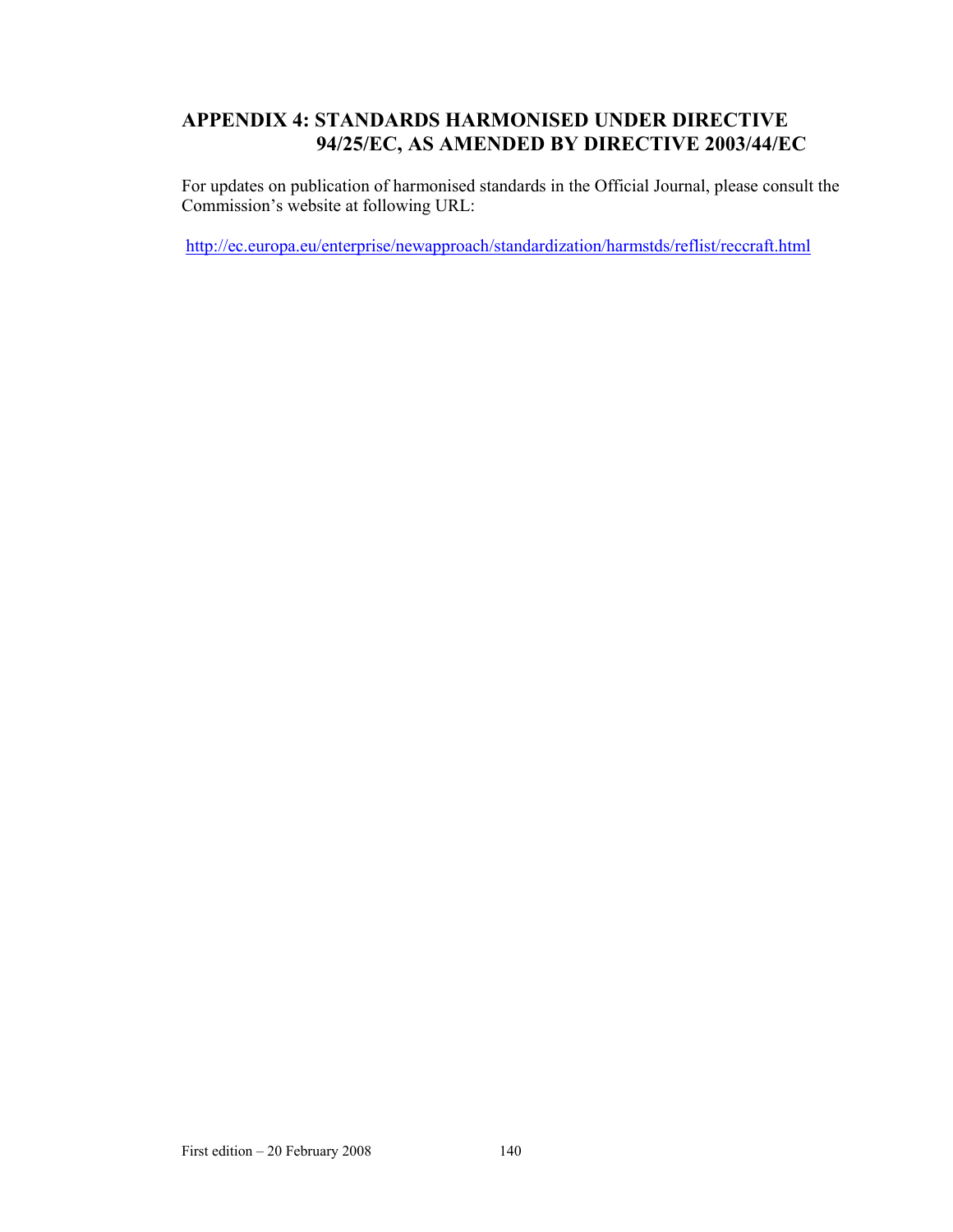# **APPENDIX 5: LIST OF NOTIFIED BODIES UNDER DIRECTIVE 94/25/EC, AS AMENDED BY DIRECTIVE 2003/44/EC**

For an updated list of notified bodies, please consult the Commission's website at following URL:

http://ec.europa.eu/enterprise/maritime/maritime\_regulatory/directive\_03\_44.htm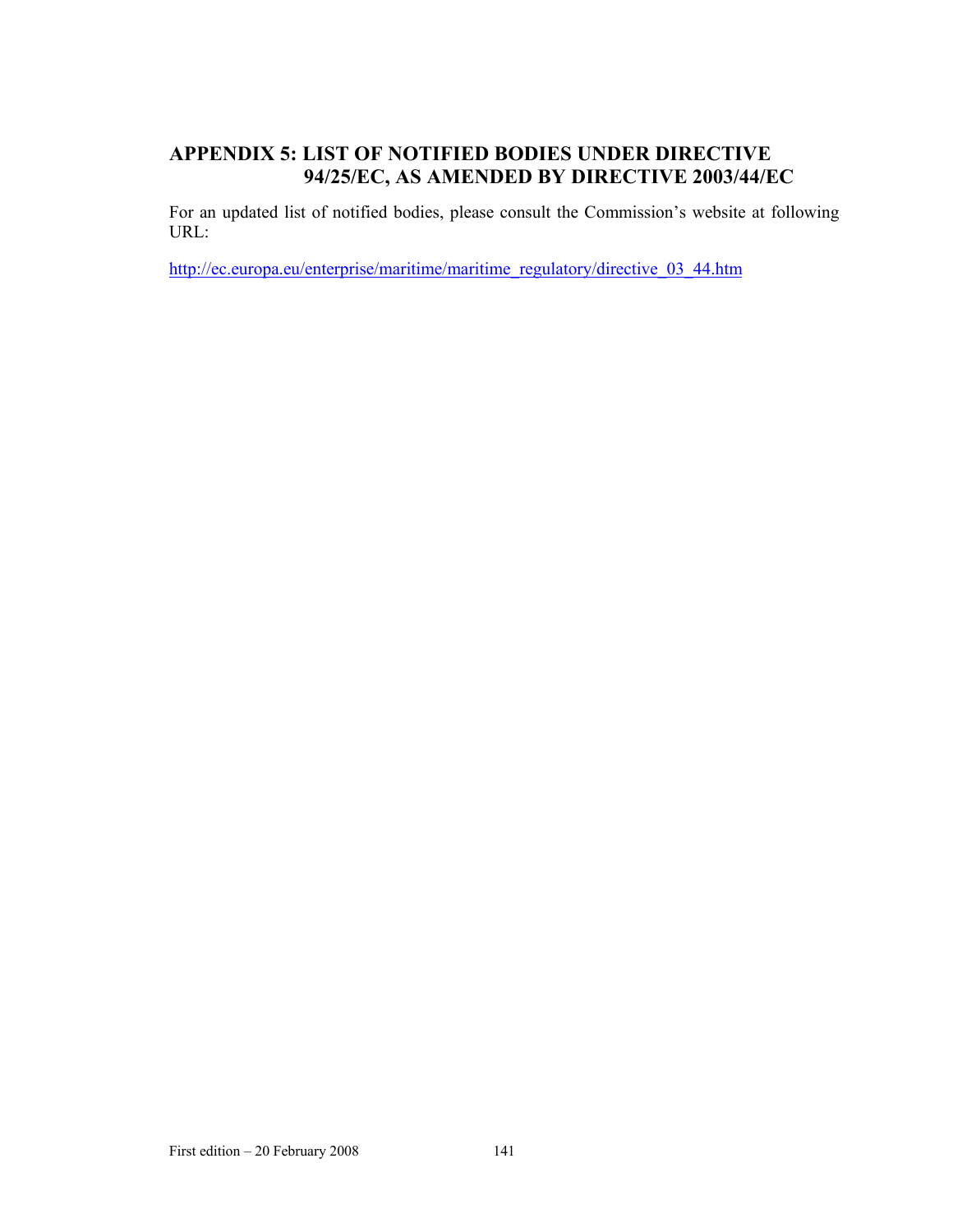# **APPENDIX 6: ENGINE FAMILY AND PARENT ENGINES**

The following notes on parameters of an engine family and selection of parent engines are taken from Directive 97/68/EC relating to the engine emissions of non-road mobile machinery with regard to type approval.

# "6. **PARAMETERS DEFINING THE ENGINE FAMILY**

The engine family may be defined by basic design parameters which must be common to engines within the family. In some cases there may be interaction of parameters. These effects must also be taken into consideration to ensure that only engines with similar exhaust emission characteristics are included within an engine family.

In order that engines may be considered to belong to the same engine family, the following list of basic parameters must be common:

## 6.1 **Combustion cycle:**

- $-2$  cycle
- 4 cycle

### 6.2 **Cooling medium:**

- air
- water
- oil

### 6.3 **Individual cylinder displacement:**

- engines to be within a total spread of 15%
- number of cylinders for engines with after-treatment device

### 6.4 **Method of air aspiration**

- naturally aspirated
- pressure charged

#### 6.5 **Combustion chamber type/design:**

- pre-chamber
- swirl chamber
- open chamber

### 6.6 **Valve and porting - configuration, size and number:**

- cylinder head
- cylinder wall
- crankcase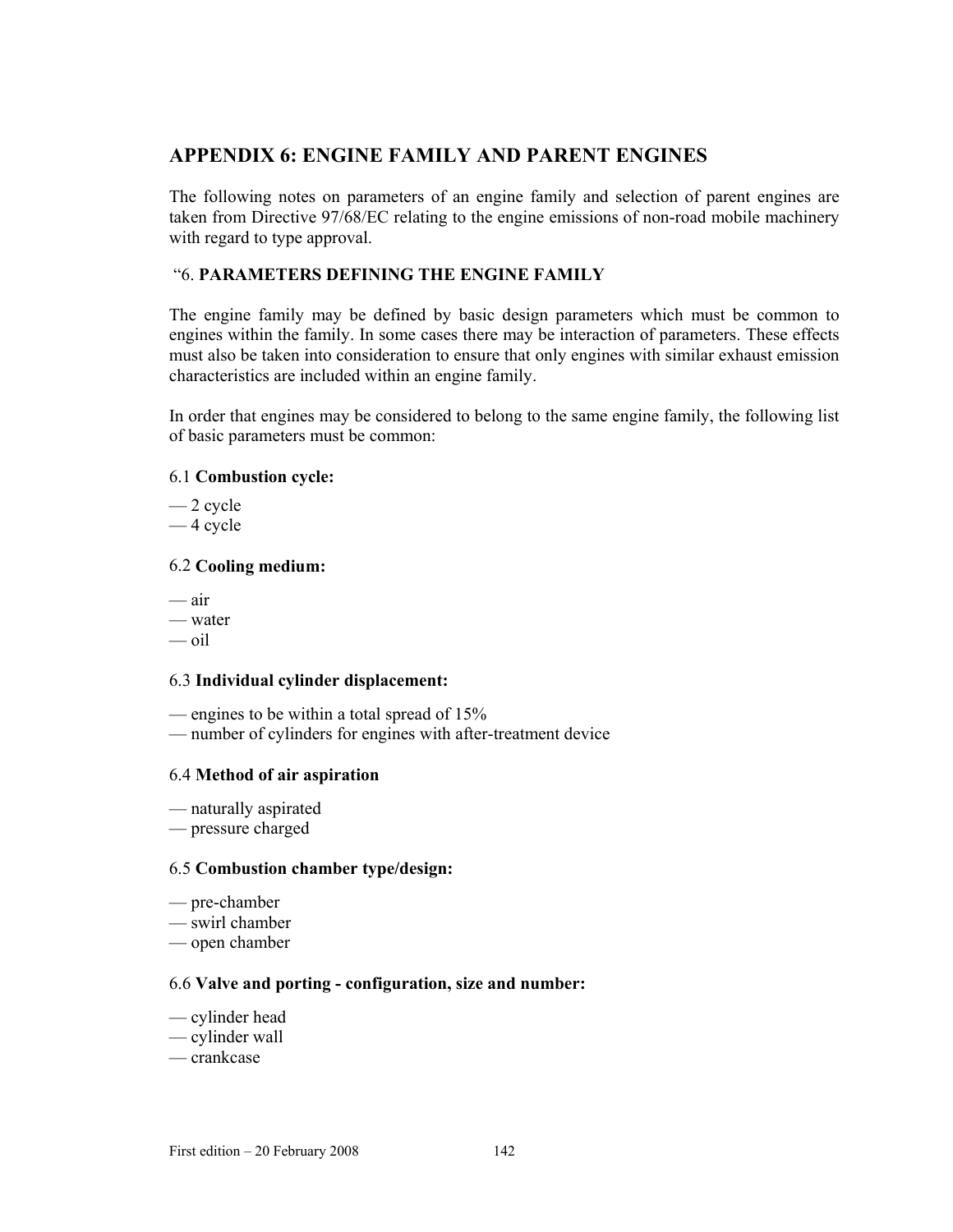#### 6.7 **Fuel system**

- pump-line injector
- in-line pump
- distributor pump
- single element
- unit injector

# 6.8 **Miscellaneous features**

- exhaust gas recirculation
- water injection/emulsion
- air injection
- charge cooling system

# 6.9 **Exhaust after-treatment**

- oxidation catalyst
- reduction catalyst
- thermal reactor
- particulates trap

## 7. **CHOICE OF THE PARENT ENGINE**

7.1 The parent engine of the family shall be selected using the primary criteria of the highest fuel delivery per stroke at the declared maximum torque speed. In the event that two or more engines share this primary criteria, the parent engine shall be selected using the secondary criteria of highest fuel delivery per stroke at rated speed. Under certain circumstances, the approval authority may conclude that the worst case emission rate of the family can best be characterised by testing a second engine. Thus, the approval authority may select an additional engine for test based upon features which indicate that it may have the highest emission levels of the engines within that family.

7.2 If engines within the family incorporate other variable features which could be considered to affect exhaust emissions, these features must also be identified and taken into account in the selection of the parent engine."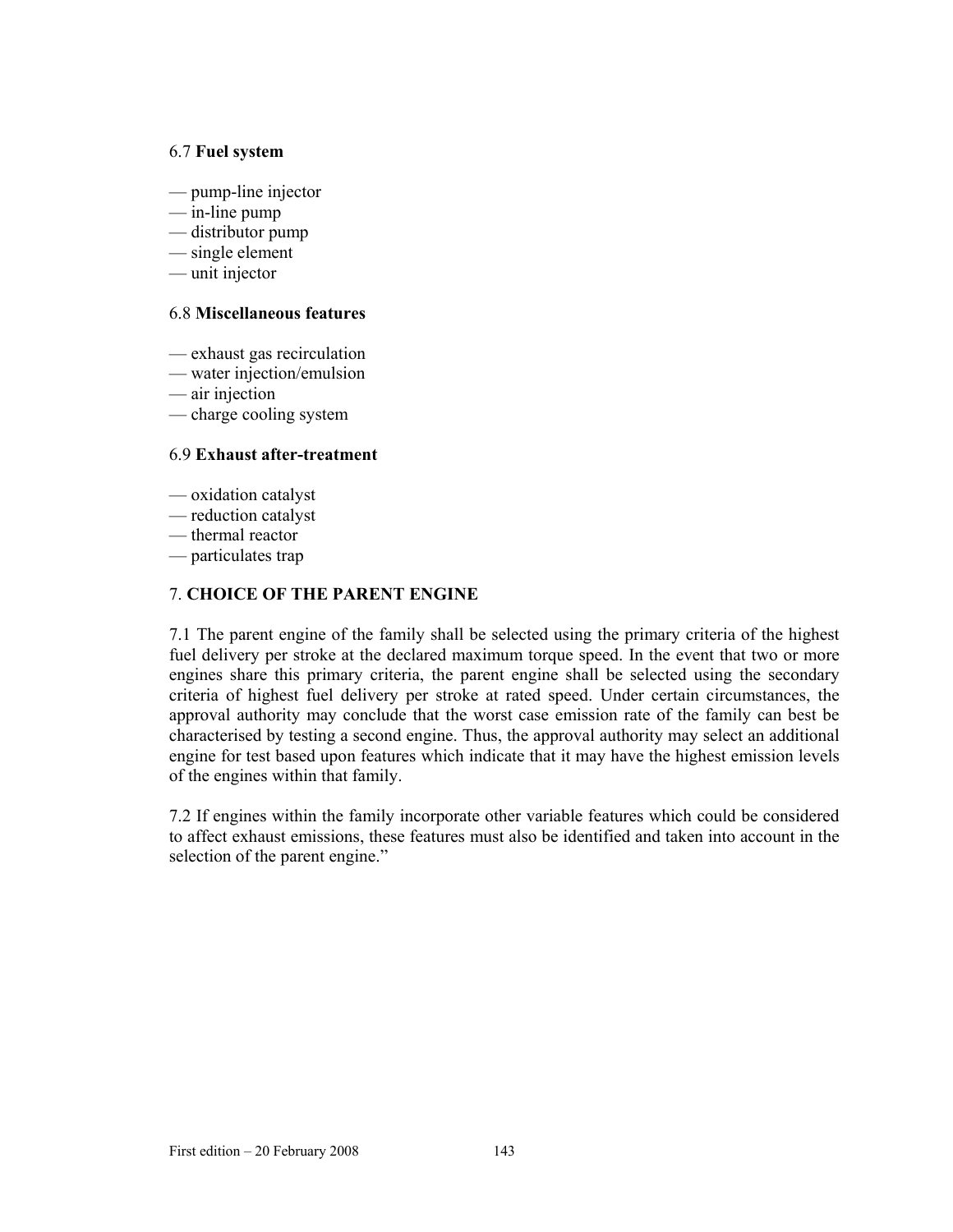# **APPENDIX 7: SPECIFICATIONS OF REFERENCE FUELS**

## 1. TECHNICAL DATA OF THE REFERENCE FUEL TO BE USED FOR TESTING VEHICLES EQUIPPED WITH POSITIVE-IGNITION ENGINES

| Parameter                                      | Unit                                | Limits $^{(1)}$          |                 |                         | Publication |
|------------------------------------------------|-------------------------------------|--------------------------|-----------------|-------------------------|-------------|
|                                                |                                     |                          | Minimum Maximum | <b>Test Method</b>      |             |
| Research octane number, RON                    |                                     | 95,0                     |                 | EN 25164                | 1993        |
| Motor octane number, MON                       |                                     | 85,0                     |                 | EN 25163                | 1993        |
| Density at 15 'CN                              | kg/m <sup>3</sup>                   | 748                      | 762             | ISO 3675                | 1995        |
| Reid vapour pressure                           | kPa                                 | 56,0                     | 60,0            | <b>EN 12</b>            | 1993        |
| Distillation:                                  |                                     |                          |                 |                         |             |
| - initial boiling point                        | $\overline{C}$                      | 24                       | 40              | <b>EN-ISO 3405</b>      | 1988        |
| - evaporated at $100^{\circ}$ C                | $\%$ v/v                            | 49,0                     | 57,0            | <b>EN-ISO 3405</b>      | 1988        |
| - evaporated at 150 °C                         | $\%$ v/v                            | 81,0                     | 87,0            | <b>EN-ISO 3405</b>      | 1988        |
| - final boiling point                          | $\overline{C}$                      | 190                      | 215             | <b>EN-ISO 3405</b>      | 1998        |
| Residue                                        | $\frac{0}{0}$                       |                          | $\overline{2}$  | <b>EN-ISO 3405</b>      | 1998        |
| Hydrocarbon analysis:                          |                                     |                          |                 |                         |             |
| - olefins                                      | $\%$ v/v                            |                          | 10              | ASTM D 1319             | 1995        |
| $\overline{\overline{\text{aromatics}}^{(2)}}$ | $\%v/v$                             | 28,0                     | 40,0            | ASTM D 1319             | 1995        |
| - benzene                                      | $\frac{9}{\text{V}}\sqrt{\text{V}}$ |                          | 1,0             | EN 12177                | 1998        |
| - saturates                                    | $\frac{9}{\text{V}}V$               |                          | balance         | ASTM D1319              | 1995        |
| Carbon/hydrogen ratio                          |                                     | report                   | report          |                         |             |
| Oxidation stability <sup>(3)</sup>             | min.                                | 480                      |                 | <b>EN-ISO 7536</b>      | 1996        |
| Oxygen content $(4)$                           | $%$ m/m                             |                          | 2,3             | <b>EN 1601</b>          | 1997        |
| Existent gum                                   | mg/ml                               | $\overline{\phantom{a}}$ | 0,04            | <b>EN-ISO 6246</b>      | 1997        |
| Sulphur content <sup>(5)</sup>                 | mg/kg                               |                          | 100             | pr. EN-ISO/DIS<br>14596 | 1998        |
| Copper corrosion at 50 $\mathrm{^{\circ}C}$    |                                     |                          | $\mathbf{1}$    | <b>EN-ISO 2160</b>      | 1995        |
| Lead content                                   | g/1                                 | $\overline{a}$           | 0,005           | <b>EN 237</b>           | 1996        |
| Phosphorus content                             | g/l                                 |                          | 0,0013          | ASTM D 3231             | 1994        |

## *Fuel type*: **UNLEADED PETROL**

1. The values quoted in the specification are "true values". In establishment of their limit values the terms of ISO 4259 "Petroleum products Determination and application of precision data in relation to methods of test" have been applied and in fixing a minimum value, a minimum difference of 2R above zero has been taken into account; in fixing a maximum and minimum value, the minimum difference is  $4R (R =$  reproducibility).

Notwithstanding this measure, which is necessary for statistical reasons, the manufacturer of fuels should nevertheless aim at a zero value where the stipulated maximum value is 2R and at the mean value in the case of quotations of maximum and minimum limits. Should it be necessary to clarify the question as to whether a fuel meets the requirements of the specifications, the terms of ISO 4259 should be applied.

- 2. The reference fuel used to approve a vehicle against the limit values set out in row B of the table in section 5.3.1.4 of Annex I to this Directive shall have a maximum aromatics content of 35% v/v. The Commission wilt as soon as possible, but no later than 31 December 1999, bring forward a modification to this Annex reflecting the market average for fuel aromatics content in respect of the fuel defined in Annex III of Directive 98/70/EC*.*
- 3. The fuel may contain oxidation inhibitors and metal deactivators normally used to stabilise refinery gasoline streams, but detergent/dispersive additives and solvent oils must nor be added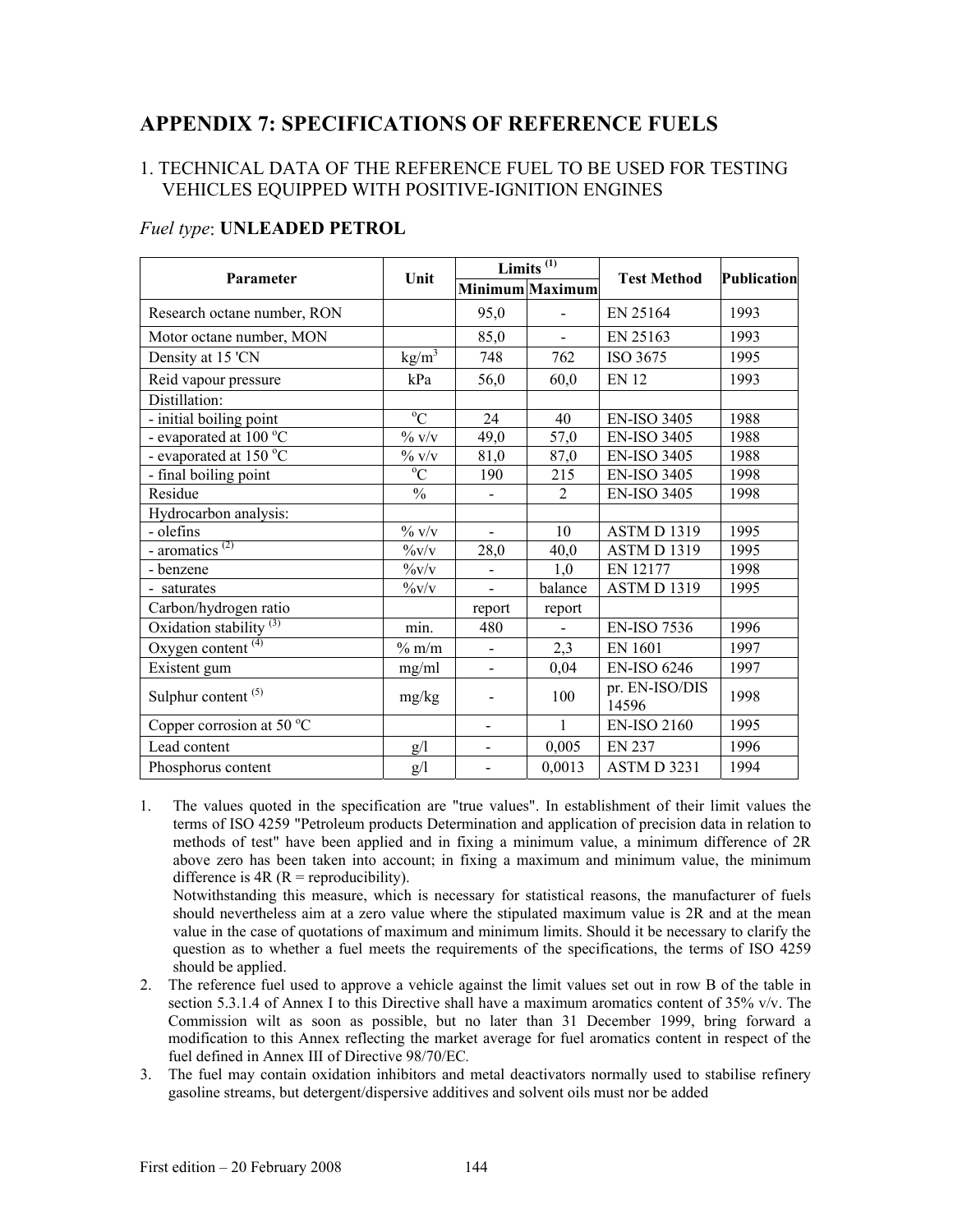- 4. The actual oxygen content of the fuel for the Type I and IV tests shall be reported. In addition the maximum oxygen content of the reference fuel used to approve a vehicle against the limit values set out in row B of the table in section 5.1.3.4 of the Annex I to this Directive shall be 2,3 %. The Commission will as soon as possible, but no later than 31 December 1999, bring forward a modification to this Annex reflecting the market average for fuel oxygen content of the fuel defined in Annex III of Directive 98/70/EC.
- 5. The actual sulphur content of the fuel used for the Type I test shall be reported. In addition the reference fuel used to approve a vehicle against the limit values set out in row B of the table in section 5.1.3.4 of Annex I to this Directive shall have a maximum sulphur content of 50 ppm. The Commission will as soon as possible, but no later than 31 December 1999, bring forward a modification to this Annex reflecting the market average for fuel sulphur content in respect of the fuel

## 2. TECHNICAL DATA OF THE REFERENCE FUEL TO BE USED FOR TESTING VEHICLES EQUIPPED WITH A DIESEL ENGINE

| Parameter                                                              | Unit            | Limits <sup><math>(1)</math></sup> |                              |                      |                    |
|------------------------------------------------------------------------|-----------------|------------------------------------|------------------------------|----------------------|--------------------|
|                                                                        |                 | Min                                | Max                          | <b>Test Method</b>   | <b>Publication</b> |
| Cetane number $(2)$                                                    |                 | 52,0                               | 54,0                         | <b>EN-ISO 5165</b>   | 1998               |
| Density at 15 °C                                                       | kg/m3           | 833                                | 837                          | <b>EN-ISO 3675</b>   | 1995               |
| Distillation                                                           |                 |                                    |                              |                      |                    |
| $-50\%$ point                                                          | $\rm ^{\circ}C$ | 245                                | $\overline{a}$               | <b>EN-ISO 3405</b>   | 1988               |
| $-95%$ point                                                           | "C              | 345                                | 350                          | <b>EN-ISO 3405</b>   | 1988               |
| - final boiling point                                                  | $\rm ^{\circ}C$ |                                    | 370                          | <b>EN-ISO 3405</b>   | 1988               |
| Flash point                                                            | $\rm ^{\circ}C$ | 55                                 |                              | EN 22719             | 1993               |
| <b>CFPP</b>                                                            | "C              |                                    | $-5$                         | EN 116               | 1981               |
| Viscosity at 40 "C                                                     | mm2/s           | 2,5                                | 3,5                          | <b>EN-ISO 3104</b>   | 1996               |
| Polycyclic aromatic hydrocarbons                                       | $\%$ m/m        | 3                                  | 6,0                          | IP 391               | 1995               |
| Sulphur content <sup>(3)</sup>                                         | mg/kg           | $\blacksquare$                     | 300                          | <b>EN-ISO 14596</b>  | 1998               |
| Copper corrosion                                                       |                 |                                    | 1                            | <b>EN-ISO 2160</b>   | 1995               |
| Conradson carbon residue (10 % DR)                                     | $%$ m/m         |                                    | 0,2                          | <b>EN-ISO 10370</b>  | 1995               |
| Ash content                                                            | $\%$ m/m        |                                    | 0,01                         | <b>EN-ISO 6245</b>   | 1995               |
| Water content                                                          | $\%$ m/m        |                                    | 0,05                         | <b>EN-ISO 12937</b>  | 2001               |
| Neutralisation (stron acid) number                                     | mg KOH/g        |                                    | 0,02                         | <b>ASTM D 974-95</b> | 1998               |
| Oxidation stability <sup>(4)</sup>                                     | mg/1nl          |                                    | 0,025                        | <b>EN-ISO 12205</b>  | 1996               |
| New and better method for<br>polycyclic aromatics under<br>development | $\%m/m$         |                                    | $\qquad \qquad \blacksquare$ | EN 12916             | 2000               |

## *Fuel type:* **DIESEL FUEL**

1. The values quoted in the specification are "true values". In establishment of their limit values the terms of ISO 4259 "Petroleum products Determination and application of precision data in relation to methods of test" have been applied and in fixing a minimum value, a minimum difference of 2R above zero bas been taken into account; in fixing a maximum and minimum value, the minimum difference is 4R (R =reproducibility)

Notwithstanding this measure, which is necessary for statistical reasons, the manufacturer of fuels should nevertheless aim at a zero value where the stipulated maximum value is 2R and at the mean value in the case of quotations of maximum and minimum limits. Should it be necessary to clarify the question as to whether a fuel meets the requirements of the specifications, the terms of ISO 4259 should be applied.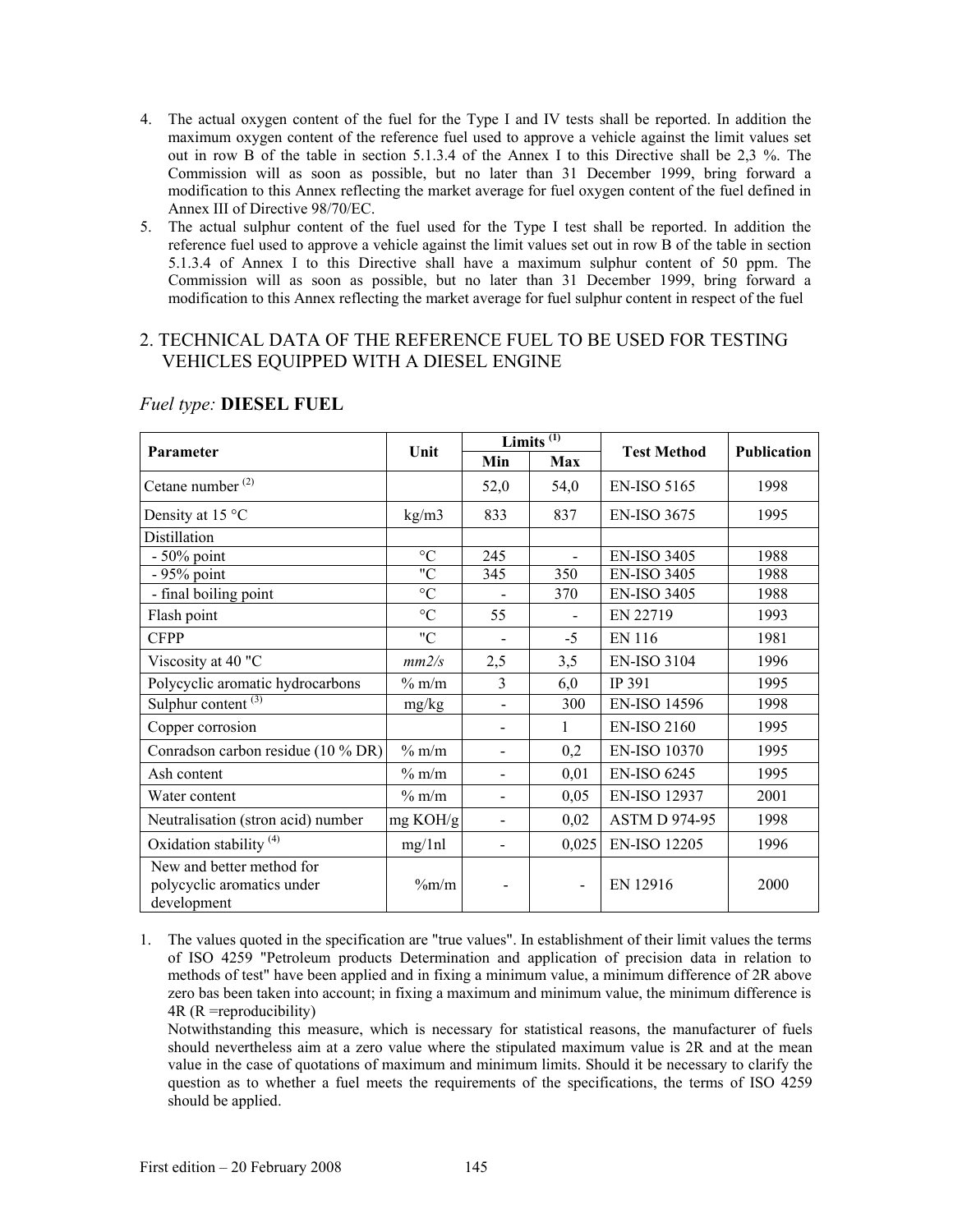- 2. The range for cetane number is not in accordance with the requirement of a minimum range of 4R. However, in the case of a dispute between fuel supplier and fuel user, the terms in ISO 4259 may be used to resolve such disputes provided replicate measurements, of sufficient number to archive the necessary precision, are made in preference to single determinations.
- 3. The actual sulphur content of the fuel used for the Type J test shall be reported. In addition the reference fuel used to approve a vehicle against the limit values set out in row B of the table in section 5.1.3.4 of Annex I to this Directive shall have a maximum sulphur content of 50 ppm. The Commission will as soon as possible, but no later than 31 December 1999, bring forward a modification to this Annex reflecting the market average for fuel sulphur content in respect of the fuel defined in Annex III of Directive *98/70/EC.*
- 4. Even though oxidation stability is controlled, it is likely that shelf life will be limited. Advice should be sought from the supplier as to storage conditions and life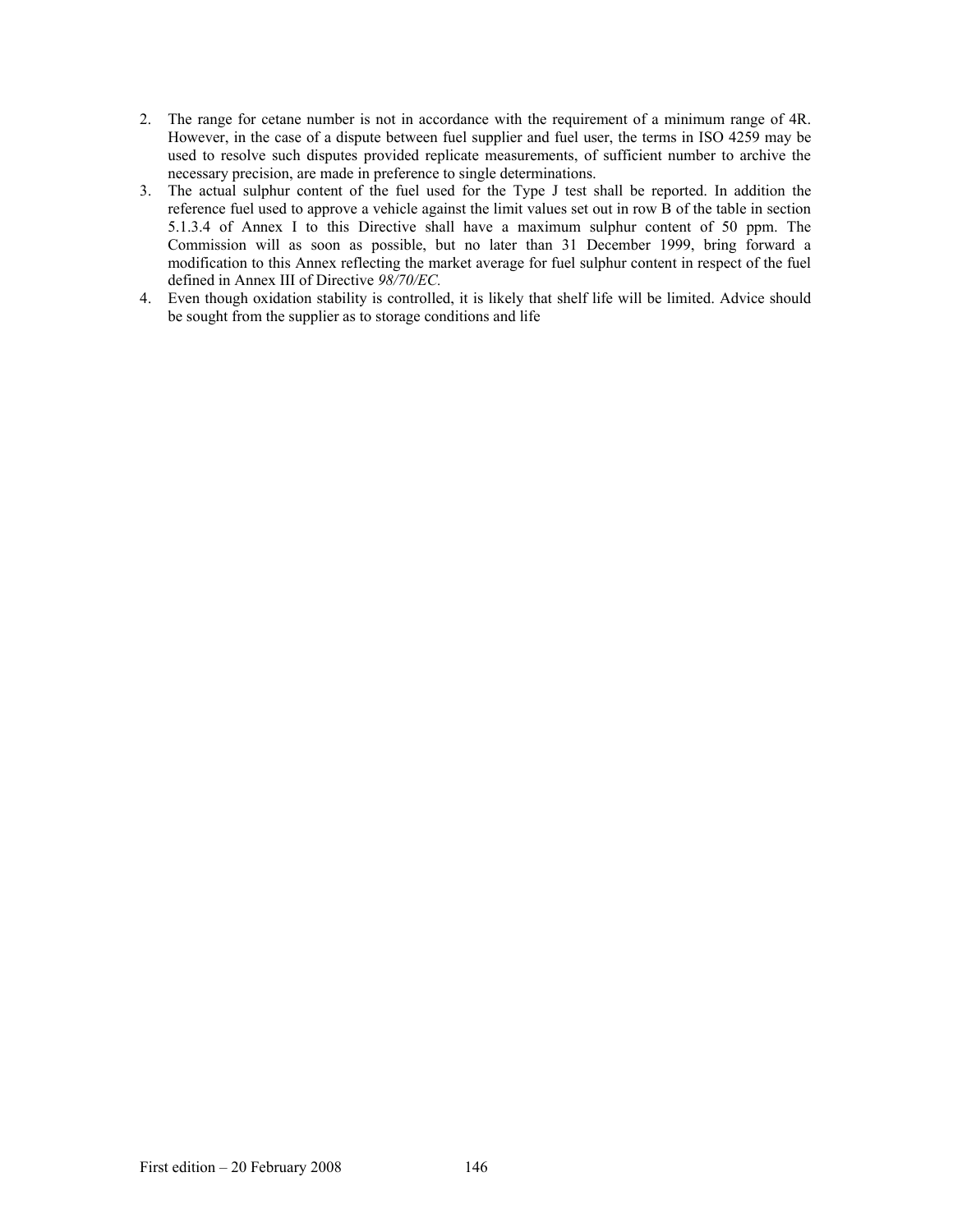# **APPENDIX 8: USEFUL ADDRESSES**

#### **1. EUROPEAN COMMISSION SERVICES**

*1.1. ENTERPRISE AND INDUSTRY DIRECTORATE GENERAL,*  Unit I/4: MECHANICAL, ELECTRICAL AND TELECOMMUNICATION *EQUIPMENT* 

Luis Montoya Head of Unit 200, rue de la Loi B- 1049 Brussels Tel.: +32 2 2962592 Fax : +32 2 296 62 73 E-mail: Luis.Montoya@ec.europa.eu

Mr. Johan Renders Legislative officer - Desk Officer – recreational craft legislation 200, rue de la Loi B- 1049 Brussels Tel.: +32 2 296.99.62 Fax : +32 2 296 62 73 E-mail: Johan.Renders@ec.europa.eu

Website: http://ec.europa.eu/enterprise/maritime/maritime\_regulatory/rc\_introduction.htm

## *1.2 ENTERPRISE AND INDUSTRY DIRECTORATE GENERAL, Unit C/1: LEGAL ASPECTS LINKED TO THE INTERNAL MARKET:*

Mr. Jacques McMillan Head of Unit 200, rue de la Loi B- 1049 Brussels Tel.: +32 2 295 96.68/295 62.96 Fax : +32 2 295 97.84 /295.38.77 E-mail: jacques.mcmillan@ec.europa.eu

## *1.3 ENTERPRISE AND INDUSTRY DIRECTORATE GENERAL, Unit I/3: STANDARDISATION*

Mrs. Renate Weissenhorn Head of Unit 200, rue de la Loi B- 1049 Brussels Tel.: +32 2 295.20.14 Fax : +32 2 296 70 19 E-mail: Renate.Weissenhorn@ec.europa.eu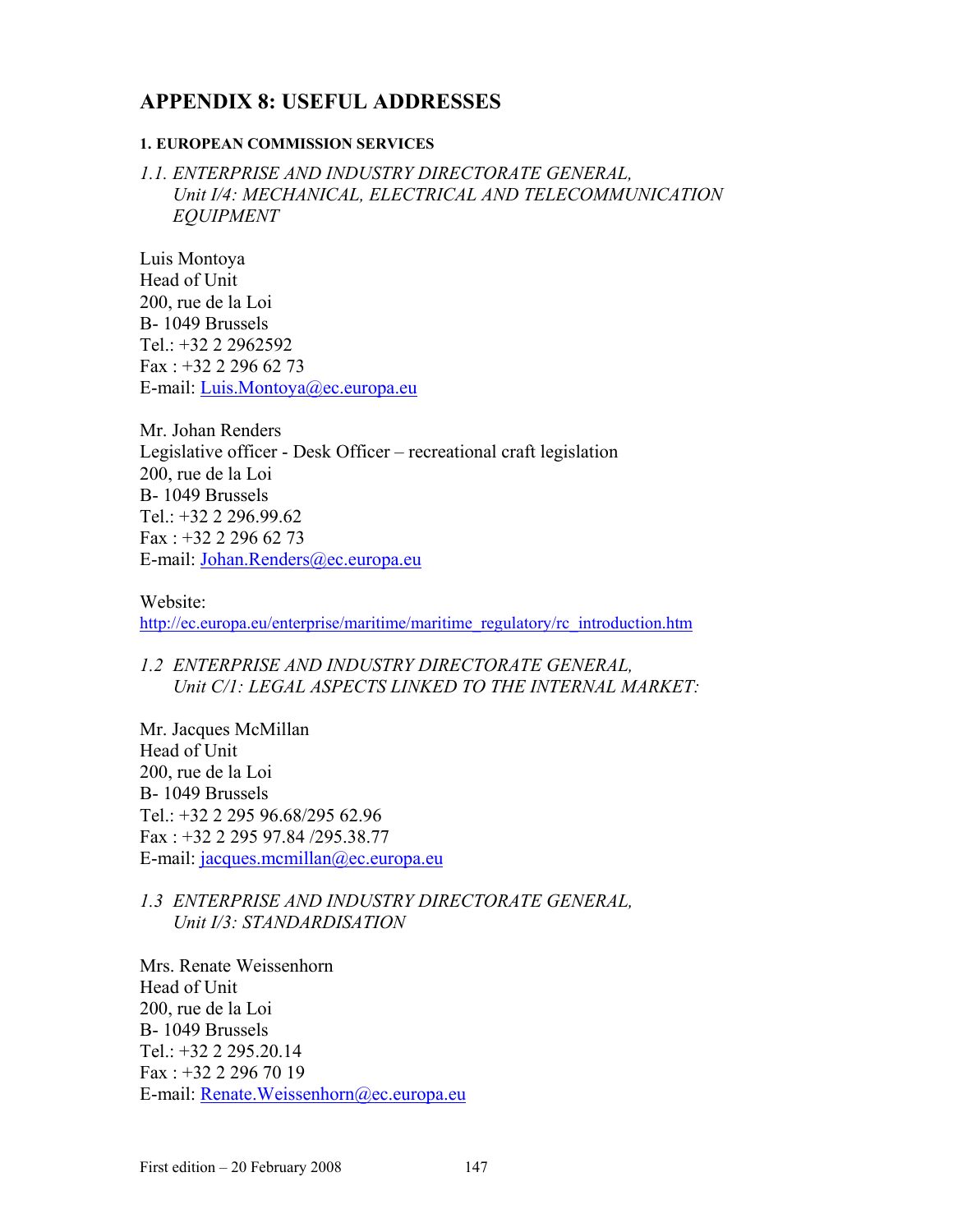#### **2. EU MEMBER STATES**

#### **Austria:**

1. Legal administration and market surveillance authority Mr. Wolfgang Lentsch Bundesministerium für Wirtschaft und Arbeit/ Federal Ministry for Economy and Labour A-1011 Wien, Stubenring 1 Tel.: +43(0).1.71100.5831 Fax: +43(0).1.7142718 e-mail: wolfgang.lentsch@bmwa.gv.at

2. Technical unit Mr. Bernhard Bieringer Bundesministerium für Verkehr, Innovation und Technologie / Oberste Schifffahrtsbehörde Federal Ministry for Transport, Innovation and Technology / Supreme Shipping Authority A-1030 Wien, Radetzkystraße 2 Tel.: +43(0).1.71162.5904 Fax: +43(0).1.71162.5999 e-mail: bernhard.bieringer@bmvit.gv.at

#### **Belgium:**

Vanderstraeten Werner Expert in Navigation Federal Public Service Mobility and Transport Directorate General for Sea Transport Shipping Inspectorate - Yachting Perronstraat 6 B-8400 Oostende Tel. 0032 (0)59 339504 Fax. 0032 (0)59 330729 E-mail: w.vanderstraeten@mobilit.fgov.be

## **Cyprus:**

## **Czech Republic**

#### **Denmark:**

Website: www.dma.dk

### **Estonia:**

#### **Finland:**

e-mail: **boating@fma.fi** 

First edition – 20 February 2008 148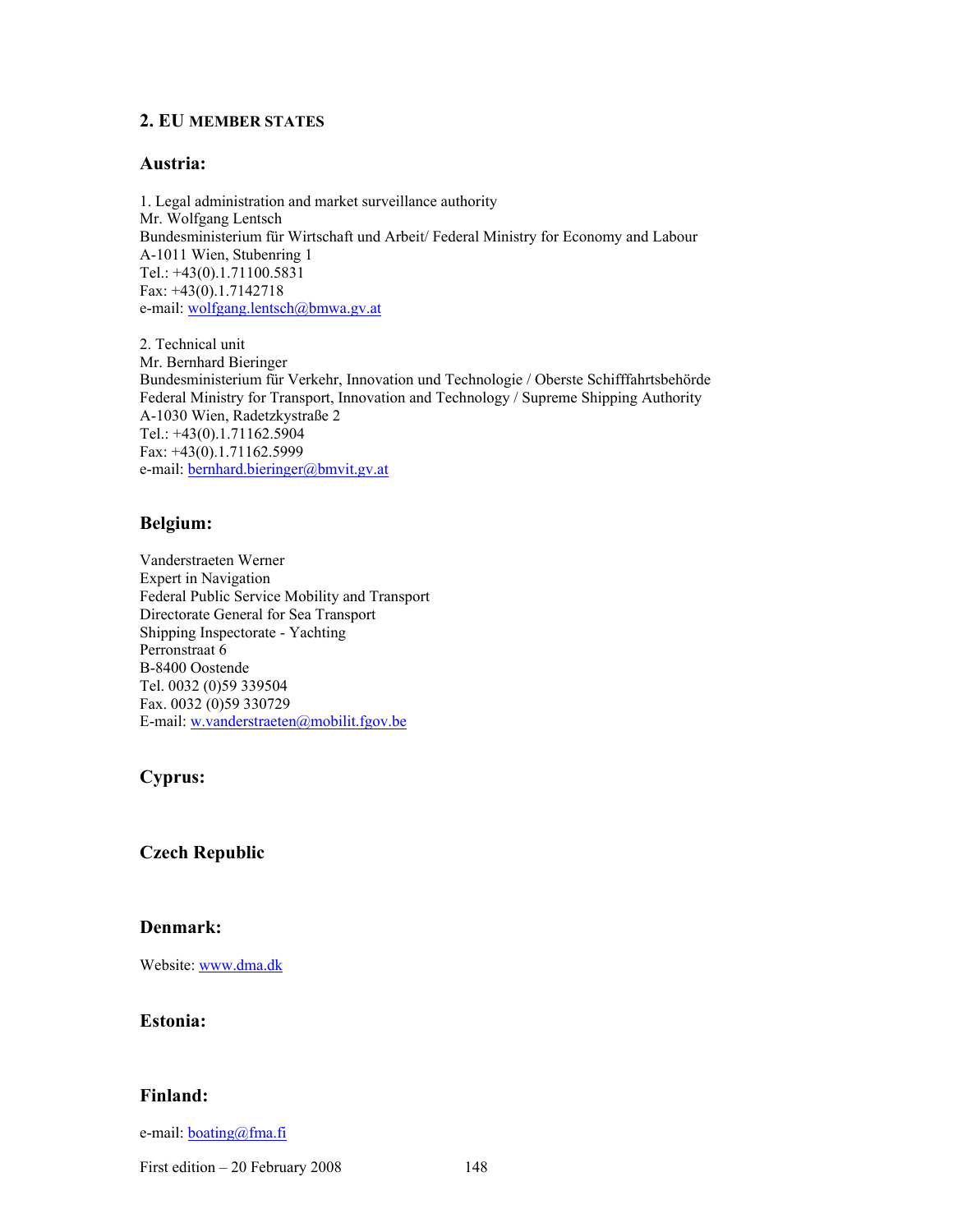#### **France:**

Mr. Christophe Merit Ministère chargé de la mer Direction du Transport Maritime, des ports et du littoral Bureau de la plaisance et des activités nautiques 22 rue Monge F-75005 Paris Tél: Merit: +33 1 44 49 80 44 Fax: +32.1.40.81.71.87 e-mail: christophe.merit@equipement.gouv.fr

#### **Germany:**

**Greece:** 

#### **Hungary:**

#### **Ireland:**

#### **Italy:**

Ministero delle Attività Produttive Direzione Generale per lo Sviluppo e la Competitività Ispettorato Tecnico sig. Franco Celeste Via Molise 2 00187 Roma e-mail: franco.celeste@attivitaproduttive.gov.it

#### **Latvia:**

#### **Lithuania:**

**Luxemburg:** 

## **Malta:**

## **Netherlands:**

First edition – 20 February 2008 149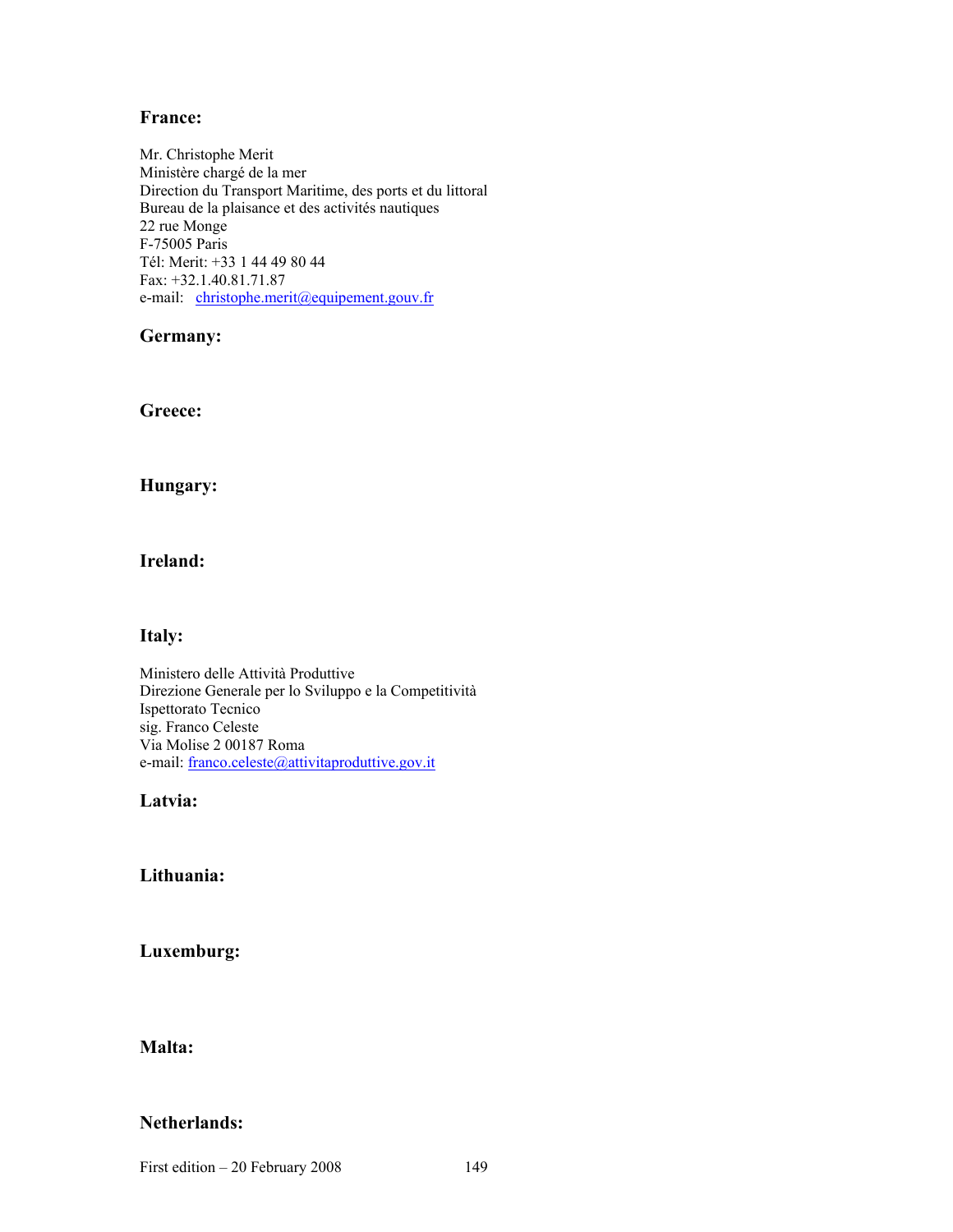Inspectorate Transport and Water Management P.O. Box 8634 NL-3009 AP Rotterdam THE NETHERLANDS Tél: +31 10 2668588 Fax: +31 10 202 2616 E-mail: Jeroen.Witter@ivw.nl

## **Poland:**

## **Portugal:**

Mr Vitorino Semeano Ministério da Economia Direcção Geral da Indústria Campus do Lumiar- Edifício O Estrada do Paço do Lumiar 1649-038 LISBOA - PORTUGAL Tel (00351) 217919100 Fax(00351) 217102114  $É-mail: [vitorino.semeano@dgec.pdf](mailto:vitorino.semeano@dgec.pdf)$ 

#### **Slovenia:**

## **Slovak Republic:**

## **Spain:**

#### **Sweden:**

Sjöfartsverket Sjöfartsinspektionen SE-601 78 Norrköping e-mail: inspektion@sjofartsverket.se

#### **United Kingdom:**

Website: http://www.berr.gov.uk/sectors/sustainability/regulations/ecdirect/page12637.html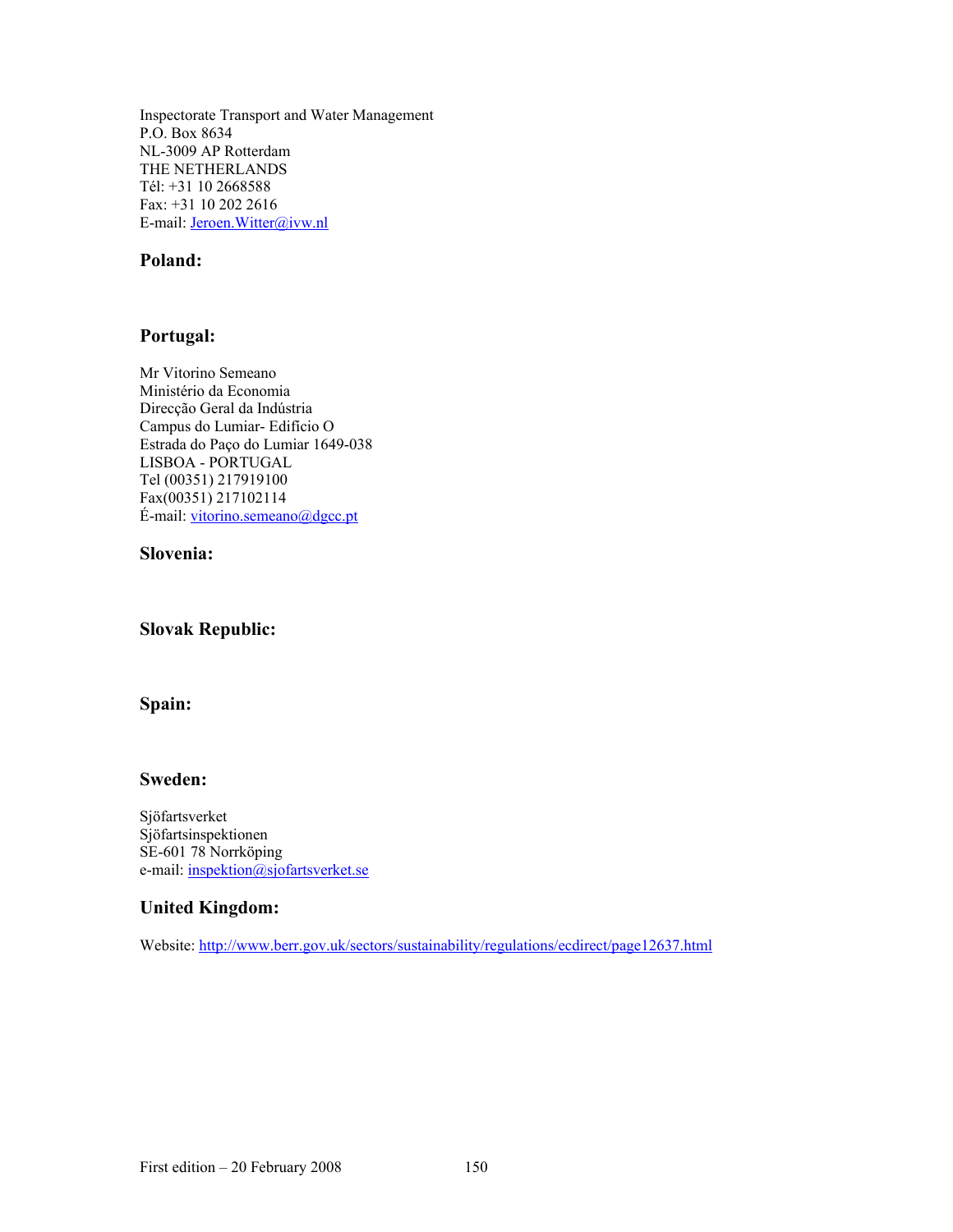## **3. EEA MEMBER STATES:**

## **Iceland:**

## **Norway:**

## **4. RECREATIONAL SECTORAL GROUP (RSG)**

Technical Secretariat, c/o BALance Technology Consulting GmbH Contrescarpe 33, D-28203 Bremen, Germany Tel: +49 421 335170, Fax: +49 421 3351711 URL: http://www.rsg.be e-mail: rsg@balance-bremen.de

## **5. EUROPEAN STANDARDISATION ORGANISATIONS**

*CEN* 

Central Secretariat 36, rue de Stassart B- 1050 Brussels Tel: +32 2 550 08 11 Fax: +32 2 550 08 19